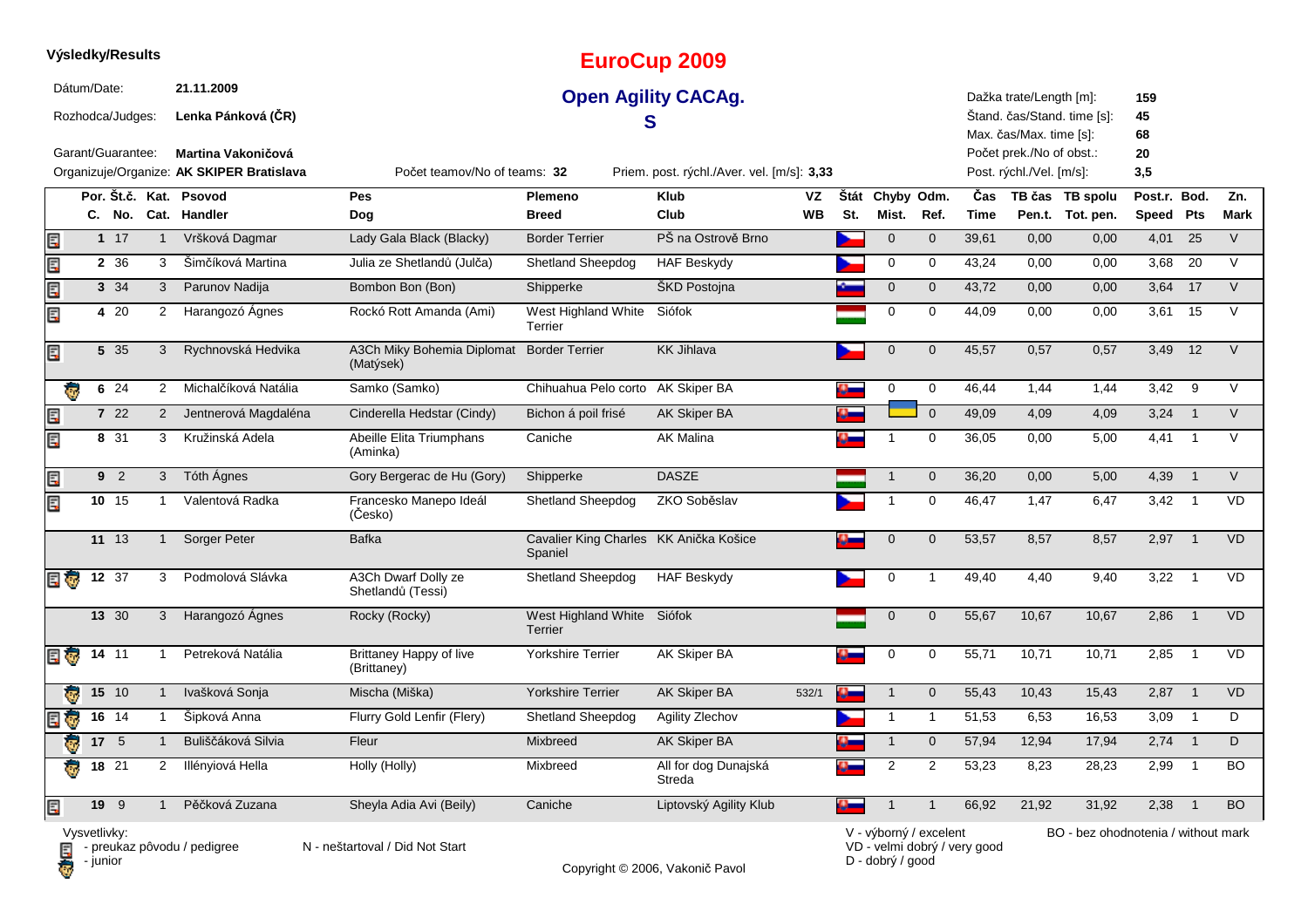|   | Výsledky/Results  |                |                |                                           |                                                    |                                                         | <b>EuroCup 2009</b>                        |           |      |                |              |             |                          |                             |                          |                                             |             |
|---|-------------------|----------------|----------------|-------------------------------------------|----------------------------------------------------|---------------------------------------------------------|--------------------------------------------|-----------|------|----------------|--------------|-------------|--------------------------|-----------------------------|--------------------------|---------------------------------------------|-------------|
|   | Dátum/Date:       |                |                | 21.11.2009                                |                                                    |                                                         | <b>Open Agility CACAg.</b>                 |           |      |                |              |             | Dažka trate/Length [m]:  |                             | 159                      |                                             |             |
|   | Rozhodca/Judges:  |                |                | Lenka Pánková (ČR)                        |                                                    | S                                                       |                                            |           |      |                |              |             |                          | Štand. čas/Stand. time [s]: | 45                       |                                             |             |
|   |                   |                |                |                                           |                                                    |                                                         |                                            |           |      |                |              |             | Max. čas/Max. time [s]:  |                             | 68                       |                                             |             |
|   | Garant/Guarantee: |                |                | Martina Vakoničová                        |                                                    |                                                         |                                            |           |      |                |              |             | Počet prek./No of obst.: |                             | 20                       |                                             |             |
|   |                   |                |                | Organizuje/Organize: AK SKIPER Bratislava | Počet teamov/No of teams: 32                       |                                                         | Priem. post. rýchl./Aver. vel. [m/s]: 3,33 |           |      |                |              |             | Post. rýchl./Vel. [m/s]: |                             | 3,5                      |                                             |             |
|   |                   |                |                | Por. Št.č. Kat. Psovod                    | Pes                                                | <b>Plemeno</b>                                          | <b>Klub</b>                                | VZ        | Štát | Chyby Odm.     |              | Čas         |                          | TB čas TB spolu             | Post.r. Bod.             |                                             | Zn.         |
|   |                   |                |                | C. No. Cat. Handler                       | Dog                                                | <b>Breed</b>                                            | Club                                       | <b>WB</b> | St.  | Mist.          | Ref.         | <b>Time</b> |                          | Pen.t. Tot. pen.            | Speed Pts                |                                             | <b>Mark</b> |
|   | ¢                 | 6              | $\mathbf{1}$   | Ivašková Nadja                            | Hedera Zlatá Fantázia (Heidi)                      | Shetland Sheepdog                                       | <b>AK Skiper BA</b>                        | 533/1     |      | 0              | $\mathbf 0$  |             |                          |                             | $\sim$                   | $\overline{0}$                              | <b>DIS</b>  |
|   |                   | $\overline{7}$ | $\mathbf 1$    | Vaculíková Anna                           | Carpe Diem Tantum Auri<br>(Carpe)                  | <b>Shetland Sheepdog</b>                                | ROSA Zlín                                  |           |      | $\Omega$       | $\Omega$     |             |                          |                             |                          | $\Omega$<br>$\sim$                          | <b>DIS</b>  |
|   |                   | 8              |                | Kobárová Barbora                          | Asimos                                             | West Highland White AK Skiper BA<br>Terrier             |                                            |           |      | $\mathbf 0$    | $\mathbf 0$  |             |                          |                             | $\sim$                   | $\overline{0}$                              | <b>DIS</b>  |
|   |                   | 16             |                | Varga Attila                              | <b>HCH Klauswalder Bonnie</b><br>(Bonnie)          | Zwergschnauzer                                          | Siófok                                     |           |      | $\mathbf{0}$   | $\Omega$     |             |                          |                             |                          | $- 0$                                       | <b>DIS</b>  |
|   |                   | 18             |                | Vyplelová Petra                           | Egalmoth Aglar Beast of Prey<br>(Larry)            | West Highland White OSA Jahoda Kladno<br><b>Terrier</b> |                                            |           |      | 0              | $\mathbf 0$  |             |                          |                             | $\sim$                   | $\overline{0}$                              | <b>DIS</b>  |
|   |                   | 25             | $\overline{2}$ | Pacáková Zuzana                           | Kissing Katty z Jeřeně<br>(Kissing)                | Parson Russel Terrier KK Komořany                       |                                            |           |      | $\mathbf{0}$   | $\mathbf 0$  |             |                          |                             | $\overline{\phantom{0}}$ | $\overline{0}$                              | <b>DIS</b>  |
| E |                   | 27             | $\overline{2}$ | Zemanová Danuše                           | Angie Mabafr (En)                                  | Zwergschnauzer                                          | PŠ na Ostrově Brno                         |           |      | $\mathbf 0$    | $\mathbf 0$  |             |                          |                             | $\sim$                   | $\overline{0}$                              | <b>DIS</b>  |
|   |                   | 28             | 3              | Antalová Miriama                          | Bellonka Metuje (Bellonka)                         | Shetland Sheepdog                                       | <b>AK Nitra</b>                            | 313/2     | Ø.   | $\overline{0}$ | $\mathbf{0}$ |             |                          |                             |                          | $\overline{0}$<br>$\bullet$ .               | <b>DIS</b>  |
|   |                   | 29             | 3              | Baďová Jana                               | Schadehorns Milka (Shelly)                         | Parson Russel Terrier KK3G                              |                                            |           |      | 0              | $\mathbf 0$  | $\sim$      |                          |                             |                          | $- 0$                                       | <b>DIS</b>  |
|   |                   | 32             | 3              | Nagyová Lucia                             | Schumacher (Schumi)                                | Maltése                                                 | AK Skiper BA                               |           |      | $\mathbf{0}$   | $\mathbf{0}$ |             |                          |                             |                          | $- 0$                                       | <b>DIS</b>  |
|   |                   | 33             | 3              | Palm Lukáš                                | Highenergy Lovely Binisi<br>(Rasty)                | Parson Russel Terrier Katmaj Opava                      |                                            |           |      | 0              | $\mathbf 0$  |             |                          |                             | $\sim$                   | $\overline{0}$                              | <b>DIS</b>  |
|   |                   | 26             | $\overline{2}$ | Vyplelová Petra                           | Cunningham's White Beast of<br>Prey (Cunningham's) | West Highland White OSA Jahoda Kladno<br><b>Terrier</b> |                                            |           |      | 3              | $\mathbf{0}$ |             |                          |                             | $\blacksquare$           | $\overline{0}$                              | <b>DIS</b>  |
|   |                   | 12             | $\overline{2}$ | Píšťková Radana                           | Be my Jousee Tantum Auri<br>(Jouzitka)             | Shetland Sheepdog                                       | ROSA Zlín                                  |           |      | 2              | 3            | $\sim$      | $\sim$                   | $\sim$                      |                          | $\overline{0}$<br>$\mathbf{L}^{\text{max}}$ | <b>DIS</b>  |

**Výsledky/Results**

Štartovalo/Total count: 32 Diskvalifikácie/Disqualification: 40,63 % (13)Čisto/Clean runs: 12,50 % (4)Max. post. r./Max. speed:4,41 m/s

Vysvetlivky: $\blacksquare$  - preukaz pôvodu / pedigree N - neštartoval / Did Not Start **D** - junior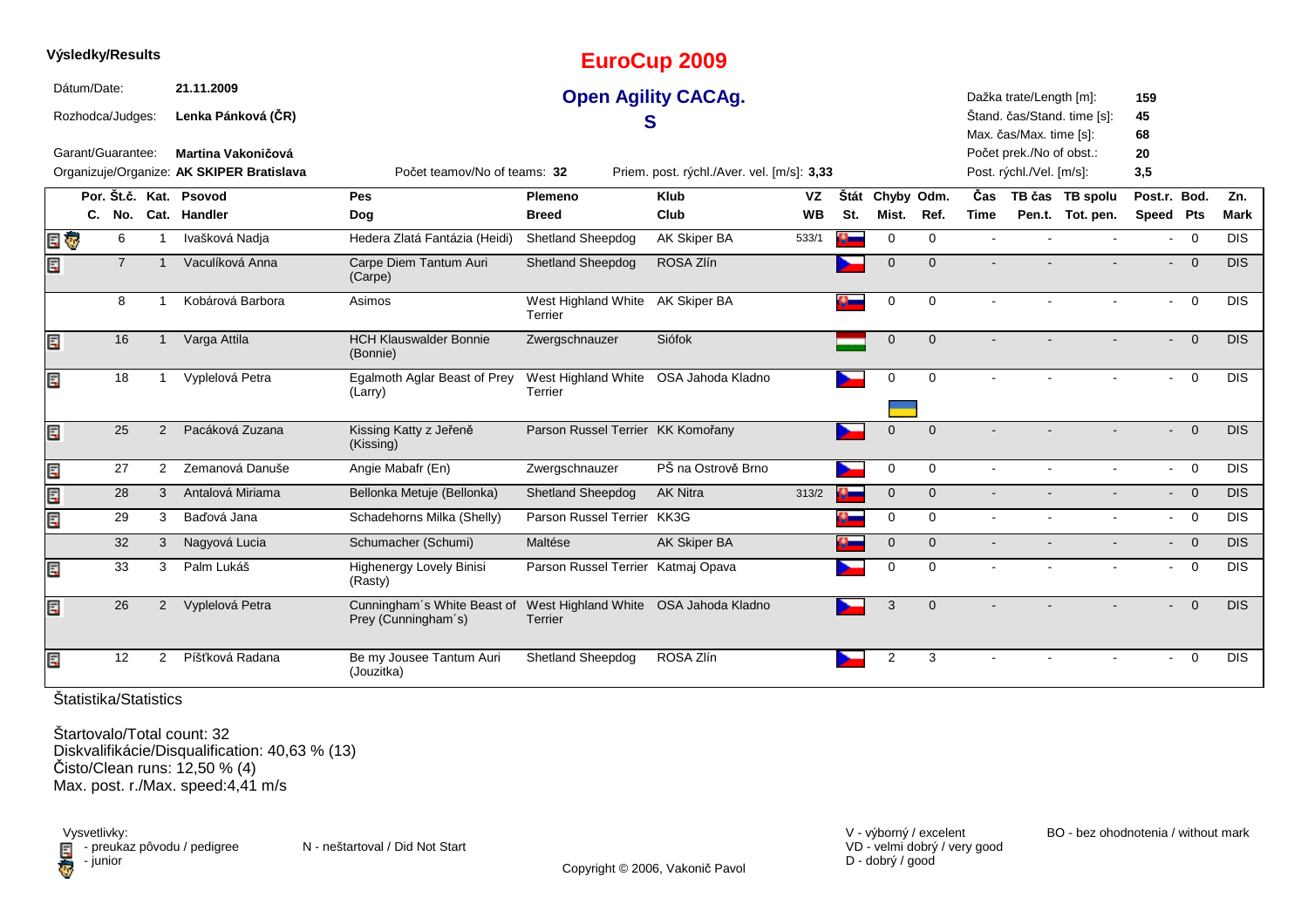| Výsledky/Results       |                                           |            |                              | EuroCup 2009                               |           |     |                 |      |      |                          |                             |                  |      |
|------------------------|-------------------------------------------|------------|------------------------------|--------------------------------------------|-----------|-----|-----------------|------|------|--------------------------|-----------------------------|------------------|------|
| Dátum/Date:            | 21.11.2009                                |            |                              | <b>Open Agility CACAg.</b>                 |           |     |                 |      |      | Dažka trate/Length [m]:  |                             | 159              |      |
| Rozhodca/Judges:       | Lenka Pánková (ČR)                        |            |                              |                                            |           |     |                 |      |      |                          | Štand. čas/Stand. time [s]: | 45               |      |
|                        |                                           |            |                              |                                            |           |     |                 |      |      | Max. čas/Max. time [s]:  |                             | 68               |      |
| Garant/Guarantee:      | Martina Vakoničová                        |            |                              |                                            |           |     |                 |      |      | Počet prek./No of obst.: |                             | 20               |      |
|                        | Organizuje/Organize: AK SKIPER Bratislava |            | Počet teamov/No of teams: 32 | Priem. post. rýchl./Aver. vel. [m/s]: 3,33 |           |     |                 |      |      | Post. rýchl./Vel. [m/s]: |                             | 3,5              |      |
| Por. Št.č. Kat. Psovod |                                           | <b>Pes</b> | Plemeno                      | Klub                                       | VZ.       |     | Štát Chyby Odm. |      | Cas  |                          | TB čas TB spolu             | Post.r. Bod. Zn. |      |
| C. No. Cat. Handler    |                                           | Dog        | <b>Breed</b>                 | Club                                       | <b>WB</b> | St. | Mist.           | Ref. | Time |                          | Pen.t. Tot. pen.            | Speed Pts        | Mark |
|                        |                                           |            |                              |                                            |           |     |                 |      |      |                          |                             |                  |      |

Max. čist. post. r./Max. speed clean run: 4,01 m/sMin. post. r./Min. speed: 2,38 m/s Priemerná post. r./Average speed: 3,33 m/s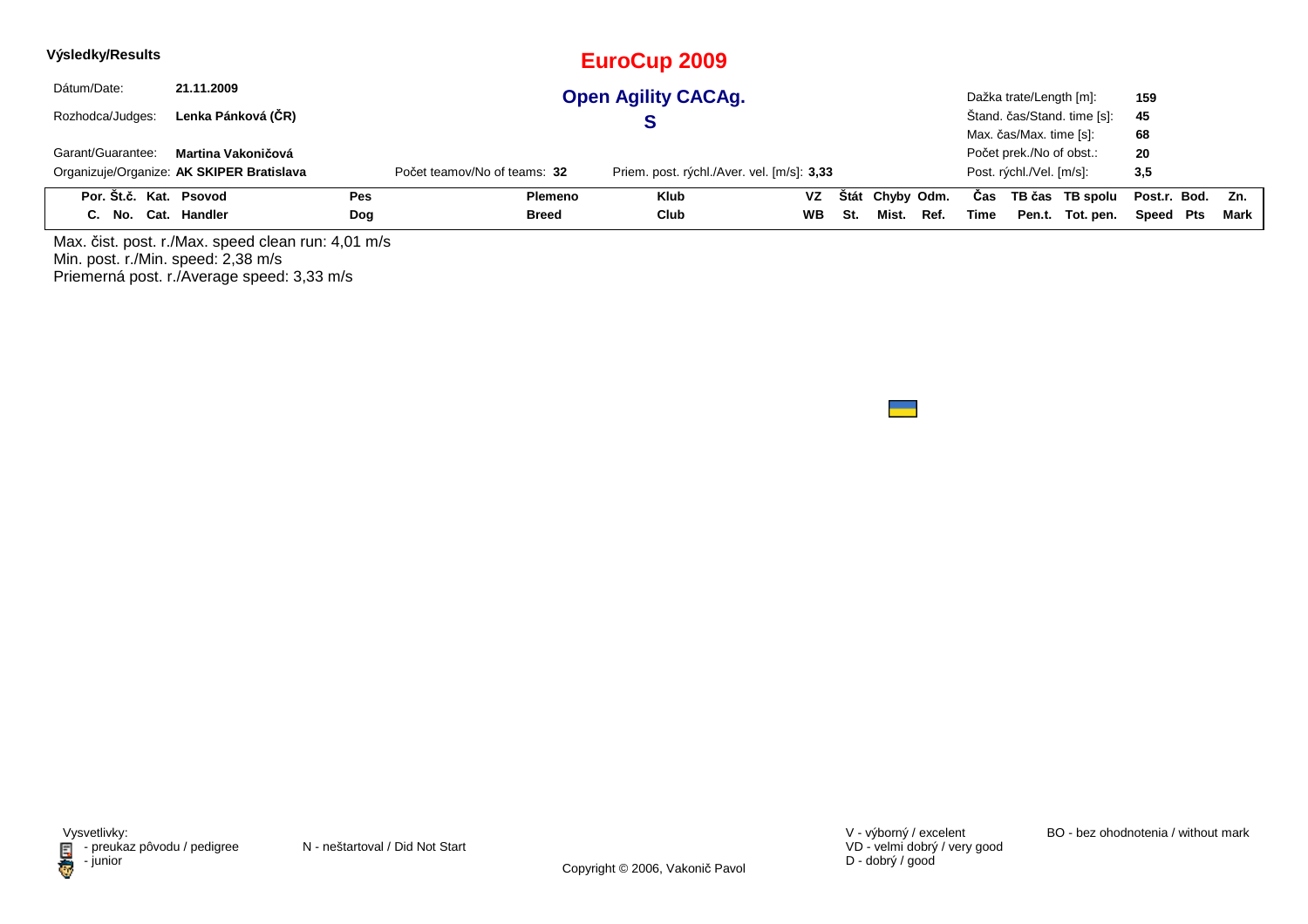| Výsledky/Results |                                       |              |                                                               |                                                 |                                        | <b>EuroCup 2009</b>                        |          |          |                               |                |                    |                                                                                |                                     |                       |                            |                    |
|------------------|---------------------------------------|--------------|---------------------------------------------------------------|-------------------------------------------------|----------------------------------------|--------------------------------------------|----------|----------|-------------------------------|----------------|--------------------|--------------------------------------------------------------------------------|-------------------------------------|-----------------------|----------------------------|--------------------|
| Dátum/Date:      | Rozhodca/Judges:<br>Garant/Guarantee: |              | 21.11.2009<br>Lenka Pánková (ČR)<br><b>Martina Vakoničová</b> |                                                 | м                                      | <b>Open Agility CACAg.</b>                 |          |          |                               |                |                    | Dažka trate/Length [m]:<br>Max. čas/Max. time [s]:<br>Počet prek./No of obst.: | Štand. čas/Stand. time [s]:         | 159<br>45<br>68<br>20 |                            |                    |
|                  |                                       |              | Organizuje/Organize: AK SKIPER Bratislava                     | Počet teamov/No of teams: 39                    |                                        | Priem. post. rýchl./Aver. vel. [m/s]: 3,92 |          |          |                               |                |                    | Post. rýchl./Vel. [m/s]:                                                       |                                     | 3,5                   |                            |                    |
|                  |                                       |              | Por. Št.č. Kat. Psovod<br>C. No. Cat. Handler                 | Pes<br>Dog                                      | Plemeno<br><b>Breed</b>                | <b>Klub</b><br>Club                        | VZ<br>WВ | St.      | Štát Chyby Odm.<br>Mist. Ref. |                | Čas<br><b>Time</b> |                                                                                | TB čas TB spolu<br>Pen.t. Tot. pen. | Post.r. Bod.          |                            | Zn.<br><b>Mark</b> |
| e J              | 1 62                                  | $\mathbf{2}$ | Kopřivíková Denisa                                            | <b>Black-Magic Amor Real</b><br>(Black-Magic)   | <b>Shetland Sheepdog</b>               | <b>KK Prostějov</b>                        |          |          | $\mathbf 0$                   | $\mathbf 0$    | 35,53              | 0,00                                                                           | 0,00                                | Speed Pts<br>4,48     | $\overline{25}$            | $\vee$             |
| E T              | 2 46                                  | $\mathbf{1}$ | Kamasová Barbora                                              | Adélka Z Karlovy chalupy<br>(Dydy)              | <b>Fox Terrier</b>                     | <b>HAF Beskydy</b>                         |          |          | $\mathbf 0$                   | $\overline{0}$ | 35,82              | 0,00                                                                           | 0,00                                | 4,44                  | 20                         | $\vee$             |
| Ę                | 3 78                                  | 3            | Kopřivíková Venuše                                            | Aramis Amor Real (Aramis)                       | <b>Shetland Sheepdog</b>               | <b>KK Prostějov</b>                        |          |          | $\mathbf 0$                   | $\mathbf 0$    | 36,18              | 0,00                                                                           | 0,00                                | 4,39                  | 17                         | $\vee$             |
| Ę                | 4 83                                  | 3            | Kokalj Anabella                                               | Jawel Viva blue du haut des<br>Monts (Viva)     | Berger des Pyrenées                    | ŠKK Vrhnika                                |          |          | $\mathbf 0$                   | $\overline{0}$ | 36,84              | 0,00                                                                           | 0,00                                | 4,32 15               |                            | $\vee$             |
| Ę                | 5 73                                  | 3            | Vakonič Pavol                                                 | Elis Hunderlov (Elien)                          | <b>Fox Terrier</b>                     | AK Skiper BA                               |          |          | 0                             | $\mathbf 0$    | 37,76              | 0,00                                                                           | 0,00                                | 4,21                  | 12                         | $\vee$             |
| E                | 6 77                                  | 3            | Kemetmüller Ludmilla                                          | Gladys dark of Working<br>County (Chelsi)       | <b>Shetland Sheepdog</b>               | ÖRV Am Riederberg                          |          |          |                               | $\overline{0}$ | 38,47              | 0,00                                                                           | 0,00                                | 4,13                  | 9                          | $\vee$             |
| Elg              | 782                                   | 3            | Valentová Andrea                                              | Dandy Daff Manepo ideál<br>(Daf)                | Shetland Sheepdog                      | ZKO Soběslav                               |          |          | $\mathbf 0$                   | $\mathbf 0$    | 38,73              | 0,00                                                                           | 0,00                                | 4,11                  | $\overline{1}$             | $\vee$             |
| Ę                | 8 80                                  | 3            | Pirity Árpád                                                  | Prince of Sunnlight Gainer<br>(Bruni)           | <b>Shetland Sheepdog</b>               | Győri KKI                                  |          |          | $\mathbf 0$                   | $\mathbf 0$    | 39,08              | 0,00                                                                           | 0,00                                | 4,07                  | $\overline{1}$             | $\vee$             |
| E G              | 9 66                                  | 2            | Polášková Veronika                                            | Axel Rose ze Shetlandů<br>(Axík)                | Shetland Sheepdog                      | <b>HAF Beskydy</b>                         |          |          | 0                             | $\mathbf 0$    | 41,06              | 0,00                                                                           | 0,00                                | 3,87                  | $\overline{1}$             | $\vee$             |
|                  | $10 \t 81$                            | $\mathbf{3}$ | Tesař Ivo                                                     | Ben (Ben)                                       | Deutsche Spitz                         | PŠ na Ostrově Brno                         |          |          | $\overline{0}$                | $\overline{0}$ | 44,04              | 0,00                                                                           | 0,00                                | $3,61$ 1              |                            | $\vee$             |
|                  | 11 58                                 | 2            | Dobríková Lucia                                               | Buddy                                           | Beagle                                 | AK Skiper BA                               |          |          | $\mathbf 0$                   | $\mathbf 0$    | 48,04              | 3,04                                                                           | 3,04                                | 3,31                  | $\overline{1}$             | $\vee$             |
| Ę                | 12 56                                 | 2            | Bednáriková Dagmara                                           | Dantes Edmond Mendy (Edy)                       | Caniche                                | Canis Club Cífer                           |          | $\alpha$ | $\overline{1}$                | $\mathbf{0}$   | 36,97              | 0.00                                                                           | 5,00                                | 4,30                  | $\overline{1}$             | $\vee$             |
| Ę                | 13 41                                 | 3            | Kokalj Anabella                                               | Toscana de la Fontain des<br>Schlitteurs (Sana) | Berger des Pyrenées                    | <b>SKK Vrhnika</b>                         |          |          | $\overline{1}$                | 0              | 37,47              | 0,00                                                                           | 5,00                                | 4,24                  | $\overline{1}$             | $\vee$             |
|                  | 14 69                                 | 2            | Ševčík Martin                                                 | Aimee (Aimee)                                   | <b>Mixbreed</b>                        | ROSA Zlín                                  |          |          |                               | $\mathbf{0}$   | 38,44              | 0,00                                                                           | 5,00                                | 4,14                  | $\overline{1}$             | $\vee$             |
| e o              | 15 $64$                               | 2            | Podmolová Slávka                                              | Destiny Succes z Lorienu<br>Moravia (Suki)      | Shetland Sheepdog                      | <b>HAF Beskydy</b>                         |          |          | $\mathbf{1}$                  | $\mathbf 0$    | 38,61              | 0,00                                                                           | 5,00                                | $4,12$ 1              |                            | $\vee$             |
| E G              | $16 \t 79$                            | 3            | Petnyová Lenka                                                | Franklin Mandylion (Smiley)                     | Parson Russel Terrier KK Anička Košice |                                            |          |          | -1                            | $\overline{0}$ | 39,81              | 0,00                                                                           | 5,00                                | 3,99                  | $\overline{1}$             | $\vee$             |
| Ę                | 17 74                                 | 3            | Gašparová Erika                                               | Fanfán Tulipán Paleur (Putin)                   | Parson Russel Terrier KK Anička Košice |                                            |          |          | $\mathbf{1}$                  | $\mathbf 0$    | 40,05              | 0,00                                                                           | 5,00                                | 3,97                  | $\overline{1}$             | $\vee$             |
| Ę                | $18 \quad 60$                         | 2            | Hauserová Vlasta                                              | Suzy zo Sengetova (Terka)                       | <b>Fox Terrier</b>                     | <b>MsKK Trnava</b>                         |          |          | $\overline{1}$                | $\mathbf 0$    | 44,63              | 0,00                                                                           | 5,00                                | 3,56                  | $\overline{1}$             | $\vee$             |
|                  | 19 47                                 | 1            | Kobzová Alena                                                 | Jasmin (Jasmin)                                 | Mixbreed                               | <b>KK Excel Trenčín</b>                    | 464/1    |          | $\mathbf{1}$                  | $\mathbf 0$    | 49,90              | 4,90                                                                           | 9,90                                | 3,19                  | $\overline{\phantom{0}}$ 1 | <b>VD</b>          |

Copyright © 2006, Vakonič Pavol

VD - velmi dobrý / very good D - dobrý / good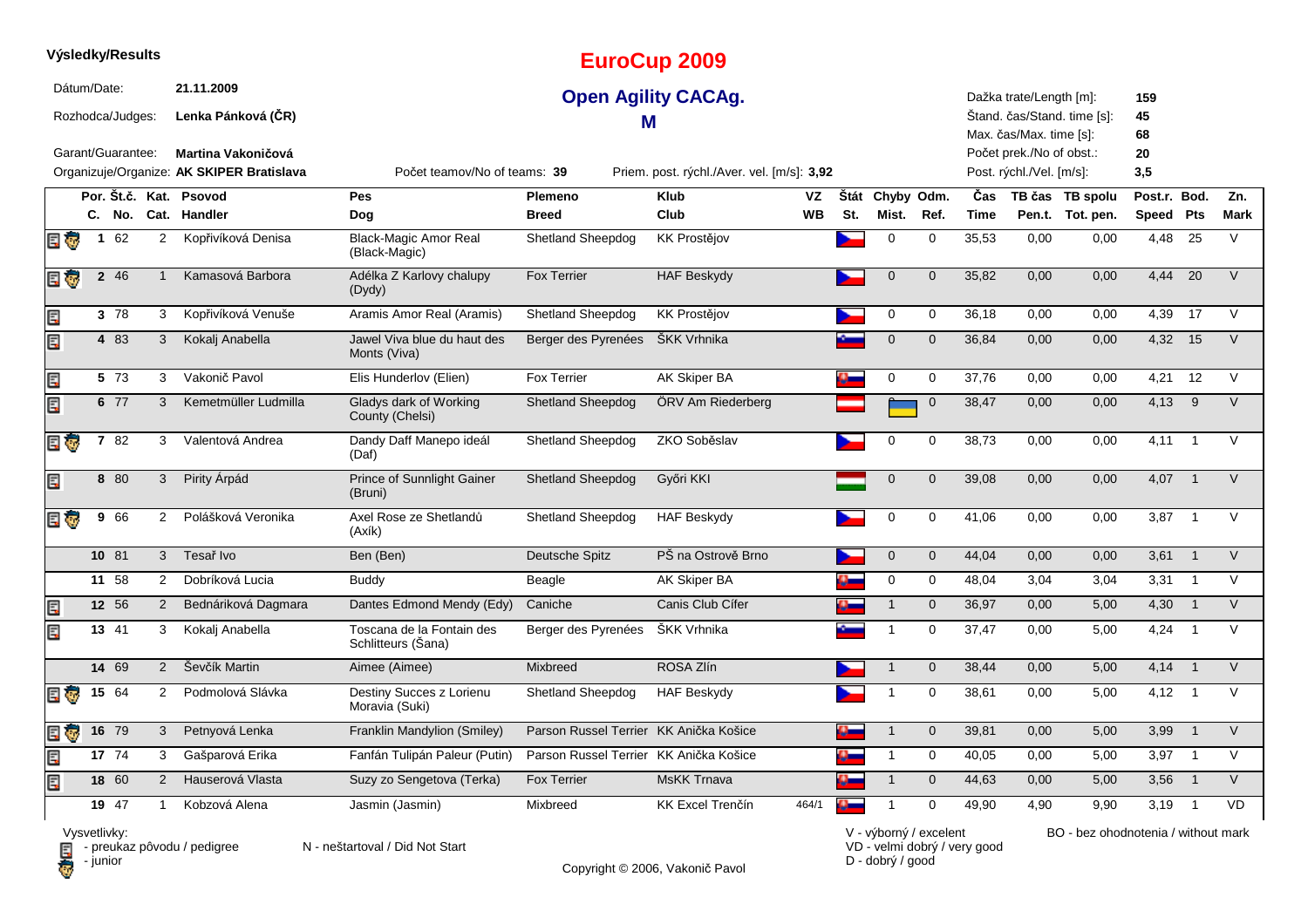|     | Výsledky/Results                                     |        |                |                                                                                                     |                                          |                                    | <b>EuroCup 2009</b>                                                      |           |     |                 |                         |                |                                                                                                            |                             |                              |                |            |
|-----|------------------------------------------------------|--------|----------------|-----------------------------------------------------------------------------------------------------|------------------------------------------|------------------------------------|--------------------------------------------------------------------------|-----------|-----|-----------------|-------------------------|----------------|------------------------------------------------------------------------------------------------------------|-----------------------------|------------------------------|----------------|------------|
|     | Dátum/Date:<br>Rozhodca/Judges:<br>Garant/Guarantee: |        |                | 21.11.2009<br>Lenka Pánková (ČR)<br>Martina Vakoničová<br>Organizuje/Organize: AK SKIPER Bratislava | Počet teamov/No of teams: 39             | м                                  | <b>Open Agility CACAg.</b><br>Priem. post. rýchl./Aver. vel. [m/s]: 3,92 |           |     |                 |                         |                | Dažka trate/Length [m]:<br>Max. čas/Max. time [s]:<br>Počet prek./No of obst.:<br>Post. rýchl./Vel. [m/s]: | Stand. čas/Stand. time [s]: | 159<br>45<br>68<br>20<br>3,5 |                |            |
|     |                                                      |        |                | Por. Št.č. Kat. Psovod                                                                              | <b>Pes</b>                               | Plemeno                            | <b>Klub</b>                                                              | VZ        |     | Štát Chyby Odm. |                         | Čas            |                                                                                                            | TB čas TB spolu             | Post.r. Bod.                 |                | Zn.        |
|     |                                                      | C. No. |                | Cat. Handler                                                                                        | Dog                                      | <b>Breed</b>                       | Club                                                                     | <b>WB</b> | St. | Mist.           | Ref.                    | <b>Time</b>    |                                                                                                            | Pen.t. Tot. pen.            | Speed Pts                    |                | Mark       |
| Ē   |                                                      | 2084   | $\mathbf{3}$   | Vakonič Pavol                                                                                       | A3Ch Viva Hunderlov (Vivien)             | Fox Terrier                        | <b>AK Skiper BA</b>                                                      |           | Ø.  | $\overline{2}$  | $\mathbf 0$             | 38,90          | 0,00                                                                                                       | 10,00                       | 4,09                         | $\overline{1}$ | VD         |
| Ę   |                                                      | 21 52  | $\overline{1}$ | Šimčíková Martina                                                                                   | Argentum Biblack Barabel<br>(Bak)        | Shetland Sheepdog                  | <b>HAF Beskydy</b>                                                       |           |     | $\mathbf 0$     | $\overline{\mathbf{1}}$ | 51,54          | 6,54                                                                                                       | 11,54                       | 3,08                         | $\overline{1}$ | <b>VD</b>  |
| Ę   |                                                      | 22 57  | $\overline{2}$ | Cigánková Bronislava                                                                                | Dallí z Hradu Pajreku (Body)             | Deutsche Spitz                     | $\cdots$                                                                 |           |     | 3               | $\mathbf 0$             | 41,11          | 0,00                                                                                                       | 15,00                       | 3,87                         | $\overline{1}$ | <b>VD</b>  |
|     |                                                      | 23 48  | $\overline{2}$ | Lukovicsová Hana                                                                                    | Fany                                     | Mixbreed                           | KK Argus Zlín                                                            |           |     | $\mathbf{1}$    | $\overline{2}$          | 57,29          | 12,29                                                                                                      | 27,29                       | 2,78                         | $\overline{1}$ | <b>BO</b>  |
| Ę   |                                                      | 42     | $\mathbf{1}$   | Antalová Miriama                                                                                    | Beautiful Beast Divoky sen<br>(Bri)      | <b>Shetland Sheepdog</b>           | <b>AK Nitra</b>                                                          | 568       |     | $\mathbf{0}$    | $\mathbf{0}$            |                |                                                                                                            |                             | цÚ.                          | $\overline{0}$ | <b>DIS</b> |
| Ę   |                                                      | 43     | $\overline{1}$ | Dušková Julie                                                                                       | Brown Beauty z Lodice<br>(Chelsea)       | Australian Kelpie                  | Praha Komořany                                                           | 79209     |     | $\mathbf 0$     | $\mathbf 0$             | $\sim$         | $\sim$                                                                                                     | $\sim$                      | $\sim$                       | $\overline{0}$ | <b>DIS</b> |
| E   |                                                      | 44     | $\overline{1}$ | Gromová Vladimíra                                                                                   | Denzel Quod Bonum (Denzel)               | Parson Russel Terrier MKA Ister BA |                                                                          |           |     | $\mathbf 0$     | $\overline{0}$          | $\mathbf{r}$   |                                                                                                            | $\overline{a}$              | $\omega$ .                   | $\overline{0}$ | <b>DIS</b> |
| Ę   |                                                      | 49     | -1             | Michalčíková Natália                                                                                | Dumas od Rytíře Malovce<br>(Dumko)       | <b>Fox Terrier</b>                 | <b>AK Skiper BA</b>                                                      |           |     | $\mathbf 0$     | 0                       |                |                                                                                                            |                             | $\sim$                       | $\overline{0}$ | <b>DIS</b> |
|     |                                                      | 51     | $\mathbf 1$    | Reseková Zita                                                                                       | Sunny of the Crystal Sky<br>(Sunny)      | Mixbreed                           | <b>KK Excel Trenčín</b>                                                  |           |     | $\mathbf{0}$    | $\Omega$                |                |                                                                                                            |                             |                              | $\Omega$       | DIS.       |
| E G |                                                      | 53     | $\mathbf{1}$   | Vocelková Alena                                                                                     | Zippy Moravské srdce (Zípa)              | <b>Shetland Sheepdog</b>           | OSA Jahoda Kladno                                                        |           |     | 0               | $\mathbf 0$             | $\omega$       | $\blacksquare$                                                                                             | $\blacksquare$              | $\mathbf{L}^{\mathrm{max}}$  | $\overline{0}$ | <b>DIS</b> |
|     |                                                      | 54     | $\mathbf{1}$   | Žnidaršič Maja                                                                                      | Pika (Pika)                              | Mixbreed                           | ŠKK Vrhnika                                                              |           |     | $\overline{0}$  | $\mathbf{0}$            | $\blacksquare$ |                                                                                                            |                             |                              | $- 0$          | <b>DIS</b> |
| Ġ.  |                                                      | 55     | 2              | Adzimová Lenka                                                                                      | Mimi                                     | Mixbreed                           | KK Anička Košice                                                         |           |     | $\mathbf 0$     | $\mathbf 0$             | $\blacksquare$ |                                                                                                            |                             | $\sim$                       | $\overline{0}$ | <b>DIS</b> |
| Ę   |                                                      | 59     | $\overline{2}$ | Dušková Julie                                                                                       | Gipsy ze Zámecké zahrady<br>(Gipsy)      | <b>Manchester Terrier</b>          | <b>KK Komořany</b>                                                       |           |     | $\mathbf{0}$    | $\Omega$                |                |                                                                                                            |                             |                              | $\mathbf 0$    | <b>DIS</b> |
| Ę   |                                                      | 61     | $\overline{2}$ | Havlíková Adéla                                                                                     | Kiss The Rain Kelečský<br>poklad (Kissa) | Fox Terrier                        | Katmaj Opava                                                             |           |     | $\mathbf 0$     | 0                       |                |                                                                                                            |                             | $\mathbf{r}$                 | $\mathbf 0$    | <b>DIS</b> |
| Ę   |                                                      | 63     | 2              | Momirovová Iva                                                                                      | Sabastián z Černé hlásky<br>(Seban)      | Shetland Sheepdog                  | PŠ na Ostrově Brno                                                       |           |     | $\mathbf{0}$    | $\mathbf{0}$            |                |                                                                                                            |                             | $\overline{\phantom{0}}$     | $\Omega$       | DIS.       |
| Ę   |                                                      | 67     | $\overline{2}$ | Rády Rebeka                                                                                         | Kormosvári-Hajtó Pletyka<br>(Pletyka)    | Mudi                               | Hungária Agility Klub<br><b>Budapest</b>                                 |           |     | $\mathbf 0$     | $\Omega$                |                |                                                                                                            |                             |                              | $\mathbf 0$    | <b>DIS</b> |
|     |                                                      | 70     | $\overline{2}$ | Šipková Eva                                                                                         | Meggy                                    | <b>Beagle</b>                      | Agility Zlechov                                                          |           |     | $\pmb{0}$       | $\mathbf 0$             | $\blacksquare$ |                                                                                                            |                             | $\overline{\phantom{0}}$     | $\overline{0}$ | <b>DIS</b> |
|     | ₹.                                                   | 71     | $\overline{2}$ | Vaculíková Anna                                                                                     | Amy (Amy)                                | <b>Shetland Sheepdog</b>           | <b>HAF Beskydy</b>                                                       |           |     | 0               | 0                       |                |                                                                                                            |                             |                              | $\mathbf 0$    | <b>DIS</b> |

Copyright © 2006, Vakonič Pavol

VD - velmi dobrý / very good D - dobrý / good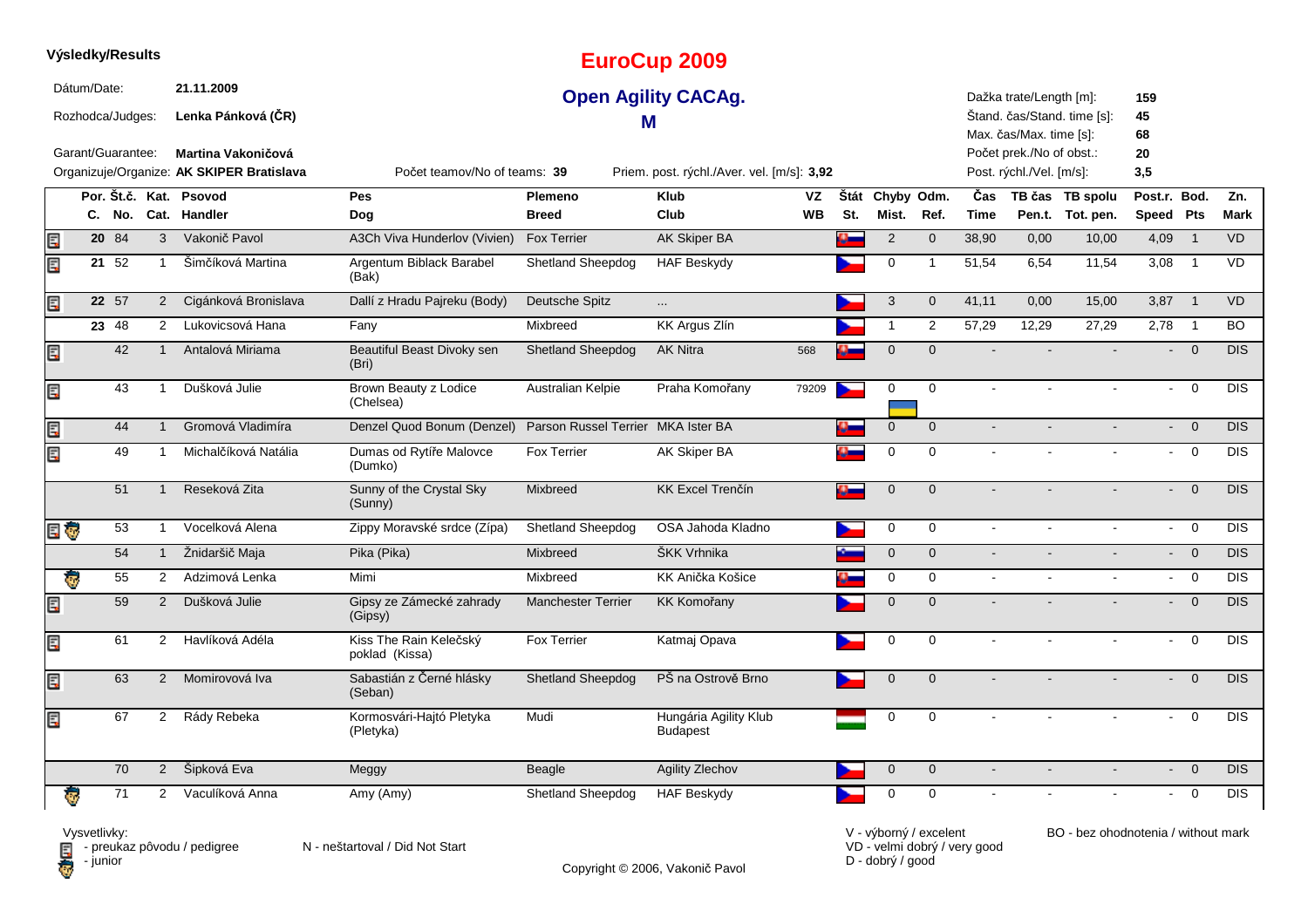| Výsledky/Results       |                                           |                              |                            | <b>EuroCup 2009</b>                        |           |          |              |            |      |                          |                             |                |                |            |
|------------------------|-------------------------------------------|------------------------------|----------------------------|--------------------------------------------|-----------|----------|--------------|------------|------|--------------------------|-----------------------------|----------------|----------------|------------|
| Dátum/Date:            | 21.11.2009                                |                              |                            | <b>Open Agility CACAg.</b>                 |           |          |              |            |      | Dažka trate/Length [m]:  |                             | 159            |                |            |
| Rozhodca/Judges:       | Lenka Pánková (ČR)                        |                              |                            | M                                          |           |          |              |            |      |                          | Štand. čas/Stand. time [s]: | 45             |                |            |
|                        |                                           |                              |                            |                                            |           |          |              |            |      | Max. čas/Max. time [s]:  |                             | 68             |                |            |
| Garant/Guarantee:      | Martina Vakoničová                        |                              |                            |                                            |           |          |              |            |      | Počet prek./No of obst.: |                             | 20             |                |            |
|                        | Organizuje/Organize: AK SKIPER Bratislava | Počet teamov/No of teams: 39 |                            | Priem. post. rýchl./Aver. vel. [m/s]: 3,92 |           |          |              |            |      | Post. rýchl./Vel. [m/s]: |                             | 3,5            |                |            |
| Por. Št.č. Kat. Psovod |                                           | <b>Pes</b>                   | <b>Plemeno</b>             | <b>Klub</b>                                | <b>VZ</b> | Stát     |              | Chyby Odm. | Cas  |                          | TB čas TB spolu             | Post.r. Bod.   |                | Zn.        |
| C. No.                 | Cat. Handler                              | Dog                          | <b>Breed</b>               | Club                                       | <b>WB</b> | St.      | Mist.        | Ref.       | Time |                          | Pen.t. Tot. pen.            | Speed Pts      |                | Mark       |
| 75                     | Kačmáryová Katarína<br>3                  | Shoki z UVP (Shoki)          | Mixbreed                   | AK Skočka Košice                           |           | $\alpha$ | $\mathbf{0}$ | $\Omega$   |      |                          |                             | $\blacksquare$ | $\overline{0}$ | <b>DIS</b> |
| 76<br>чg.              | Kaiserová Jana<br>3                       | Nela                         | American Cocker<br>Spaniel | AK Skiper BA                               |           | $\sim$   | 0            | 0          |      |                          |                             | $\blacksquare$ | $\overline{0}$ | <b>DIS</b> |
| Štatistika/Statistics  |                                           |                              |                            |                                            |           |          |              |            |      |                          |                             |                |                |            |

Štartovalo/Total count: 39 Diskvalifikácie/Disqualification: 41,03 % (16)Čisto/Clean runs: 25,64 % (10) Max. post. r./Max. speed:4,47 m/s Max. čist. post. r./Max. speed clean run: 4,47 m/sMin. post. r./Min. speed: 2,78 m/s Priemerná post. r./Average speed: 3,92 m/s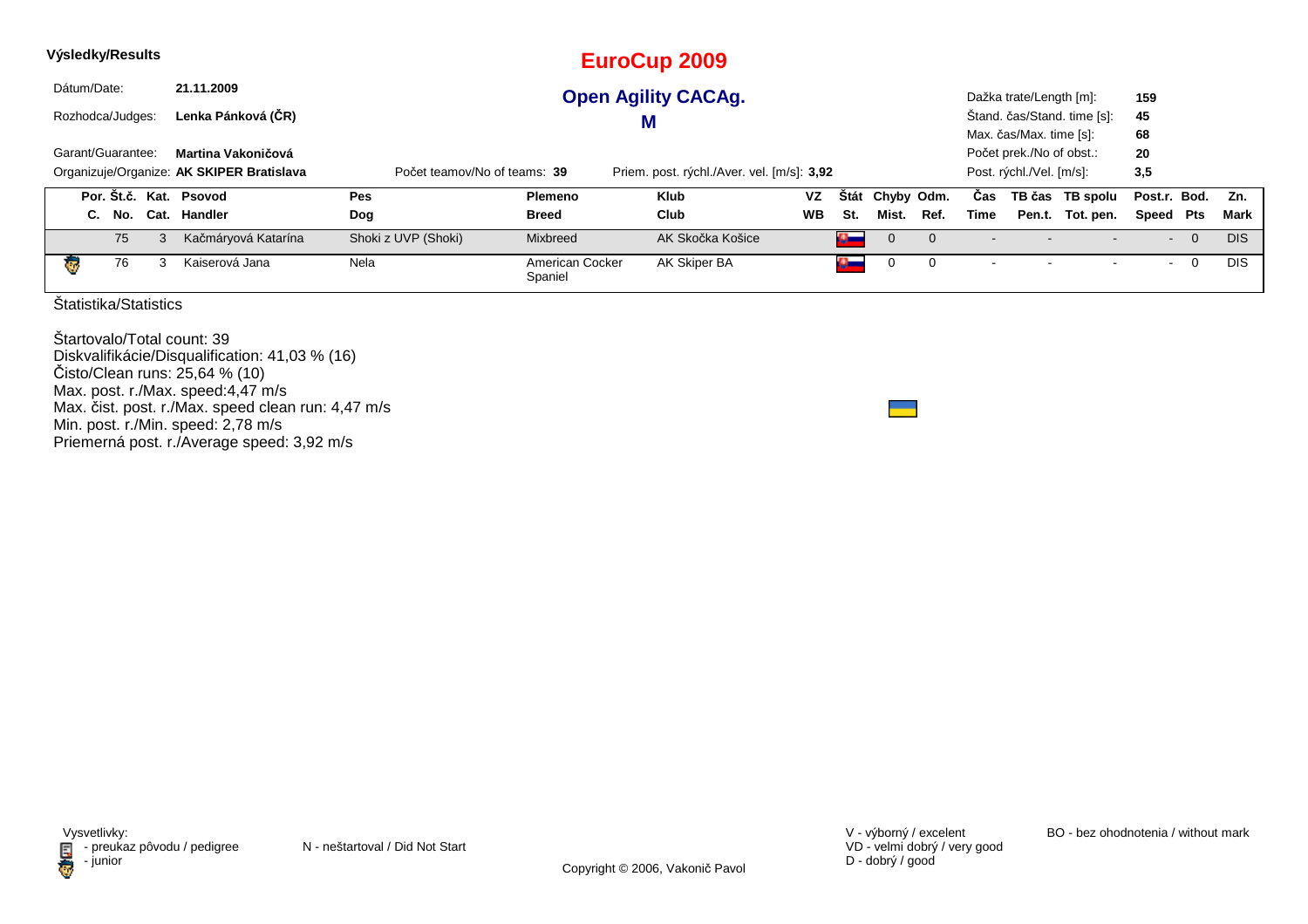|                         |             | Výsledky/Results                      |                |                                                                                                     |                                             |                          | <b>EuroCup 2009</b>                                                      |           |     |                           |                |             |                                                                                                            |                             |                              |                            |             |
|-------------------------|-------------|---------------------------------------|----------------|-----------------------------------------------------------------------------------------------------|---------------------------------------------|--------------------------|--------------------------------------------------------------------------|-----------|-----|---------------------------|----------------|-------------|------------------------------------------------------------------------------------------------------------|-----------------------------|------------------------------|----------------------------|-------------|
|                         | Dátum/Date: | Rozhodca/Judges:<br>Garant/Guarantee: |                | 21.11.2009<br>Lenka Pánková (ČR)<br>Martina Vakoničová<br>Organizuje/Organize: AK SKIPER Bratislava | Počet teamov/No of teams: 38                |                          | <b>Open Agility CACAg.</b><br>Priem. post. rýchl./Aver. vel. [m/s]: 3,96 |           |     |                           |                |             | Dažka trate/Length [m]:<br>Max. čas/Max. time [s]:<br>Počet prek./No of obst.:<br>Post. rýchl./Vel. [m/s]: | Štand. čas/Stand. time [s]: | 159<br>45<br>68<br>20<br>3,5 |                            |             |
|                         |             | Por. Št.č. Kat.                       |                | Psovod                                                                                              | Pes                                         | <b>Plemeno</b>           | <b>Klub</b>                                                              | VZ        |     | Štát Chyby Odm.           |                | Čas         |                                                                                                            | TB čas TB spolu             | Post.r. Bod.                 |                            | Zn.         |
|                         |             | C. No.                                |                | Cat. Handler                                                                                        | Dog                                         | <b>Breed</b>             | Club                                                                     | <b>WB</b> | St. | Mist.                     | Ref.           | <b>Time</b> |                                                                                                            | Pen.t. Tot. pen.            | Speed Pts                    |                            | <b>Mark</b> |
| E                       |             | 1 94                                  | 3              | Klimešová Martina                                                                                   | A3 Axa Z Lounského Chovu<br>(Joys)          | <b>Belgian Shepherd</b>  | Amonra Čebín                                                             |           |     | $\mathbf 0$               | $\Omega$       | 32,97       | 0,00                                                                                                       | 0,00                        | 4,82                         | 25                         | V           |
| E                       |             | 2 130                                 | 3              | Kohl Michael                                                                                        | Lightspeed Aragorn                          | <b>Border Collie</b>     | ÖGV Wienerwald                                                           |           |     | 0                         | $\mathbf 0$    | 35,96       | 0,00                                                                                                       | 0,00                        | 4,42                         | 20                         | $\vee$      |
| lir"                    |             | 3 1 1 4                               | 2              | Podmolová Jaroslava                                                                                 | Puma z Hückelovy vily (Quiny)               | <b>Belgian Shepherd</b>  | <b>HAF Beskydy</b>                                                       |           |     | $\mathbf{0}$              | $\mathbf{0}$   | 36,50       | 0,00                                                                                                       | 0,00                        | 4,36                         | 17                         | $\vee$      |
| E                       |             | 4 1 2 4                               | 3              | Tóth Agnes                                                                                          | <b>Blade El Katsu MacLeod</b><br>(Blade)    | <b>Border Collie</b>     | <b>DASZE</b>                                                             |           |     | $\mathbf 0$               | $\mathbf 0$    | 36,72       | 0,00                                                                                                       | 0,00                        | 4,33                         | 15                         | $\vee$      |
| E                       |             | 5 101                                 | $\mathbf{1}$   | Olšovská Monika                                                                                     | Arsinoé z Ríše WA (Arsi)                    | <b>Border Collie</b>     | Liptovský Agility Klub                                                   |           |     | $\mathbf 0$               | $\mathbf{0}$   | 37,23       | 0.00                                                                                                       | 0,00                        | 4,27                         | 12                         | $\vee$      |
| E                       |             | 6 121                                 | 3              | Jakab Erika                                                                                         | Action Amazing Shepherd of<br>Aqua (Jackie) | <b>Border Collie</b>     | Hungária Agility Klub<br>Budapest                                        |           |     | $\mathbf 0$               | 0              | 37,37       | 0,00                                                                                                       | 0,00                        | 4,25                         | 9                          | $\vee$      |
| E.P                     |             | 7 128                                 | 3              | Klimešová Martina                                                                                   | <b>A3CH Aralia Novterpod</b><br>(Barunka)   | <b>Belgian Shepherd</b>  | Amonra Čebín                                                             |           |     |                           | $\mathbf{0}$   | 35,40       | 0.00                                                                                                       | 5,00                        | 4,49                         | $\overline{1}$             | $\vee$      |
| Ę                       |             | 8 95                                  | 2              | Kořínková Jana                                                                                      | Sarah                                       | Deutscher<br>Schäferhund | Amonra Čebín                                                             |           |     |                           | $\mathbf 0$    | 35,99       | 0,00                                                                                                       | 5,00                        | 4,42                         | $\overline{1}$             | $\vee$      |
| E                       |             | 9 122                                 | 3              | Kokalj Anabella                                                                                     | Ulm de la Fontain des<br>Schlitteurs (Ulm)  | Berger des Pyrenées      | ŠKK Vrhnika                                                              |           |     | $\mathbf{1}$              | $\Omega$       | 36,94       | 0,00                                                                                                       | 5,00                        | 4,30                         | $\overline{1}$             | V           |
|                         |             | 10 123                                | 3              | Lukovics Zdeněk                                                                                     | A3CH Buffy (Buffy)                          | Labrador Retriever       | KK Argus Zlín                                                            |           |     | $\mathbf{1}$              | $\mathbf 0$    | 39,47       | 0,00                                                                                                       | 5,00                        | 4,03                         | $\overline{1}$             | $\vee$      |
|                         |             | 11 120                                | 3              | Gašparová Erika                                                                                     | Linda (Linda)                               | <b>Border Collie</b>     | KK Anička Košice                                                         |           |     | $\mathbf{1}$              | $\mathbf{0}$   | 40,45       | 0,00                                                                                                       | 5,00                        | 3,93                         | $\overline{1}$             | V           |
| $\overline{\mathbf{c}}$ |             | $12 \t119$                            | $\overline{2}$ | <b>Tóth Vivien</b>                                                                                  | Pogácsa (Pogi)                              | Mixbreed                 | Happy Dog                                                                |           |     | $\mathbf{1}$              | $\mathbf 0$    | 40,48       | 0,00                                                                                                       | 5,00                        | 3,93                         | $\overline{1}$             | $\vee$      |
| ह                       |             | 13 118                                | 2              | Švábová Markéta                                                                                     | Bert (Bertík)                               | Golden Retriever         | ROSA Zlín                                                                |           |     | $\mathbf{1}$              | $\mathbf 0$    | 49,25       | 4,25                                                                                                       | 9,25                        | 3,23                         | $\overline{1}$             | VD          |
| E                       |             | 14 96                                 | 1              | Gulyás Gabriella                                                                                    | Golden Rose Anubisz (Reno)                  | <b>Border Collie</b>     | <b>DASZE</b>                                                             |           |     | $\overline{2}$            | 0              | 38,38       | 0,00                                                                                                       | 10,00                       | 4,14                         | $\overline{\phantom{0}}$ 1 | <b>VD</b>   |
| E                       |             | 15 113                                | 2              | Olšovská Monika                                                                                     | Everyday Dream Black<br>Chevers (Dream)     | <b>Border Collie</b>     | Liptovský Agility Klub                                                   |           |     | $\overline{2}$            | $\mathbf{0}$   | 40,43       | 0.00                                                                                                       | 10,00                       | 3,93                         | $\overline{1}$             | <b>VD</b>   |
| Ę                       |             | 16 115                                | $\overline{2}$ | Rychnovský Josef                                                                                    | Charrier de Alphaville<br>Bohemia (Sarinek) | <b>Belgian Shepherd</b>  | <b>KK Jihlava</b>                                                        |           |     | $\mathbf 0$               | $\overline{2}$ | 45,77       | 0.77                                                                                                       | 10.77                       | 3.47                         | $\overline{1}$             | VD          |
| E                       |             | 17 92                                 | $\mathbf{1}$   | Cábová Lenka                                                                                        | Artera Fitmin (TERY)                        | <b>Border Collie</b>     | Agility Klub Rožnov<br>pod Radhoštěm                                     |           |     | $\ensuremath{\mathsf{3}}$ | $\mathbf{0}$   | 39,60       | 0,00                                                                                                       | 15,00                       | 4,02                         | $\overline{1}$             | <b>VD</b>   |
| E G                     |             | $18 \overline{105}$                   | $\mathbf 1$    | Polášková Veronika                                                                                  | Barga Vrabčí hnízdo                         | <b>Border Collie</b>     | <b>HAF Beskydy</b>                                                       |           |     | $\overline{2}$            | $\mathbf 1$    | 45,59       | 0.59                                                                                                       | 15,59                       | 3.49                         | $\overline{1}$             | VD          |

Copyright © 2006, Vakonič Pavol

VD - velmi dobrý / very good D - dobrý / good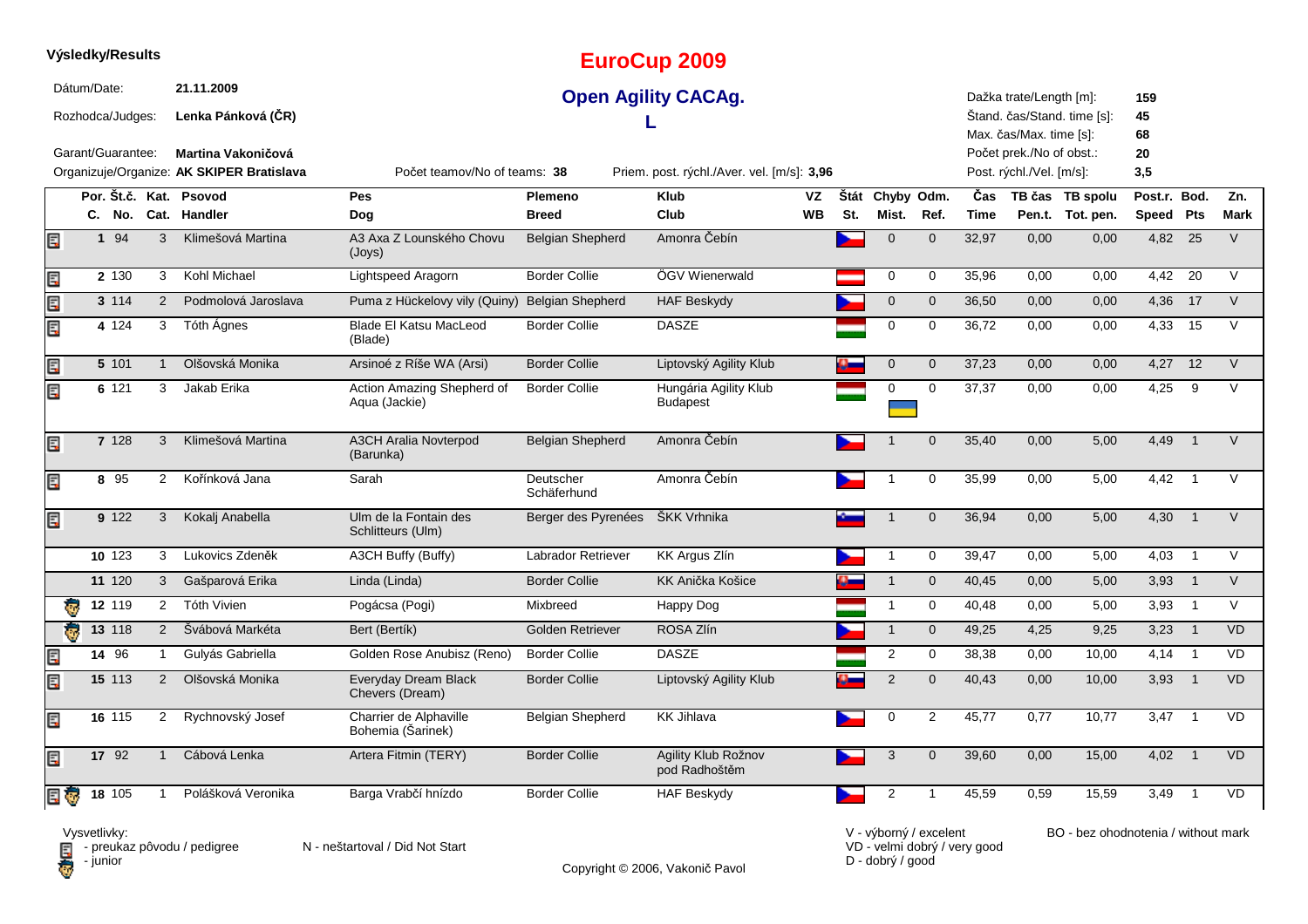|                         |             | Výsledky/Results                      |                |                                                                                                     |                                                   |                         | <b>EuroCup 2009</b>                                                      |    |     |                 |                         |                |                                                                                                            |                             |                              |                |            |
|-------------------------|-------------|---------------------------------------|----------------|-----------------------------------------------------------------------------------------------------|---------------------------------------------------|-------------------------|--------------------------------------------------------------------------|----|-----|-----------------|-------------------------|----------------|------------------------------------------------------------------------------------------------------------|-----------------------------|------------------------------|----------------|------------|
|                         | Dátum/Date: | Rozhodca/Judges:<br>Garant/Guarantee: |                | 21.11.2009<br>Lenka Pánková (ČR)<br>Martina Vakoničová<br>Organizuje/Organize: AK SKIPER Bratislava | Počet teamov/No of teams: 38                      |                         | <b>Open Agility CACAg.</b><br>Priem. post. rýchl./Aver. vel. [m/s]: 3,96 |    |     |                 |                         |                | Dažka trate/Length [m]:<br>Max. čas/Max. time [s]:<br>Počet prek./No of obst.:<br>Post. rýchl./Vel. [m/s]: | Štand. čas/Stand. time [s]: | 159<br>45<br>68<br>20<br>3,5 |                |            |
|                         |             |                                       |                | Por. Št.č. Kat. Psovod                                                                              | <b>Pes</b>                                        | Plemeno                 | <b>Klub</b>                                                              | VZ |     | Štát Chyby Odm. |                         | Čas            |                                                                                                            | TB čas TB spolu             | Post.r. Bod.                 |                | Zn.        |
|                         |             |                                       |                | C. No. Cat. Handler                                                                                 | Dog                                               | <b>Breed</b>            | Club                                                                     | WВ | St. | Mist.           | Ref.                    | <b>Time</b>    |                                                                                                            | Pen.t. Tot. pen.            | Speed Pts                    |                | Mark       |
|                         |             |                                       |                |                                                                                                     | (Beruška)                                         |                         |                                                                          |    |     |                 |                         |                |                                                                                                            |                             |                              |                |            |
| $\overline{\mathbf{c}}$ |             | 19 103                                | $\mathbf{1}$   | Petnyová Lenka                                                                                      | Taxi                                              | Golden Retriever        | KK Anička Košice                                                         |    |     | $\mathbf 1$     | $\mathbf 0$             | 59,83          | 14,83                                                                                                      | 19,83                       | 2,66                         | $\overline{1}$ | D          |
| Ę                       |             | 20 102                                | $\mathbf{1}$   | Pěčková Viktória                                                                                    | Amazing Angienlu Bambabibi<br>(Lú)                | <b>Border Collie</b>    | Liptovský Agility Klub                                                   |    |     | 2               | $\overline{\mathbf{c}}$ | 50,97          | 5,97                                                                                                       | 25,97                       | $3,12$ 1                     |                | D          |
| E                       |             | 21 117                                | $\overline{2}$ | Kohl Michael                                                                                        | <b>Lightspeed Blitz</b>                           | <b>Border Collie</b>    | ÖGV Wienerwald                                                           |    |     | 5               | $\overline{1}$          | 44,07          | 0,00                                                                                                       | 30,00                       | 3,61                         | $\overline{1}$ | <b>BO</b>  |
| Ę                       |             | 93                                    | 2              | Juhásová Jana                                                                                       | Barchello Bambabibi<br>(Barchello)                | <b>Border Collie</b>    | Liptovský Agility Klub                                                   |    |     | 0               | $\mathbf 0$             |                |                                                                                                            |                             |                              | $\Omega$       | <b>DIS</b> |
| E                       |             | 97                                    | $\overline{1}$ | Heiczinger dr Judit                                                                                 | Forestry Farm Rising Sun<br>(Villám)              | <b>Border Collie</b>    | Győri KKI                                                                |    |     | $\mathbf 0$     | $\mathbf 0$             |                |                                                                                                            |                             |                              | $\Omega$       | <b>DIS</b> |
| E                       |             | 98                                    | $\mathbf{1}$   | Jakab István                                                                                        | Blessed Borders Devoted Jr.<br>(Lui)              | <b>Border Collie</b>    | Hungária Agility Klub<br><b>Budapest</b>                                 |    |     | 0               | $\Omega$                |                |                                                                                                            |                             |                              | $\mathbf 0$    | <b>DIS</b> |
| E                       |             | 99                                    | $\mathbf{1}$   | Kropáčová Andrea                                                                                    | Cassy Blue Energizer (Keska)                      | <b>Border Collie</b>    | <b>HAF Beskydy</b>                                                       |    |     | $\mathbf 0$     | $\mathbf 0$             |                |                                                                                                            |                             | ÷.                           | $\overline{0}$ | <b>DIS</b> |
| E                       |             | 100                                   | $\mathbf{1}$   | Medková Pavla                                                                                       | Uther Pendragon Braudag<br>(Terry)                | Kerry blue Terrier      | KK Argus Zlín                                                            |    |     | 0               | 0                       | $\mathbf{r}$   |                                                                                                            |                             | $\sim$                       | $\mathbf 0$    | <b>DIS</b> |
| E                       |             | 106                                   | $\mathbf{1}$   | Řežábková Marie                                                                                     | Boldy od Zlatonosné říčky<br>(Boldy)              | <b>Border Collie</b>    | <b>ZKO Podhorka</b>                                                      |    |     | $\mathbf 0$     | $\mathbf{0}$            |                |                                                                                                            |                             |                              | $\overline{0}$ | DIS        |
| E                       |             | 108                                   | $\mathbf{1}$   | Tráj Tamás                                                                                          | Forestry Farm Remember Me<br>(Witch)              | <b>Border Collie</b>    | Győri KKI                                                                |    |     | 0               | 0                       |                |                                                                                                            |                             | $\sim$                       | $\Omega$       | <b>DIS</b> |
| E                       |             | 109                                   | $2^{\circ}$    | Vaculík Karel                                                                                       | Circé Black z Kovárny (Cira)                      | <b>Belgian Shepherd</b> | <b>HAF Beskydy</b>                                                       |    |     | $\mathbf 0$     | $\mathbf 0$             | $\sim$         |                                                                                                            | $\blacksquare$              |                              | $- 0$          | <b>DIS</b> |
| E                       |             | 110                                   | 2              | Hauserová Gabriela                                                                                  | Courantyne Ponny Express<br>(Zorka)               | <b>Irish Terrier</b>    | <b>MsKK Trnava</b>                                                       |    |     | 0               | $\mathbf 0$             | $\blacksquare$ |                                                                                                            |                             |                              | $\mathbf 0$    | <b>DIS</b> |
|                         |             | 111                                   | $\overline{2}$ | Konobelj Nataša                                                                                     | Dina (Dina)                                       | <b>Golden Retriever</b> | ŠKD Postojna                                                             |    |     | $\overline{0}$  | $\overline{0}$          | $\blacksquare$ | $\blacksquare$                                                                                             | $\blacksquare$              |                              | $- 0$          | <b>DIS</b> |
| E                       |             | 112                                   | 2              | Lukančič Urša                                                                                       | Poseidon Ramina-Regal (Ula)                       | <b>Border Collie</b>    | ŠKK Vrhnika                                                              |    |     | 0               | $\mathbf 0$             | $\mathbf{r}$   |                                                                                                            | $\overline{\phantom{a}}$    | $\sim$                       | $\Omega$       | <b>DIS</b> |
| Eď                      |             | 116                                   | $\overline{2}$ | Šimčík Vojtěch                                                                                      | Arrow Vrabčí hnízdo (Arrow)                       | <b>Border Collie</b>    | <b>HAF Beskydy</b>                                                       |    |     | $\mathbf 0$     | $\mathbf{0}$            | $\blacksquare$ | $\blacksquare$                                                                                             | $\blacksquare$              |                              | $- 0$          | <b>DIS</b> |
|                         |             | 125                                   | 3              | Zapletalová Martina                                                                                 | Gina                                              | Hungarian Vizsla        | KK Argus Zlín                                                            |    |     | 0               | $\mathbf 0$             | $\blacksquare$ | $\blacksquare$                                                                                             | $\blacksquare$              |                              | $- 0$          | <b>DIS</b> |
| E                       |             | 126                                   | $\mathbf{1}$   | Cábová Lenka                                                                                        | Always with me from<br>Valachian Highlands (ROXI) | <b>Border Collie</b>    | Agility Klub Rožnov                                                      |    |     | $\mathbf 0$     | $\mathbf{0}$            |                |                                                                                                            |                             |                              | $\overline{0}$ | DIS.       |

**D** - junior

Vysvetlivky:<br>⊟ - preukaz pôvodu / pedigree N - neštartoval / Did Not Start

Copyright © 2006, Vakonič Pavol

VD - velmi dobrý / very good D - dobrý / good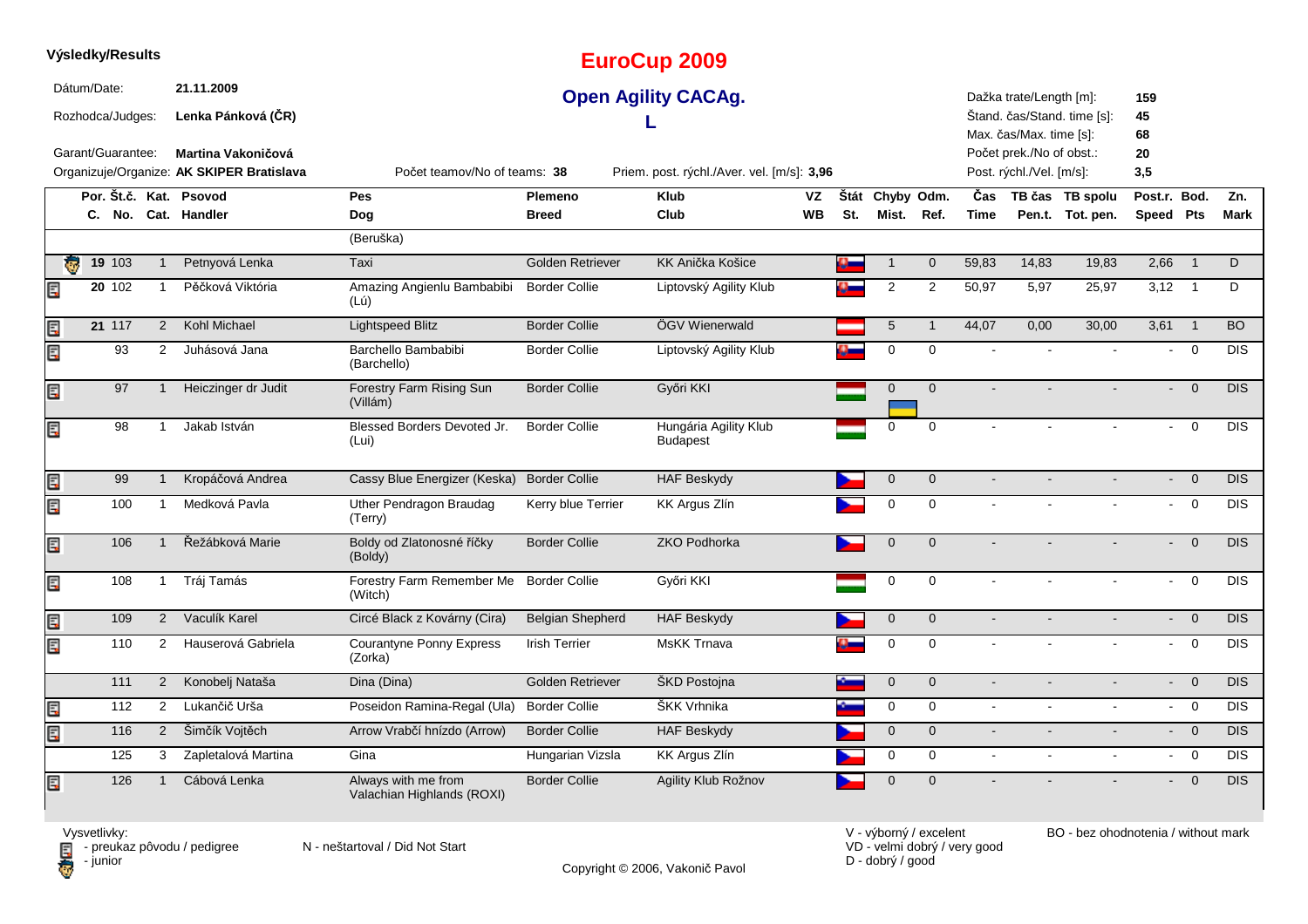| Výsledky/Results |             |                   |                                                                 |                                        |                      | <b>EuroCup 2009</b>                        |           |             |            |             |      |                                                                                 |                             |                 |          |            |
|------------------|-------------|-------------------|-----------------------------------------------------------------|----------------------------------------|----------------------|--------------------------------------------|-----------|-------------|------------|-------------|------|---------------------------------------------------------------------------------|-----------------------------|-----------------|----------|------------|
|                  | Dátum/Date: |                   | 21.11.2009                                                      |                                        |                      | <b>Open Agility CACAg.</b>                 |           |             |            |             |      | Dažka trate/Length [m]:                                                         |                             | 159             |          |            |
|                  |             | Rozhodca/Judges:  | Lenka Pánková (ČR)                                              |                                        |                      |                                            |           |             |            |             |      |                                                                                 | Štand. čas/Stand. time [s]: | 45              |          |            |
|                  |             | Garant/Guarantee: | Martina Vakoničová<br>Organizuje/Organize: AK SKIPER Bratislava | Počet teamov/No of teams: 38           |                      | Priem. post. rýchl./Aver. vel. [m/s]: 3,96 |           |             |            |             |      | Max. čas/Max. time [s]:<br>Počet prek./No of obst.:<br>Post. rýchl./Vel. [m/s]: |                             | 68<br>20<br>3,5 |          |            |
|                  |             |                   | Por. Št.č. Kat. Psovod                                          | Pes                                    | <b>Plemeno</b>       | <b>Klub</b>                                | <b>VZ</b> | <b>Stát</b> | Chyby Odm. |             | Cas  |                                                                                 | TB čas TB spolu             | Post.r. Bod.    |          | Zn.        |
|                  | C.          | No.               | Cat. Handler                                                    | Dog                                    | <b>Breed</b>         | Club                                       | <b>WB</b> | St.         | Mist.      | Ref.        | Time |                                                                                 | Pen.t. Tot. pen.            | Speed Pts       |          | Mark       |
|                  |             |                   |                                                                 |                                        |                      | pod Radhoštěm                              |           |             |            |             |      |                                                                                 |                             |                 |          |            |
| E                |             | 127               | Juhásová Jana                                                   | Dreaming Lady Gasko Prim<br>(Dreaming) | <b>Border Collie</b> | Liptovský Agility Klub                     |           |             | 0          | $\mathbf 0$ |      |                                                                                 |                             |                 | 0        | <b>DIS</b> |
| Ē,               |             | 91                | Kohl Michael                                                    | Albena vom sonnigen Garten             | <b>Border Collie</b> | ÖGV Wienerwald                             |           |             | $\Omega$   | $\Omega$    |      |                                                                                 |                             | $\sim$          | $\Omega$ | <b>DIS</b> |
| E                |             | 104               | Kohl Michael                                                    | Trust your Heart Around the<br>World   | Border Collie        | ÖGV Wienerwald                             |           |             |            |             |      |                                                                                 |                             | $\sim$          | 0        | <b>DIS</b> |

Štartovalo/Total count: 38 Diskvalifikácie/Disqualification: 44,74 % (17)Čisto/Clean runs: 15,79 % (6) Max. post. r./Max. speed:4,82 m/s Max. čist. post. r./Max. speed clean run: 4,82 m/sMin. post. r./Min. speed: 2,66 m/s Priemerná post. r./Average speed: 3,96 m/s

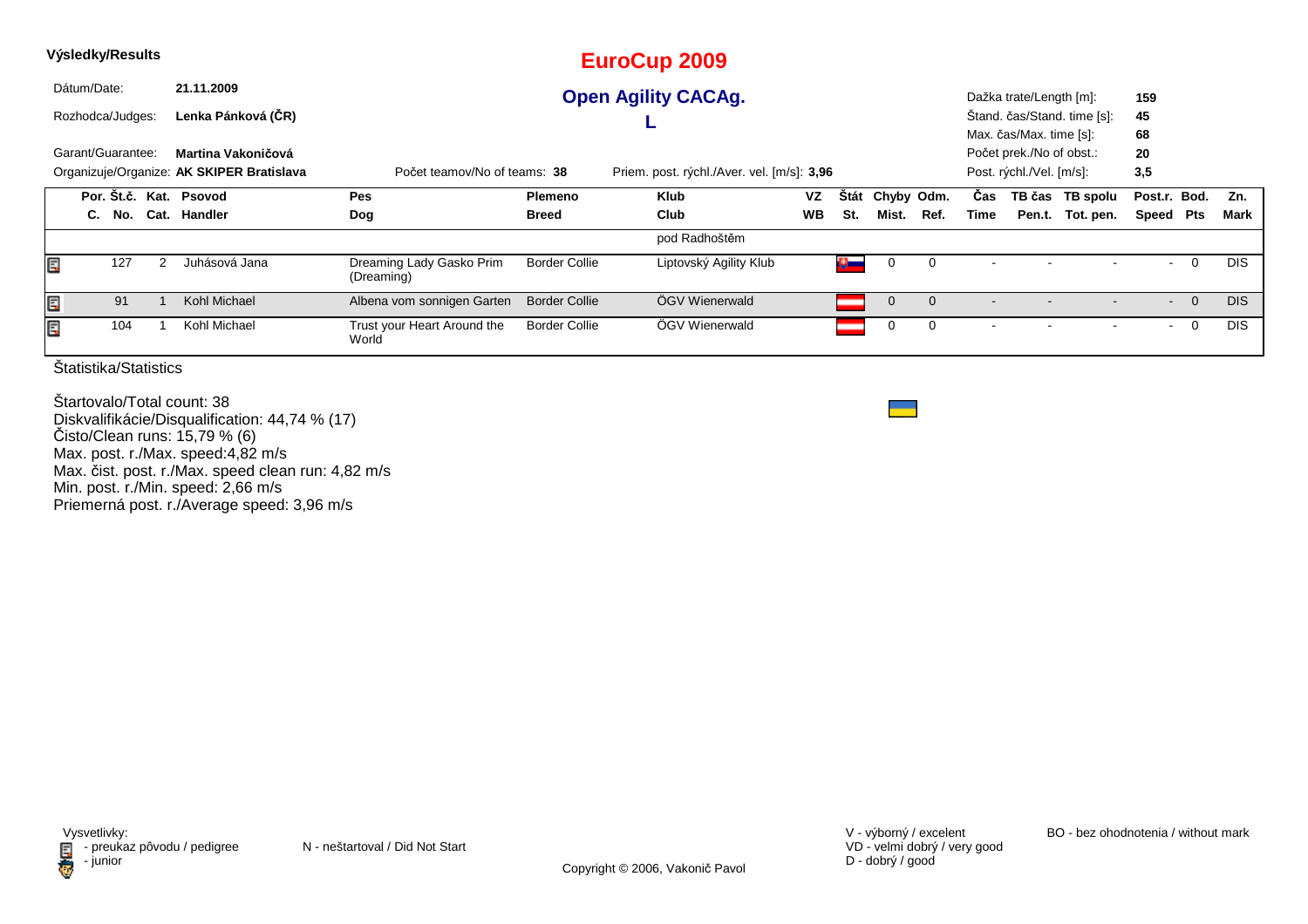|                         |             | Výsledky/Results  |                |                                                                 |                                               |                                                   | <b>EuroCup 2009</b>                        |           |          |                 |                          |             |                                                      |                             |                 |                 |             |
|-------------------------|-------------|-------------------|----------------|-----------------------------------------------------------------|-----------------------------------------------|---------------------------------------------------|--------------------------------------------|-----------|----------|-----------------|--------------------------|-------------|------------------------------------------------------|-----------------------------|-----------------|-----------------|-------------|
|                         | Dátum/Date: | Rozhodca/Judges:  |                | 21.11.2009<br>Erich Huttner (A)                                 |                                               |                                                   | <b>Open Jumping</b><br>S                   |           |          |                 |                          |             | Dažka trate/Length [m]:<br>Max. čas/Max. time [s]:   | Štand. čas/Stand. time [s]: | 146<br>40<br>70 |                 |             |
|                         |             | Garant/Guarantee: |                | Martina Vakoničová<br>Organizuje/Organize: AK SKIPER Bratislava | Počet teamov/No of teams: 33                  |                                                   | Priem. post. rýchl./Aver. vel. [m/s]: 3,59 |           |          |                 |                          |             | Počet prek./No of obst.:<br>Post. rýchl./Vel. [m/s]: |                             | 20<br>3,6       |                 |             |
|                         |             |                   |                | Por. Št.č. Kat. Psovod                                          | Pes                                           | Plemeno                                           | <b>Klub</b>                                | VZ        |          | Štát Chyby Odm. |                          | Čas         |                                                      | TB čas TB spolu             | Post.r. Bod.    |                 | Zn.         |
|                         |             |                   |                | C. No. Cat. Handler                                             | Dog                                           | <b>Breed</b>                                      | Club                                       | <b>WB</b> | St.      | Mist.           | Ref.                     | <b>Time</b> |                                                      | Pen.t. Tot. pen.            | Speed Pts       |                 | <b>Mark</b> |
| E                       |             | 125               | $\overline{2}$ | Pacáková Zuzana                                                 | Kissing Katty z Jeřeně<br>(Kissing)           | Parson Russel Terrier KK Komořany                 |                                            |           |          | $\mathbf 0$     | $\mathbf 0$              | 31,48       | 0,00                                                 | 0,00                        | 4,64            | 18              | $\vee$      |
| Ę                       |             | 2 2 8             | 3              | Antalová Miriama                                                | Bellonka Metuje (Bellonka)                    | <b>Shetland Sheepdog</b>                          | <b>AK Nitra</b>                            | 313/2     |          | $\mathbf 0$     | $\mathbf 0$              | 31,87       | 0,00                                                 | 0,00                        | 4,58            | 15              | $\vee$      |
| E                       |             | 3 <sub>2</sub>    | 3              | Tóth Ágnes                                                      | Gory Bergerac de Hu (Gory)                    | Shipperke                                         | <b>DASZE</b>                               |           |          | $\mathbf 0$     | 0                        | 32,47       | 0,00                                                 | 0,00                        | 4,50            | 12              | $\vee$      |
| E.                      |             | 4 29              | 3              | Baďová Jana                                                     | Schadehorns Milka (Shelly)                    | Parson Russel Terrier KK3G                        |                                            |           |          | $\mathbf 0$     | $\mathbf 0$              | 34,95       | 0,00                                                 | 0,00                        | 4,18            | 9               | $\vee$      |
| Ę                       |             | 5 12              | $\overline{2}$ | Píšťková Radana                                                 | Be my Jousee Tantum Auri<br>(Jouzitka)        | <b>Shetland Sheepdog</b>                          | ROSA Zlín                                  |           |          | 0               | 0                        | 35,69       | 0,00                                                 | 0,00                        | 4,09            | $\overline{7}$  | $\vee$      |
| Ę                       |             | 6 17              | -1             | Vršková Dagmar                                                  | Lady Gala Black (Blacky)                      | <b>Border Terrier</b>                             | PŠ na Ostrově Brno                         |           |          | $\mathbf 0$     | $\mathbf 0$              | 36,73       | 0,00                                                 | 0,00                        | 3,97            | $5\overline{5}$ | $\vee$      |
| $\overline{\mathbf{e}}$ |             | 7 21              | $\overline{2}$ | Illényiová Hella                                                | Holly (Holly)                                 | Mixbreed                                          | All for dog Dunajská<br>Streda             |           |          |                 | $\overline{0}$           | 40,04       | 0,04                                                 | 0,04                        | 3,65            | $\overline{0}$  | V           |
|                         |             | 8 24              | 2              | Michalčíková Natália                                            | Samko (Samko)                                 | Chihuahua Pelo corto AK Skiper BA                 |                                            |           |          | $\mathbf 0$     | $\mathbf 0$              | 41,03       | 1,03                                                 | 1,03                        | 3,56            | $\mathbf 0$     | $\vee$      |
| Ę                       |             | 9 22              | $\overline{2}$ | Jentnerová Magdaléna                                            | Cinderella Hedstar (Cindy)                    | Bichon á poil frisé                               | <b>AK Skiper BA</b>                        |           |          | $\Omega$        | $\mathbf 0$              | 44,89       | 4,89                                                 | 4,89                        | 3,25            | $\overline{0}$  | V           |
| Ę                       |             | 10 <sub>4</sub>   | $\mathbf{1}$   | Bíró Zsófi                                                      | Crispy Cookie Cassovia<br>Sunshine (Scilla)   | Parson Russel Terrier Top Mancs                   |                                            |           |          | $\mathbf 1$     | $\Omega$                 | 33,87       | 0,00                                                 | 5,00                        | 4,31            | $\overline{0}$  | V           |
| E G                     |             | 11 37             | 3              | Podmolová Slávka                                                | A3Ch Dwarf Dolly ze<br>Shetlandů (Tessi)      | Shetland Sheepdog                                 | <b>HAF Beskydy</b>                         |           |          |                 | $\mathbf 0$              | 36,86       | 0,00                                                 | 5,00                        | 3,96            | $\mathbf 0$     | $\vee$      |
| e o                     |             | $12 \quad 6$      | $\mathbf{1}$   | Ivašková Nadja                                                  | Hedera Zlatá Fantázia (Heidi)                 | <b>Shetland Sheepdog</b>                          | <b>AK Skiper BA</b>                        | 533/1     | $\alpha$ | $\mathbf 0$     | $\overline{1}$           | 40,14       | 0,14                                                 | 5,14                        | 3,64            | $\mathbf 0$     | $\vee$      |
| Ō.                      |             | $13 \t10$         | $\overline{1}$ | Ivašková Sonja                                                  | Mischa (Miška)                                | <b>Yorkshire Terrier</b>                          | AK Skiper BA                               | 532/1     |          | 0               | 0                        | 47,53       | 7,53                                                 | 7,53                        | 3,07            | $\overline{0}$  | <b>VD</b>   |
|                         |             | 14 13             | $\mathbf{1}$   | Sorger Peter                                                    | <b>Bafka</b>                                  | Cavalier King Charles KK Anička Košice<br>Spaniel |                                            |           |          | $\Omega$        | $\mathbf 0$              | 48,56       | 8,56                                                 | 8,56                        | 3,01            | $\mathbf 0$     | <b>VD</b>   |
| Ę                       |             | 15 36             | 3              | Šimčíková Martina                                               | Julia ze Shetlandů (Julča)                    | Shetland Sheepdog                                 | <b>HAF Beskydy</b>                         |           |          | 0               | $\mathbf{1}$             | 43,70       | 3,70                                                 | 8,70                        | 3,34            | $\mathbf 0$     | VD          |
|                         |             | 16 30             | 3              | Harangozó Ágnes                                                 | Rocky (Rocky)                                 | West Highland White<br><b>Terrier</b>             | Siófok                                     |           |          | $\overline{0}$  | $\mathbf 0$              | 49,48       | 9,48                                                 | 9,48                        | 2,95            | $\mathbf 0$     | <b>VD</b>   |
| E T                     |             | $17 \ \ 14$       | $\mathbf{1}$   | Šipková Anna                                                    | Flurry Gold Lenfir (Flery)                    | <b>Shetland Sheepdog</b>                          | Agility Zlechov                            |           |          | 0               | $\mathbf{1}$             | 45,14       | 5,14                                                 | 10,14                       | 3,23            | $\mathbf 0$     | VD          |
| E Ç                     |             | 18 11             |                | Petreková Natália                                               | <b>Brittaney Happy of live</b><br>(Brittaney) | <b>Yorkshire Terrier</b>                          | <b>AK Skiper BA</b>                        |           |          | $\Omega$        | $\overline{\phantom{a}}$ | 54,72       | 14,72                                                | 19,72                       | 2,67            | $\overline{0}$  | D           |
| Ę                       |             | 19 18             | $\mathbf 1$    | Vyplelová Petra                                                 | Egalmoth Aglar Beast of Prey<br>(Larry)       | West Highland White OSA Jahoda Kladno             |                                            |           |          | $\Omega$        | 1                        | 54,91       | 14,91                                                | 19,91                       | 2,66            | $\mathbf 0$     | D           |

**D** - junior

Vysvetlivky:<br>⊟ - preukaz pôvodu / pedigree N - neštartoval / Did Not Start

Copyright © 2006, Vakonič Pavol

VD - velmi dobrý / very good D - dobrý / good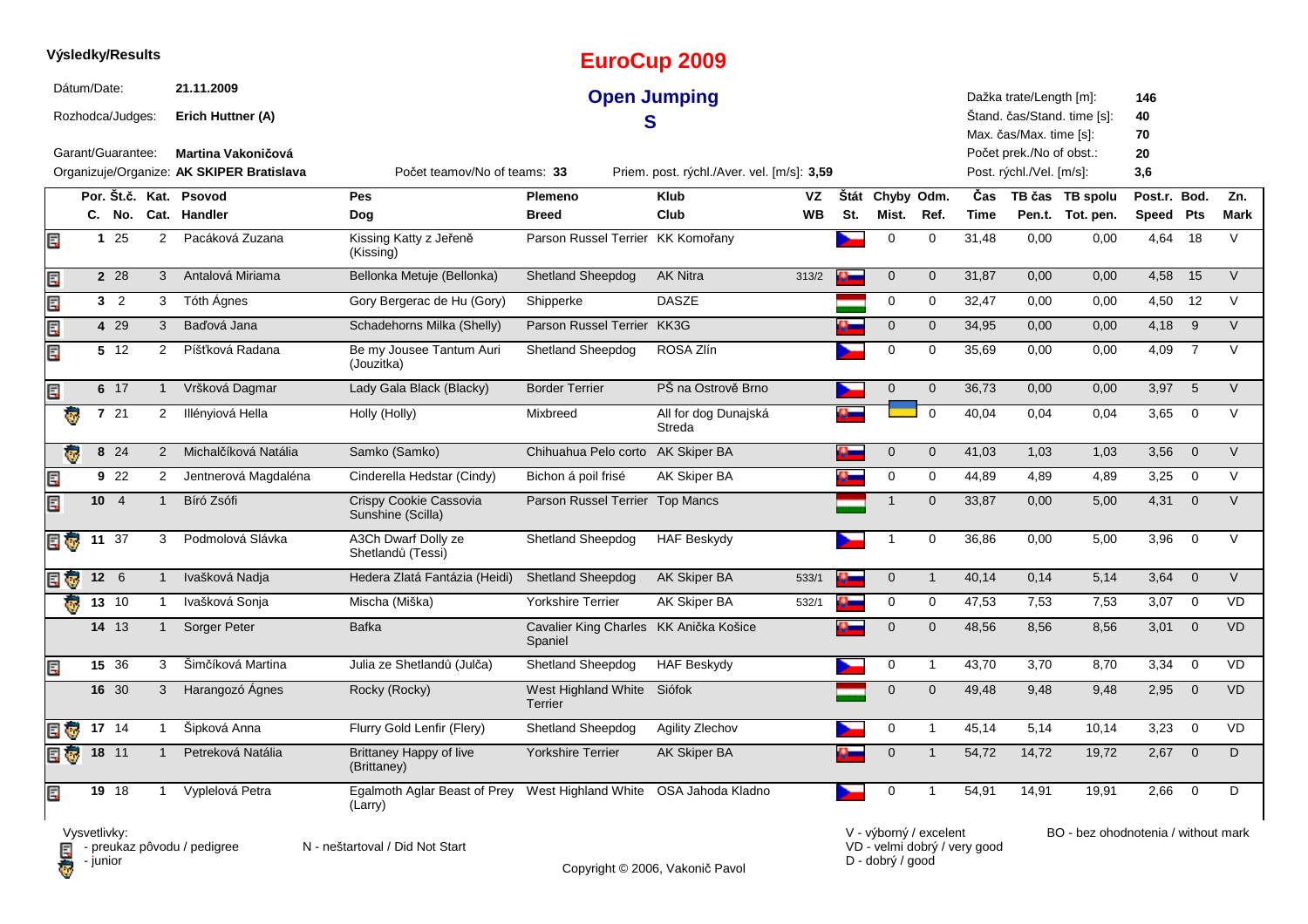|   | Výsledky/Results  |                |                |                                           |                                                                                          |                                                    | <b>EuroCup 2009</b>                        |           |          |              |                |                |                          |                             |                             |                          |            |
|---|-------------------|----------------|----------------|-------------------------------------------|------------------------------------------------------------------------------------------|----------------------------------------------------|--------------------------------------------|-----------|----------|--------------|----------------|----------------|--------------------------|-----------------------------|-----------------------------|--------------------------|------------|
|   | Dátum/Date:       |                |                | 21.11.2009                                |                                                                                          |                                                    | <b>Open Jumping</b>                        |           |          |              |                |                | Dažka trate/Length [m]:  |                             | 146                         |                          |            |
|   | Rozhodca/Judges:  |                |                | Erich Huttner (A)                         |                                                                                          |                                                    | S                                          |           |          |              |                |                | Max. čas/Max. time [s]:  | Štand. čas/Stand. time [s]: | 40<br>70                    |                          |            |
|   | Garant/Guarantee: |                |                | Martina Vakoničová                        |                                                                                          |                                                    |                                            |           |          |              |                |                | Počet prek./No of obst.: |                             | 20                          |                          |            |
|   |                   |                |                | Organizuje/Organize: AK SKIPER Bratislava | Počet teamov/No of teams: 33                                                             |                                                    | Priem. post. rýchl./Aver. vel. [m/s]: 3,59 |           |          |              |                |                | Post. rýchl./Vel. [m/s]: |                             | 3,6                         |                          |            |
|   |                   |                |                | Por. Št.č. Kat. Psovod                    | Pes                                                                                      | <b>Plemeno</b>                                     | <b>Klub</b>                                | <b>VZ</b> | Štát     | Chyby Odm.   |                | Čas            |                          | TB čas TB spolu             | Post.r. Bod.                |                          | Zn.        |
|   |                   |                |                | C. No. Cat. Handler                       | Dog                                                                                      | <b>Breed</b>                                       | Club                                       | <b>WB</b> | St.      | Mist.        | Ref.           | <b>Time</b>    |                          | Pen.t. Tot. pen.            | Speed Pts                   |                          | Mark       |
|   |                   |                |                |                                           |                                                                                          | Terrier                                            |                                            |           |          |              |                |                |                          |                             |                             |                          |            |
|   |                   | $20 \quad 8$   |                | Kobárová Barbora                          | Asimos                                                                                   | West Highland White AK Skiper BA<br><b>Terrier</b> |                                            |           |          | $\mathbf{0}$ | $\mathbf 1$    | 59,61          | 19,61                    | 24,61                       | 2,45                        | $\overline{0}$           | D.         |
|   | Ģ                 | 5              |                | Buliščáková Silvia                        | Fleur                                                                                    | Mixbreed                                           | <b>AK Skiper BA</b>                        |           | o-       | 0            | $\mathbf 0$    |                |                          |                             | $\sim$                      | $\overline{0}$           | <b>DIS</b> |
| Ę |                   | $\overline{7}$ |                | Vaculíková Anna                           | Carpe Diem Tantum Auri<br>(Carpe)                                                        | <b>Shetland Sheepdog</b>                           | ROSA Zlín                                  |           |          | $\mathbf 0$  | $\mathbf{0}$   |                |                          |                             |                             | $\overline{0}$<br>$\sim$ | DIS        |
| E |                   | 9              | $\overline{1}$ | Pěčková Zuzana                            | Sheyla Adia Avi (Beily)                                                                  | Caniche                                            | Liptovský Agility Klub                     |           | $\alpha$ | 0            | $\mathbf 0$    | $\mathbf{r}$   |                          |                             | $\mathcal{L}_{\mathcal{A}}$ | $\overline{0}$           | <b>DIS</b> |
| Ę |                   | 15             |                | Valentová Radka                           | Francesko Manepo Ideál<br>(Česko)                                                        | <b>Shetland Sheepdog</b>                           | ZKO Soběslav                               |           |          | $\mathbf 0$  | $\overline{0}$ |                |                          |                             |                             | $- 0$                    | <b>DIS</b> |
| Ę |                   | 16             | -1             | Varga Attila                              | <b>HCH Klauswalder Bonnie</b><br>(Bonnie)                                                | Zwergschnauzer                                     | Siófok                                     |           |          | $\mathbf 0$  | $\Omega$       |                |                          |                             | $\sim$                      | $\overline{0}$           | <b>DIS</b> |
| Ę |                   | 26             | $\overline{2}$ | Vyplelová Petra                           | Cunningham's White Beast of West Highland White OSA Jahoda Kladno<br>Prey (Cunningham's) | Terrier                                            |                                            |           |          | $\mathbf 0$  | $\overline{0}$ |                |                          |                             | $\overline{\phantom{0}}$    | $\overline{0}$           | <b>DIS</b> |
| Ē |                   | 27             | 2              | Zemanová Danuše                           | Angie Mabafr (En)                                                                        | Zwergschnauzer                                     | PŠ na Ostrově Brno                         |           |          | $\mathbf 0$  | $\mathbf 0$    |                |                          | $\sim$                      | $\sim$                      | $\Omega$                 | <b>DIS</b> |
| Ę |                   | 31             | 3              | Kružinská Adela                           | Abeille Elita Triumphans<br>(Aminka)                                                     | Caniche                                            | <b>AK Malina</b>                           |           |          | $\mathbf 0$  | $\overline{0}$ |                |                          |                             | $\sim$                      | $\overline{0}$           | <b>DIS</b> |
|   |                   | 32             | 3              | Nagyová Lucia                             | Schumacher (Schumi)                                                                      | Maltése                                            | AK Skiper BA                               |           | a.       | $\mathbf 0$  | $\mathbf 0$    | $\sim$         |                          |                             | $\mathcal{L}_{\mathcal{A}}$ | $\Omega$                 | <b>DIS</b> |
| E |                   | 34             | $\mathbf{3}$   | Parunov Nadija                            | Bombon Bon (Bon)                                                                         | Shipperke                                          | ŠKD Postojna                               |           |          | $\pmb{0}$    | $\overline{0}$ | $\blacksquare$ |                          |                             |                             | $- 0$                    | <b>DIS</b> |
| Ę |                   | 35             | 3              | Rychnovská Hedvika                        | A3Ch Miky Bohemia Diplomat<br>(Matýsek)                                                  | <b>Border Terrier</b>                              | <b>KK Jihlava</b>                          |           |          | $\mathbf 0$  | $\mathbf 0$    |                |                          |                             | $\blacksquare$              | $\overline{0}$           | <b>DIS</b> |
| E |                   | 38             | $\mathbf{1}$   | Vakonič Pavol                             | Cira Caria Tantum Auri (Cira)                                                            | <b>Shetland Sheepdog</b>                           | AK Skiper BA                               |           |          | $\mathbf 0$  | $\overline{0}$ |                |                          |                             |                             | $- 0$                    | <b>DIS</b> |
| Ę |                   | 20             | 2              | Harangozó Ágnes                           | Rockó Rott Amanda (Ami)                                                                  | West Highland White Siófok<br>Terrier              |                                            |           |          | 0            | $\mathbf 1$    |                |                          |                             | $\blacksquare$              | $\overline{0}$           | <b>DIS</b> |

Štartovalo/Total count: 33 Diskvalifikácie/Disqualification: 39,39 % (13)

Vysvetlivky:<br>⊟ - preukaz pôvodu / pedigree N - neštartoval / Did Not Start **D** - junior

VD - velmi dobrý / very good D - dobrý / good

V - výborný / excelent BO - bez ohodnotenia / without mark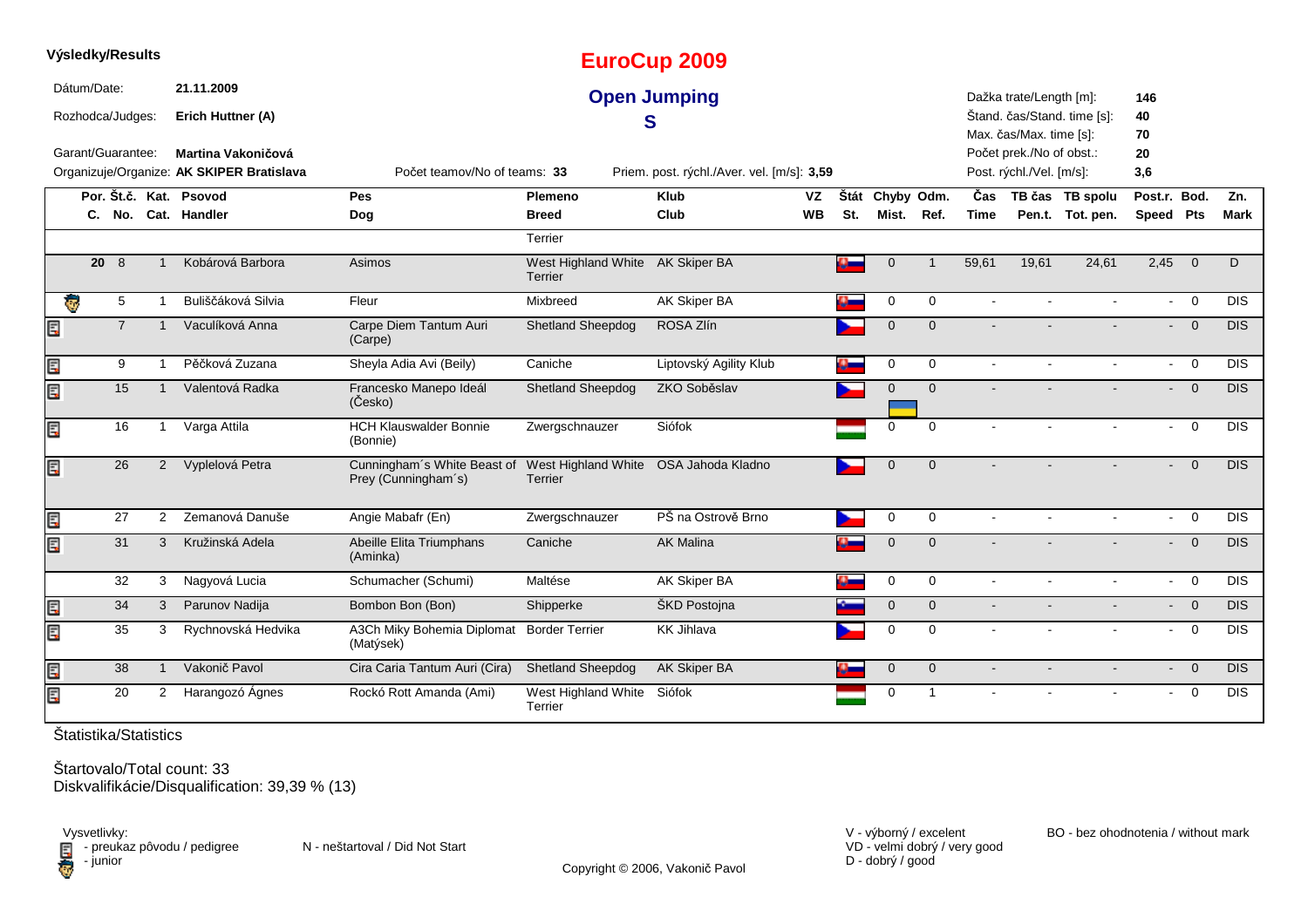| Výsledky/Results       |                                           |            |                              | EuroCup 2009                               |     |     |                 |      |      |                          |                             |                  |      |
|------------------------|-------------------------------------------|------------|------------------------------|--------------------------------------------|-----|-----|-----------------|------|------|--------------------------|-----------------------------|------------------|------|
| Dátum/Date:            | 21.11.2009                                |            |                              | <b>Open Jumping</b>                        |     |     |                 |      |      | Dažka trate/Length [m]:  |                             | 146              |      |
| Rozhodca/Judges:       | Erich Huttner (A)                         |            |                              |                                            |     |     |                 |      |      |                          | Štand. čas/Stand. time [s]: | 40               |      |
|                        |                                           |            |                              |                                            |     |     |                 |      |      | Max. čas/Max. time [s]:  |                             | 70               |      |
| Garant/Guarantee:      | Martina Vakoničová                        |            |                              |                                            |     |     |                 |      |      | Počet prek./No of obst.: |                             | 20               |      |
|                        | Organizuje/Organize: AK SKIPER Bratislava |            | Počet teamov/No of teams: 33 | Priem. post. rýchl./Aver. vel. [m/s]: 3,59 |     |     |                 |      |      | Post. rýchl./Vel. [m/s]: |                             | 3,6              |      |
| Por. Št.č. Kat. Psovod |                                           | <b>Pes</b> | Plemeno                      | <b>Klub</b>                                | VZ. |     | Štát Chyby Odm. |      | Cas  |                          | TB čas TB spolu             | Post.r. Bod. Zn. |      |
| C. No. Cat. Handler    |                                           | Dog        | <b>Breed</b>                 | Club                                       | WB. | St. | Mist.           | Ref. | Time |                          | Pen.t. Tot. pen.            | Speed Pts        | Mark |
| .                      | .                                         |            |                              |                                            |     |     |                 |      |      |                          |                             |                  |      |

Čisto/Clean runs: 18,18 % (6) Max. post. r./Max. speed:4,64 m/s Max. čist. post. r./Max. speed clean run: 4,64 m/sMin. post. r./Min. speed: 2,45 m/s Priemerná post. r./Average speed: 3,59 m/s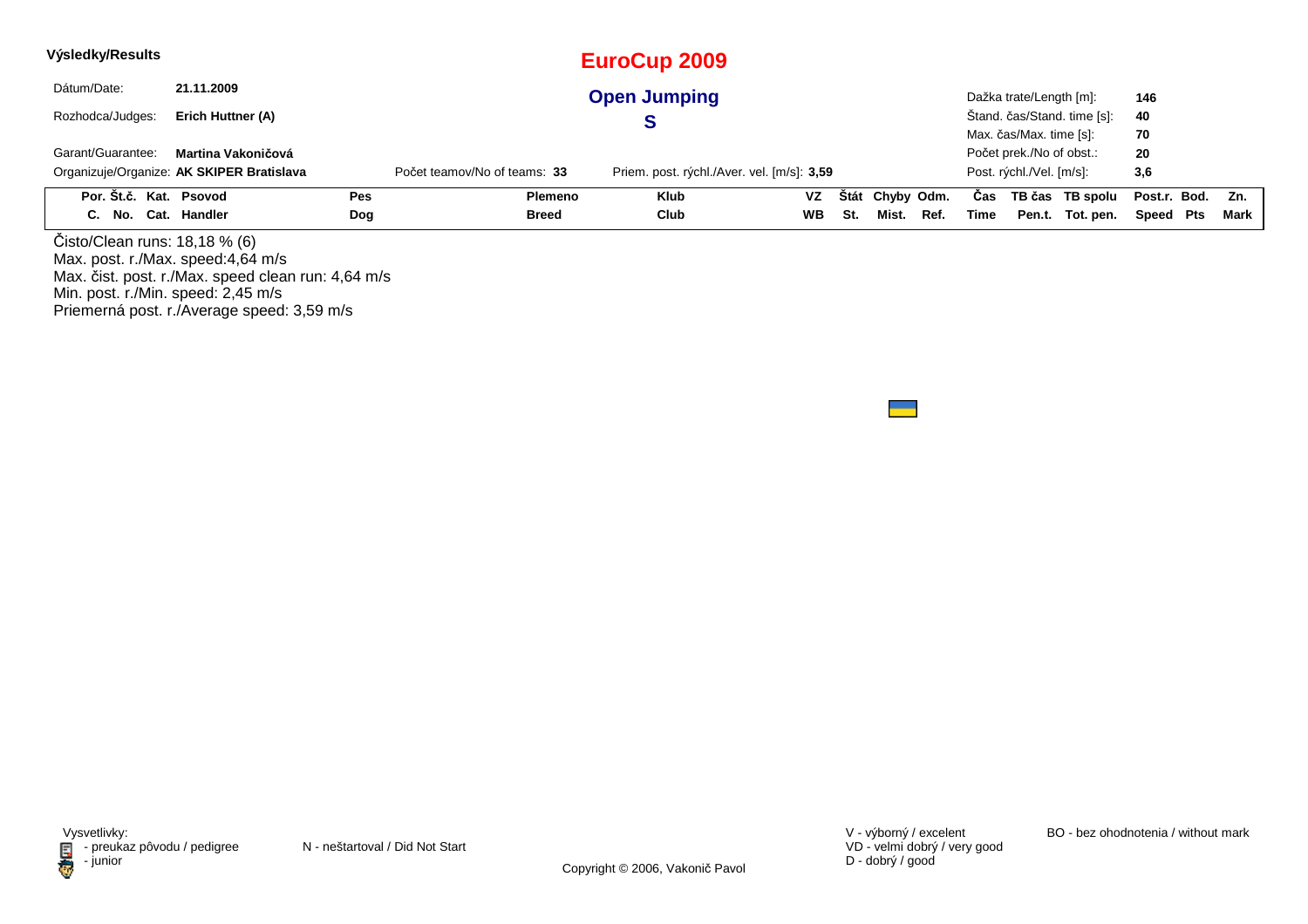|                         |              | Výsledky/Results   |                |                                           |                                                 |                                        | <b>EuroCup 2009</b>                        |           |     |                 |                |             |                                                    |                             |                 |                         |             |
|-------------------------|--------------|--------------------|----------------|-------------------------------------------|-------------------------------------------------|----------------------------------------|--------------------------------------------|-----------|-----|-----------------|----------------|-------------|----------------------------------------------------|-----------------------------|-----------------|-------------------------|-------------|
|                         | Dátum/Date:  | Rozhodca/Judges:   |                | 21.11.2009<br>Erich Huttner (A)           |                                                 | М                                      | <b>Open Jumping</b>                        |           |     |                 |                |             | Dažka trate/Length [m]:<br>Max. čas/Max. time [s]: | Štand. čas/Stand. time [s]: | 146<br>40<br>70 |                         |             |
|                         |              | Garant/Guarantee:  |                | Martina Vakoničová                        |                                                 |                                        |                                            |           |     |                 |                |             | Počet prek./No of obst.:                           |                             | 20              |                         |             |
|                         |              |                    |                | Organizuje/Organize: AK SKIPER Bratislava | Počet teamov/No of teams: 39                    |                                        | Priem. post. rýchl./Aver. vel. [m/s]: 3,98 |           |     |                 |                |             | Post. rýchl./Vel. [m/s]:                           |                             | 3,6             |                         |             |
|                         |              |                    |                | Por. Št.č. Kat. Psovod                    | Pes                                             | Plemeno                                | <b>Klub</b>                                | VZ        |     | Štát Chyby Odm. |                | Čas         |                                                    | TB čas TB spolu             | Post.r. Bod.    |                         | Zn.         |
|                         |              | C. No.             |                | Cat. Handler                              | Dog                                             | <b>Breed</b>                           | Club                                       | <b>WB</b> | St. | Mist.           | Ref.           | <b>Time</b> |                                                    | Pen.t. Tot. pen.            | Speed Pts       |                         | <b>Mark</b> |
| 日家                      | $\mathbf{1}$ | 62                 | 2              | Kopřivíková Denisa                        | <b>Black-Magic Amor Real</b><br>(Black-Magic)   | <b>Shetland Sheepdog</b>               | <b>KK Prostějov</b>                        |           |     | $\Omega$        | $\Omega$       | 33,44       | 0,00                                               | 0,00                        | 4,37            | 18                      | $\vee$      |
| Ę                       |              | 2 78               | 3              | Kopřivíková Venuše                        | Aramis Amor Real (Aramis)                       | <b>Shetland Sheepdog</b>               | KK Prostějov                               |           |     | $\mathbf{0}$    | $\mathbf{0}$   | 33.56       | 0.00                                               | 0.00                        | 4,35            | 15                      | $\vee$      |
| Ę                       |              | 3 59               | 2              | Dušková Julie                             | Gipsy ze Zámecké zahrady<br>(Gipsy)             | <b>Manchester Terrier</b>              | <b>KK Komořany</b>                         |           |     | $\mathbf 0$     | 0              | 33,62       | 0,00                                               | 0,00                        | 4,34            | 12                      | V           |
| Ę                       |              | 4 80               | 3              | Pirity Árpád                              | Prince of Sunnlight Gainer<br>(Bruni)           | <b>Shetland Sheepdog</b>               | Győri KKI                                  |           |     | $\mathbf 0$     | $\mathbf{0}$   | 34,07       | 0,00                                               | 0,00                        | 4,29            | 9                       | $\vee$      |
| Ę                       |              | 5 56               | $\overline{2}$ | Bednáriková Dagmara                       | Dantes Edmond Mendy (Edy)                       | Caniche                                | Canis Club Cífer                           |           |     | 0               | $\mathbf 0$    | 34,34       | 0,00                                               | 0,00                        | 4,25            | $\overline{7}$          | $\vee$      |
| Ę                       |              | 6 74               | 3              | Gašparová Erika                           | Fanfán Tulipán Paleur (Putin)                   | Parson Russel Terrier KK Anička Košice |                                            |           |     |                 | $\mathbf 0$    | 35,60       | 0,00                                               | 0,00                        | $4,10$ 5        |                         | V           |
| Ę                       |              | 7 63               | $\overline{2}$ | Momirovová Iva                            | Sabastián z Černé hlásky<br>(Seban)             | Shetland Sheepdog                      | PŠ na Ostrově Brno                         |           |     | $\mathbf 0$     | $\mathbf 0$    | 40,18       | 0,18                                               | 0,18                        | 3,63            | $\overline{0}$          | $\vee$      |
|                         |              | 8 81               | 3              | Tesař Ivo                                 | Ben (Ben)                                       | Deutsche Spitz                         | PŠ na Ostrově Brno                         |           |     | $\mathbf{0}$    | $\overline{0}$ | 42,12       | 2,12                                               | 2,12                        | 3,47            | $\overline{0}$          | $\vee$      |
|                         |              | 9 75               | 3              | Kačmáryová Katarína                       | Shoki z UVP (Shoki)                             | Mixbreed                               | AK Skočka Košice                           |           |     | $\mathbf{1}$    | 0              | 32,12       | 0,00                                               | 5,00                        | 4,55            | $\mathbf 0$             | V           |
| Ę                       |              | 10 84              | 3              | Vakonič Pavol                             | A3Ch Viva Hunderlov (Vivien)                    | <b>Fox Terrier</b>                     | <b>AK Skiper BA</b>                        |           |     | $\mathbf{1}$    | $\mathbf{0}$   | 32,91       | 0,00                                               | 5,00                        | 4,44            | $\overline{0}$          | $\vee$      |
| ē                       |              | $11 \t 71$         | $\overline{2}$ | Vaculíková Anna                           | Amy (Amy)                                       | Shetland Sheepdog                      | <b>HAF Beskydy</b>                         |           |     | 0               | $\mathbf{1}$   | 35,13       | 0,00                                               | 5,00                        | 4,16            | $\overline{0}$          | $\vee$      |
| $\overline{\mathbf{c}}$ |              | 12 64              | 2              | Podmolová Slávka                          | Destiny Succes z Lorienu<br>Moravia (Suki)      | <b>Shetland Sheepdog</b>               | <b>HAF Beskydy</b>                         |           |     | $\mathbf{0}$    | $\mathbf{1}$   | 35,67       | 0,00                                               | 5,00                        | 4,09            | $\overline{0}$          | $\vee$      |
| E G                     |              | 13 $82$            | 3              | Valentová Andrea                          | Dandy Daff Manepo ideál<br>(Daf)                | <b>Shetland Sheepdog</b>               | ZKO Soběslav                               |           |     | $\mathbf 0$     | $\overline{1}$ | 38,96       | 0,00                                               | 5,00                        | 3,75            | $\overline{0}$          | $\vee$      |
| E T                     |              | $14 \overline{79}$ | 3              | Petnyová Lenka                            | Franklin Mandylion (Smiley)                     | Parson Russel Terrier KK Anička Košice |                                            |           |     | $\overline{1}$  | $\mathbf{0}$   | 41,05       | 1,05                                               | 6,05                        | 3,56            | $\overline{0}$          | <b>VD</b>   |
|                         |              | 15 58              | $\overline{2}$ | Dobríková Lucia                           | <b>Buddy</b>                                    | Beagle                                 | AK Skiper BA                               |           |     | $\mathbf{1}$    | $\mathbf 0$    | 45,61       | 5,61                                               | 10,61                       | 3,20            | $\overline{0}$          | <b>VD</b>   |
|                         |              | 16 54              | $\mathbf{1}$   | Žnidaršič Maja                            | Pika (Pika)                                     | <b>Mixbreed</b>                        | ŠKK Vrhnika                                |           |     | $\mathbf 0$     | $\mathbf{1}$   | 45,66       | 5,66                                               | 10,66                       | $3,20$ 0        |                         | <b>VD</b>   |
| Ē.                      |              | 17 73              | 3              | Vakonič Pavol                             | Elis Hunderlov (Elien)                          | <b>Fox Terrier</b>                     | <b>AK Skiper BA</b>                        |           |     | $\overline{2}$  | $\mathbf{1}$   | 36,86       | 0,00                                               | 15,00                       | 3,96            | $\overline{\mathbf{0}}$ | VD          |
| Ę                       |              | 41                 | 3              | Kokalj Anabella                           | Toscana de la Fontain des<br>Schlitteurs (Šana) | Berger des Pyrenées                    | ŠKK Vrhnika                                |           |     | $\mathbf 0$     | $\mathbf{0}$   |             |                                                    |                             |                 | $\Omega$                | <b>DIS</b>  |
| Ę                       |              | 42                 |                | Antalová Miriama                          | Beautiful Beast Divoky sen<br>(Bri)             | Shetland Sheepdog                      | <b>AK Nitra</b>                            | 568       |     | $\Omega$        | $\Omega$       |             |                                                    |                             | $\sim$          | $\overline{0}$          | <b>DIS</b>  |

Copyright © 2006, Vakonič Pavol

VD - velmi dobrý / very good D - dobrý / good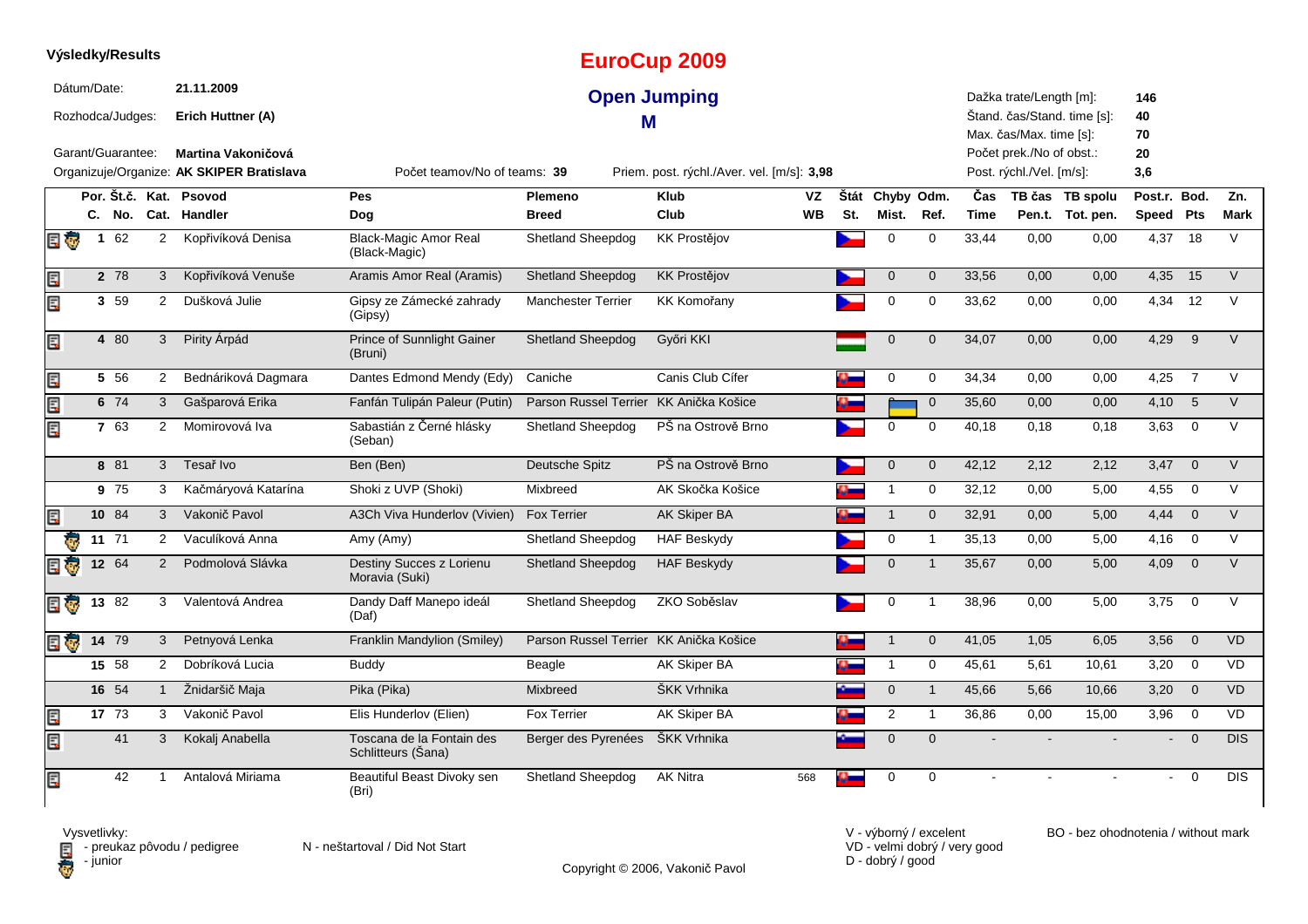|                         |             | Výsledky/Results                      |                |                                                       |                                          |                                    | <b>EuroCup 2009</b>                        |           |           |             |              |                |                                                                                |                             |                       |                                  |             |
|-------------------------|-------------|---------------------------------------|----------------|-------------------------------------------------------|------------------------------------------|------------------------------------|--------------------------------------------|-----------|-----------|-------------|--------------|----------------|--------------------------------------------------------------------------------|-----------------------------|-----------------------|----------------------------------|-------------|
|                         | Dátum/Date: | Rozhodca/Judges:<br>Garant/Guarantee: |                | 21.11.2009<br>Erich Huttner (A)<br>Martina Vakoničová |                                          |                                    | <b>Open Jumping</b><br>М                   |           |           |             |              |                | Dažka trate/Length [m]:<br>Max. čas/Max. time [s]:<br>Počet prek./No of obst.: | Štand. čas/Stand. time [s]: | 146<br>40<br>70<br>20 |                                  |             |
|                         |             |                                       |                | Organizuje/Organize: AK SKIPER Bratislava             | Počet teamov/No of teams: 39             |                                    | Priem. post. rýchl./Aver. vel. [m/s]: 3,98 |           |           |             |              |                | Post. rýchl./Vel. [m/s]:                                                       |                             | 3,6                   |                                  |             |
|                         |             |                                       |                | Por. Št.č. Kat. Psovod                                | <b>Pes</b>                               | Plemeno                            | Klub                                       | VZ        | Štát      | Chyby Odm.  |              | Čas            |                                                                                | TB čas TB spolu             | Post.r. Bod.          |                                  | Zn.         |
|                         |             |                                       |                | C. No. Cat. Handler                                   | Dog                                      | <b>Breed</b>                       | Club                                       | <b>WB</b> | St.       | Mist.       | Ref.         | <b>Time</b>    |                                                                                | Pen.t. Tot. pen.            | Speed Pts             |                                  | <b>Mark</b> |
| Ę                       |             | 43                                    | $\mathbf 1$    | Dušková Julie                                         | Brown Beauty z Lodice<br>(Chelsea)       | Australian Kelpie                  | Praha Komořany                             | 79209     |           | $\mathbf 0$ | $\mathbf{0}$ |                |                                                                                |                             | $\blacksquare$        | $\overline{0}$                   | DIS         |
| E                       |             | 44                                    | $\mathbf{1}$   | Gromová Vladimíra                                     | Denzel Quod Bonum (Denzel)               | Parson Russel Terrier MKA Ister BA |                                            |           |           | 0           | 0            | $\blacksquare$ | $\blacksquare$                                                                 | $\blacksquare$              | $\sim$                | $\overline{0}$                   | <b>DIS</b>  |
| E G                     |             | 46                                    | $\mathbf{1}$   | Kamasová Barbora                                      | Adélka Z Karlovy chalupy<br>(Dydy)       | Fox Terrier                        | <b>HAF Beskydy</b>                         |           |           | $\Omega$    | $\Omega$     |                |                                                                                |                             | $\blacksquare$        | $\overline{0}$                   | <b>DIS</b>  |
|                         |             | 47                                    | $\mathbf{1}$   | Kobzová Alena                                         | Jasmin (Jasmin)                          | Mixbreed                           | <b>KK Excel Trenčín</b>                    | 464/1     | Ω.        | 0           | $\mathbf 0$  | $\blacksquare$ | $\mathbf{r}$                                                                   | $\mathbf{r}$                |                       | $\overline{0}$<br>$\sim$         | <b>DIS</b>  |
|                         |             | 48                                    | 2              | Lukovicsová Hana                                      | Fany                                     | Mixbreed                           | <b>KK Argus Zlín</b>                       |           |           | $\mathbf 0$ | $\mathbf{0}$ | $\blacksquare$ |                                                                                |                             | $\blacksquare$        | $\overline{0}$                   | <b>DIS</b>  |
| E                       |             | 49                                    | $\mathbf{1}$   | Michalčíková Natália                                  | Dumas od Rytíře Malovce<br>(Dumko)       | <b>Fox Terrier</b>                 | AK Skiper BA                               |           |           | $\mathbf 0$ | $\mathbf 0$  | $\sim$         |                                                                                |                             | $\sim$                | $\overline{0}$                   | <b>DIS</b>  |
|                         |             | 51                                    | $\mathbf{1}$   | Reseková Zita                                         | Sunny of the Crystal Sky<br>(Sunny)      | Mixbreed                           | <b>KK Excel Trenčín</b>                    |           | o-        | $\mathbf 0$ | $\mathbf{0}$ |                |                                                                                |                             |                       | $\overline{0}$<br>$\blacksquare$ | <b>DIS</b>  |
| E                       |             | 52                                    | $\mathbf 1$    | Šimčíková Martina                                     | Argentum Biblack Barabel<br>(Bak)        | Shetland Sheepdog                  | <b>HAF Beskydy</b>                         |           |           | $\mathbf 0$ | $\Omega$     |                |                                                                                |                             | ÷.                    | $\Omega$                         | <b>DIS</b>  |
| Ę<br>Ģ                  |             | 53                                    | $\mathbf{1}$   | Vocelková Alena                                       | Zippy Moravské srdce (Zípa)              | <b>Shetland Sheepdog</b>           | OSA Jahoda Kladno                          |           |           | $\mathbf 0$ | $\mathbf 0$  | $\sim$         |                                                                                |                             | $\blacksquare$        | $\overline{0}$                   | DIS         |
| $\overline{\mathbf{e}}$ |             | 55                                    | 2              | Adzimová Lenka                                        | Mimi                                     | Mixbreed                           | KK Anička Košice                           |           |           | $\mathbf 0$ | $\mathbf 0$  | $\sim$         | $\sim$                                                                         | $\sim$                      |                       | $\overline{0}$<br>$\sim$         | <b>DIS</b>  |
| lir <sup>3</sup>        |             | 57                                    | $\overline{2}$ | Cigánková Bronislava                                  | Dallí z Hradu Pajreku (Body)             | Deutsche Spitz                     | $\cdots$                                   |           |           | $\mathbf 0$ | $\mathbf 0$  | $\sim$         |                                                                                |                             |                       | $- 0$                            | <b>DIS</b>  |
| E                       |             | 60                                    | 2              | Hauserová Vlasta                                      | Suzy zo Sengetova (Terka)                | Fox Terrier                        | <b>MsKK Trnava</b>                         |           | $\alpha-$ | 0           | $\mathbf 0$  | $\sim$         | $\blacksquare$                                                                 | $\blacksquare$              | $\sim$                | $\overline{0}$                   | DIS         |
| Œ                       |             | 61                                    | $\overline{2}$ | Havlíková Adéla                                       | Kiss The Rain Kelečský<br>poklad (Kissa) | <b>Fox Terrier</b>                 | Katmaj Opava                               |           |           | $\mathbf 0$ | $\mathbf 0$  | $\sim$         |                                                                                |                             |                       | $\overline{0}$<br>$\blacksquare$ | <b>DIS</b>  |
| E G                     |             | 66                                    | $\overline{2}$ | Polášková Veronika                                    | Axel Rose ze Shetlandů<br>(Axík)         | Shetland Sheepdog                  | <b>HAF Beskydy</b>                         |           |           | 0           | 0            |                |                                                                                |                             | $\blacksquare$        | $\mathbf 0$                      | DIS         |
| E                       |             | 67                                    | $\overline{2}$ | Rády Rebeka                                           | Kormosvári-Hajtó Pletyka<br>(Pletyka)    | Mudi                               | Hungária Agility Klub<br><b>Budapest</b>   |           |           | $\mathbf 0$ | $\Omega$     |                |                                                                                |                             |                       | $\mathbf 0$                      | DIS         |
|                         |             | 69                                    | 2              | Ševčík Martin                                         | Aimee (Aimee)                            | Mixbreed                           | ROSA Zlín                                  |           |           | $\mathbf 0$ | $\mathbf 0$  | $\sim$         | $\sim$                                                                         | $\blacksquare$              | $\sim$                | $\overline{0}$                   | DIS         |
|                         |             | 70                                    | $2^{\circ}$    | Šipková Eva                                           | Meggy                                    | Beagle                             | Agility Zlechov                            |           |           | $\pmb{0}$   | $\mathbf{0}$ | $\mathbf{r}$   | $\blacksquare$                                                                 | $\blacksquare$              |                       | $- 0$                            | <b>DIS</b>  |
|                         |             | 76                                    | 3              | Kaiserová Jana                                        | Nela                                     | American Cocker<br>Spaniel         | <b>AK Skiper BA</b>                        |           |           | $\mathbf 0$ | $\mathbf 0$  |                |                                                                                |                             | $\blacksquare$        | $\overline{0}$                   | DIS         |

Copyright © 2006, Vakonič Pavol

VD - velmi dobrý / very good D - dobrý / good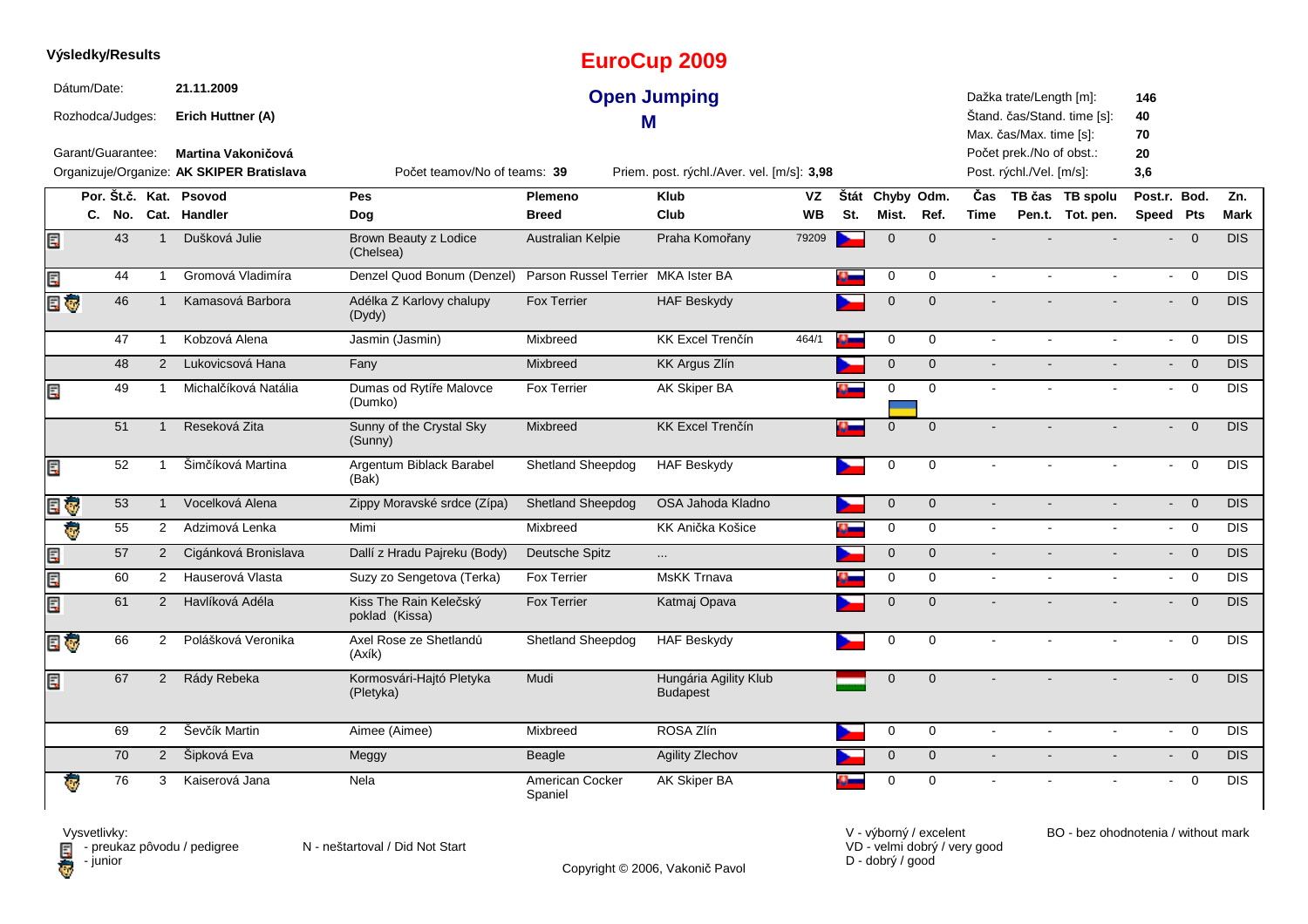| Výsledky/Results |                                                                                                                                                                    |                  |                       |                            |                                             |                          | EuroCup 2009        |           |             |            |      |      |                                                                                 |                             |                 |   |            |
|------------------|--------------------------------------------------------------------------------------------------------------------------------------------------------------------|------------------|-----------------------|----------------------------|---------------------------------------------|--------------------------|---------------------|-----------|-------------|------------|------|------|---------------------------------------------------------------------------------|-----------------------------|-----------------|---|------------|
| Dátum/Date:      |                                                                                                                                                                    |                  |                       | 21.11.2009                 |                                             |                          | <b>Open Jumping</b> |           |             |            |      |      | Dažka trate/Length [m]:                                                         |                             | 146             |   |            |
|                  |                                                                                                                                                                    | Rozhodca/Judges: |                       | Erich Huttner (A)          |                                             | M                        |                     |           |             |            |      |      |                                                                                 | Stand. čas/Stand. time [s]: | 40              |   |            |
|                  | Garant/Guarantee:<br>Martina Vakoničová<br>Organizuje/Organize: AK SKIPER Bratislava<br>Priem. post. rýchl./Aver. vel. [m/s]: 3,98<br>Počet teamov/No of teams: 39 |                  |                       |                            |                                             |                          |                     |           |             |            |      |      | Max. čas/Max. time [s]:<br>Počet prek./No of obst.:<br>Post. rýchl./Vel. [m/s]: |                             | 70<br>20<br>3,6 |   |            |
|                  |                                                                                                                                                                    |                  |                       | Por. St.č. Kat. Psovod     | <b>Pes</b>                                  | <b>Plemeno</b>           | Klub                | VZ        | <b>Stát</b> | Chyby Odm. |      | Cas  |                                                                                 | TB čas TB spolu             | Post.r. Bod.    |   | Zn.        |
|                  | C.                                                                                                                                                                 | No.              | Cat.                  | Handler                    | Dog                                         | <b>Breed</b>             | Club                | <b>WB</b> | St.         | Mist.      | Ref. | Time |                                                                                 | Pen.t. Tot. pen.            | Speed Pts       |   | Mark       |
| Ę                |                                                                                                                                                                    | 77               |                       | Kemetmüller Ludmilla       | Gladys dark of Working<br>County (Chelsi)   | <b>Shetland Sheepdog</b> | ÖRV Am Riederberg   |           |             | $\cup$     |      |      |                                                                                 |                             |                 | 0 | <b>DIS</b> |
| Ę                |                                                                                                                                                                    | 83               | 3                     | Kokalj Anabella            | Jawel Viva blue du haut des<br>Monts (Viva) | Berger des Pyrenées      | ŠKK Vrhnika         |           |             |            | 0    |      |                                                                                 |                             |                 | 0 | <b>DIS</b> |
|                  |                                                                                                                                                                    |                  | Štatistika/Statistics |                            |                                             |                          |                     |           |             |            |      |      |                                                                                 |                             |                 |   |            |
|                  |                                                                                                                                                                    |                  |                       | Startovalo/Total count: 39 |                                             |                          |                     |           |             |            |      |      |                                                                                 |                             |                 |   |            |

 Diskvalifikácie/Disqualification: 56,41 % (22) Čisto/Clean runs: 15,38 % (6) Max. post. r./Max. speed:4,55 m/sMax. čist. post. r./Max. speed clean run: 4,37 m/s Min. post. r./Min. speed: 3,20 m/s Priemerná post. r./Average speed: 3,98 m/s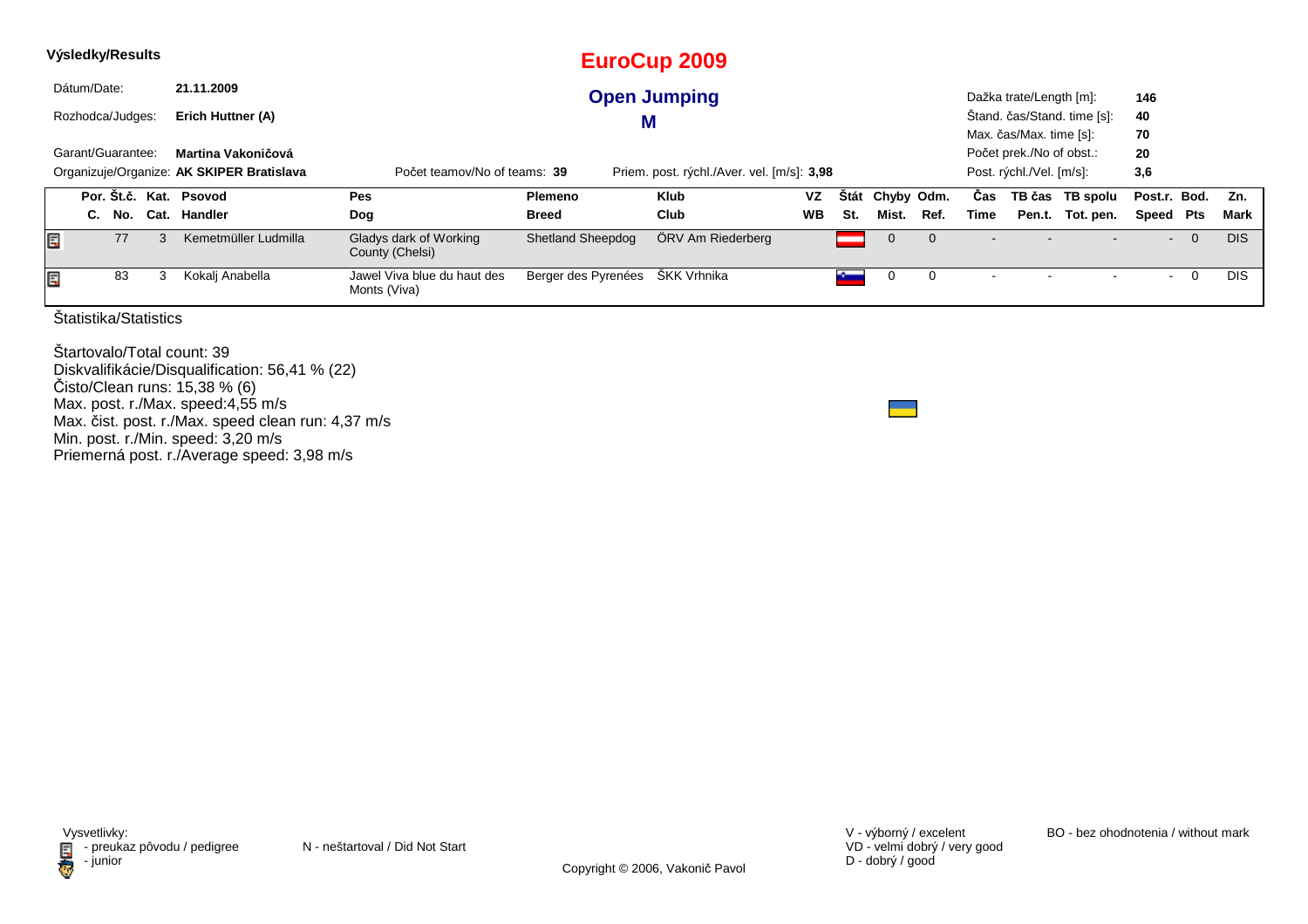|    |                | Výsledky/Results  |                |                                                                 |                                                   |                         | <b>EuroCup 2009</b>                        |                 |     |                          |                |                    |                                                      |                                        |                           |                |             |
|----|----------------|-------------------|----------------|-----------------------------------------------------------------|---------------------------------------------------|-------------------------|--------------------------------------------|-----------------|-----|--------------------------|----------------|--------------------|------------------------------------------------------|----------------------------------------|---------------------------|----------------|-------------|
|    | Dátum/Date:    | Rozhodca/Judges:  |                | 21.11.2009<br>Erich Huttner (A)                                 |                                                   |                         | <b>Open Jumping</b>                        |                 |     |                          |                |                    | Dažka trate/Length [m]:<br>Max. čas/Max. time [s]:   | Štand. čas/Stand. time [s]:            | 146<br>40<br>70           |                |             |
|    |                | Garant/Guarantee: |                | Martina Vakoničová<br>Organizuje/Organize: AK SKIPER Bratislava | Počet teamov/No of teams: 38                      |                         | Priem. post. rýchl./Aver. vel. [m/s]: 4,05 |                 |     |                          |                |                    | Počet prek./No of obst.:<br>Post. rýchl./Vel. [m/s]: |                                        | 20<br>3,6                 |                |             |
|    |                | C. No.            |                | Por. Št.č. Kat. Psovod<br>Cat. Handler                          | <b>Pes</b><br>Dog                                 | Plemeno<br><b>Breed</b> | <b>Klub</b><br>Club                        | VZ<br><b>WB</b> | St. | Štát Chyby Odm.<br>Mist. | Ref.           | Čas<br><b>Time</b> |                                                      | TB čas TB spolu<br>Pen.t. Tot. pen.    | Post.r. Bod.<br>Speed Pts |                | Zn.<br>Mark |
| Ę  |                | 1 1 2 8           | 3              | Klimešová Martina                                               | <b>A3CH Aralia Novterpod</b><br>(Barunka)         | <b>Belgian Shepherd</b> | Amonra Čebín                               |                 |     | $\mathbf 0$              | $\mathbf 0$    | 33,24              | 0,00                                                 | 0,00                                   | 4,39 18                   |                | $\vee$      |
|    |                | 2 1 2 3           | 3              | Lukovics Zdeněk                                                 | A3CH Buffy (Buffy)                                | Labrador Retriever      | <b>KK Argus Zlín</b>                       |                 |     | 0                        | 0              | 35,18              | 0,00                                                 | 0,00                                   | 4,15                      | 15             | $\vee$      |
| ē  |                | 3 119             | $\overline{2}$ | Tóth Vivien                                                     | Pogácsa (Pogi)                                    | Mixbreed                | Happy Dog                                  |                 |     | $\mathbf 0$              | $\mathbf 0$    | 38,97              | 0,00                                                 | 0,00                                   | 3,75 12                   |                | V           |
| Ę  |                | 4 112             | $\overline{2}$ | Lukančič Urša                                                   | Poseidon Ramina-Regal (Ula)                       | <b>Border Collie</b>    | ŠKK Vrhnika                                |                 |     | $\mathsf{O}\xspace$      | 0              | 40,89              | 0,89                                                 | 0,89                                   | 3,57                      | 9              | $\vee$      |
| Ę  |                | 5 1 2 6           | -1             | Cábová Lenka                                                    | Always with me from<br>Valachian Highlands (ROXI) | <b>Border Collie</b>    | Agility Klub Rožnov<br>pod Radhoštěm       |                 |     | $\mathbf 1$              | $\mathbf 0$    | 32,51              | 0,00                                                 | 5,00                                   | 4,49                      | $\overline{7}$ | $\vee$      |
| Ę  |                | 6 124             | 3              | Tóth Ágnes                                                      | <b>Blade El Katsu MacLeod</b><br>(Blade)          | <b>Border Collie</b>    | <b>DASZE</b>                               |                 |     |                          | 0              | 32,61              | 0,00                                                 | 5,00                                   | 4,48                      | $\sqrt{5}$     | $\sqrt{}$   |
| Ę  |                | 7 122             | $\mathbf{3}$   | Kokalj Anabella                                                 | Ulm de la Fontain des<br>Schlitteurs (Ulm)        | Berger des Pyrenées     | ŠKK Vrhnika                                |                 |     |                          | $\mathbf 0$    | 32,82              | 0,00                                                 | 5,00                                   | 4,45                      | $\mathbf 0$    | $\vee$      |
|    |                | 8 116             | $2^{\circ}$    | Šimčík Vojtěch                                                  | Arrow Vrabčí hnízdo (Arrow)                       | <b>Border Collie</b>    | <b>HAF Beskydy</b>                         |                 |     | $\mathbf{1}$             | $\mathbf 0$    | 36,53              | 0,00                                                 | 5,00                                   | 4,00                      | $\overline{0}$ | V           |
|    |                | 9 1 2 0           | 3              | Gašparová Erika                                                 | Linda (Linda)                                     | <b>Border Collie</b>    | KK Anička Košice                           |                 |     | $\mathbf{1}$             | $\mathbf 0$    | 37,23              | 0,00                                                 | 5,00                                   | 3,92                      | $\mathbf 0$    | V           |
| æ. |                | 10 118            | $\overline{2}$ | Švábová Markéta                                                 | Bert (Bertík)                                     | Golden Retriever        | ROSA Zlín                                  |                 |     | $\mathbf 1$              | 0              | 39,84              | 0,00                                                 | 5,00                                   | 3,66                      | $\overline{0}$ | $\vee$      |
| Ę  |                | 11 108            | $\mathbf{1}$   | Tráj Tamás                                                      | Forestry Farm Remember Me<br>(Witch)              | <b>Border Collie</b>    | Győri KKI                                  |                 |     | $\mathbf 2$              | $\mathbf 0$    | 31,43              | 0,00                                                 | 10,00                                  | 4,65                      | $\overline{0}$ | VD          |
| Ę  |                | 12 94             | 3              | Klimešová Martina                                               | A3 Axa Z Lounského Chovu<br>(Joys)                | <b>Belgian Shepherd</b> | Amonra Čebín                               |                 |     | $\boldsymbol{2}$         | 0              | 31,80              | 0,00                                                 | 10,00                                  | 4,59                      | $\mathbf 0$    | VD          |
| Ę  |                | 13 93             | $\overline{2}$ | Juhásová Jana                                                   | Barchello Bambabibi<br>(Barchello)                | <b>Border Collie</b>    | Liptovský Agility Klub                     |                 |     | $\mathbf{1}$             | $\mathbf{1}$   | 36,88              | 0,00                                                 | 10,00                                  | 3,96                      | $\mathbf 0$    | <b>VD</b>   |
| Ę  |                | 14 101            | $\overline{1}$ | Olšovská Monika                                                 | Arsinoé z Ríše WA (Arsi)                          | <b>Border Collie</b>    | Liptovský Agility Klub                     |                 |     | $\mathbf{1}$             | $\mathbf{1}$   | 39,56              | 0,00                                                 | 10,00                                  | 3,69                      | $\overline{0}$ | VD          |
| Ę  |                | 15 127            | 2              | Juhásová Jana                                                   | Dreaming Lady Gasko Prim<br>(Dreaming)            | <b>Border Collie</b>    | Liptovský Agility Klub                     |                 |     | $\sqrt{3}$               | $\mathbf{0}$   | 35,17              | 0,00                                                 | 15,00                                  | 4,15                      | $\overline{0}$ | <b>VD</b>   |
| Ę  |                | 16 113            | $\overline{2}$ | Olšovská Monika                                                 | Everyday Dream Black<br>Chevers (Dream)           | <b>Border Collie</b>    | Liptovský Agility Klub                     |                 |     | 3                        | $\mathbf{1}$   | 37,78              | 0,00                                                 | 20,00                                  | 3,86                      | $\overline{0}$ | D           |
| Ę  |                | 17 115            | 2              | Rychnovský Josef                                                | Charrier de Alphaville<br>Bohemia (Sarinek)       | <b>Belgian Shepherd</b> | <b>KK Jihlava</b>                          |                 |     | 5                        | $\overline{1}$ | 37,18              | 0,00                                                 | 30,00                                  | 3,93                      | $\overline{0}$ | <b>BO</b>   |
|    | $\overline{M}$ |                   |                |                                                                 |                                                   |                         |                                            |                 |     | V victorial overlant     |                |                    |                                                      | $DD -$ homehode of onio luminous model |                           |                |             |

Copyright © 2006, Vakonič Pavol

VD - velmi dobrý / very good D - dobrý / good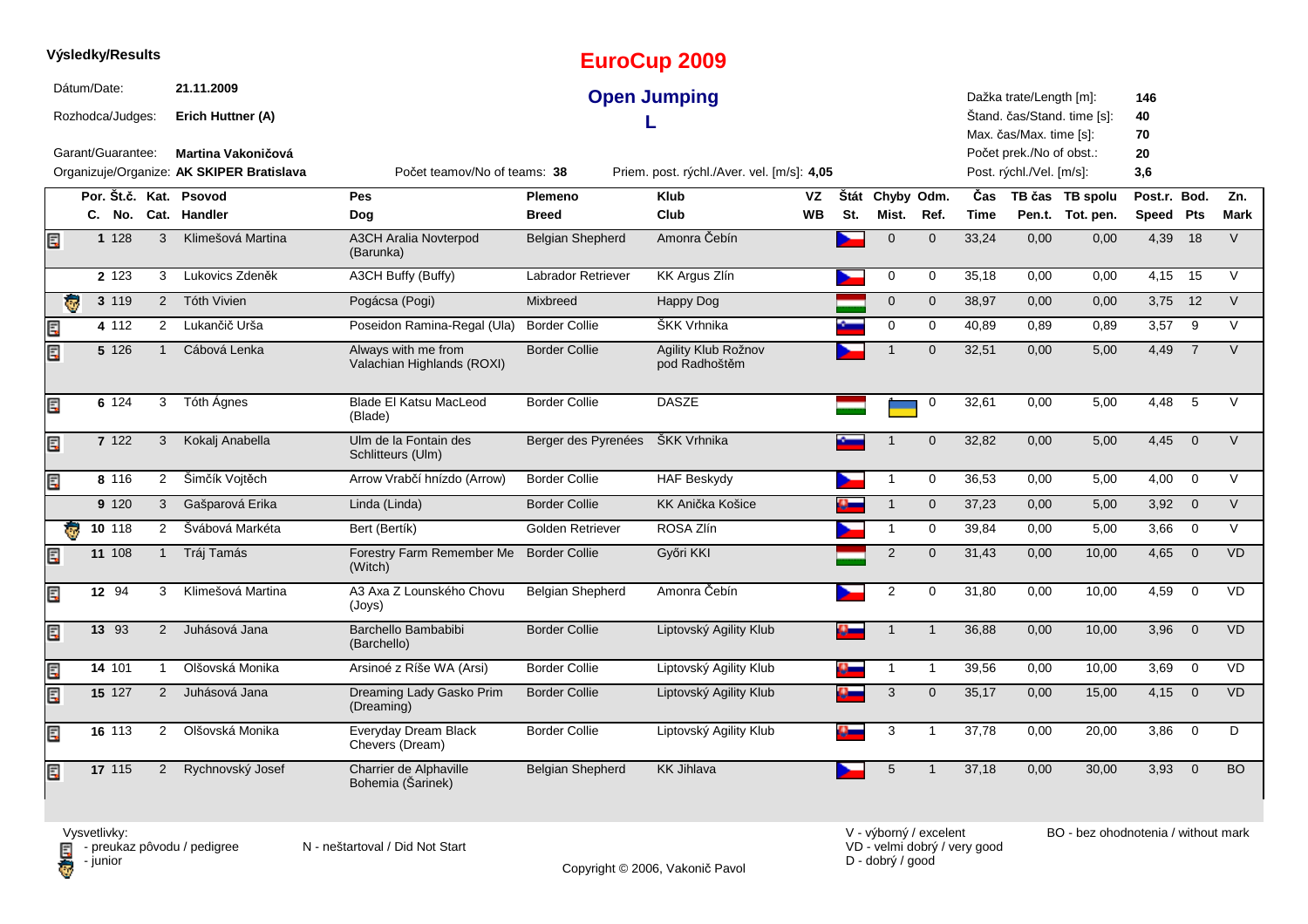|     |                         | Výsledky/Results    |                |                                                                        |                                             |                          | <b>EuroCup 2009</b>                        |           |     |                     |              |                |                                                                                 |                             |                           |                |            |
|-----|-------------------------|---------------------|----------------|------------------------------------------------------------------------|---------------------------------------------|--------------------------|--------------------------------------------|-----------|-----|---------------------|--------------|----------------|---------------------------------------------------------------------------------|-----------------------------|---------------------------|----------------|------------|
|     | Dátum/Date:             | Rozhodca/Judges:    |                | 21.11.2009<br>Erich Huttner (A)                                        |                                             |                          | <b>Open Jumping</b>                        |           |     |                     |              |                | Dažka trate/Length [m]:                                                         | Štand. čas/Stand. time [s]: | 146<br>40                 |                |            |
|     |                         | Garant/Guarantee:   |                | <b>Martina Vakoničová</b><br>Organizuje/Organize: AK SKIPER Bratislava | Počet teamov/No of teams: 38                |                          | Priem. post. rýchl./Aver. vel. [m/s]: 4,05 |           |     |                     |              |                | Max. čas/Max. time [s]:<br>Počet prek./No of obst.:<br>Post. rýchl./Vel. [m/s]: |                             | 70<br>20<br>3,6           |                |            |
|     |                         |                     |                | Por. Št.č. Kat. Psovod                                                 | Pes                                         | Plemeno                  | <b>Klub</b>                                | VZ        |     | Štát Chyby Odm.     |              | Čas            |                                                                                 | TB čas TB spolu             | Post.r. Bod.              |                | Zn.        |
|     |                         |                     |                | C. No. Cat. Handler                                                    | Dog                                         | <b>Breed</b>             | Club                                       | <b>WB</b> | St. | Mist.               | Ref.         | Time           |                                                                                 | Pen.t. Tot. pen.            | Speed Pts                 |                | Mark       |
|     | $\overline{\mathbf{e}}$ | $18 \overline{103}$ | $\mathbf{1}$   | Petnyová Lenka                                                         | Taxi                                        | Golden Retriever         | KK Anička Košice                           |           | o.  | 6                   | $\mathbf 0$  | 45,73          | 5,73                                                                            | 35,73                       | 3,19                      | $\mathbf 0$    | <b>BO</b>  |
| Ę   |                         | 92                  |                | Cábová Lenka                                                           | Artera Fitmin (TERY)                        | <b>Border Collie</b>     | Agility Klub Rožnov<br>pod Radhoštěm       |           |     | $\mathbf{0}$        | $\mathbf 0$  |                |                                                                                 |                             | ÷.                        | $\overline{0}$ | <b>DIS</b> |
| Ę   |                         | 95                  | $\overline{2}$ | Kořínková Jana                                                         | Sarah                                       | Deutscher<br>Schäferhund | Amonra Čebín                               |           |     | $\mathbf 0$         | $\mathbf 0$  | $\sim$         |                                                                                 | $\sim$                      | $\mathbf{r}$              | $\mathbf 0$    | <b>DIS</b> |
| Ę   |                         | 96                  | $\mathbf{1}$   | Gulyás Gabriella                                                       | Golden Rose Anubisz (Reno)                  | <b>Border Collie</b>     | <b>DASZE</b>                               |           |     | $\mathsf{O}\xspace$ | $\mathbf 0$  | $\sim$         |                                                                                 |                             | $\mathbf{L}^{\text{max}}$ | $\overline{0}$ | DIS        |
| Ę   |                         | 97                  | $\mathbf{1}$   | Heiczinger dr Judit                                                    | Forestry Farm Rising Sun<br>(Villám)        | <b>Border Collie</b>     | Győri KKI                                  |           |     | $\Omega$            | $\mathbf 0$  | $\sim$         | $\sim$                                                                          | $\sim$                      | $\sim$                    | $\overline{0}$ | <b>DIS</b> |
| Ę   |                         | 98                  |                | Jakab István                                                           | Blessed Borders Devoted Jr.<br>(Lui)        | <b>Border Collie</b>     | Hungária Agility Klub<br><b>Budapest</b>   |           |     |                     | $\mathbf 0$  |                |                                                                                 |                             | ÷.                        | $\overline{0}$ | DIS        |
| Ę   |                         | 99                  | $\mathbf 1$    | Kropáčová Andrea                                                       | Cassy Blue Energizer (Keska)                | <b>Border Collie</b>     | <b>HAF Beskydy</b>                         |           |     | 0                   | 0            | $\sim$         | $\mathbf{r}$                                                                    |                             | $\sim$                    | $\overline{0}$ | <b>DIS</b> |
| Er  |                         | 100                 | $\overline{1}$ | Medková Pavla                                                          | Uther Pendragon Braudag<br>(Terry)          | Kerry blue Terrier       | <b>KK Argus Zlín</b>                       |           |     | $\mathbf{0}$        | $\mathbf{0}$ |                |                                                                                 |                             | $\mathbf{L}^{\text{max}}$ | $\overline{0}$ | <b>DIS</b> |
| Ę   |                         | 102                 | $\overline{1}$ | Pěčková Viktória                                                       | Amazing Angienlu Bambabibi<br>(Lú)          | <b>Border Collie</b>     | Liptovský Agility Klub                     |           |     | $\mathbf 0$         | $\mathbf 0$  |                |                                                                                 |                             | $\sim$                    | $\overline{0}$ | <b>DIS</b> |
| E G |                         | 105                 | $\overline{1}$ | Polášková Veronika                                                     | Barga Vrabčí hnízdo<br>(Beruška)            | <b>Border Collie</b>     | <b>HAF Beskydy</b>                         |           |     | $\mathbf 0$         | $\mathbf 0$  |                |                                                                                 |                             |                           | $\overline{0}$ | <b>DIS</b> |
| Ę   |                         | 106                 | $\overline{1}$ | Řežábková Marie                                                        | Boldy od Zlatonosné říčky<br>(Boldy)        | <b>Border Collie</b>     | <b>ZKO Podhorka</b>                        |           |     | $\mathbf 0$         | $\mathbf 0$  | $\sim$         | $\mathbf{r}$                                                                    | $\mathbf{r}$                | $\sim$                    | $\overline{0}$ | <b>DIS</b> |
| Ę   |                         | 109                 | $\overline{2}$ | Vaculík Karel                                                          | Circé Black z Kovárny (Cira)                | <b>Belgian Shepherd</b>  | <b>HAF Beskydy</b>                         |           |     | $\mathbf 0$         | $\mathbf 0$  | $\sim$         |                                                                                 |                             | $\sim$                    | $\overline{0}$ | <b>DIS</b> |
| Ę   |                         | 110                 | $\overline{2}$ | Hauserová Gabriela                                                     | <b>Courantyne Ponny Express</b><br>(Zorka)  | <b>Irish Terrier</b>     | MsKK Trnava                                |           |     | 0                   | $\Omega$     | $\sim$         |                                                                                 | $\sim$                      | $\sim$                    | $\overline{0}$ | <b>DIS</b> |
|     |                         | 111                 | $\overline{2}$ | Konobelj Nataša                                                        | Dina (Dina)                                 | Golden Retriever         | ŠKD Postojna                               |           |     | $\mathbf 0$         | $\mathbf 0$  | $\sim$         |                                                                                 |                             | $\overline{\phantom{0}}$  | $\overline{0}$ | <b>DIS</b> |
| E   |                         | 114                 | $\overline{2}$ | Podmolová Jaroslava                                                    | Puma z Hückelovy vily (Quiny)               | <b>Belgian Shepherd</b>  | <b>HAF Beskydy</b>                         |           |     | 0                   | 0            | $\blacksquare$ | $\mathbf{r}$                                                                    | $\sim$                      | $\sim$                    | $\overline{0}$ | <b>DIS</b> |
| Ę   |                         | 121                 | 3              | Jakab Erika                                                            | Action Amazing Shepherd of<br>Aqua (Jackie) | <b>Border Collie</b>     | Hungária Agility Klub<br><b>Budapest</b>   |           |     | $\Omega$            | $\Omega$     |                |                                                                                 |                             | $\overline{\phantom{0}}$  | $\overline{0}$ | <b>DIS</b> |
|     |                         | 125                 | 3              | Zapletalová Martina                                                    | Gina                                        | Hungarian Vizsla         | KK Argus Zlín                              |           |     | $\Omega$            | $\mathbf 0$  |                |                                                                                 |                             |                           | $\overline{0}$ | <b>DIS</b> |

Copyright © 2006, Vakonič Pavol

VD - velmi dobrý / very good D - dobrý / good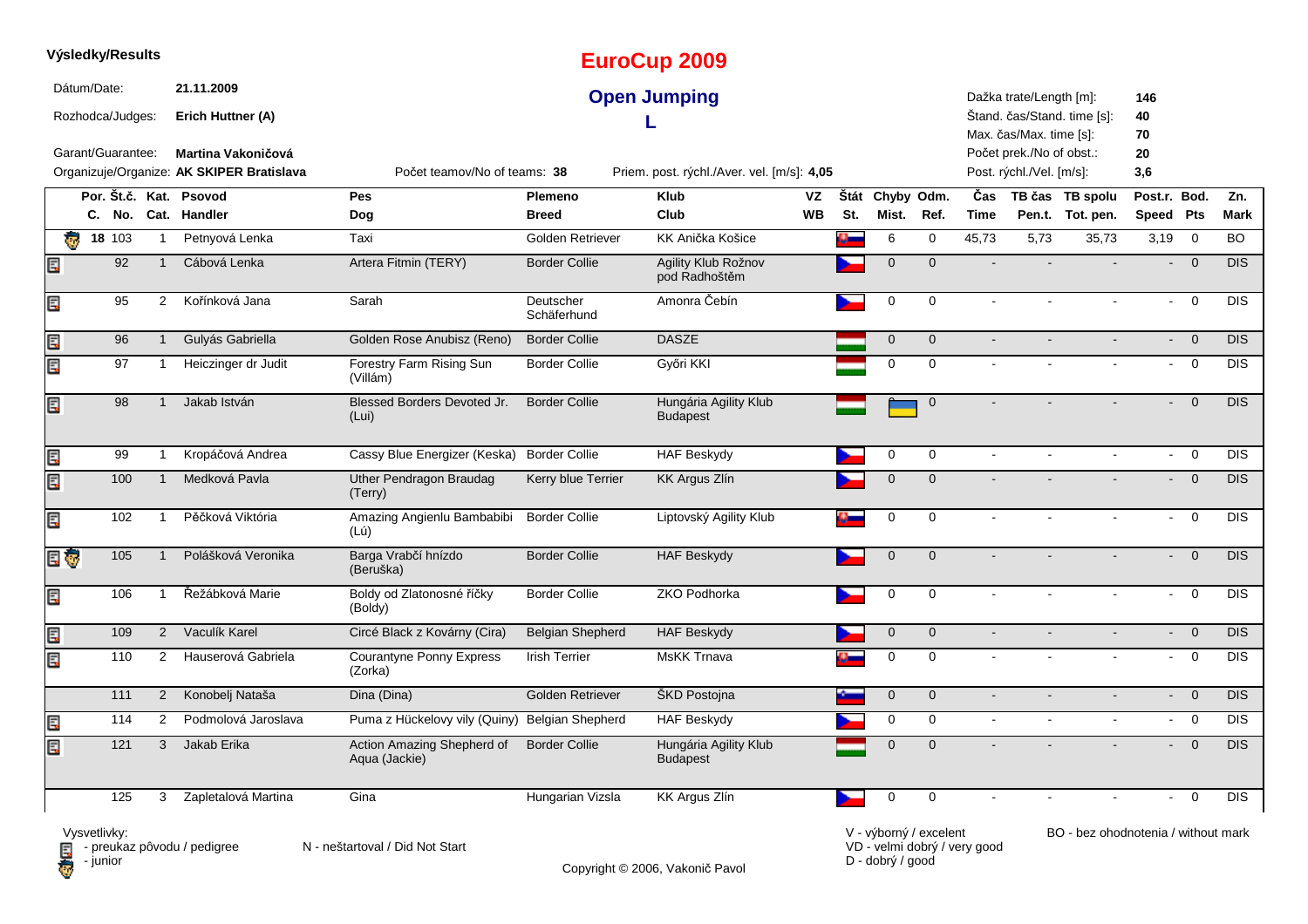|    | Výsledky/Results                        |                                                                                                                         |   |                        |                                      |                      | <b>EuroCup 2009</b> |           |             |             |             |      |                          |                             |                |                          |            |
|----|-----------------------------------------|-------------------------------------------------------------------------------------------------------------------------|---|------------------------|--------------------------------------|----------------------|---------------------|-----------|-------------|-------------|-------------|------|--------------------------|-----------------------------|----------------|--------------------------|------------|
|    | Dátum/Date:                             |                                                                                                                         |   | 21.11.2009             |                                      |                      | <b>Open Jumping</b> |           |             |             |             |      | Dažka trate/Length [m]:  |                             | 146            |                          |            |
|    | Rozhodca/Judges:                        |                                                                                                                         |   | Erich Huttner (A)      |                                      |                      |                     |           |             |             |             |      |                          | Štand. čas/Stand. time [s]: | 40             |                          |            |
|    |                                         |                                                                                                                         |   |                        |                                      |                      |                     |           |             |             |             |      | Max. čas/Max. time [s]:  |                             | 70             |                          |            |
|    | Garant/Guarantee:<br>Martina Vakoničová |                                                                                                                         |   |                        |                                      |                      |                     |           |             |             |             |      | Počet prek./No of obst.: |                             | 20             |                          |            |
|    |                                         | Organizuje/Organize: AK SKIPER Bratislava<br>Počet teamov/No of teams: 38<br>Priem. post. rýchl./Aver. vel. [m/s]: 4,05 |   |                        |                                      |                      |                     |           |             |             |             |      | Post. rýchl./Vel. [m/s]: |                             | 3,6            |                          |            |
|    |                                         |                                                                                                                         |   | Por. Št.č. Kat. Psovod | Pes                                  | <b>Plemeno</b>       | Klub                | VZ        | <b>Stát</b> | Chyby Odm.  |             | Cas  |                          | TB čas TB spolu             | Post.r. Bod.   |                          | Zn.        |
|    | C.                                      | No.                                                                                                                     |   | Cat. Handler           | Dog                                  | <b>Breed</b>         | Club                | <b>WB</b> | St.         | Mist.       | Ref.        | Time | Pen.t.                   | Tot. pen.                   | Speed          | Pts                      | Mark       |
| Ē, |                                         | 91                                                                                                                      |   | Kohl Michael           | Albena vom sonnigen Garten           | <b>Border Collie</b> | ÖGV Wienerwald      |           |             | $\mathbf 0$ | $\mathbf 0$ |      |                          |                             |                | $\overline{0}$<br>$\sim$ | <b>DIS</b> |
| Ę  |                                         | 104                                                                                                                     |   | Kohl Michael           | Trust your Heart Around the<br>World | <b>Border Collie</b> | ÖGV Wienerwald      |           |             | 0           | 0           |      |                          |                             | $\blacksquare$ | 0                        | <b>DIS</b> |
| Ē, |                                         | 117                                                                                                                     |   | Kohl Michael           | Lightspeed Blitz                     | <b>Border Collie</b> | ÖGV Wienerwald      |           |             | $\mathbf 0$ | $\mathbf 0$ |      |                          |                             |                | $\overline{0}$           | <b>DIS</b> |
| Ę  |                                         | 130                                                                                                                     | 3 | Kohl Michael           | Lightspeed Aragorn                   | <b>Border Collie</b> | ÖGV Wienerwald      |           |             | 0           | 0           |      |                          |                             |                | 0                        | <b>DIS</b> |
|    |                                         |                                                                                                                         |   |                        |                                      |                      |                     |           |             |             |             |      |                          |                             |                |                          |            |

Štartovalo/Total count: 38 Diskvalifikácie/Disqualification: 52,63 % (20)Čisto/Clean runs: 7,89 % (3) Max. post. r./Max. speed:4,64 m/s Max. čist. post. r./Max. speed clean run: 4,39 m/sMin. post. r./Min. speed: 3,19 m/s Priemerná post. r./Average speed: 4,05 m/s

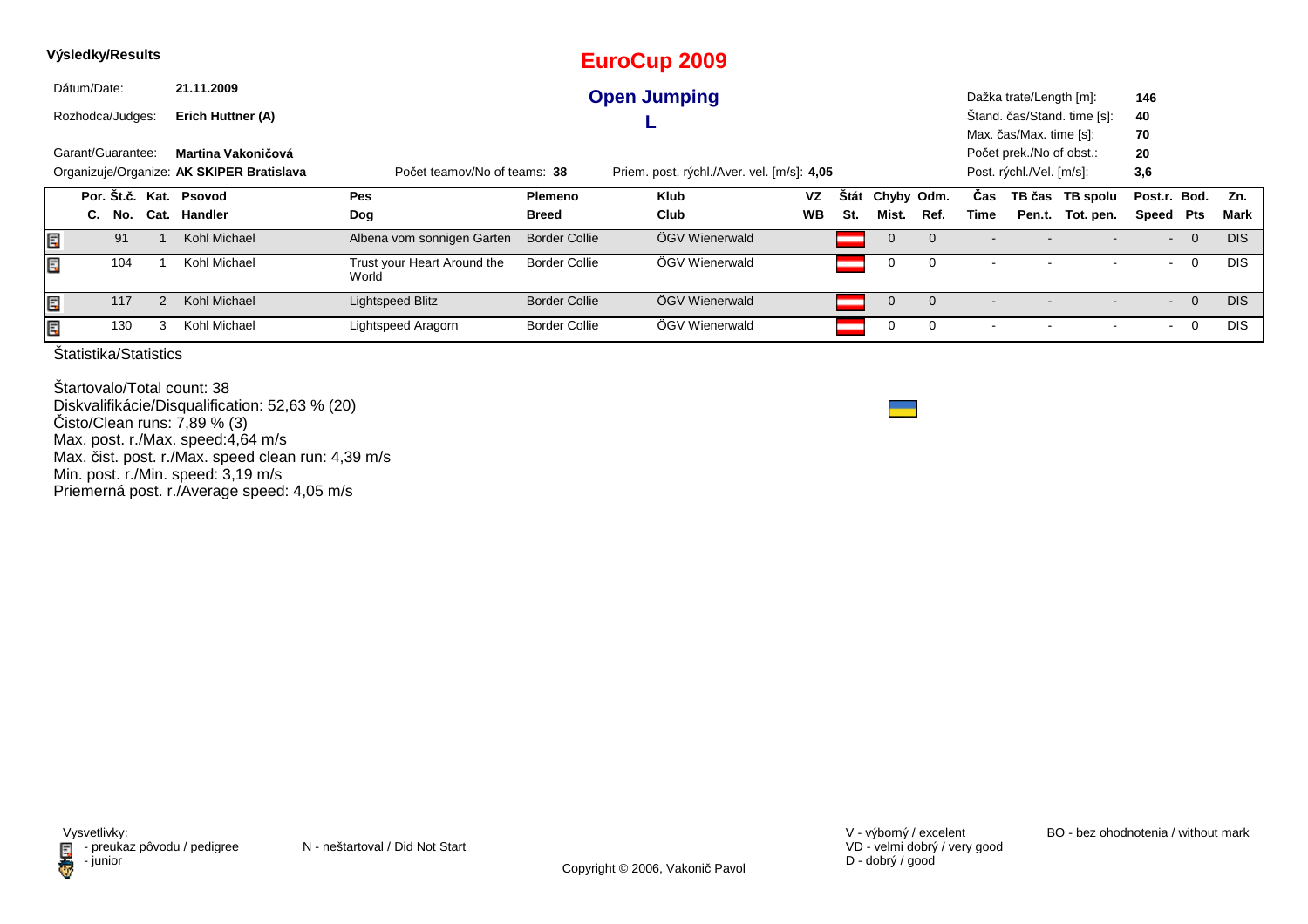|   | Výsledky/Results        |              |                |                                           |                                               |                                                   | <b>EuroCup 2009</b>                        |           |      |             |              |             |                                                     |                             |                          |                                  |             |
|---|-------------------------|--------------|----------------|-------------------------------------------|-----------------------------------------------|---------------------------------------------------|--------------------------------------------|-----------|------|-------------|--------------|-------------|-----------------------------------------------------|-----------------------------|--------------------------|----------------------------------|-------------|
|   | Dátum/Date:             |              |                | 21.11.2009                                |                                               |                                                   | Skúška I.                                  |           |      |             |              |             | Dažka trate/Length [m]:                             |                             | 156                      |                                  |             |
|   | Rozhodca/Judges:        |              |                | Lenka Pánková (ČR)                        |                                               |                                                   | S <sub>1</sub>                             |           |      |             |              |             |                                                     | Štand. čas/Stand. time [s]: | 54                       |                                  |             |
|   | Garant/Guarantee:       |              |                | Martina Vakoničová                        |                                               |                                                   |                                            |           |      |             |              |             | Max. čas/Max. time [s]:<br>Počet prek./No of obst.: |                             | 82<br>20                 |                                  |             |
|   |                         |              |                | Organizuje/Organize: AK SKIPER Bratislava | Počet teamov/No of teams: 13                  |                                                   | Priem. post. rýchl./Aver. vel. [m/s]: 2,98 |           |      |             |              |             | Post. rýchl./Vel. [m/s]:                            |                             | 2,8                      |                                  |             |
|   |                         |              |                | Por. Št.č. Kat. Psovod                    | Pes                                           | Plemeno                                           | <b>Klub</b>                                | VZ        | Štát | Chyby Odm.  |              | Čas         |                                                     | TB čas TB spolu             | Post.r. Bod.             |                                  | Zn.         |
|   |                         |              |                | C. No. Cat. Handler                       | Dog                                           | <b>Breed</b>                                      | Club                                       | <b>WB</b> | St.  | Mist.       | Ref.         | <b>Time</b> |                                                     | Pen.t. Tot. pen.            | Speed Pts                |                                  | <b>Mark</b> |
|   | e o                     | $1 \quad 11$ |                | Petreková Natália                         | <b>Brittaney Happy of live</b><br>(Brittaney) | <b>Yorkshire Terrier</b>                          | <b>AK Skiper BA</b>                        |           |      | 0           | 0            | 51,97       | 0,00                                                | 0,00                        | 3,00                     | 25                               | V           |
|   |                         | 2 13         |                | Sorger Peter                              | <b>Bafka</b>                                  | Cavalier King Charles KK Anička Košice<br>Spaniel |                                            |           |      | $\Omega$    | $\mathbf 0$  | 56,06       | 2,06                                                | 2,06                        |                          | $2,78$ 20                        | V           |
| Ę |                         | $3 \t17$     |                | Vršková Dagmar                            | Lady Gala Black (Blacky)                      | <b>Border Terrier</b>                             | PŠ na Ostrově Brno                         |           |      |             | $\mathbf 0$  | 37,22       | 0,00                                                | 5,00                        | 4,19 17                  |                                  | $\vee$      |
|   | Ģ                       | 4 5          |                | Buliščáková Silvia                        | Fleur                                         | Mixbreed                                          | AK Skiper BA                               |           |      | 3           | $\mathbf 0$  | 54,29       | 0,29                                                | 15,29                       | 2,87 15                  |                                  | <b>VD</b>   |
| Ę |                         | 5 18         |                | Vyplelová Petra                           | Egalmoth Aglar Beast of Prey<br>(Larry)       | West Highland White<br>Terrier                    | OSA Jahoda Kladno                          |           |      |             | 1            | 75,25       | 21,25                                               | 31,25                       |                          | 2,07 12                          | <b>BO</b>   |
|   | e ş                     |              | 6              | Ivašková Nadja                            | Hedera Zlatá Fantázia (Heidi)                 | <b>Shetland Sheepdog</b>                          | AK Skiper BA                               | 533/1     |      |             | $\Omega$     |             |                                                     |                             |                          | $- 0$                            | <b>DIS</b>  |
| Ę |                         |              | $\overline{7}$ | Vaculíková Anna                           | Carpe Diem Tantum Auri<br>(Carpe)             | <b>Shetland Sheepdog</b>                          | ROSA Zlín                                  |           |      | 0           | 0            |             |                                                     |                             | $\sim$                   | $\overline{0}$                   | <b>DIS</b>  |
|   |                         |              | 8              | Kobárová Barbora                          | Asimos                                        | West Highland White AK Skiper BA<br>Terrier       |                                            |           | a.   | $\Omega$    | $\Omega$     |             |                                                     |                             |                          | $\overline{0}$<br>$\blacksquare$ | <b>DIS</b>  |
|   | $\overline{\mathbf{e}}$ |              | 10             | Ivašková Sonja                            | Mischa (Miška)                                | Yorkshire Terrier                                 | AK Skiper BA                               | 532/1     | C)   | 0           | $\mathbf 0$  | $\sim$      |                                                     |                             | $\sim$                   | $\overline{0}$                   | <b>DIS</b>  |
| Ę | Ģ                       |              | 14             | Šipková Anna                              | Flurry Gold Lenfir (Flery)                    | <b>Shetland Sheepdog</b>                          | <b>Agility Zlechov</b>                     |           |      | $\mathbf 0$ | $\mathbf{0}$ |             |                                                     |                             | $\overline{\phantom{0}}$ | $\overline{0}$                   | DIS.        |
| Ę |                         |              | 15             | Valentová Radka                           | Francesko Manepo Ideál<br>(Česko)             | <b>Shetland Sheepdog</b>                          | ZKO Soběslav                               |           |      | $\Omega$    | $\Omega$     |             |                                                     |                             | $\sim$                   | $\overline{0}$                   | <b>DIS</b>  |
| E |                         |              | 16             | Varga Attila                              | <b>HCH Klauswalder Bonnie</b><br>(Bonnie)     | Zwergschnauzer                                    | Siófok                                     |           |      | $\mathbf 0$ | $\mathbf 0$  |             |                                                     |                             | $\overline{\phantom{0}}$ | $\overline{0}$                   | <b>DIS</b>  |
| E |                         |              | 9              | Pěčková Zuzana                            | Sheyla Adia Avi (Beily)                       | Caniche                                           | Liptovský Agility Klub                     |           |      | $\mathbf 0$ | $\mathbf 1$  |             |                                                     |                             | $\sim$                   | $\overline{0}$                   | <b>DIS</b>  |

**Výsledky/Results**

Štartovalo/Total count: 13 Diskvalifikácie/Disqualification: 61,54 % (8)Čisto/Clean runs: 7,69 % (1) Max. post. r./Max. speed:4,19 m/s Max. čist. post. r./Max. speed clean run: 3,00 m/sMin. post. r./Min. speed: 2,07 m/s

Vysvetlivky:<br> **Ex** preuka:<br>
junior  $\blacksquare$  - preukaz pôvodu / pedigree N - neštartoval / Did Not Start - junior

Copyright © 2006, Vakonič Pavol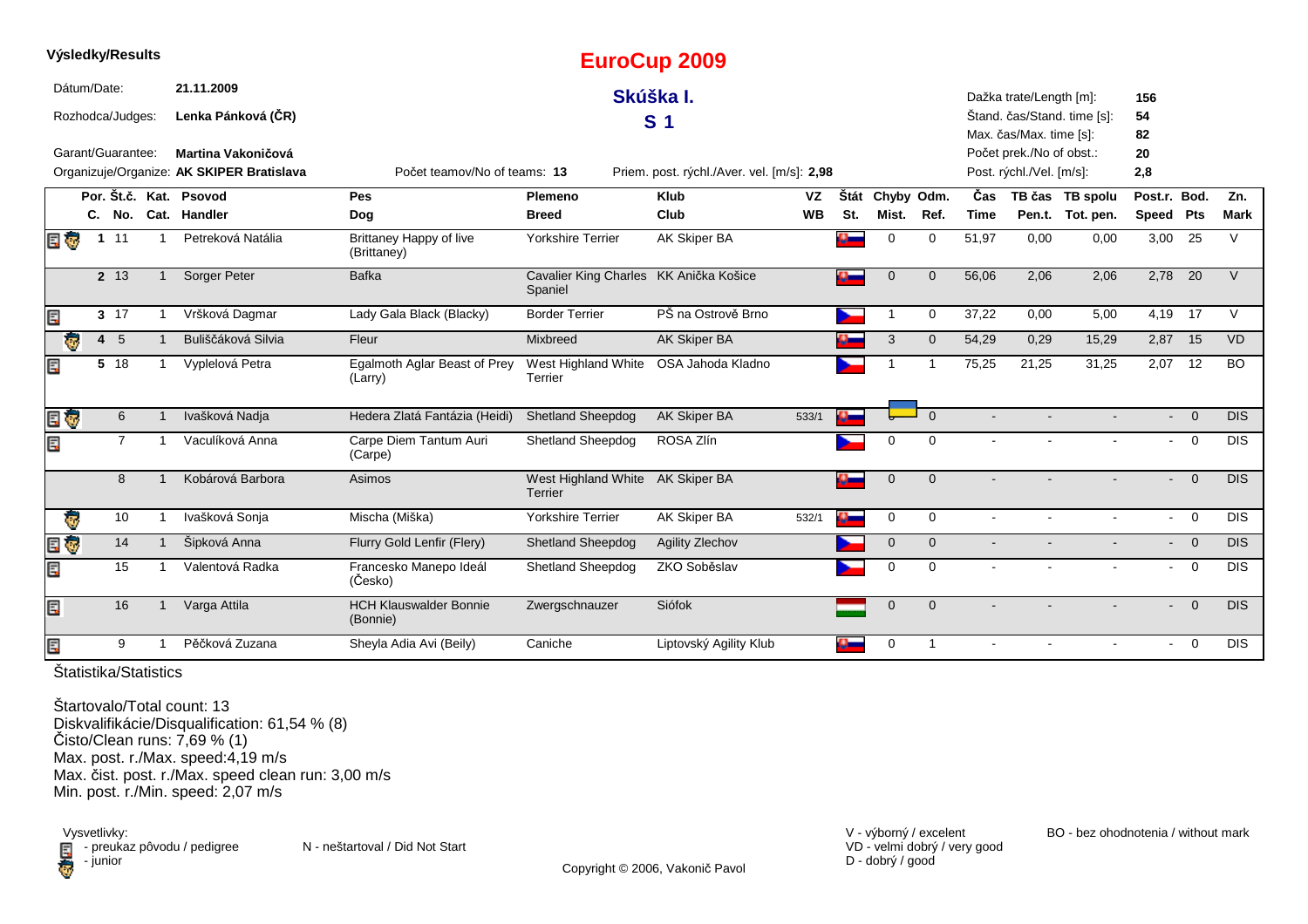| Výsledky/Results       |                                           |            |                              | EuroCup 2009                               |           |     |                 |      |      |                          |                             |              |     |        |
|------------------------|-------------------------------------------|------------|------------------------------|--------------------------------------------|-----------|-----|-----------------|------|------|--------------------------|-----------------------------|--------------|-----|--------|
| Dátum/Date:            | 21.11.2009                                |            |                              | Skúška I.                                  |           |     |                 |      |      | Dažka trate/Length [m]:  |                             | 156          |     |        |
| Rozhodca/Judges:       | Lenka Pánková (ČR)                        |            |                              | S 1                                        |           |     |                 |      |      |                          | Štand. čas/Stand. time [s]: | 54           |     |        |
|                        |                                           |            |                              |                                            |           |     |                 |      |      | Max. čas/Max. time [s]:  |                             | 82           |     |        |
| Garant/Guarantee:      | Martina Vakoničová                        |            |                              |                                            |           |     |                 |      |      | Počet prek./No of obst.: |                             | 20           |     |        |
|                        | Organizuje/Organize: AK SKIPER Bratislava |            | Počet teamov/No of teams: 13 | Priem. post. rýchl./Aver. vel. [m/s]: 2,98 |           |     |                 |      |      | Post. rýchl./Vel. [m/s]: |                             | 2,8          |     |        |
| Por. Št.č. Kat. Psovod |                                           | <b>Pes</b> | Plemeno                      | <b>Klub</b>                                | <b>VZ</b> |     | Štát Chyby Odm. |      | Cas  |                          | TB čas TB spolu             | Post.r. Bod. |     | Zn.    |
| C. No. Cat. Handler    |                                           | Dog        | Breed                        | Club                                       | <b>WB</b> | St. | Mist.           | Ref. | Time | Pen.t.                   | Tot. pen.                   | Speed        | Pts | Mark I |

Priemerná post. r./Average speed: 2,98 m/s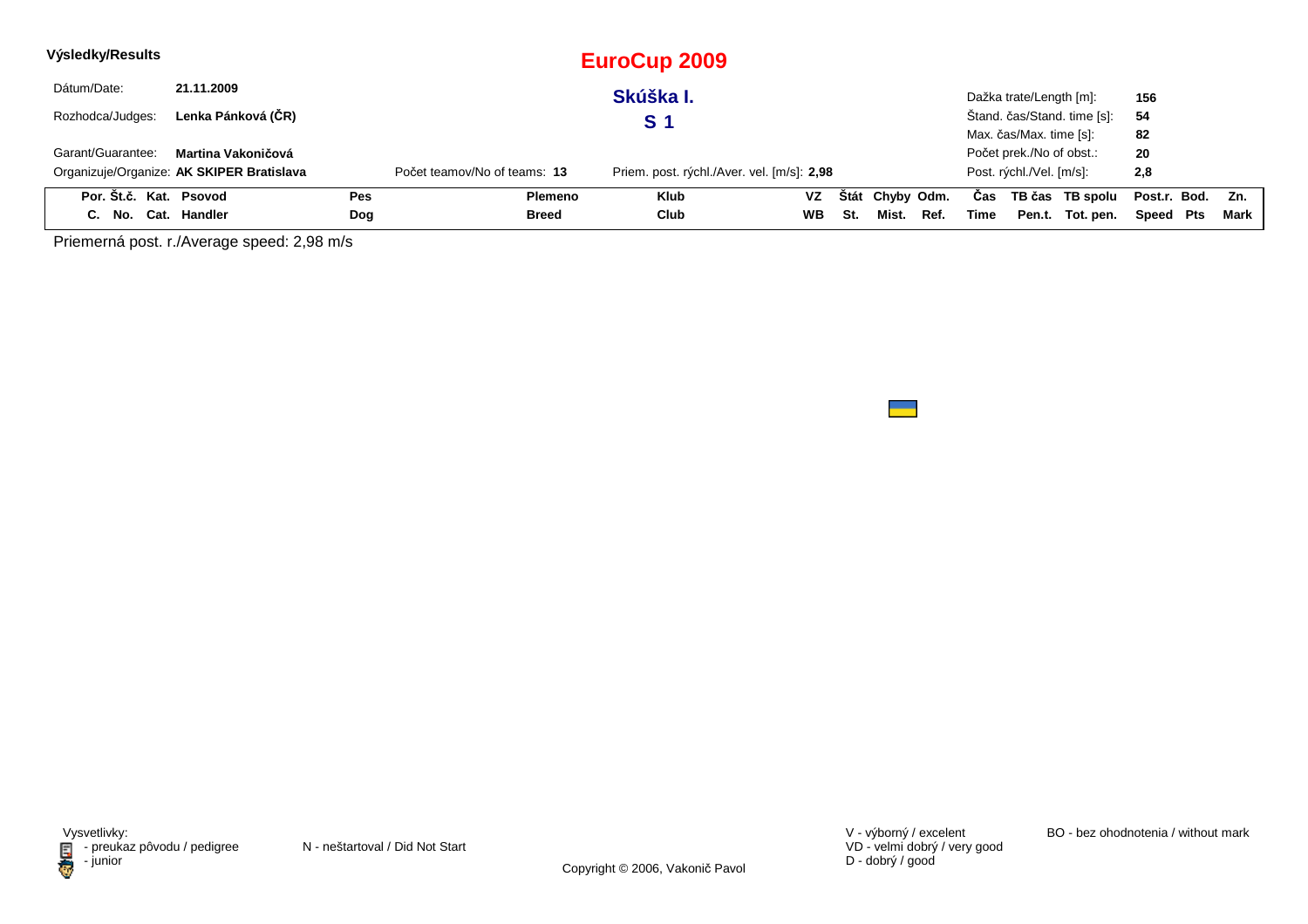|     |             |                   |                                           |                                     |                                    | Lui voup zoos                              |           |               |              |                |             |                          |                             |                          |                |             |
|-----|-------------|-------------------|-------------------------------------------|-------------------------------------|------------------------------------|--------------------------------------------|-----------|---------------|--------------|----------------|-------------|--------------------------|-----------------------------|--------------------------|----------------|-------------|
|     | Dátum/Date: |                   | 21.11.2009                                |                                     |                                    | Skúška I.                                  |           |               |              |                |             | Dažka trate/Length [m]:  |                             | 156                      |                |             |
|     |             | Rozhodca/Judges:  | Lenka Pánková (ČR)                        |                                     |                                    | M <sub>1</sub>                             |           |               |              |                |             |                          | Štand. čas/Stand. time [s]: | 54                       |                |             |
|     |             |                   |                                           |                                     |                                    |                                            |           |               |              |                |             | Max. čas/Max. time [s]:  |                             | 82                       |                |             |
|     |             | Garant/Guarantee: | Martina Vakoničová                        |                                     |                                    |                                            |           |               |              |                |             | Počet prek./No of obst.: |                             | 20                       |                |             |
|     |             |                   | Organizuje/Organize: AK SKIPER Bratislava | Počet teamov/No of teams: 10        |                                    | Priem. post. rýchl./Aver. vel. [m/s]: 3,97 |           |               |              |                |             | Post. rýchl./Vel. [m/s]: |                             | 2,8                      |                |             |
|     |             |                   | Por. Št.č. Kat. Psovod                    | Pes                                 | Plemeno                            | <b>Klub</b>                                | VZ        | <b>Stát</b>   | Chyby Odm.   |                | <b>Cas</b>  |                          | TB čas TB spolu             | Post.r. Bod.             |                | Zn.         |
|     |             | C. No.            | Cat. Handler                              | Dog                                 | <b>Breed</b>                       | Club                                       | <b>WB</b> | St.           | Mist.        | Ref.           | <b>Time</b> |                          | Pen.t. Tot. pen.            | Speed Pts                |                | <b>Mark</b> |
| E T |             | 46                | Kamasová Barbora                          | Adélka Z Karlovy chalupy<br>(Dydy)  | <b>Fox Terrier</b>                 | <b>HAF Beskydy</b>                         |           |               | $\Omega$     | $\mathbf{0}$   | 35,26       | 0,00                     | 0,00                        | 4,42 25                  |                | V           |
| e o |             | 2 53              | Vocelková Alena                           | Zippy Moravské srdce (Zípa)         | Shetland Sheepdog                  | OSA Jahoda Kladno                          |           |               | 0            | 0              | 37,05       | 0,00                     | 0,00                        | 4,21                     | 20             | V           |
| Ę   |             | 3 52              | Šimčíková Martina                         | Argentum Biblack Barabel<br>(Bak)   | <b>Shetland Sheepdog</b>           | <b>HAF Beskydy</b>                         |           |               | $\mathbf 0$  | $\overline{0}$ | 45,29       | 0,00                     | 0,00                        | 3,44 17                  |                | $\vee$      |
| Ę   |             | 4 4 9             | Michalčíková Natália                      | Dumas od Rytíře Malovce<br>(Dumko)  | <b>Fox Terrier</b>                 | AK Skiper BA                               |           |               | 2            |                | 41,22       | 0,00                     | 15,00                       | 3,78                     | 15             | <b>VD</b>   |
| Ę   |             | 42                | Antalová Miriama                          | Beautiful Beast Divoky sen<br>(Bri) | <b>Shetland Sheepdog</b>           | <b>AK Nitra</b>                            | 568       |               | $\mathbf{0}$ | $\Omega$       |             |                          |                             | $\overline{\phantom{a}}$ | $\Omega$       | DIS.        |
| E   |             | 43                | Dušková Julie                             | Brown Beauty z Lodice<br>(Chelsea)  | Australian Kelpie                  | Praha Komořany                             | 79209     |               |              | $\Omega$       |             |                          |                             | $\sim$                   | $\overline{0}$ | <b>DIS</b>  |
| Ę   |             | 44                | Gromová Vladimíra                         | Denzel Quod Bonum (Denzel)          | Parson Russel Terrier MKA Ister BA |                                            |           | a.            | $\mathbf{0}$ | $\Omega$       |             |                          |                             | $\sim$                   | $\overline{0}$ | <b>DIS</b>  |
|     |             | 47                | Kobzová Alena                             | Jasmin (Jasmin)                     | Mixbreed                           | KK Excel Trenčín                           | 464/1     | ω.            | 0            | 0              | $\sim$      |                          |                             | $\sim$                   | $\overline{0}$ | <b>DIS</b>  |
|     |             | 51                | Reseková Zita                             | Sunny of the Crystal Sky<br>(Sunny) | Mixbreed                           | <b>KK Excel Trenčín</b>                    |           | $\bullet$ $-$ | $\mathbf 0$  | $\mathbf 0$    |             |                          |                             | $\blacksquare$           | $\overline{0}$ | DIS.        |
|     |             | 54                | Žnidaršič Maja                            | Pika (Pika)                         | Mixbreed                           | ŠKK Vrhnika                                |           |               | 0            | 0              |             |                          |                             | $\overline{\phantom{0}}$ | $\overline{0}$ | <b>DIS</b>  |

**EuroCup 2009**

Štatistika/Statistics

**Výsledky/Results**

Štartovalo/Total count: 10 Diskvalifikácie/Disqualification: 60,00 % (6)Čisto/Clean runs: 30,00 % (3) Max. post. r./Max. speed:4,42 m/s Max. čist. post. r./Max. speed clean run: 4,42 m/sMin. post. r./Min. speed: 3,44 m/s Priemerná post. r./Average speed: 3,97 m/s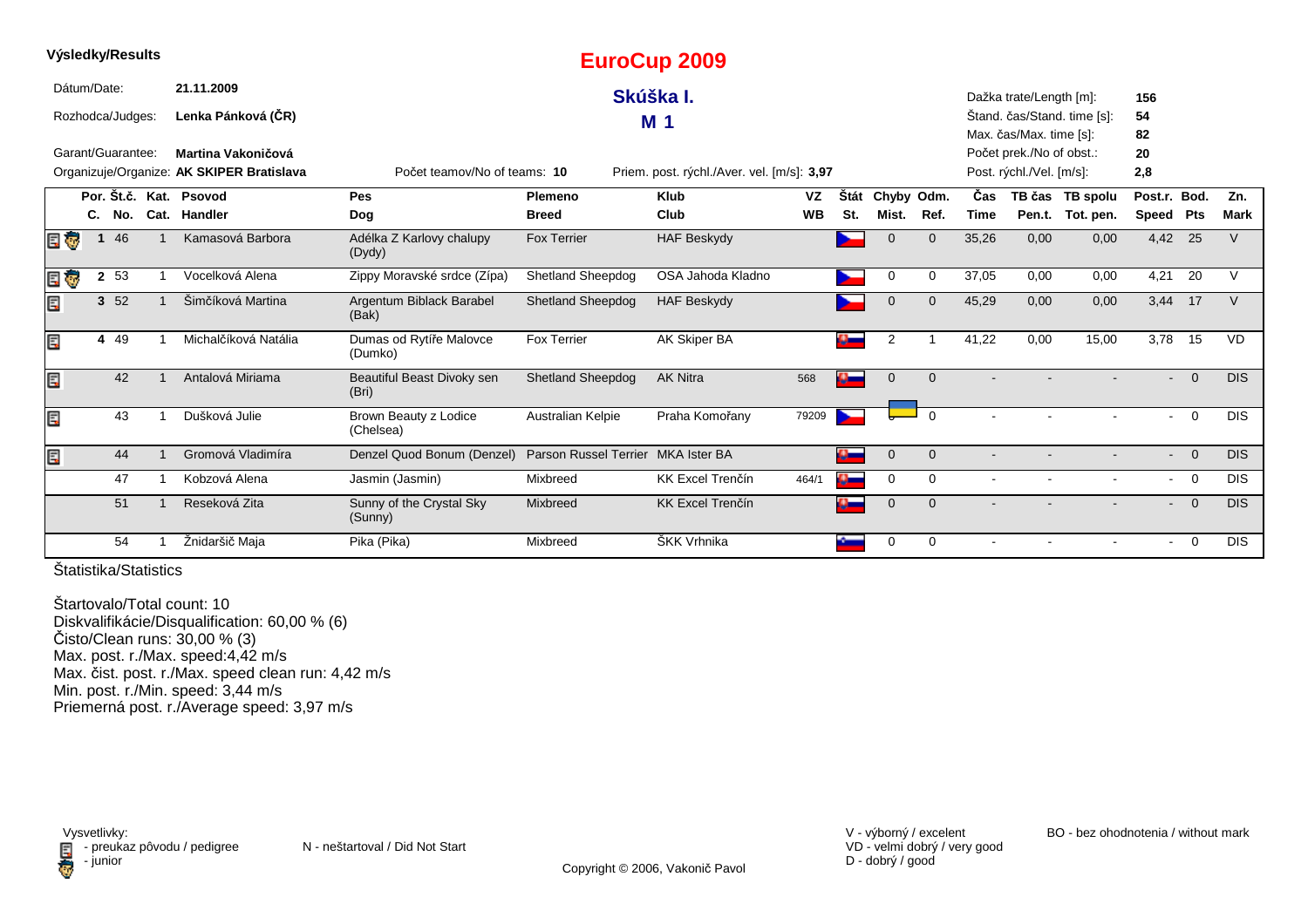|     | Výsledky/Results  |        |              |                                           |                                                   |                      | <b>EuroCup 2009</b>                        |           |     |                 |              |                |                          |                             |                           |                |                  |
|-----|-------------------|--------|--------------|-------------------------------------------|---------------------------------------------------|----------------------|--------------------------------------------|-----------|-----|-----------------|--------------|----------------|--------------------------|-----------------------------|---------------------------|----------------|------------------|
|     | Dátum/Date:       |        |              | 21.11.2009                                |                                                   |                      | Skúška I.                                  |           |     |                 |              |                | Dažka trate/Length [m]:  |                             | 156                       |                |                  |
|     | Rozhodca/Judges:  |        |              | Lenka Pánková (ČR)                        |                                                   |                      | L <sub>1</sub>                             |           |     |                 |              |                | Max. čas/Max. time [s]:  | Štand. čas/Stand. time [s]: | 54<br>82                  |                |                  |
|     | Garant/Guarantee: |        |              | Martina Vakoničová                        |                                                   |                      |                                            |           |     |                 |              |                | Počet prek./No of obst.: |                             | 20                        |                |                  |
|     |                   |        |              | Organizuje/Organize: AK SKIPER Bratislava | Počet teamov/No of teams: 15                      |                      | Priem. post. rýchl./Aver. vel. [m/s]: 4,11 |           |     |                 |              |                | Post. rýchl./Vel. [m/s]: |                             | 2,8                       |                |                  |
|     |                   |        |              | Por. Št.č. Kat. Psovod                    | Pes                                               | Plemeno              | <b>Klub</b>                                | VZ        |     | Štát Chyby Odm. |              | Čas            |                          | TB čas TB spolu             | Post.r. Bod.              |                | Zn.              |
|     |                   |        |              | C. No. Cat. Handler                       | Dog                                               | <b>Breed</b>         | Club                                       | <b>WB</b> | St. | Mist.           | Ref.         | Time           |                          | Pen.t. Tot. pen.            | Speed Pts                 |                | Mark             |
| E.  |                   | 1 108  | $\mathbf{1}$ | Tráj Tamás                                | Forestry Farm Remember Me<br>(Witch)              | <b>Border Collie</b> | Győri KKI                                  |           |     | $\mathbf 0$     | $\Omega$     | 31,66          | 0,00                     | 0.00                        | 4,93                      | 25             | V                |
| E   |                   | 2 99   | $\mathbf{1}$ | Kropáčová Andrea                          | Cassy Blue Energizer (Keska)                      | <b>Border Collie</b> | <b>HAF Beskydy</b>                         |           |     | $\mathbf{0}$    | $\mathbf{0}$ | 43,61          | 0,00                     | 0,00                        | 3,58                      | 20             | $\vee$           |
| E   |                   | 3 101  | $\mathbf{1}$ | Olšovská Monika                           | Arsinoé z Ríše WA (Arsi)                          | <b>Border Collie</b> | Liptovský Agility Klub                     |           |     | $\mathbf{1}$    | $\mathbf 0$  | 35,82          | 0,00                     | 5,00                        | 4,36                      | 17             | $\vee$           |
| Ę   |                   | 4 10 6 | $\mathbf{1}$ | Řežábková Marie                           | Boldy od Zlatonosné říčky<br>(Boldy)              | <b>Border Collie</b> | ZKO Podhorka                               |           |     |                 | $\mathbf{0}$ | 37,81          | 0,00                     | 5,00                        | 4,13 15                   |                | $\vee$           |
| E   |                   | 5 102  | $\mathbf{1}$ | Pěčková Viktória                          | Amazing Angienlu Bambabibi<br>(Lú)                | <b>Border Collie</b> | Liptovský Agility Klub                     |           |     |                 | $\mathbf 0$  | 38,48          | 0,00                     | 5,00                        | 4,05                      | 12             | $\vee$           |
| Eď  |                   | 6 97   |              | Heiczinger dr Judit                       | Forestry Farm Rising Sun<br>(Villám)              | <b>Border Collie</b> | Győri KKI                                  |           |     |                 | $\mathbf 0$  | 39.11          | 0.00                     | 5,00                        | 3,99                      | 9              | $\vee$           |
|     | <b>KG</b>         | 7 103  | $\mathbf{1}$ | Petnyová Lenka                            | Taxi                                              | Golden Retriever     | KK Anička Košice                           |           |     | $\mathbf 1$     | $\mathbf 0$  | 52,83          | 0,00                     | 5,00                        | 2,95                      | $\overline{1}$ | $\vee$           |
| E   |                   | 8 91   | $\mathbf{1}$ | Kohl Michael                              | Albena vom sonnigen Garten                        | <b>Border Collie</b> | ÖGV Wienerwald                             |           |     | 2               | $\mathbf{0}$ | 31,88          | 0,00                     | 10,00                       | 4,89 1                    |                | <b>VD</b>        |
| Ę   |                   | 92     | $\mathbf{1}$ | Cábová Lenka                              | Artera Fitmin (TERY)                              | <b>Border Collie</b> | Agility Klub Rožnov<br>pod Radhoštěm       |           |     | $\mathbf 0$     | $\mathbf 0$  |                |                          |                             | $\blacksquare$            | $\overline{0}$ | <b>DIS</b>       |
| Er  |                   | 96     | $\mathbf{1}$ | Gulyás Gabriella                          | Golden Rose Anubisz (Reno)                        | <b>Border Collie</b> | <b>DASZE</b>                               |           |     | $\mathbf{0}$    | $\mathbf{0}$ | $\blacksquare$ |                          |                             | $\sim$                    | $\overline{0}$ | <b>DIS</b>       |
| Ę   |                   | 98     | $\mathbf{1}$ | Jakab István                              | Blessed Borders Devoted Jr.<br>(Lui)              | <b>Border Collie</b> | Hungária Agility Klub<br><b>Budapest</b>   |           |     | $\mathbf 0$     | $\mathbf 0$  | $\sim$         |                          |                             |                           | $- 0$          | $\overline{DIS}$ |
| Ē,  |                   | 100    | $\mathbf{1}$ | Medková Pavla                             | <b>Uther Pendragon Braudag</b><br>(Terry)         | Kerry blue Terrier   | KK Argus Zlín                              |           |     | $\mathbf 0$     | $\mathbf 0$  |                |                          |                             | $\mathbb{Z}^{\mathbb{Z}}$ | $\overline{0}$ | <b>DIS</b>       |
| E G |                   | 105    | $\mathbf{1}$ | Polášková Veronika                        | Barga Vrabčí hnízdo<br>(Beruška)                  | <b>Border Collie</b> | <b>HAF Beskydy</b>                         |           |     | 0               | $\mathbf 0$  | $\sim$         |                          |                             | $\sim$                    | $\overline{0}$ | <b>DIS</b>       |
| E   |                   | 126    | $\mathbf{1}$ | Cábová Lenka                              | Always with me from<br>Valachian Highlands (ROXI) | <b>Border Collie</b> | Agility Klub Rožnov<br>pod Radhoštěm       |           |     | $\mathbf{0}$    | $\mathbf{0}$ |                |                          |                             | $\blacksquare$            | $\overline{0}$ | <b>DIS</b>       |
| Ē,  |                   | 104    | $\mathbf 1$  | Kohl Michael                              | Trust your Heart Around the<br>World              | <b>Border Collie</b> | ÖGV Wienerwald                             |           |     | 0               | $\mathbf 0$  |                |                          |                             | $\sim$                    | $\overline{0}$ | <b>DIS</b>       |

VD - velmi dobrý / very good D - dobrý / good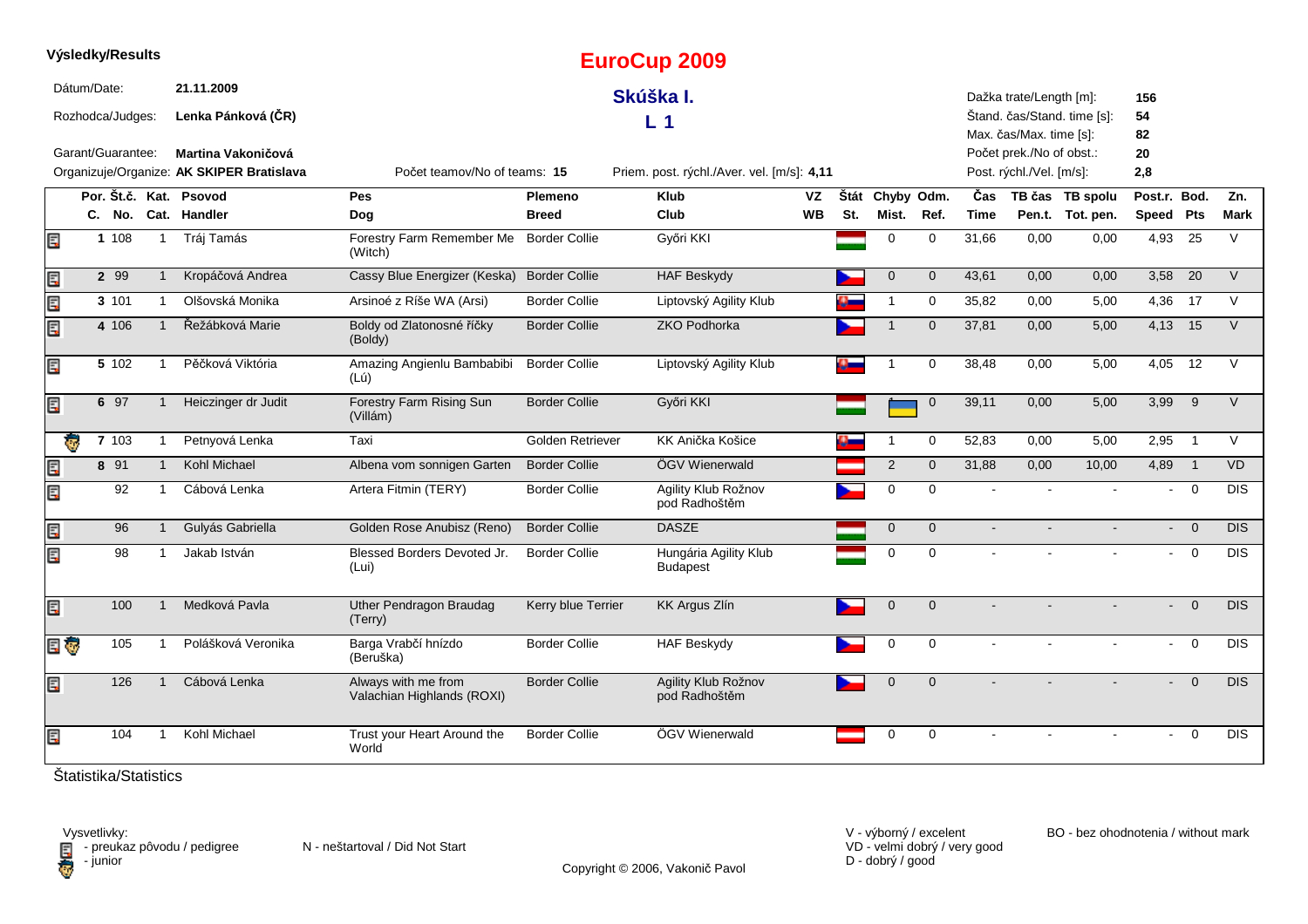| Výsledky/Results                                                                                 |                                                                                                     |     |                              | <b>EuroCup 2009</b>                        |           |             |            |      |      |                          |                             |              |      |
|--------------------------------------------------------------------------------------------------|-----------------------------------------------------------------------------------------------------|-----|------------------------------|--------------------------------------------|-----------|-------------|------------|------|------|--------------------------|-----------------------------|--------------|------|
| Dátum/Date:                                                                                      | 21.11.2009                                                                                          |     |                              | Skúška I.                                  |           |             |            |      |      | Dažka trate/Length [m]:  |                             | 156          |      |
| Rozhodca/Judges:                                                                                 | Lenka Pánková (ČR)                                                                                  |     |                              | L 1                                        |           |             |            |      |      |                          | Štand. čas/Stand. time [s]: | 54           |      |
|                                                                                                  |                                                                                                     |     |                              |                                            |           |             |            |      |      | Max. čas/Max. time [s]:  |                             | 82           |      |
| Garant/Guarantee:                                                                                | Martina Vakoničová                                                                                  |     |                              |                                            |           |             |            |      |      | Počet prek./No of obst.: |                             | 20           |      |
|                                                                                                  | Organizuje/Organize: AK SKIPER Bratislava                                                           |     | Počet teamov/No of teams: 15 | Priem. post. rýchl./Aver. vel. [m/s]: 4,11 |           |             |            |      |      | Post. rýchl./Vel. [m/s]: |                             | 2,8          |      |
| Por. Št.č. Kat. Psovod                                                                           |                                                                                                     | Pes | <b>Plemeno</b>               | Klub                                       | VZ        | <b>Stát</b> | Chyby Odm. |      | Cas  |                          | TB čas TB spolu             | Post.r. Bod. | Zn.  |
| C. No. Cat. Handler                                                                              |                                                                                                     | Dog | <b>Breed</b>                 | Club                                       | <b>WB</b> | St.         | Mist.      | Ref. | Time |                          | Pen.t. Tot. pen.            | Speed Pts    | Mark |
| Startovalo/Total count: 15<br>Čisto/Clean runs: 13,33 % (2)<br>Max. post. r./Max. speed:4,93 m/s | Diskvalifikácie/Disqualification: 46,67 % (7)<br>Max. čist. post. r./Max. speed clean run: 4,93 m/s |     |                              |                                            |           |             |            |      |      |                          |                             |              |      |

Min. post. r./Min. speed: 2,95 m/s Priemerná post. r./Average speed: 4,11 m/s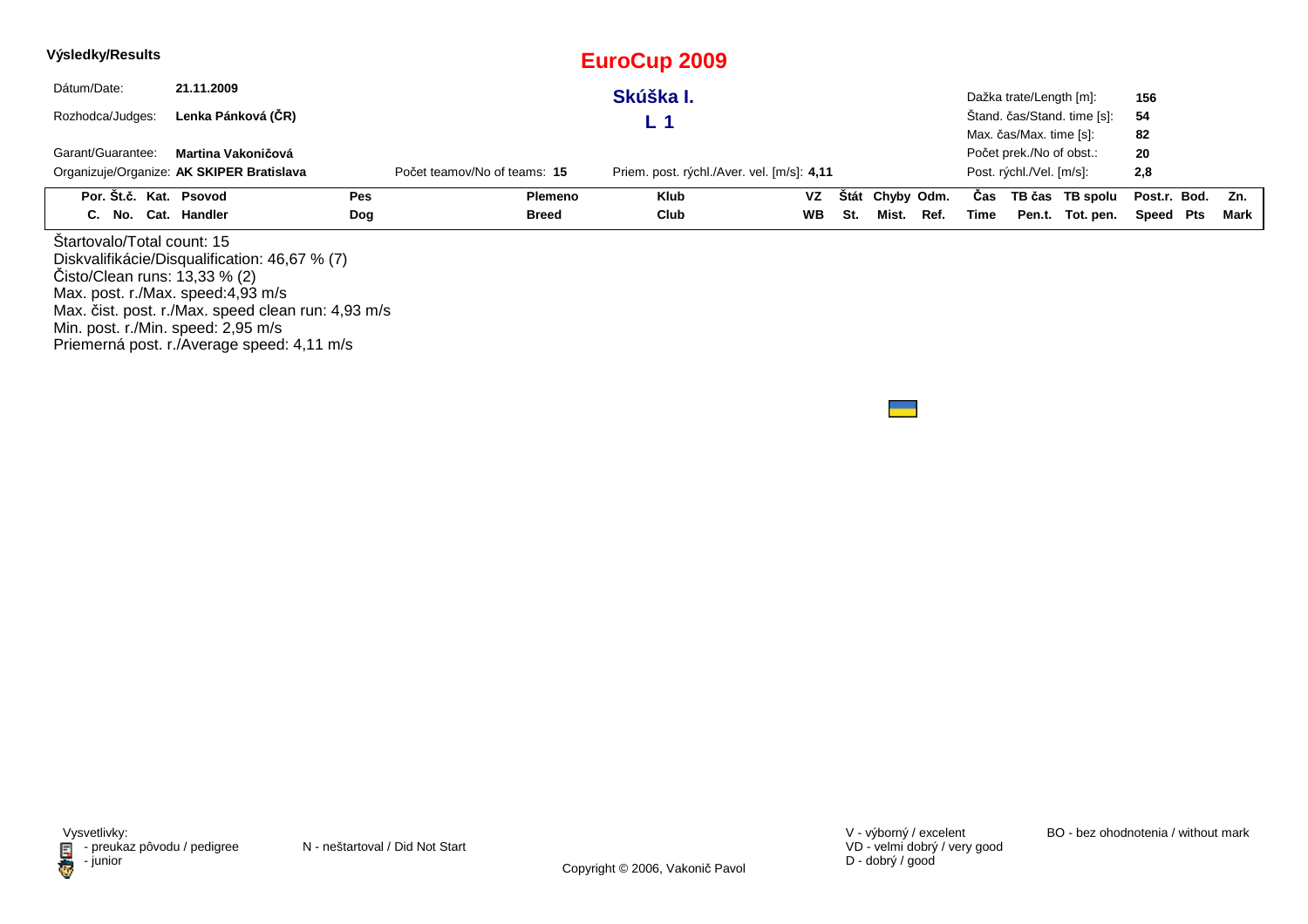|                         |             | Výsledky/Results  |                |                                           |                                                    |                                   | <b>EuroCup 2009</b>                        |           |             |                |             |            |                                                     |                             |                |                |            |
|-------------------------|-------------|-------------------|----------------|-------------------------------------------|----------------------------------------------------|-----------------------------------|--------------------------------------------|-----------|-------------|----------------|-------------|------------|-----------------------------------------------------|-----------------------------|----------------|----------------|------------|
|                         | Dátum/Date: |                   |                | 21.11.2009                                |                                                    |                                   | Skúška I.                                  |           |             |                |             |            | Dažka trate/Length [m]:                             |                             | 155            |                |            |
|                         |             | Rozhodca/Judges:  |                | Erich Huttner (A)                         |                                                    |                                   | S <sub>2</sub>                             |           |             |                |             |            |                                                     | Stand. čas/Stand. time [s]: | 50             |                |            |
|                         |             | Garant/Guarantee: |                | Martina Vakoničová                        |                                                    |                                   |                                            |           |             |                |             |            | Max. čas/Max. time [s]:<br>Počet prek./No of obst.: |                             | 80<br>19       |                |            |
|                         |             |                   |                | Organizuje/Organize: AK SKIPER Bratislava | Počet teamov/No of teams: 8                        |                                   | Priem. post. rýchl./Aver. vel. [m/s]: 3,09 |           |             |                |             |            | Post. rýchl./Vel. [m/s]:                            |                             | 3,1            |                |            |
|                         |             |                   |                | Por. Št.č. Kat. Psovod                    | Pes                                                | Plemeno                           | <b>Klub</b>                                | <b>VZ</b> | <b>Stát</b> | Chyby Odm.     |             | <b>Čas</b> |                                                     | TB čas TB spolu             | Post.r.        | Bod.           | Zn.        |
|                         | C.          | No.               |                | Cat. Handler                              | <b>Dog</b>                                         | <b>Breed</b>                      | Club                                       | <b>WB</b> | St.         | Mist.          | Ref.        | Time       | Pen.t.                                              | Tot. pen.                   | Speed          | Pts            | Mark       |
| Ē.                      |             | 120               | 2              | Harangozó Ágnes                           | Rockó Rott Amanda (Ami)                            | West Highland White<br>Terrier    | Siófok                                     |           |             | $\Omega$       | $\Omega$    | 45,63      | 0,00                                                | 0,00                        | 3,40 25        |                | V          |
| Ē.                      |             | 2 2 2             | 2              | Jentnerová Magdaléna                      | Cinderella Hedstar (Cindy)                         | Bichon á poil frisé               | AK Skiper BA                               |           |             | 0              | 0           | 46,79      | 0,00                                                | 0,00                        | 3,31           | 20             | v          |
| E.                      |             | 327               | $\overline{2}$ | Zemanová Danuše                           | Angie Mabafr (En)                                  | Zwergschnauzer                    | PŠ na Ostrově Brno                         |           |             | $\Omega$       | $\mathbf 0$ | 51,06      | 1,06                                                | 1,06                        | 3,04           | 17             | V          |
| $\overline{\mathbf{e}}$ |             | 4 21              | 2              | Illényiová Hella                          | Holly (Holly)                                      | Mixbreed                          | All for dog Dunajská<br>Streda             |           | سالا        |                | 0           | 45,41      | 0,00                                                | 5,00                        | 3,41           | 15             |            |
| Ē.                      |             | 5 26              | $\overline{2}$ | Vyplelová Petra                           | Cunningham's White Beast of<br>Prey (Cunningham's) | West Highland White<br>Terrier    | OSA Jahoda Kladno                          |           | ►           | $\mathbf 0$    | $\mathbf 0$ | 67,01      | 17,01                                               | 17,01                       | 2,31           | 12             | D          |
| Ē.                      |             | 12                | 2              | Píšťková Radana                           | Be my Jousee Tantum Auri<br>(Jouzitka)             | <b>Shetland Sheepdog</b>          | ROSA Zlín                                  |           |             |                | $\Omega$    |            |                                                     |                             | $\sim$         | $\Omega$       | <b>DIS</b> |
|                         | ē           | 24                | 2              | Michalčíková Natália                      | Samko (Samko)                                      | Chihuahua Pelo corto AK Skiper BA |                                            |           |             | $\overline{0}$ | $\Omega$    | $\sim$     |                                                     |                             | $\sim$         | $\Omega$       | <b>DIS</b> |
| Ē.                      |             | 25                | 2              | Pacáková Zuzana                           | Kissing Katty z Jeřeně<br>(Kissing)                | Parson Russel Terrier KK Komořany |                                            |           |             | $\Omega$       | 0           |            |                                                     |                             | $\blacksquare$ | $\overline{0}$ | <b>DIS</b> |

Štartovalo/Total count: 8 Diskvalifikácie/Disqualification: 37,50 % (3) Čisto/Clean runs: 25,00 % (2) Max. post. r./Max. speed:3,41 m/s Max. čist. post. r./Max. speed clean run: 3,40 m/s Min. post. r./Min. speed: 2,31 m/s Priemerná post. r./Average speed: 3,09 m/s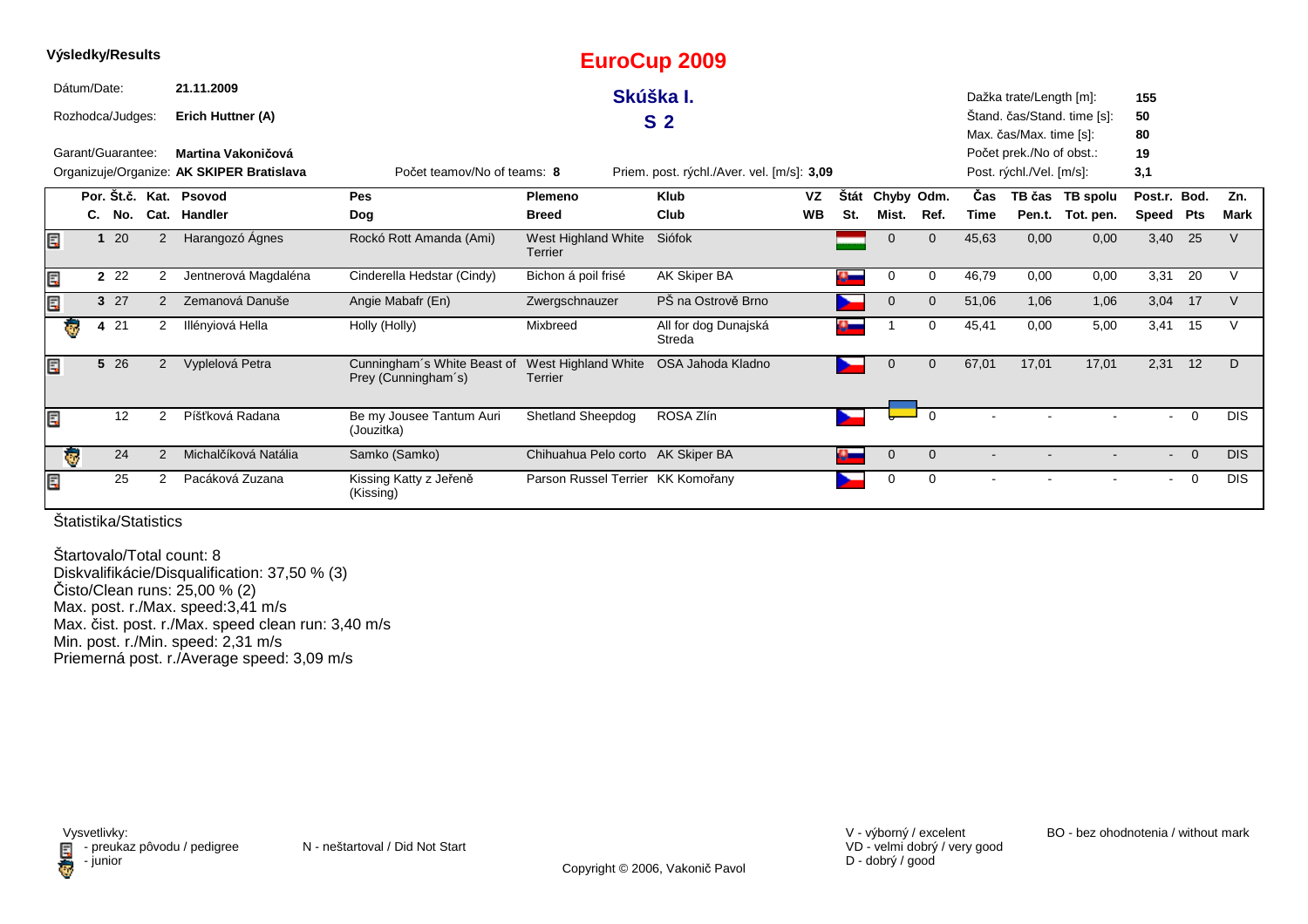|     |             | Výsledky/Results  |                      |                                                                        |                                               |                                | <b>EuroCup 2009</b>                        |                 |             |                     |                |                    |                                                                                 |                                     |                           |                          |             |
|-----|-------------|-------------------|----------------------|------------------------------------------------------------------------|-----------------------------------------------|--------------------------------|--------------------------------------------|-----------------|-------------|---------------------|----------------|--------------------|---------------------------------------------------------------------------------|-------------------------------------|---------------------------|--------------------------|-------------|
|     | Dátum/Date: | Rozhodca/Judges:  |                      | 21.11.2009<br>Erich Huttner (A)                                        |                                               |                                | Skúška I.<br>M <sub>2</sub>                |                 |             |                     |                |                    | Dažka trate/Length [m]:                                                         | Štand. čas/Stand. time [s]:         | 155<br>50                 |                          |             |
|     |             | Garant/Guarantee: |                      | <b>Martina Vakoničová</b><br>Organizuje/Organize: AK SKIPER Bratislava | Počet teamov/No of teams: 16                  |                                | Priem. post. rýchl./Aver. vel. [m/s]: 3,81 |                 |             |                     |                |                    | Max. čas/Max. time [s]:<br>Počet prek./No of obst.:<br>Post. rýchl./Vel. [m/s]: |                                     | 80<br>19<br>3,1           |                          |             |
|     |             | C. No.            |                      | Por. Št.č. Kat. Psovod<br>Cat. Handler                                 | <b>Pes</b><br>Dog                             | <b>Plemeno</b><br><b>Breed</b> | <b>Klub</b><br>Club                        | VZ<br><b>WB</b> | Štát<br>St. | Chyby Odm.<br>Mist. | Ref.           | Čas<br><b>Time</b> |                                                                                 | TB čas TB spolu<br>Pen.t. Tot. pen. | Post.r. Bod.<br>Speed Pts |                          | Zn.<br>Mark |
|     |             | 169               | 2                    | Ševčík Martin                                                          | Aimee (Aimee)                                 | Mixbreed                       | ROSA Zlín                                  |                 |             | $\overline{0}$      | $\mathbf{0}$   | 37,59              | 0,00                                                                            | 0,00                                | $4,12$ 25                 |                          | $\vee$      |
| Ę   |             | 2 63              | $\overline{2}$       | Momirovová Iva                                                         | Sabastián z Černé hlásky<br>(Seban)           | <b>Shetland Sheepdog</b>       | PŠ na Ostrově Brno                         |                 |             | $\mathbf 0$         | $\mathbf 0$    | 42,12              | 0,00                                                                            | 0,00                                |                           | 3,68 20                  | $\vee$      |
| Ę   |             | 3 60              |                      | Hauserová Vlasta<br>$2^{\circ}$                                        | Suzy zo Sengetova (Terka)                     | <b>Fox Terrier</b>             | <b>MsKK Trnava</b>                         |                 |             | $\mathbf 0$         | $\mathbf 0$    | 42,17              | 0,00                                                                            | 0,00                                | 3,68 17                   |                          | $\vee$      |
|     |             | 4 55              | 2                    | Adzimová Lenka                                                         | Mimi                                          | Mixbreed                       | KK Anička Košice                           |                 |             | 0                   | 0              | 42,81              | 0,00                                                                            | 0,00                                |                           | 3,62 15                  | $\vee$      |
|     |             | 5 48              | $\overline{2}$       | Lukovicsová Hana                                                       | Fany                                          | Mixbreed                       | <b>KK Argus Zlín</b>                       |                 |             | $\mathbf 0$         | $\mathbf{0}$   | 44,72              | 0,00                                                                            | 0,00                                |                           | $3,47$ 12                | $\vee$      |
| Ę   |             | 6 59              | $\overline{2}$       | Dušková Julie                                                          | Gipsy ze Zámecké zahrady<br>(Gipsy)           | <b>Manchester Terrier</b>      | <b>KK Komořany</b>                         |                 |             |                     | 0              | 35,52              | 0,00                                                                            | 5,00                                | 4,36                      | 9                        | V           |
| E G |             | 7 62              | $\overline{2}$       | Kopřivíková Denisa                                                     | <b>Black-Magic Amor Real</b><br>(Black-Magic) | <b>Shetland Sheepdog</b>       | <b>KK Prostějov</b>                        |                 |             |                     |                | 38,46              | 0.00                                                                            | 5,00                                | 4,03                      | $\overline{1}$           | $\vee$      |
| Ę   |             | 8 61              | $\overline{2}$       | Havlíková Adéla                                                        | Kiss The Rain Kelečský<br>poklad (Kissa)      | <b>Fox Terrier</b>             | Katmaj Opava                               |                 |             |                     | $\mathbf 0$    | 38,87              | 0,00                                                                            | 5,00                                | 3,99                      | $\overline{1}$           | $\vee$      |
|     |             | 9 58              | 2                    | Dobríková Lucia                                                        | <b>Buddy</b>                                  | Beagle                         | <b>AK Skiper BA</b>                        |                 |             | $\mathbf{1}$        | $\overline{0}$ | 46,22              | 0,00                                                                            | 5,00                                | 3,35                      | $\overline{1}$           | $\vee$      |
| Ę   |             | 10 57             | $2^{\circ}$          | Cigánková Bronislava                                                   | Dallí z Hradu Pajreku (Body)                  | Deutsche Spitz                 | $\cdots$                                   |                 |             | $\overline{2}$      | $\mathbf{1}$   | 41,05              | 0,00                                                                            | 15,00                               | 3,78                      | $\overline{\phantom{0}}$ | VD          |
| Ę   |             | 56                | $\overline{2}$       | Bednáriková Dagmara                                                    | Dantes Edmond Mendy (Edy)                     | Caniche                        | Canis Club Cífer                           |                 |             | $\mathbf 0$         | $\mathbf 0$    | $\sim$             | $\blacksquare$                                                                  |                                     |                           | $- 0$                    | <b>DIS</b>  |
| E G |             | 64                | 2                    | Podmolová Slávka                                                       | Destiny Succes z Lorienu<br>Moravia (Suki)    | Shetland Sheepdog              | <b>HAF Beskydy</b>                         |                 |             | $\Omega$            | $\Omega$       | $\sim$             |                                                                                 |                                     | $\sim$                    | $\overline{0}$           | <b>DIS</b>  |
| 日も  |             | 66                | 2                    | Polášková Veronika                                                     | Axel Rose ze Shetlandů<br>(Axik)              | <b>Shetland Sheepdog</b>       | <b>HAF Beskydy</b>                         |                 |             | $\Omega$            | $\Omega$       |                    |                                                                                 |                                     | $\blacksquare$            | $\overline{0}$           | DIS         |
| Ę   |             | 67                | $\overline{2}$       | Rády Rebeka                                                            | Kormosvári-Hajtó Pletyka<br>(Pletyka)         | Mudi                           | Hungária Agility Klub<br><b>Budapest</b>   |                 |             | 0                   | $\mathbf 0$    |                    |                                                                                 |                                     | ÷.                        | $\mathbf 0$              | <b>DIS</b>  |
|     |             | 70                | $\overline{2}$       | Šipková Eva                                                            | Meggy                                         | Beagle                         | <b>Agility Zlechov</b>                     |                 |             | $\mathbf 0$         | $\mathbf 0$    | $\sim$             |                                                                                 |                                     | $\blacksquare$            | $\overline{0}$           | <b>DIS</b>  |
|     | Ģ           | 71                | $\mathbf{2}^{\circ}$ | Vaculíková Anna                                                        | Amy (Amy)                                     | <b>Shetland Sheepdog</b>       | <b>HAF Beskydy</b>                         |                 |             | $\mathbf 0$         | $\mathbf 0$    | $\sim$             |                                                                                 | $\blacksquare$                      | $\blacksquare$            | $\overline{0}$           | <b>DIS</b>  |
|     |             |                   |                      |                                                                        |                                               |                                |                                            |                 |             |                     |                |                    |                                                                                 |                                     |                           |                          |             |

Štartovalo/Total count: 16Diskvalifikácie/Disqualification: 37,50 % (6)

Vysvetlivky:<br>⊟ - preukaz pôvodu / pedigree N - neštartoval / Did Not Start **D** - junior

VD - velmi dobrý / very good D - dobrý / good

V - výborný / excelent BO - bez ohodnotenia / without mark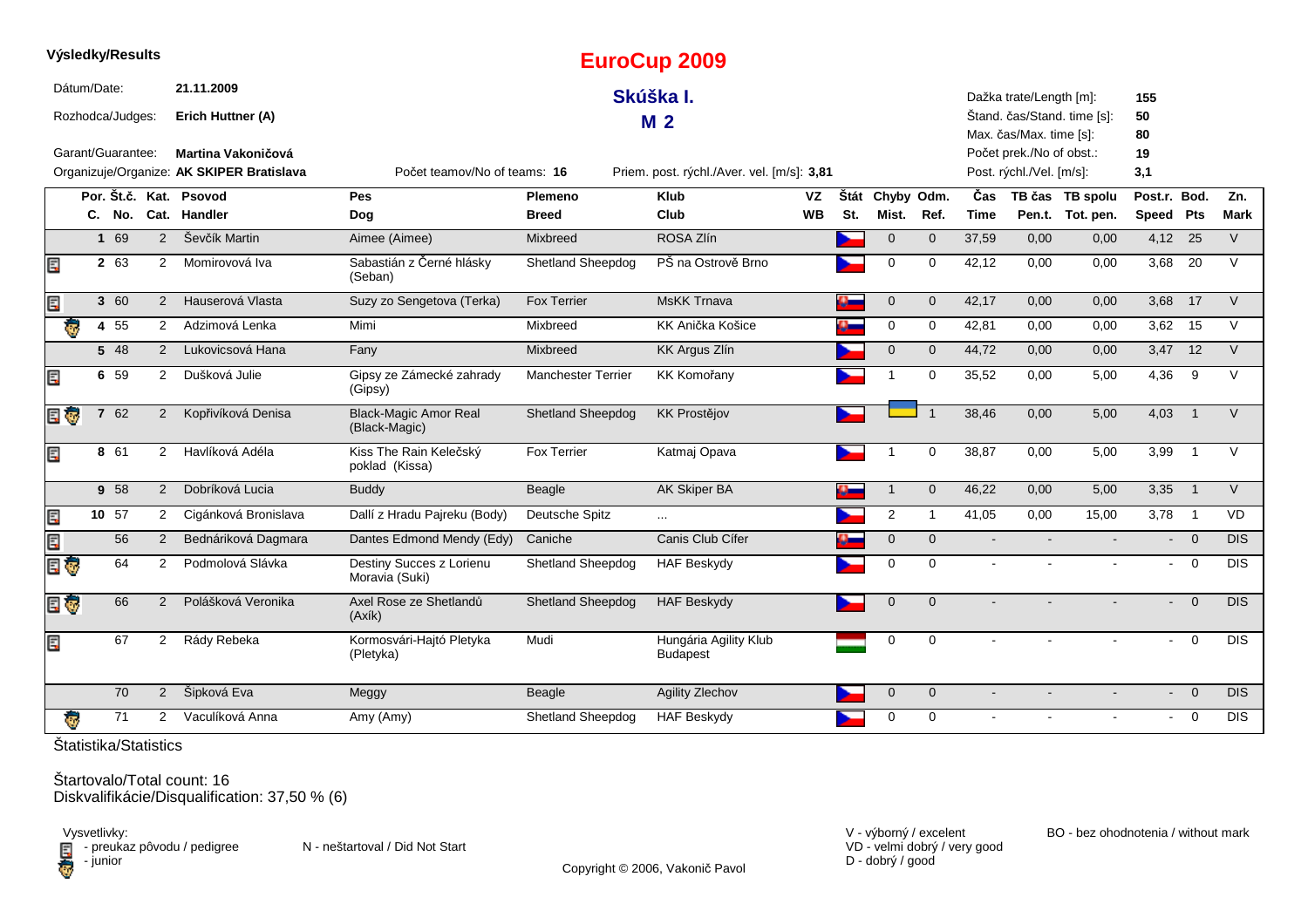| Výsledky/Results       |                                           |            |                              | EuroCup 2009                               |           |     |                 |      |      |                          |                             |                  |      |
|------------------------|-------------------------------------------|------------|------------------------------|--------------------------------------------|-----------|-----|-----------------|------|------|--------------------------|-----------------------------|------------------|------|
| Dátum/Date:            | 21.11.2009                                |            |                              | Skúška I.                                  |           |     |                 |      |      | Dažka trate/Length [m]:  |                             | 155              |      |
| Rozhodca/Judges:       | Erich Huttner (A)                         |            |                              | <b>M2</b>                                  |           |     |                 |      |      |                          | Štand. čas/Stand. time [s]: | 50               |      |
|                        |                                           |            |                              |                                            |           |     |                 |      |      | Max. čas/Max. time [s]:  |                             | 80               |      |
| Garant/Guarantee:      | Martina Vakoničová                        |            |                              |                                            |           |     |                 |      |      | Počet prek./No of obst.: |                             | 19               |      |
|                        | Organizuje/Organize: AK SKIPER Bratislava |            | Počet teamov/No of teams: 16 | Priem. post. rýchl./Aver. vel. [m/s]: 3,81 |           |     |                 |      |      | Post. rýchl./Vel. [m/s]: |                             | 3,1              |      |
| Por. Št.č. Kat. Psovod |                                           | <b>Pes</b> | <b>Plemeno</b>               | <b>Klub</b>                                | VZ        |     | Štát Chyby Odm. |      | Cas  |                          | TB čas TB spolu             | Post.r. Bod. Zn. |      |
| C. No. Cat. Handler    |                                           | Dog        | <b>Breed</b>                 | Club                                       | <b>WB</b> | St. | Mist.           | Ref. | Time |                          | Pen.t. Tot. pen.            | Speed Pts        | Mark |
|                        |                                           |            |                              |                                            |           |     |                 |      |      |                          |                             |                  |      |

Čisto/Clean runs: 31,25 % (5) Max. post. r./Max. speed:4,36 m/s Max. čist. post. r./Max. speed clean run: 4,12 m/sMin. post. r./Min. speed: 3,35 m/s Priemerná post. r./Average speed: 3,81 m/s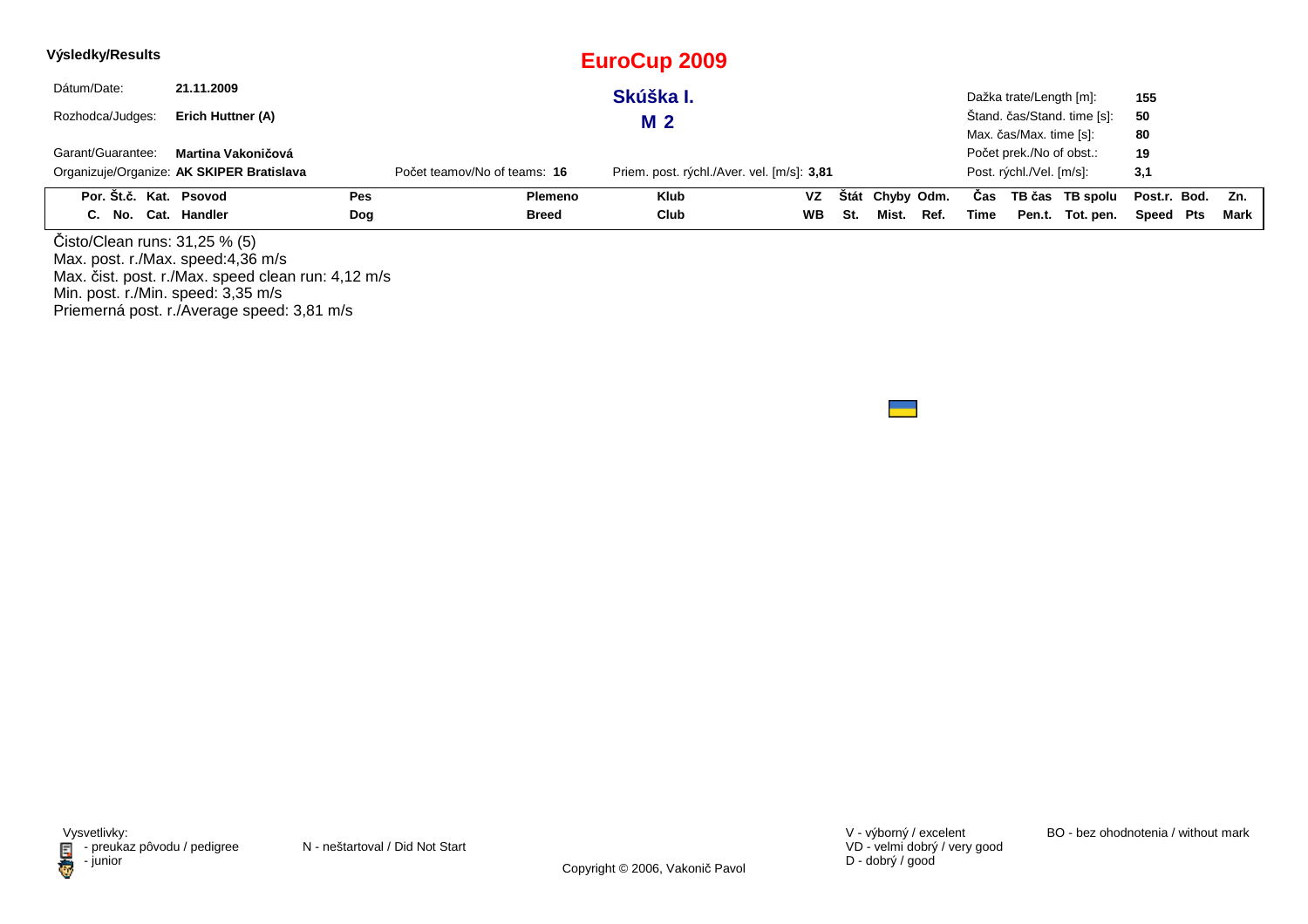|     |             |              | Výsledky/Results  |                |                                                                 |                                             |                          | <b>EuroCup 2009</b>                        |           |     |                 |                |                |                                                      |                             |                |                          |             |
|-----|-------------|--------------|-------------------|----------------|-----------------------------------------------------------------|---------------------------------------------|--------------------------|--------------------------------------------|-----------|-----|-----------------|----------------|----------------|------------------------------------------------------|-----------------------------|----------------|--------------------------|-------------|
|     | Dátum/Date: |              |                   |                | 21.11.2009                                                      |                                             |                          | Skúška I.                                  |           |     |                 |                |                | Dažka trate/Length [m]:                              |                             | 155            |                          |             |
|     |             |              | Rozhodca/Judges:  |                | Erich Huttner (A)                                               |                                             |                          | L <sub>2</sub>                             |           |     |                 |                |                |                                                      | Štand. čas/Stand. time [s]: | 47             |                          |             |
|     |             |              |                   |                |                                                                 |                                             |                          |                                            |           |     |                 |                |                | Max. čas/Max. time [s]:                              |                             | 80             |                          |             |
|     |             |              | Garant/Guarantee: |                | Martina Vakoničová<br>Organizuje/Organize: AK SKIPER Bratislava | Počet teamov/No of teams: 14                |                          | Priem. post. rýchl./Aver. vel. [m/s]: 4,06 |           |     |                 |                |                | Počet prek./No of obst.:<br>Post. rýchl./Vel. [m/s]: |                             | 19<br>3,2      |                          |             |
|     |             |              |                   |                |                                                                 |                                             |                          |                                            |           |     |                 |                |                |                                                      |                             |                |                          |             |
|     |             |              |                   |                | Por. Št.č. Kat. Psovod                                          | Pes                                         | Plemeno                  | <b>Klub</b>                                | <b>VZ</b> |     | Štát Chyby Odm. |                | Čas            |                                                      | TB čas TB spolu             | Post.r. Bod.   |                          | Zn.         |
|     |             |              | C. No.            |                | Cat. Handler                                                    | Dog                                         | <b>Breed</b>             | Club                                       | <b>WB</b> | St. | Mist.           | Ref.           | <b>Time</b>    |                                                      | Pen.t. Tot. pen.            | Speed Pts      |                          | <b>Mark</b> |
| E   |             | $\mathbf{1}$ | 95                | 2              | Kořínková Jana                                                  | Sarah                                       | Deutscher<br>Schäferhund | Amonra Čebín                               |           |     | $\overline{0}$  | $\overline{0}$ | 33,38          | 0,00                                                 | 0,00                        | 4,64           | 25                       | $\vee$      |
|     |             |              | $2 \t119$         | $\overline{2}$ | Tóth Vivien                                                     | Pogácsa (Pogi)                              | Mixbreed                 | Happy Dog                                  |           |     | $\mathbf 0$     | $\mathbf 0$    | 39,14          | 0.00                                                 | 0,00                        | 3,96           | 20                       | $\vee$      |
|     | ē           |              | 3 118             | $\overline{2}$ | Švábová Markéta                                                 | Bert (Bertík)                               | <b>Golden Retriever</b>  | ROSA Zlín                                  |           |     | $\mathbf 0$     | $\mathbf 0$    | 45,06          | 0,00                                                 | 0,00                        | 3,44           | 17                       | $\vee$      |
| Ę   |             |              | 4 113             | $\overline{2}$ | Olšovská Monika                                                 | Everyday Dream Black<br>Chevers (Dream)     | <b>Border Collie</b>     | Liptovský Agility Klub                     |           |     |                 | $\mathbf 0$    | 35,27          | 0,00                                                 | 5,00                        | 4,39           | 15                       | $\vee$      |
|     |             |              | 5 93              | $\overline{2}$ | Juhásová Jana                                                   | Barchello Bambabibi<br>(Barchello)          | <b>Border Collie</b>     | Liptovský Agility Klub                     |           |     |                 | $\Omega$       | 35,49          | 0,00                                                 | 5,00                        | 4,37 12        |                          | $\vee$      |
|     |             |              | 6 114             | 2              | Podmolová Jaroslava                                             | Puma z Hückelovy vily (Quiny)               | <b>Belgian Shepherd</b>  | <b>HAF Beskydy</b>                         |           |     |                 | 0              | 36,09          | 0,00                                                 | 10,00                       | 4,29           | 9                        | <b>VD</b>   |
|     |             |              | 7 111             | 2              | Konobelj Nataša                                                 | Dina (Dina)                                 | <b>Golden Retriever</b>  | ŠKD Postojna                               |           |     | 2               | $\Omega$       | 38,52          | 0,00                                                 | 10,00                       | 4,02           | $\overline{\phantom{0}}$ | <b>VD</b>   |
|     |             |              | 8 127             | 2              | Juhásová Jana                                                   | Dreaming Lady Gasko Prim<br>(Dreaming)      | <b>Border Collie</b>     | Liptovský Agility Klub                     |           |     | 3               | $\mathbf 0$    | 35,60          | 0,00                                                 | 15,00                       | 4,35           | $\overline{1}$           | <b>VD</b>   |
| Ξ   |             |              | 9 116             | $\overline{2}$ | Šimčík Vojtěch                                                  | Arrow Vrabčí hnízdo (Arrow)                 | <b>Border Collie</b>     | <b>HAF Beskydy</b>                         |           |     | 3               | $\mathbf{0}$   | 42,46          | 0.00                                                 | 15,00                       | 3,65           | $\overline{1}$           | <b>VD</b>   |
| E   |             |              | 10 112            | $\overline{2}$ | Lukančič Urša                                                   | Poseidon Ramina-Regal (Ula)                 | <b>Border Collie</b>     | ŠKK Vrhnika                                |           |     | $\overline{2}$  |                | 44,51          | 0,00                                                 | 15,00                       | 3,48           | $\overline{1}$           | VD          |
| E.P |             |              | 109               | $\overline{2}$ | Vaculík Karel                                                   | Circé Black z Kovárny (Cira)                | <b>Belgian Shepherd</b>  | <b>HAF Beskydy</b>                         |           |     | $\mathbf{0}$    | $\mathbf{0}$   | $\blacksquare$ |                                                      |                             |                | $- 0$                    | <b>DIS</b>  |
| E   |             |              | 110               | $\overline{2}$ | Hauserová Gabriela                                              | Courantyne Ponny Express<br>(Zorka)         | <b>Irish Terrier</b>     | <b>MsKK Trnava</b>                         |           |     | $\mathbf 0$     | $\Omega$       |                |                                                      |                             | $\blacksquare$ | $\overline{0}$           | <b>DIS</b>  |
| E   |             |              | 115               | 2              | Rychnovský Josef                                                | Charrier de Alphaville<br>Bohemia (Šarinek) | <b>Belgian Shepherd</b>  | <b>KK Jihlava</b>                          |           |     | $\overline{0}$  | $\Omega$       |                |                                                      |                             |                | $\overline{0}$           | <b>DIS</b>  |
| E   |             |              | 117               | 2              | Kohl Michael                                                    | <b>Lightspeed Blitz</b>                     | <b>Border Collie</b>     | ÖGV Wienerwald                             |           |     | $\mathbf 0$     | $\Omega$       |                |                                                      |                             | $\sim$         | $\Omega$                 | <b>DIS</b>  |

Štartovalo/Total count: 14 Diskvalifikácie/Disqualification: 28,57 % (4) Čisto/Clean runs: 21,43 % (3) Max. post. r./Max. speed:4,64 m/s Max. čist. post. r./Max. speed clean run: 4,64 m/sMin. post. r./Min. speed: 3,44 m/s

Vysvetlivky:<br> **E** - preuka:<br>
junior - junior

 $\blacksquare$  - preukaz pôvodu / pedigree N - neštartoval / Did Not Start

VD - velmi dobrý / very good D - dobrý / good

Copyright © 2006, Vakonič Pavol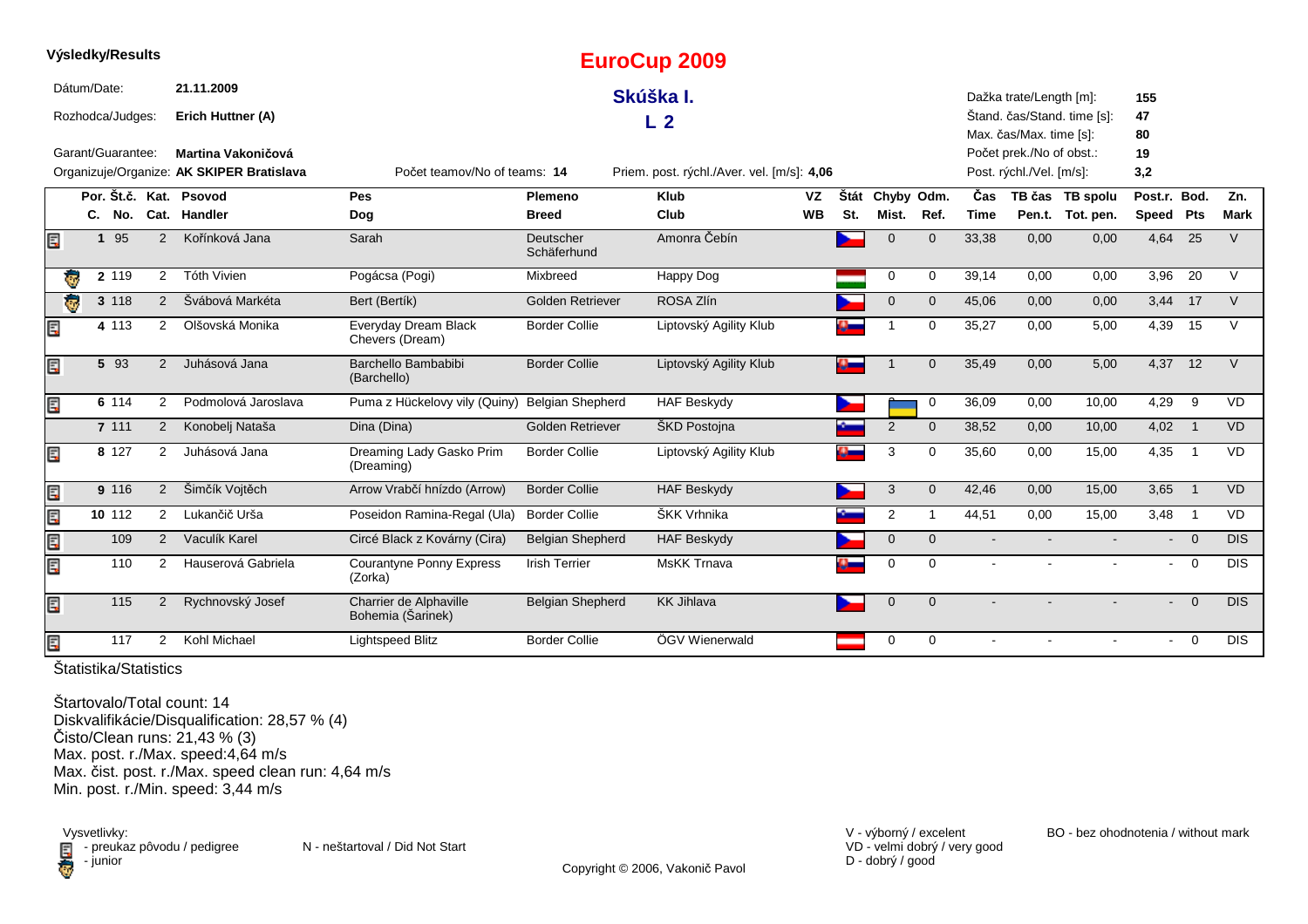| Výsledky/Results       |                                           |            |                              | <b>EuroCup 2009</b>                        |           |     |                 |      |      |                          |                             |              |     |        |
|------------------------|-------------------------------------------|------------|------------------------------|--------------------------------------------|-----------|-----|-----------------|------|------|--------------------------|-----------------------------|--------------|-----|--------|
| Dátum/Date:            | 21.11.2009                                |            |                              | Skúška I.                                  |           |     |                 |      |      | Dažka trate/Length [m]:  |                             | 155          |     |        |
| Rozhodca/Judges:       | Erich Huttner (A)                         |            |                              | L 2                                        |           |     |                 |      |      |                          | Štand. čas/Stand. time [s]: | 47           |     |        |
|                        |                                           |            |                              |                                            |           |     |                 |      |      | Max. čas/Max. time [s]:  |                             | 80           |     |        |
| Garant/Guarantee:      | Martina Vakoničová                        |            |                              |                                            |           |     |                 |      |      | Počet prek./No of obst.: |                             | 19           |     |        |
|                        | Organizuje/Organize: AK SKIPER Bratislava |            | Počet teamov/No of teams: 14 | Priem. post. rýchl./Aver. vel. [m/s]: 4,06 |           |     |                 |      |      | Post. rýchl./Vel. [m/s]: |                             | 3,2          |     |        |
| Por. Št.č. Kat. Psovod |                                           | <b>Pes</b> | Plemeno                      | <b>Klub</b>                                | VZ        |     | Štát Chyby Odm. |      | Cas  |                          | TB čas TB spolu             | Post.r. Bod. |     | Zn.    |
| C. No. Cat. Handler    |                                           | Dog        | Breed                        | Club                                       | <b>WB</b> | St. | Mist.           | Ref. | Time | Pen.t.                   | Tot. pen.                   | Speed        | Pts | Mark I |

Priemerná post. r./Average speed: 4,06 m/s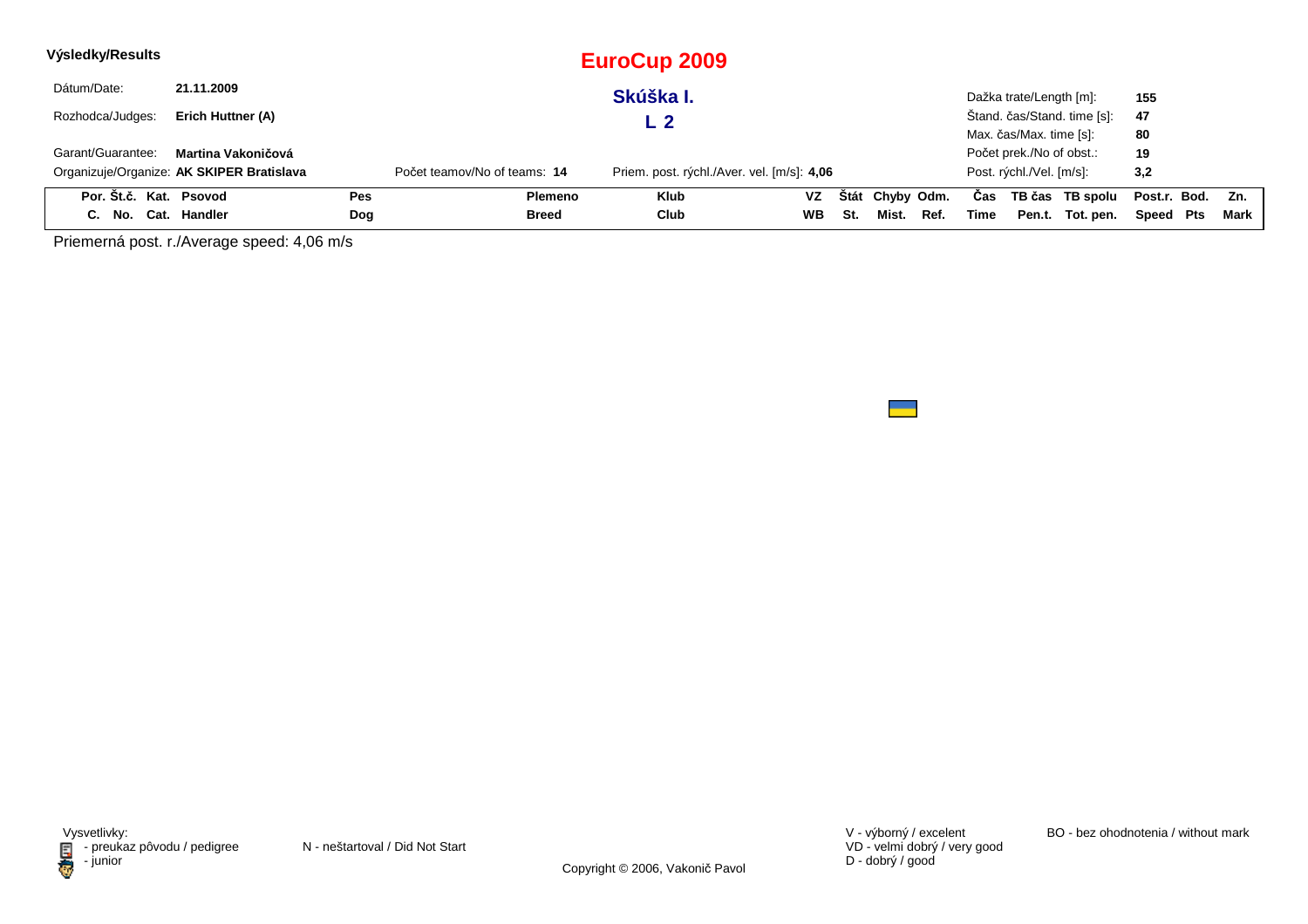|    |             | <b>vysiedky/Results</b> |   |                                           |                                          |                                       | EuroCup 2009                               |           |      |             |                |            |                          |                             |                |                |             |
|----|-------------|-------------------------|---|-------------------------------------------|------------------------------------------|---------------------------------------|--------------------------------------------|-----------|------|-------------|----------------|------------|--------------------------|-----------------------------|----------------|----------------|-------------|
|    | Dátum/Date: |                         |   | 21.11.2009                                |                                          |                                       | Skúška I.                                  |           |      |             |                |            | Dažka trate/Length [m]:  |                             | 155            |                |             |
|    |             | Rozhodca/Judges:        |   | Erich Huttner (A)                         |                                          |                                       | S <sub>3</sub>                             |           |      |             |                |            |                          | Štand. čas/Stand. time [s]: | 52             |                |             |
|    |             |                         |   |                                           |                                          |                                       |                                            |           |      |             |                |            | Max. čas/Max. time [s]:  |                             | 80             |                |             |
|    |             | Garant/Guarantee:       |   | Martina Vakoničová                        |                                          |                                       |                                            |           |      |             |                |            | Počet prek./No of obst.: |                             | 20             |                |             |
|    |             |                         |   | Organizuje/Organize: AK SKIPER Bratislava | Počet teamov/No of teams: 10             |                                       | Priem. post. rýchl./Aver. vel. [m/s]: 3,56 |           |      |             |                |            | Post. rýchl./Vel. [m/s]: |                             | 2,9            |                |             |
|    |             |                         |   | Por. Št.č. Kat. Psovod                    | Pes                                      | Plemeno                               | <b>Klub</b>                                | VZ        | Štát | Chyby Odm.  |                | <b>Cas</b> |                          | TB čas TB spolu             | Post.r. Bod.   |                | Zn.         |
|    |             | C. No.                  |   | Cat. Handler                              | <b>Dog</b>                               | <b>Breed</b>                          | Club                                       | <b>WB</b> | St.  | Mist.       | Ref.           | Time       |                          | Pen.t. Tot. pen.            | Speed Pts      |                | <b>Mark</b> |
| Ē. |             | 31                      | 3 | Kružinská Adela                           | Abeille Elita Triumphans<br>(Aminka)     | Caniche                               | <b>AK Malina</b>                           |           |      |             | $\overline{0}$ | 36,75      | 0,00                     | 0,00                        | 4,22           | 25             |             |
| Ę  |             | 2 <sup>2</sup>          | 3 | Tóth Ágnes                                | Gory Bergerac de Hu (Gory)               | Shipperke                             | <b>DASZE</b>                               |           |      | 0           | $\Omega$       | 37,61      | 0,00                     | 0,00                        | 4,12 20        |                | V           |
|    | BÇ          | 3 37                    | 3 | Podmolová Slávka                          | A3Ch Dwarf Dolly ze<br>Shetlandů (Tessi) | <b>Shetland Sheepdog</b>              | <b>HAF Beskydy</b>                         |           |      | $\Omega$    | $\Omega$       | 41,41      | 0,00                     | 0,00                        | 3,74 17        |                | $\vee$      |
| Ę  |             | 4 36                    | 3 | Šimčíková Martina                         | Julia ze Shetlandů (Julča)               | <b>Shetland Sheepdog</b>              | <b>HAF Beskydy</b>                         |           |      | $\Omega$    | 0              | 43,83      | 0,00                     | 0,00                        | 3,54           | 15             | $\vee$      |
| Ę  |             | 5 34                    | 3 | Parunov Nadija                            | Bombon Bon (Bon)                         | Shipperke                             | ŠKD Postojna                               |           |      | $\Omega$    | $\Omega$       | 47,44      | 0,00                     | 0,00                        | 3,27           | 12             | $\vee$      |
| Ę  |             | 6 35                    | 3 | Rychnovská Hedvika                        | A3Ch Miky Bohemia Diplomat<br>(Matýsek)  | <b>Border Terrier</b>                 | <b>KK Jihlava</b>                          |           |      |             | $\Omega$       | 44,55      | 0,00                     | 5,00                        | 3,48           | 9              | V           |
|    |             | 7 30                    | 3 | Harangozó Ágnes                           | Rocky (Rocky)                            | West Highland White<br><b>Terrier</b> | Siófok                                     |           |      |             | $\mathbf 0$    | 60,06      | 8,06                     | 13,06                       | 2,58           |                | <b>VD</b>   |
| Ē, |             | 28                      | 3 | Antalová Miriama                          | Bellonka Metuje (Bellonka)               | Shetland Sheepdog                     | <b>AK Nitra</b>                            | 313/2     | P    | 0           | 0              |            |                          |                             | $\sim$         | $\overline{0}$ | <b>DIS</b>  |
| Ę  |             | 29                      | 3 | Baďová Jana                               | Schadehorns Milka (Shelly)               | Parson Russel Terrier                 | KK3G                                       |           |      | $\mathbf 0$ | $\Omega$       |            |                          |                             | $\blacksquare$ | $\overline{0}$ | DIS.        |
|    | e o         |                         | 3 | Podmolová Slávka                          | A3 Adellyn od Samohelky                  | Shetland Sheepdog                     | <b>HAF Beskydy</b>                         |           |      | $\Omega$    | 0              |            |                          |                             | $\blacksquare$ | $\overline{0}$ | <b>DIS</b>  |

**Výsledky/Results**

Štartovalo/Total count: 10 Diskvalifikácie/Disqualification: 30,00 % (3)Čisto/Clean runs: 50,00 % (5) Max. post. r./Max. speed:4,22 m/s Max. čist. post. r./Max. speed clean run: 4,22 m/sMin. post. r./Min. speed: 2,58 m/sPriemerná post. r./Average speed: 3,56 m/s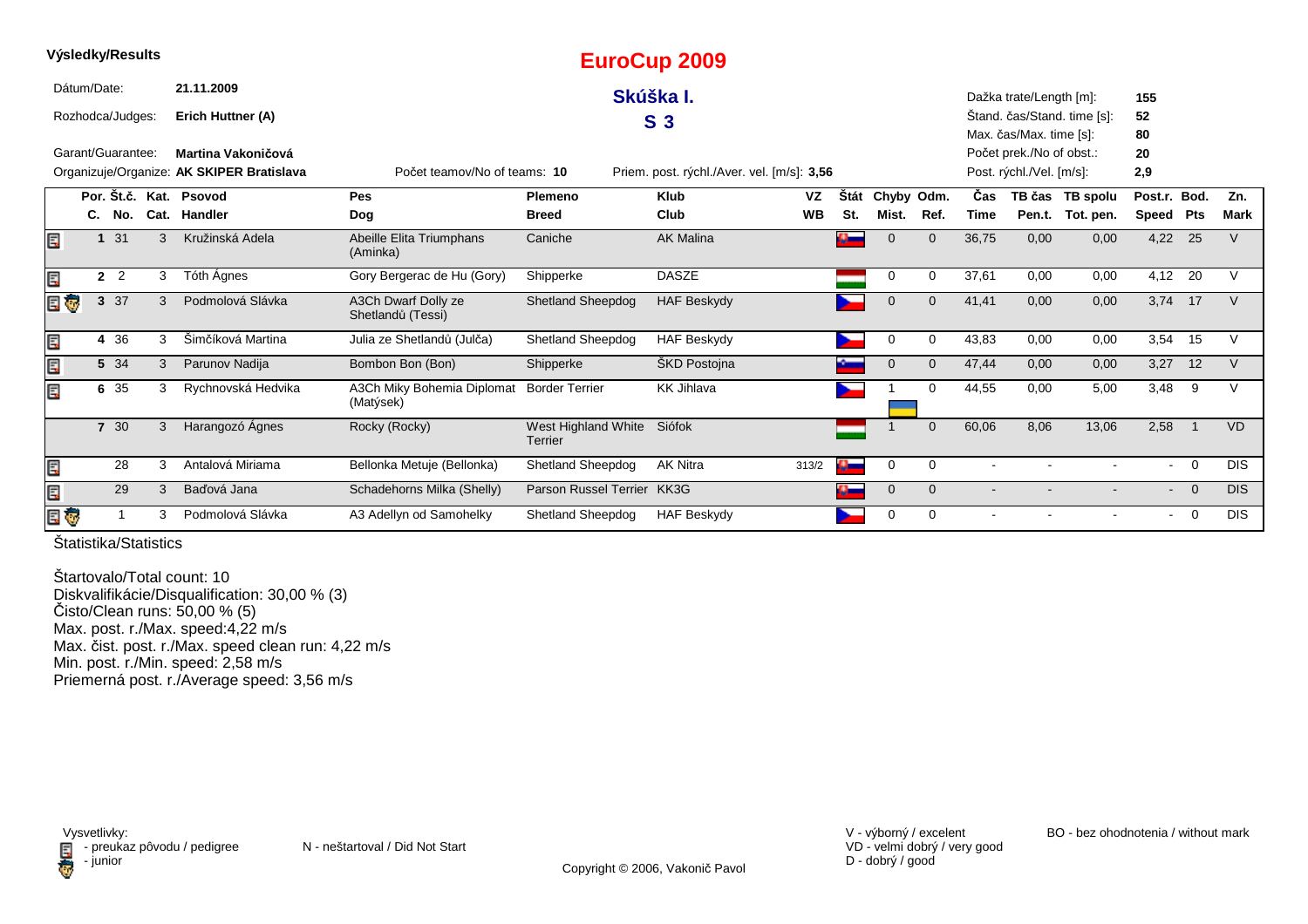|   |              |                   |   |                                           |                                                 |                                        | Lui UUUP ZUUJ                              |           |      |                |              |             |                          |                             |                          |                |               |
|---|--------------|-------------------|---|-------------------------------------------|-------------------------------------------------|----------------------------------------|--------------------------------------------|-----------|------|----------------|--------------|-------------|--------------------------|-----------------------------|--------------------------|----------------|---------------|
|   | Dátum/Date:  |                   |   | 21.11.2009                                |                                                 |                                        | Skúška I.                                  |           |      |                |              |             | Dažka trate/Length [m]:  |                             | 155                      |                |               |
|   |              | Rozhodca/Judges:  |   | Erich Huttner (A)                         |                                                 |                                        | <b>M3</b>                                  |           |      |                |              |             |                          | Štand. čas/Stand. time [s]: | 52                       |                |               |
|   |              |                   |   |                                           |                                                 |                                        |                                            |           |      |                |              |             | Max. čas/Max. time [s]:  |                             | 80                       |                |               |
|   |              | Garant/Guarantee: |   | Martina Vakoničová                        |                                                 |                                        |                                            |           |      |                |              |             | Počet prek./No of obst.: |                             | 20                       |                |               |
|   |              |                   |   | Organizuje/Organize: AK SKIPER Bratislava | Počet teamov/No of teams: 12                    |                                        | Priem. post. rýchl./Aver. vel. [m/s]: 3,91 |           |      |                |              |             | Post. rýchl./Vel. [m/s]: |                             | 2,9                      |                |               |
|   |              |                   |   | Por. Št.č. Kat. Psovod                    | Pes                                             | Plemeno                                | <b>Klub</b>                                | <b>VZ</b> | Štát | Chyby Odm.     |              | Čas         |                          | TB čas TB spolu             | Post.r. Bod.             |                | Zn.           |
|   |              | C. No.            |   | Cat. Handler                              | Dog                                             | <b>Breed</b>                           | Club                                       | <b>WB</b> | St.  | Mist.          | Ref.         | <b>Time</b> |                          | Pen.t. Tot. pen.            | Speed Pts                |                | <b>Mark</b>   |
| Ξ | $\mathbf{1}$ | 80                | 3 | Pirity Árpád                              | <b>Prince of Sunnlight Gainer</b><br>(Bruni)    | <b>Shetland Sheepdog</b>               | Győri KKI                                  |           |      | $\Omega$       | $\mathbf{0}$ | 37,59       | 0,00                     | 0,00                        | 4,12 25                  |                | $\vee$        |
|   |              | 2 41              | 3 | Kokalj Anabella                           | Toscana de la Fontain des<br>Schlitteurs (Šana) | Berger des Pyrenées                    | ŠKK Vrhnika                                |           |      | 0              | 0            | 38,01       | 0,00                     | 0,00                        | 4,08                     | 20             | $\mathcal{U}$ |
| Ε |              | 3 84              | 3 | Vakonič Pavol                             | A3Ch Viva Hunderlov (Vivien)                    | <b>Fox Terrier</b>                     | <b>AK Skiper BA</b>                        |           |      | 0              | $\mathbf 0$  | 38,64       | 0,00                     | 0,00                        | 4,01                     | 17             |               |
| G |              | 4 82              | 3 | Valentová Andrea                          | Dandy Daff Manepo ideál<br>(Daf)                | <b>Shetland Sheepdog</b>               | ZKO Soběslav                               |           |      | $\Omega$       | 0            | 38,79       | 0,00                     | 0,00                        | 4,00                     | 15             |               |
|   |              | 5 81              | 3 | Tesař Ivo                                 | Ben (Ben)                                       | Deutsche Spitz                         | PŠ na Ostrově Brno                         |           |      | $\mathbf 0$    | $\mathbf 0$  | 46,10       | 0,00                     | 0,00                        | 3,36                     | 12             | $\vee$        |
|   |              | 6 83              | 3 | Kokalj Anabella                           | Jawel Viva blue du haut des<br>Monts (Viva)     | Berger des Pyrenées                    | ŠKK Vrhnika                                |           |      |                | 0            | 36,12       | 0,00                     | 5,00                        | 4,29                     | 9              | V             |
| E |              | 7 74              | 3 | Gašparová Erika                           | Fanfán Tulipán Paleur (Putin)                   | Parson Russel Terrier KK Anička Košice |                                            |           |      |                | $\mathbf 0$  | 39,95       | 0,00                     | 5,00                        | 3,88                     | $\overline{1}$ | $\vee$        |
|   |              | 8 79              | 3 | Petnyová Lenka                            | Franklin Mandylion (Smiley)                     | Parson Russel Terrier KK Anička Košice |                                            |           |      |                | 0            | 45,78       | 0,00                     | 5,00                        | 3,39                     | $\overline{1}$ | V             |
|   |              | 9 73              | 3 | Vakonič Pavol                             | Elis Hunderlov (Elien)                          | <b>Fox Terrier</b>                     | AK Skiper BA                               |           |      | $\overline{2}$ | $\Omega$     | 37,95       | 0,00                     | 10,00                       | 4,08                     | $\overline{1}$ | <b>VD</b>     |
|   |              | 75                | 3 | Kačmáryová Katarína                       | Shoki z UVP (Shoki)                             | Mixbreed                               | AK Skočka Košice                           |           |      | 0              | 0            |             |                          |                             |                          | $- 0$          | <b>DIS</b>    |
| E |              | 77                | 3 | Kemetmüller Ludmilla                      | Gladys dark of Working<br>County (Chelsi)       | <b>Shetland Sheepdog</b>               | ÖRV Am Riederberg                          |           |      | $\Omega$       | $\Omega$     |             |                          |                             | $\overline{\phantom{0}}$ | $\Omega$       | <b>DIS</b>    |
| E |              | 78                | 3 | Kopřivíková Venuše                        | Aramis Amor Real (Aramis)                       | <b>Shetland Sheepdog</b>               | <b>KK Prostějov</b>                        |           |      | 0              | 0            |             |                          |                             | $\blacksquare$           | $\overline{0}$ | <b>DIS</b>    |

**EuroCup 2009**

Štatistika/Statistics

**Výsledky/Results**

Štartovalo/Total count: 12 Diskvalifikácie/Disqualification: 25,00 % (3)Čisto/Clean runs: 41,67 % (5) Max. post. r./Max. speed:4,29 m/s Max. čist. post. r./Max. speed clean run: 4,12 m/sMin. post. r./Min. speed: 3,36 m/s Priemerná post. r./Average speed: 3,91 m/s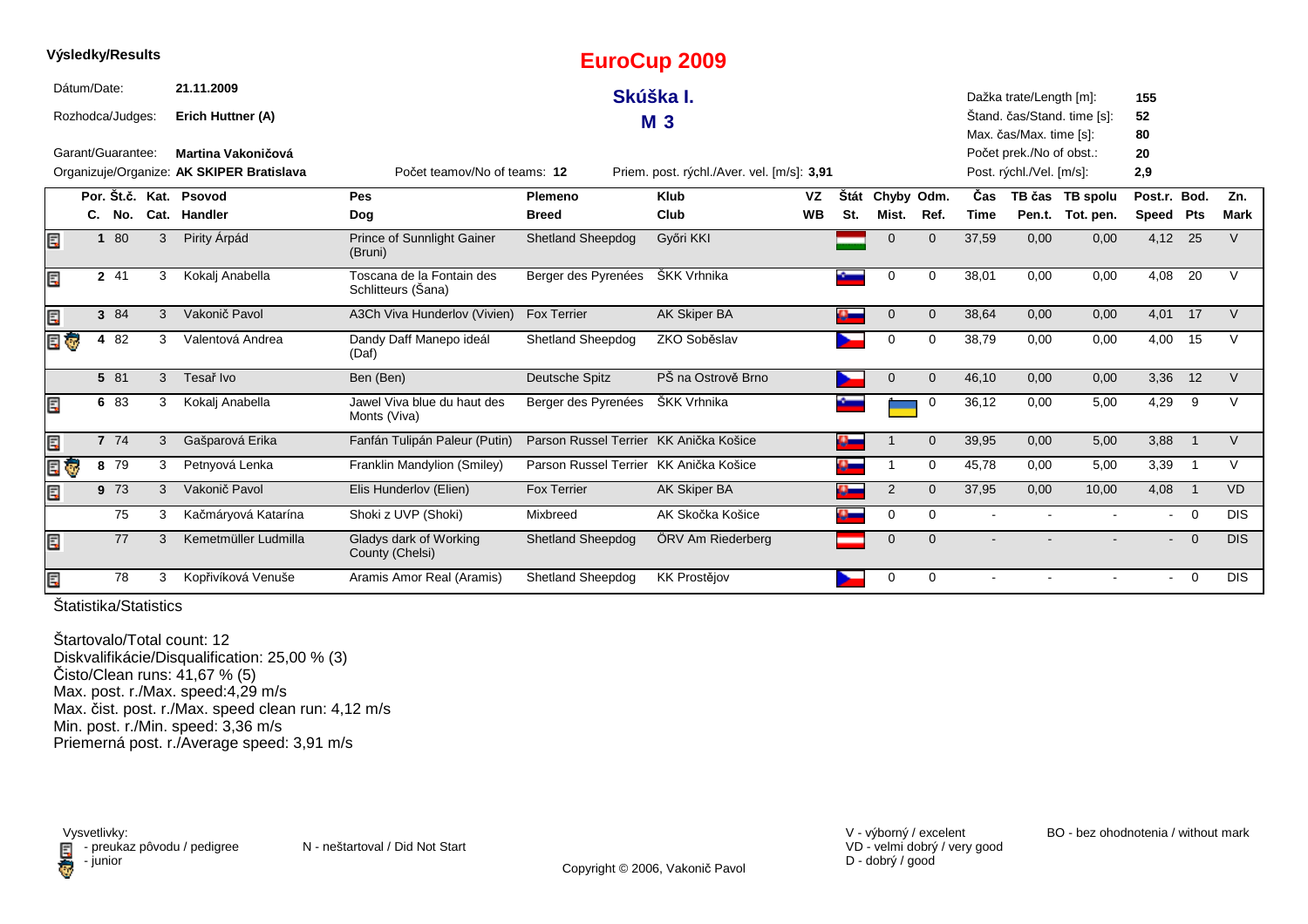| vysieaky/Results  |     |   |                                           |                                             |                           | EuroCup 2009                               |           |      |              |              |            |                          |                             |                |                |            |
|-------------------|-----|---|-------------------------------------------|---------------------------------------------|---------------------------|--------------------------------------------|-----------|------|--------------|--------------|------------|--------------------------|-----------------------------|----------------|----------------|------------|
| Dátum/Date:       |     |   | 21.11.2009                                |                                             |                           | Skúška I.                                  |           |      |              |              |            | Dažka trate/Length [m]:  |                             | 155            |                |            |
| Rozhodca/Judges:  |     |   | Erich Huttner (A)                         |                                             |                           | $L_3$                                      |           |      |              |              |            |                          | Štand. čas/Stand. time [s]: | 48             |                |            |
|                   |     |   |                                           |                                             |                           |                                            |           |      |              |              |            | Max. čas/Max. time [s]:  |                             | 90             |                |            |
| Garant/Guarantee: |     |   | Martina Vakoničová                        |                                             |                           |                                            |           |      |              |              |            | Počet prek./No of obst.: |                             | 20             |                |            |
|                   |     |   | Organizuje/Organize: AK SKIPER Bratislava | Počet teamov/No of teams: 9                 |                           | Priem. post. rýchl./Aver. vel. [m/s]: 3,80 |           |      |              |              |            | Post. rýchl./Vel. [m/s]: |                             | 3,2            |                |            |
|                   |     |   | Por. Št.č. Kat. Psovod                    | <b>Pes</b>                                  | <b>Plemeno</b>            | <b>Klub</b>                                | VZ        | Štát | Chyby Odm.   |              | <b>Cas</b> |                          | TB čas TB spolu             | Post.r. Bod.   |                | Zn.        |
| C. No.            |     |   | Cat. Handler                              | Dog                                         | <b>Breed</b>              | Club                                       | <b>WB</b> | St.  | Mist.        | Ref.         | Time       |                          | Pen.t. Tot. pen.            | Speed Pts      |                | Mark       |
| 1 1 2 0           |     | 3 | Gašparová Erika                           | Linda (Linda)                               | <b>Border Collie</b>      | KK Anička Košice                           |           | Ω.   | 0            | 0            | 43,18      | 0,00                     | 0,00                        | 3,59           | 25             | V          |
| 2 1 2 4           |     | 3 | Tóth Ágnes                                | <b>Blade El Katsu MacLeod</b><br>(Blade)    | <b>Border Collie</b>      | <b>DASZE</b>                               |           |      |              | $\mathbf{0}$ | 36,41      | 0,00                     | 5,00                        | 4,26           | 20             | $\vee$     |
| 3 1 2 3           |     | 3 | Lukovics Zdeněk                           | A3CH Buffy (Buffy)                          | <b>Labrador Retriever</b> | KK Argus Zlín                              |           |      |              | 0            | 40,16      | 0,00                     | 5,00                        | 3,86           | 17             | V          |
| 4 125             |     | 3 | Zapletalová Martina                       | Gina                                        | Hungarian Vizsla          | <b>KK Argus Zlín</b>                       |           |      |              | $\mathbf 0$  | 46,11      | 0,00                     | 5,00                        | 3,36           | 15             | V          |
| 5 122             |     | 3 | Kokalj Anabella                           | Ulm de la Fontain des<br>Schlitteurs (Ulm)  | Berger des Pyrenées       | ŠKK Vrhnika                                |           |      | 2            | 0            | 39,11      | 0,00                     | 10,00                       | 3,96           | 12             | <b>VD</b>  |
| 6 121             |     | 3 | Jakab Erika                               | Action Amazing Shepherd of<br>Aqua (Jackie) | <b>Border Collie</b>      | Hungária Agility Klub<br><b>Budapest</b>   |           |      | 3            |              | 41,40      | 0,00                     | 20,00                       | 3,74           | 9              | D          |
| E                 | 94  | 3 | Klimešová Martina                         | A3 Axa Z Lounského Chovu<br>(Joys)          | <b>Belgian Shepherd</b>   | Amonra Čebín                               |           | ►    | 0            | $\mathbf 0$  |            |                          |                             | $\sim$         | $\overline{0}$ | <b>DIS</b> |
| E                 | 128 | 3 | Klimešová Martina                         | <b>A3CH Aralia Novterpod</b><br>(Barunka)   | <b>Belgian Shepherd</b>   | Amonra Čebín                               |           | ∼    | $\mathbf{0}$ | $\mathbf{0}$ |            |                          |                             | $\sim$         | $\overline{0}$ | DIS.       |
| E                 | 130 | 3 | Kohl Michael                              | Lightspeed Aragorn                          | <b>Border Collie</b>      | ÖGV Wienerwald                             |           |      | 0            | 0            |            |                          |                             | $\blacksquare$ | $\overline{0}$ | <b>DIS</b> |

**Výsledky/Results**

Štartovalo/Total count: 9 Diskvalifikácie/Disqualification: 33,33 % (3)Čisto/Clean runs: 11,11 % (1) Max. post. r./Max. speed:4,26 m/s Max. čist. post. r./Max. speed clean run: 3,59 m/sMin. post. r./Min. speed: 3,36 m/sPriemerná post. r./Average speed: 3,80 m/s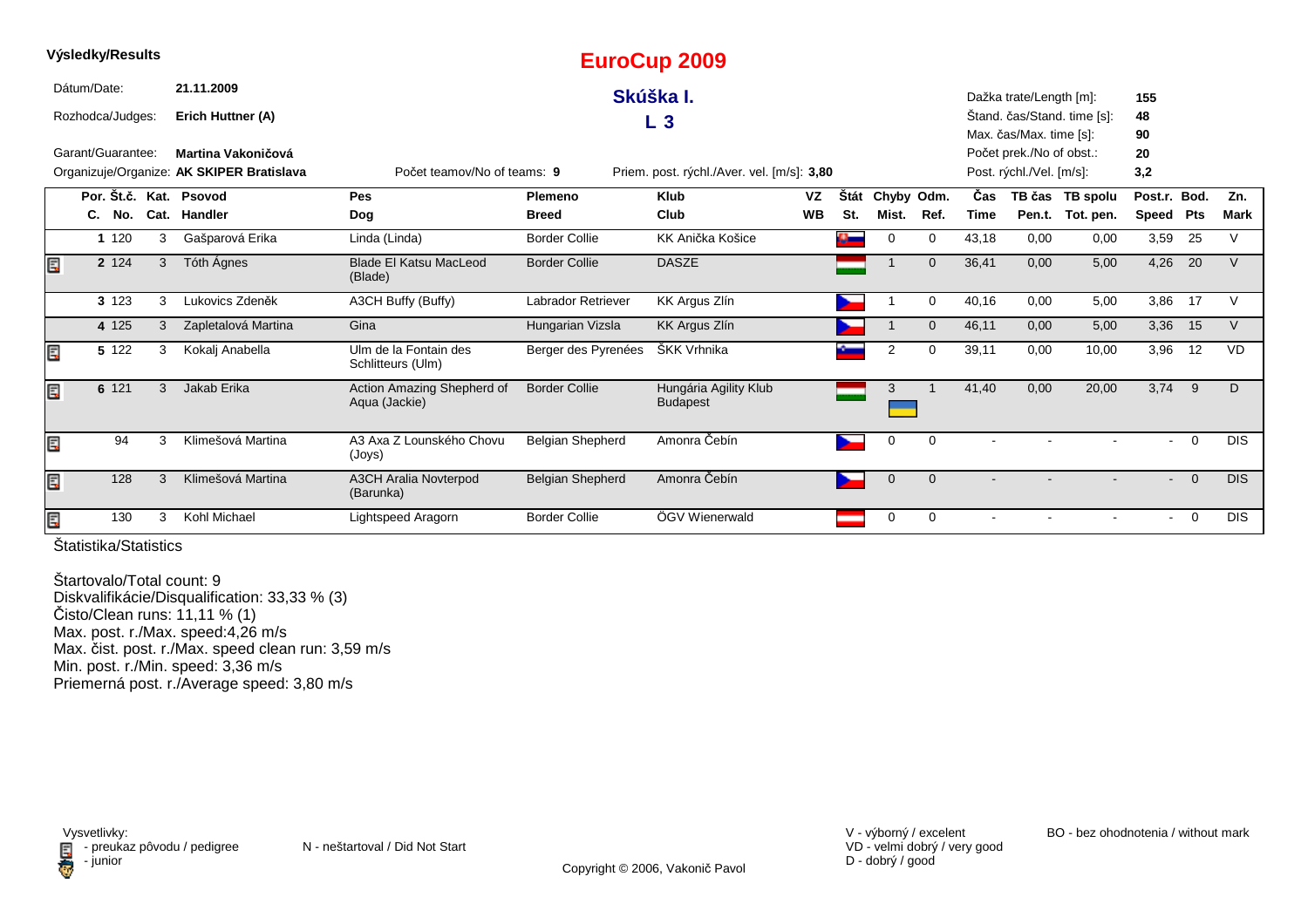|     |              |                                       | Výsledky/Results |                                                               |                                               |                                                   | <b>EuroCup 2009</b>                        |                 |     |                          |                |                              |                                                                                |                                     |                             |                |             |
|-----|--------------|---------------------------------------|------------------|---------------------------------------------------------------|-----------------------------------------------|---------------------------------------------------|--------------------------------------------|-----------------|-----|--------------------------|----------------|------------------------------|--------------------------------------------------------------------------------|-------------------------------------|-----------------------------|----------------|-------------|
|     | Dátum/Date:  | Rozhodca/Judges:<br>Garant/Guarantee: |                  | 21.11.2009<br>Pavol Vakonič (SR)<br><b>Martina Vakoničová</b> |                                               |                                                   | <b>Open Jumping Special</b><br>S           |                 |     |                          |                |                              | Dažka trate/Length [m]:<br>Max. čas/Max. time [s]:<br>Počet prek./No of obst.: | Štand. čas/Stand. time [s]:         | 135<br>38<br>70<br>20       |                |             |
|     |              |                                       |                  | Organizuje/Organize: AK SKIPER Bratislava                     | Počet teamov/No of teams: 26                  |                                                   | Priem. post. rýchl./Aver. vel. [m/s]: 3,29 |                 |     |                          |                |                              | Post. rýchl./Vel. [m/s]:                                                       |                                     | 3,5                         |                |             |
|     |              |                                       |                  | Por. Št.č. Kat. Psovod<br>C. No. Cat. Handler                 | Pes<br>Dog                                    | Plemeno<br><b>Breed</b>                           | <b>Klub</b><br>Club                        | VZ<br><b>WB</b> | St. | Štát Chyby Odm.<br>Mist. | Ref.           | Čas<br><b>Time</b>           |                                                                                | TB čas TB spolu<br>Pen.t. Tot. pen. | Post.r. Bod.<br>Speed Pts   |                | Zn.<br>Mark |
| Ę   |              | 125                                   | $\overline{2}$   | Pacáková Zuzana                                               | Kissing Katty z Jeřeně<br>(Kissing)           | Parson Russel Terrier KK Komořany                 |                                            |                 |     | $\mathbf 0$              | $\mathbf 0$    | 33,05                        | 0,00                                                                           | 0,00                                | 4,08                        | 18             | $\vee$      |
| E   |              | $2^2$                                 | 3                | Tóth Ágnes                                                    | Gory Bergerac de Hu (Gory)                    | Shipperke                                         | <b>DASZE</b>                               |                 |     | $\mathbf 0$              | $\mathbf 0$    | 33,11                        | 0,00                                                                           | 0,00                                | 4,08                        | 15             | $\vee$      |
| Ę   |              | 3 <sub>4</sub>                        | $\mathbf{1}$     | Bíró Zsófi                                                    | Crispy Cookie Cassovia<br>Sunshine (Scilla)   | Parson Russel Terrier Top Mancs                   |                                            |                 |     | $\mathbf 0$              | $\mathbf{0}$   | 33,24                        | 0,00                                                                           | 0,00                                | 4,06                        | 12             | $\vee$      |
| Ę   |              | 4 28                                  | 3                | Antalová Miriama                                              | Bellonka Metuje (Bellonka)                    | Shetland Sheepdog                                 | <b>AK Nitra</b>                            | 313/2           |     | 0                        | $\mathbf 0$    | 34,65                        | 0,00                                                                           | 0,00                                | 3,90                        | 9              | V           |
| E   |              | 5 29                                  | 3                | Baďová Jana                                                   | Schadehorns Milka (Shelly)                    | Parson Russel Terrier KK3G                        |                                            |                 |     | $\mathbf 0$              | $\mathbf 0$    | 41,01                        | 3,01                                                                           | 3,01                                | 3,29                        | $\overline{7}$ | $\vee$      |
| E   |              | 6 34                                  | 3                | Parunov Nadija                                                | Bombon Bon (Bon)                              | Shipperke                                         | ŠKD Postojna                               |                 |     | 0                        | 0              | 43,36                        | 5,36                                                                           | 5,36                                | 3,11                        | 5              | $\vee$      |
| Ę   |              | 7 35                                  | 3                | Rychnovská Hedvika                                            | A3Ch Miky Bohemia Diplomat<br>(Matýsek)       | <b>Border Terrier</b>                             | <b>KK Jihlava</b>                          |                 |     |                          | $\overline{0}$ | 45,05                        | 7,05                                                                           | 7,05                                | 3,00                        | $\mathbf 0$    | <b>VD</b>   |
| Ę   |              | 8 22                                  | 2                | Jentnerová Magdaléna                                          | Cinderella Hedstar (Cindy)                    | Bichon á poil frisé                               | AK Skiper BA                               |                 |     | 0                        | 0              | 49,72                        | 11.72                                                                          | 11,72                               | 2,72                        | $\Omega$       | <b>VD</b>   |
|     | ē            | 921                                   | $\overline{2}$   | Illényiová Hella                                              | Holly (Holly)                                 | Mixbreed                                          | All for dog Dunajská<br>Streda             |                 |     | $\mathbf 0$              | $\overline{1}$ | 48,01                        | 10,01                                                                          | 15,01                               | 2,81                        | $\overline{0}$ | <b>VD</b>   |
| 日も  |              | 10 <sub>6</sub>                       | $\mathbf{1}$     | Ivašková Nadja                                                | Hedera Zlatá Fantázia (Heidi)                 | <b>Shetland Sheepdog</b>                          | AK Skiper BA                               | 533/1           |     | 0                        | 2              | 47,82                        | 9,82                                                                           | 19,82                               | 2,82                        | $\overline{0}$ | D           |
| e e |              | 11 11                                 | $\mathbf{1}$     | Petreková Natália                                             | <b>Brittaney Happy of live</b><br>(Brittaney) | <b>Yorkshire Terrier</b>                          | <b>AK Skiper BA</b>                        |                 |     | $\mathbf{0}$             | $\mathbf{1}$   | 58,70                        | 20,70                                                                          | 25,70                               | 2,30                        | $\overline{0}$ | D           |
|     | ę.           | 5                                     | $\mathbf{1}$     | Buliščáková Silvia                                            | Fleur                                         | Mixbreed                                          | AK Skiper BA                               |                 |     | 0                        | $\mathbf 0$    | $\blacksquare$               | $\blacksquare$                                                                 | $\blacksquare$                      | $\blacksquare$              | $\mathbf 0$    | <b>DIS</b>  |
| Ę   |              | $\overline{7}$                        | $\mathbf{1}$     | Vaculíková Anna                                               | Carpe Diem Tantum Auri<br>(Carpe)             | <b>Shetland Sheepdog</b>                          | ROSA Zlín                                  |                 |     | $\mathbf{0}$             | $\mathbf{0}$   |                              |                                                                                |                                     | $\blacksquare$              | $\overline{0}$ | <b>DIS</b>  |
| Ę   |              | 9                                     | $\mathbf{1}$     | Pěčková Zuzana                                                | Sheyla Adia Avi (Beily)                       | Caniche                                           | Liptovský Agility Klub                     |                 |     | 0                        | $\mathbf 0$    | $\sim$                       |                                                                                |                                     | $\sim$                      | $\overline{0}$ | <b>DIS</b>  |
| Ę   |              | 12                                    | 2                | Píšťková Radana                                               | Be my Jousee Tantum Auri<br>(Jouzitka)        | <b>Shetland Sheepdog</b>                          | ROSA Zlín                                  |                 |     | $\mathbf{0}$             | $\mathbf{0}$   | $\blacksquare$               |                                                                                |                                     | $\mathcal{L}_{\mathcal{A}}$ | $\overline{0}$ | <b>DIS</b>  |
|     |              | 13                                    | $\mathbf{1}$     | Sorger Peter                                                  | <b>Bafka</b>                                  | Cavalier King Charles KK Anička Košice<br>Spaniel |                                            |                 |     | 0                        | $\mathbf 0$    | $\sim$                       | $\overline{a}$                                                                 |                                     | $\blacksquare$              | $\overline{0}$ | <b>DIS</b>  |
| e o |              | 14                                    | $\mathbf{1}$     | Šipková Anna                                                  | Flurry Gold Lenfir (Flery)                    | <b>Shetland Sheepdog</b>                          | Agility Zlechov                            |                 |     | $\mathbf 0$              | $\mathbf 0$    | $\blacksquare$               | $\blacksquare$                                                                 | $\blacksquare$                      | $\mathcal{L}^{\pm}$         | $\overline{0}$ | <b>DIS</b>  |
| Ę   |              | 15                                    | $\mathbf 1$      | Valentová Radka                                               | Francesko Manepo Ideál<br>(Česko)             | <b>Shetland Sheepdog</b>                          | ZKO Soběslav                               |                 |     | $\mathbf 0$              | $\mathbf 0$    |                              | $\blacksquare$                                                                 | $\mathbf{r}$                        | $\blacksquare$              | $\mathbf 0$    | <b>DIS</b>  |
| Ę   |              | 17                                    | $\mathbf{1}$     | Vršková Dagmar                                                | Lady Gala Black (Blacky)                      | <b>Border Terrier</b>                             | PŠ na Ostrově Brno                         |                 |     | $\mathbf 0$              | $\mathbf 0$    |                              |                                                                                |                                     | $\overline{a}$              | $\Omega$       | <b>DIS</b>  |
|     | Vysvetlivky: |                                       |                  | $\blacksquare$ - preukaz pôvodu / pedigree                    | N - neštartoval / Did Not Start               |                                                   |                                            |                 |     | V - výborný / excelent   |                | VD - velmi dobrý / very good |                                                                                | BO - bez ohodnotenia / without mark |                             |                |             |

**D** - junior

Copyright © 2006, Vakonič Pavol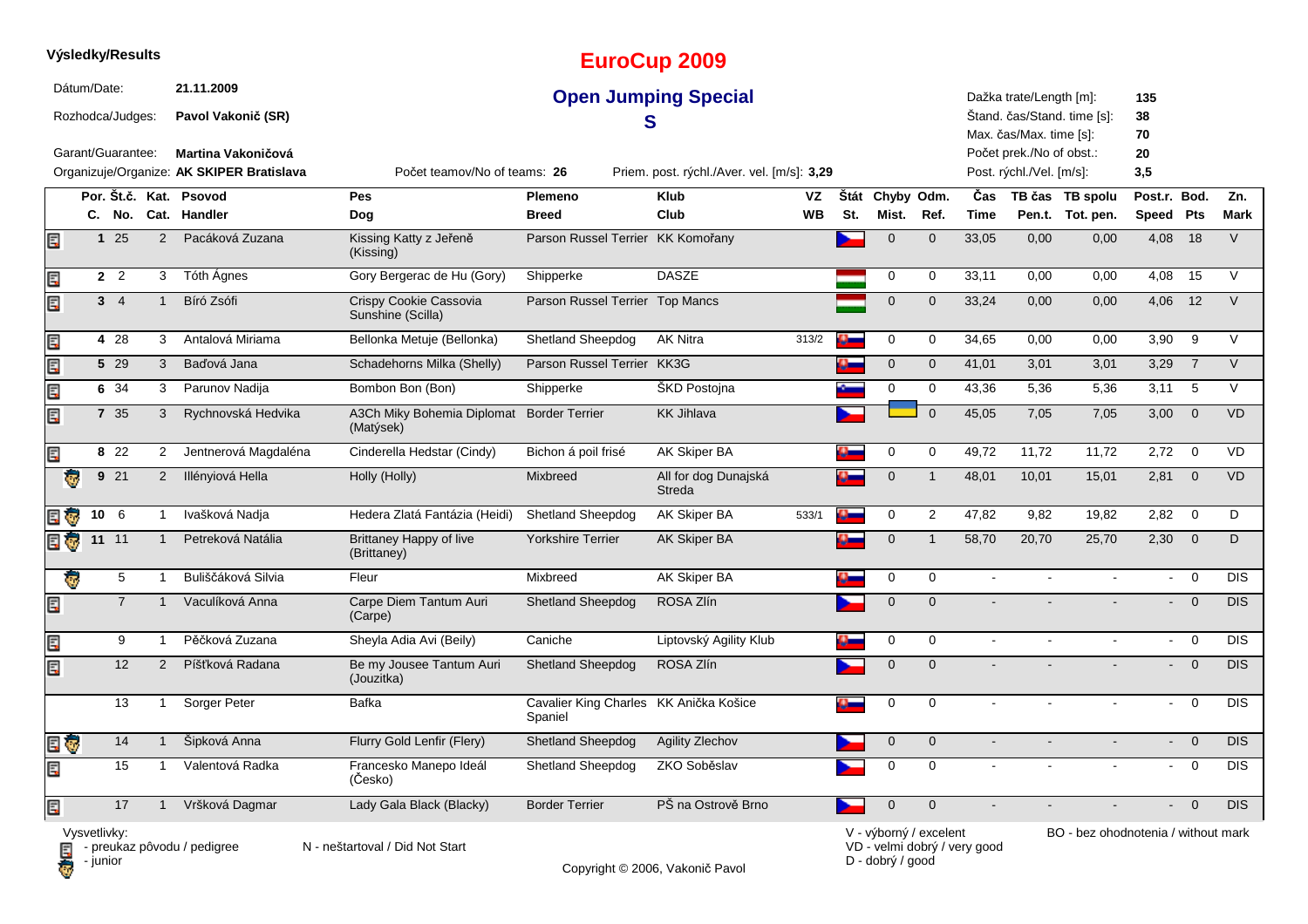|   |             | Výsledky/Results  |               |                                           |                                                    |                                | <b>EuroCup 2009</b>                        |           |                         |            |              |                |                          |                             |         |                |            |
|---|-------------|-------------------|---------------|-------------------------------------------|----------------------------------------------------|--------------------------------|--------------------------------------------|-----------|-------------------------|------------|--------------|----------------|--------------------------|-----------------------------|---------|----------------|------------|
|   | Dátum/Date: |                   |               | 21.11.2009                                |                                                    |                                | <b>Open Jumping Special</b>                |           |                         |            |              |                | Dažka trate/Length [m]:  |                             | 135     |                |            |
|   |             | Rozhodca/Judges:  |               | Pavol Vakonič (SR)                        |                                                    | C                              |                                            |           |                         |            |              |                |                          | Štand. čas/Stand. time [s]: | 38      |                |            |
|   |             |                   |               |                                           |                                                    |                                |                                            |           |                         |            |              |                | Max. čas/Max. time [s]:  |                             | 70      |                |            |
|   |             | Garant/Guarantee: |               | Martina Vakoničová                        |                                                    |                                |                                            |           |                         |            |              |                | Počet prek./No of obst.: |                             | 20      |                |            |
|   |             |                   |               | Organizuje/Organize: AK SKIPER Bratislava | Počet teamov/No of teams: 26                       |                                | Priem. post. rýchl./Aver. vel. [m/s]: 3,29 |           |                         |            |              |                | Post. rýchl./Vel. [m/s]: |                             | 3,5     |                |            |
|   |             |                   |               | Por. Št.č. Kat. Psovod                    | <b>Pes</b>                                         | Plemeno                        | <b>Klub</b>                                | VZ        | <b>Stát</b>             | Chyby Odm. |              | Čas            |                          | TB čas TB spolu             | Post.r. | Bod.           | Zn.        |
|   | C.          | No.               |               | Cat. Handler                              | Dog                                                | <b>Breed</b>                   | Club                                       | <b>WB</b> | St.                     | Mist.      | Ref.         | Time           | Pen.t.                   | Tot. pen.                   | Speed   | Pts            | Mark       |
|   |             | 18                |               | Vyplelová Petra                           | Egalmoth Aglar Beast of Prey<br>(Larry)            | West Highland White<br>Terrier | OSA Jahoda Kladno                          |           |                         | 0          | 0            |                |                          |                             |         | 0              | <b>DIS</b> |
|   | Ç           | 24                | $\mathcal{P}$ | Michalčíková Natália                      | Samko (Samko)                                      | Chihuahua Pelo corto           | AK Skiper BA                               |           | $\sigma$                | 0          | $\mathbf{0}$ |                |                          |                             | $\sim$  | $\mathbf{0}$   | <b>DIS</b> |
| E |             | 27                | 2             | Zemanová Danuše                           | Angie Mabafr (En)                                  | Zwergschnauzer                 | PŠ na Ostrově Brno                         |           |                         | 0          | 0            |                |                          |                             |         | 0              | <b>DIS</b> |
|   |             | 31                | 3             | Kružinská Adela                           | Abeille Elita Triumphans<br>(Aminka)               | Caniche                        | <b>AK Malina</b>                           |           | o –                     | 0          | $\mathbf{0}$ |                |                          |                             |         | $\overline{0}$ | <b>DIS</b> |
|   |             | 32                | 3             | Nagyová Lucia                             | Schumacher (Schumi)                                | Maltése                        | AK Skiper BA                               |           | o-                      | 0          | $\mathbf 0$  |                |                          |                             | $\sim$  | $\mathbf 0$    | <b>DIS</b> |
| E |             | 26                | 2             | Vyplelová Petra                           | Cunningham's White Beast of<br>Prey (Cunningham's) | West Highland White<br>Terrier | OSA Jahoda Kladno                          |           |                         |            |              | $\blacksquare$ |                          |                             | $\sim$  | $\overline{0}$ | <b>DIS</b> |
|   | ₹Ø.         | 10                |               | Ivašková Sonja                            | Mischa (Miška)                                     | <b>Yorkshire Terrier</b>       | AK Skiper BA                               | 532/1     | $\mathbf{a}_\mathbf{m}$ | 0          | 2            |                |                          |                             |         | 0              | <b>DIS</b> |

Štartovalo/Total count: 26 Diskvalifikácie/Disqualification: 57,69 % (15)Čisto/Clean runs: 15,38 % (4) Max. post. r./Max. speed:4,09 m/s Max. čist. post. r./Max. speed clean run: 4,09 m/s Min. post. r./Min. speed: 2,30 m/sPriemerná post. r./Average speed: 3,29 m/s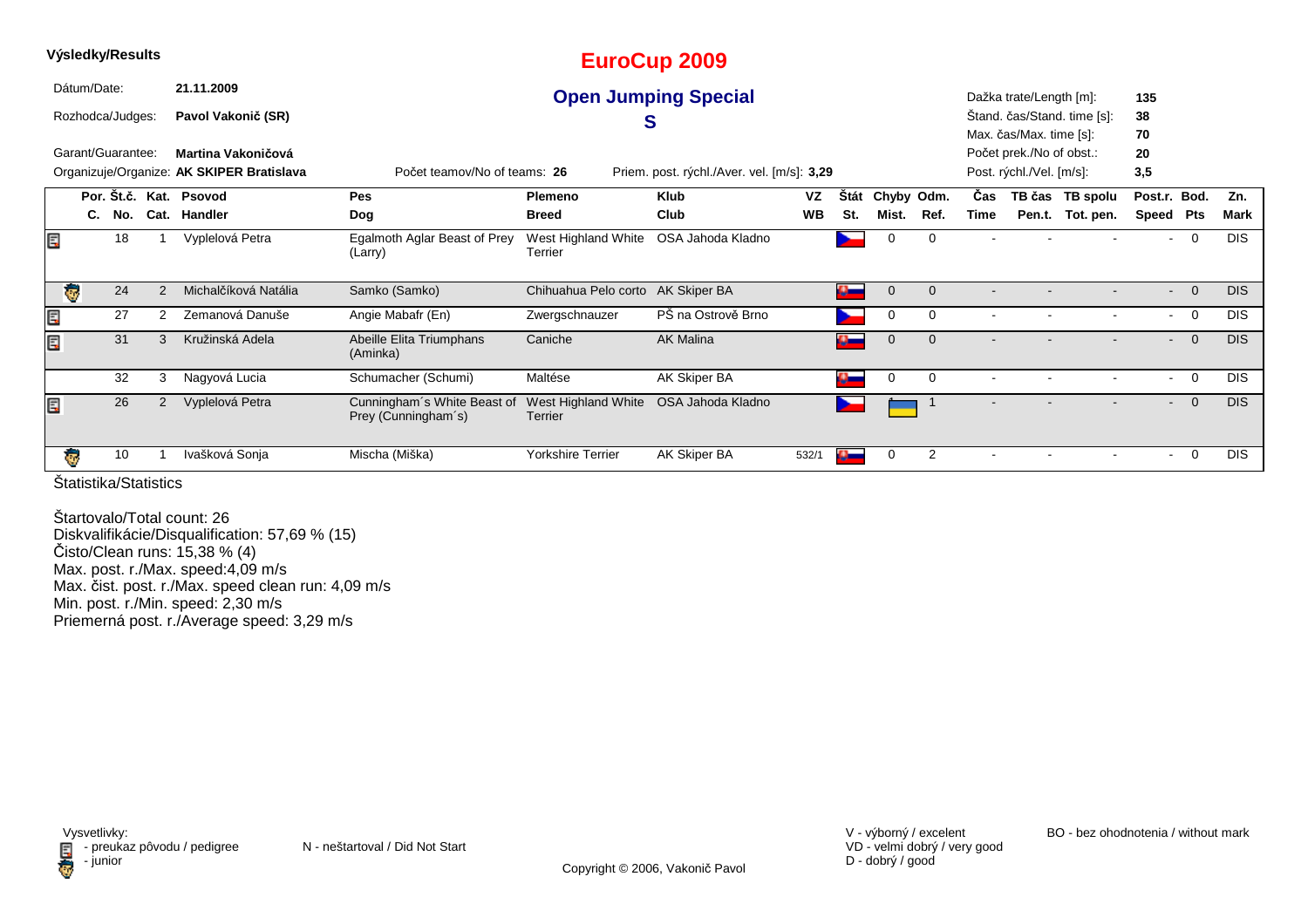|     |             | Výsledky/Results  |                |                                                                        |                                                 |                                        | <b>EuroCup 2009</b>                        |           |     |                 |                         |                |                                                      |                             |                           |                         |            |
|-----|-------------|-------------------|----------------|------------------------------------------------------------------------|-------------------------------------------------|----------------------------------------|--------------------------------------------|-----------|-----|-----------------|-------------------------|----------------|------------------------------------------------------|-----------------------------|---------------------------|-------------------------|------------|
|     | Dátum/Date: | Rozhodca/Judges:  |                | 21.11.2009<br>Pavol Vakonič (SR)                                       |                                                 | м                                      | <b>Open Jumping Special</b>                |           |     |                 |                         |                | Dažka trate/Length [m]:<br>Max. čas/Max. time [s]:   | Štand. čas/Stand. time [s]: | 135<br>38<br>70           |                         |            |
|     |             | Garant/Guarantee: |                | <b>Martina Vakoničová</b><br>Organizuje/Organize: AK SKIPER Bratislava | Počet teamov/No of teams: 27                    |                                        | Priem. post. rýchl./Aver. vel. [m/s]: 3,57 |           |     |                 |                         |                | Počet prek./No of obst.:<br>Post. rýchl./Vel. [m/s]: |                             | 20<br>3,5                 |                         |            |
|     |             |                   |                | Por. Št.č. Kat. Psovod                                                 | Pes                                             | Plemeno                                | <b>Klub</b>                                | VZ        |     | Štát Chyby Odm. |                         | Čas            |                                                      | TB čas TB spolu             | Post.r. Bod.              |                         | Zn.        |
|     |             | C. No.            |                | Cat. Handler                                                           | Dog                                             | <b>Breed</b>                           | Club                                       | <b>WB</b> | St. | Mist.           | Ref.                    | Time           |                                                      | Pen.t. Tot. pen.            | Speed Pts                 |                         | Mark       |
| E.P |             | 1 80              | 3              | Pirity Árpád                                                           | Prince of Sunnlight Gainer<br>(Bruni)           | <b>Shetland Sheepdog</b>               | Győri KKI                                  |           |     | 0               | $\mathbf 0$             | 33,70          | 0,00                                                 | 0,00                        | 4,01                      | 18                      | $\vee$     |
| Ę   |             | 2 41              | 3              | Kokalj Anabella                                                        | Toscana de la Fontain des<br>Schlitteurs (Sana) | Berger des Pyrenées                    | ŠKK Vrhnika                                |           |     | $\overline{0}$  | $\mathbf 0$             | 35,75          | 0,00                                                 | 0,00                        | 3,78                      | 15                      | $\vee$     |
| Ę   |             | 3 77              | 3              | Kemetmüller Ludmilla                                                   | Gladys dark of Working<br>County (Chelsi)       | <b>Shetland Sheepdog</b>               | ÖRV Am Riederberg                          |           |     | 0               | $\mathbf 0$             | 36,43          | 0,00                                                 | 0,00                        | 3,71                      | 12                      | $\vee$     |
|     |             | 4 57              | $2^{\circ}$    | Cigánková Bronislava                                                   | Dallí z Hradu Pajreku (Body)                    | Deutsche Spitz                         | $\cdots$                                   |           |     | $\pmb{0}$       | $\mathbf 0$             | 39,18          | 1,18                                                 | 1,18                        | 3,45                      | $9\,$                   | $\vee$     |
|     |             | 5 55              | 2              | Adzimová Lenka                                                         | Mimi                                            | Mixbreed                               | KK Anička Košice                           |           |     | 0               | $\mathbf 0$             | 40,51          | 2,51                                                 | 2,51                        | 3,33                      | $\overline{7}$          | $\vee$     |
|     |             | 6 62              | $\overline{2}$ | Kopřivíková Denisa                                                     | <b>Black-Magic Amor Real</b><br>(Black-Magic)   | <b>Shetland Sheepdog</b>               | <b>KK Prostějov</b>                        |           |     |                 | $\overline{\mathbf{1}}$ | 34,46          | 0,00                                                 | 5,00                        | 3,92                      | 5                       | V          |
| ₹ō, |             | 7 79              | 3              | Petnyová Lenka                                                         | Franklin Mandylion (Smiley)                     | Parson Russel Terrier KK Anička Košice |                                            |           |     |                 | 0                       | 36,40          | 0,00                                                 | 5,00                        | 3,71                      | $\mathbf 0$             | $\vee$     |
|     |             | 8 78              | 3              | Kopřivíková Venuše                                                     | Aramis Amor Real (Aramis)                       | <b>Shetland Sheepdog</b>               | <b>KK Prostějov</b>                        |           |     | $\mathbf 0$     | 2                       | 37,68          | 0,00                                                 | 10,00                       | 3,58                      | $\overline{0}$          | <b>VD</b>  |
| Ę   |             | 9 74              | 3              | Gašparová Erika                                                        | Fanfán Tulipán Paleur (Putin)                   | Parson Russel Terrier KK Anička Košice |                                            |           |     | $\mathbf{1}$    | $\mathbf{1}$            | 39,52          | 1,52                                                 | 11,52                       | 3,42                      | $\mathbf 0$             | VD         |
|     |             | 10 58             | 2              | Dobríková Lucia                                                        | <b>Buddy</b>                                    | Beagle                                 | AK Skiper BA                               |           |     | $\mathbf 0$     | $\mathbf{1}$            | 48,01          | 10,01                                                | 15,01                       | 2,81                      | $\overline{\mathbf{0}}$ | <b>VD</b>  |
|     |             | 42                | $\mathbf{1}$   | Antalová Miriama                                                       | Beautiful Beast Divoky sen<br>(Bri)             | Shetland Sheepdog                      | <b>AK Nitra</b>                            | 568       |     | $\mathbf 0$     | $\mathbf 0$             |                |                                                      |                             | $\sim$                    | $\Omega$                | <b>DIS</b> |
|     |             | 47                | $\mathbf{1}$   | Kobzová Alena                                                          | Jasmin (Jasmin)                                 | Mixbreed                               | KK Excel Trenčín                           | 464/1     | o.  | $\mathbf 0$     | $\mathbf 0$             | $\sim$         |                                                      |                             | $\sim$                    | $\mathbf 0$             | <b>DIS</b> |
|     |             | 48                | $\overline{2}$ | Lukovicsová Hana                                                       | Fany                                            | Mixbreed                               | <b>KK Argus Zlín</b>                       |           |     | 0               | $\mathbf 0$             | $\sim$         | $\blacksquare$                                       |                             | $\sim$                    | $\overline{0}$          | <b>DIS</b> |
|     |             | 51                | $\mathbf{1}$   | Reseková Zita                                                          | Sunny of the Crystal Sky<br>(Sunny)             | <b>Mixbreed</b>                        | KK Excel Trenčín                           |           |     | $\overline{0}$  | $\mathbf{0}$            |                |                                                      |                             | $\blacksquare$            | $\overline{0}$          | <b>DIS</b> |
| E G |             | 53                | $\mathbf{1}$   | Vocelková Alena                                                        | Zippy Moravské srdce (Zípa)                     | Shetland Sheepdog                      | OSA Jahoda Kladno                          |           |     | 0               | $\mathbf 0$             | $\blacksquare$ | $\mathbf{r}$                                         | $\mathbf{r}$                |                           | $- 0$                   | <b>DIS</b> |
|     |             | 54                | $\mathbf{1}$   | Žnidaršič Maja                                                         | Pika (Pika)                                     | Mixbreed                               | ŠKK Vrhnika                                |           |     | $\mathbf 0$     | $\mathbf 0$             | $\sim$         |                                                      |                             | $\mathbf{L}^{\text{max}}$ | $\mathbf 0$             | <b>DIS</b> |
| Ę   |             | 61                | $\overline{2}$ | Havlíková Adéla                                                        | Kiss The Rain Kelečský<br>poklad (Kissa)        | <b>Fox Terrier</b>                     | Katmai Opava                               |           |     | $\mathbf 0$     | $\mathbf 0$             | $\sim$         |                                                      | $\sim$                      | $\blacksquare$            | $\mathbf 0$             | <b>DIS</b> |
| Ę   |             | 63                | $\overline{2}$ | Momirovová Iva                                                         | Sabastián z Černé hlásky<br>(Seban)             | Shetland Sheepdog                      | PŠ na Ostrově Brno                         |           |     | $\Omega$        | $\Omega$                |                |                                                      |                             | ÷.                        | $\mathbf{0}$            | DIS        |
| E   |             | 67                | $\overline{2}$ | Rády Rebeka                                                            | Kormosvári-Hajtó Pletyka<br>(Pletyka)           | Mudi                                   | Hungária Agility Klub                      |           |     | $\Omega$        | $\Omega$                |                |                                                      |                             | $\overline{a}$            | $\Omega$                | <b>DIS</b> |

**D** - junior

Vysvetlivky:<br>⊟ - preukaz pôvodu / pedigree N - neštartoval / Did Not Start

Copyright © 2006, Vakonič Pavol

VD - velmi dobrý / very good D - dobrý / good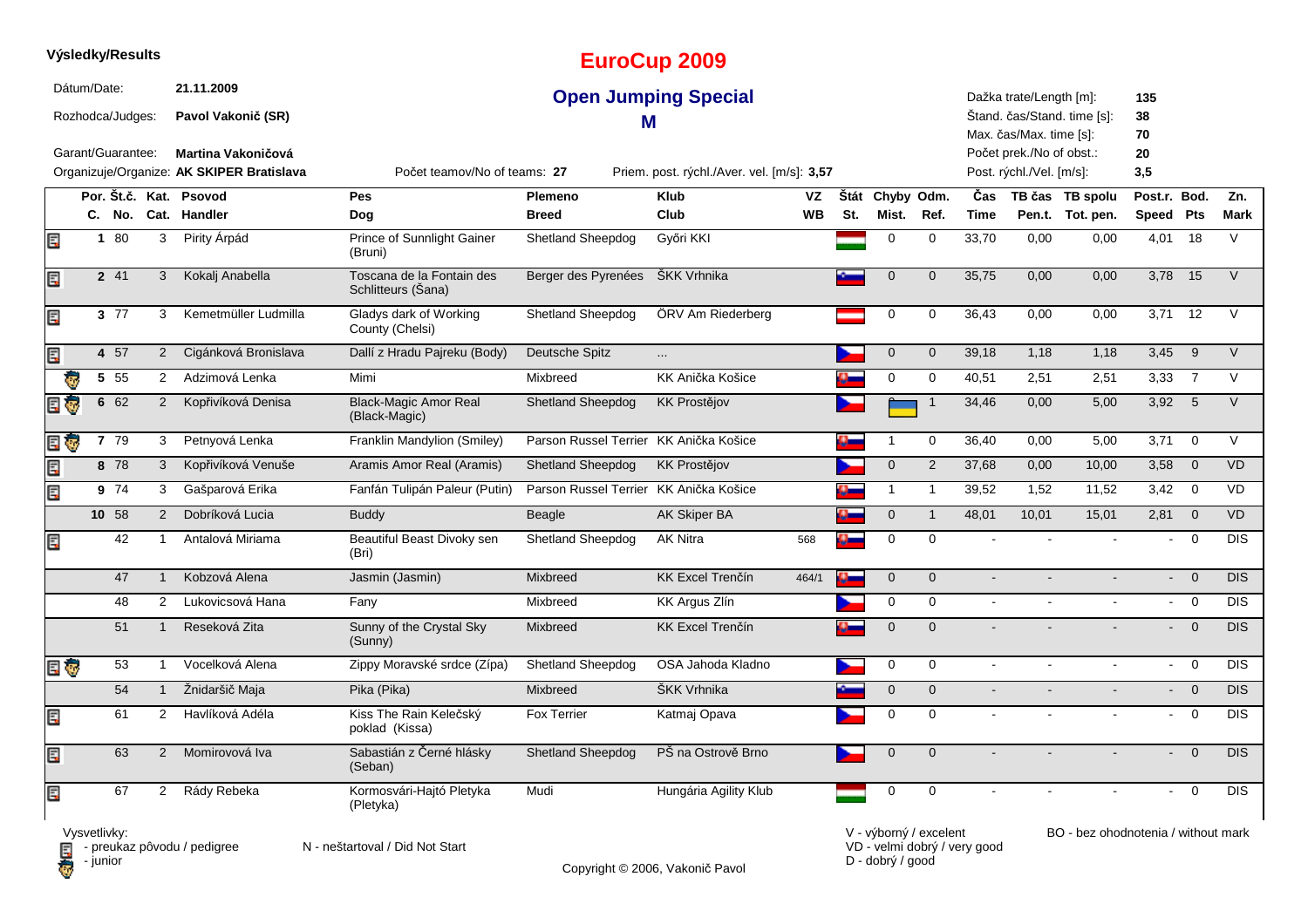| Výsledky/Results  |     |   |                                           |                                             |                          | <b>EuroCup 2009</b>                        |           |             |            |                |            |                          |                             |                 |                |            |
|-------------------|-----|---|-------------------------------------------|---------------------------------------------|--------------------------|--------------------------------------------|-----------|-------------|------------|----------------|------------|--------------------------|-----------------------------|-----------------|----------------|------------|
| Dátum/Date:       |     |   | 21.11.2009                                |                                             |                          | <b>Open Jumping Special</b>                |           |             |            |                |            | Dažka trate/Length [m]:  |                             | 135             |                |            |
| Rozhodca/Judges:  |     |   | Pavol Vakonič (SR)                        |                                             |                          | M                                          |           |             |            |                |            |                          | Štand. čas/Stand. time [s]: | 38              |                |            |
|                   |     |   |                                           |                                             |                          |                                            |           |             |            |                |            | Max. čas/Max. time [s]:  |                             | 70              |                |            |
| Garant/Guarantee: |     |   | Martina Vakoničová                        |                                             |                          |                                            |           |             |            |                |            | Počet prek./No of obst.: |                             | 20              |                |            |
|                   |     |   | Organizuje/Organize: AK SKIPER Bratislava | Počet teamov/No of teams: 27                |                          | Priem. post. rýchl./Aver. vel. [m/s]: 3,57 |           |             |            |                |            | Post. rýchl./Vel. [m/s]: |                             | 3,5             |                |            |
|                   |     |   | Por. Št.č. Kat. Psovod                    | <b>Pes</b>                                  | Plemeno                  | <b>Klub</b>                                | <b>VZ</b> | <b>Stát</b> | Chyby Odm. |                | <b>Čas</b> |                          | TB čas TB spolu             | Post.r. Bod.    |                | Zn.        |
| C.                | No. |   | Cat. Handler                              | <b>Dog</b>                                  | <b>Breed</b>             | Club                                       | <b>WB</b> | St.         | Mist.      | Ref.           | Time       |                          | Pen.t. Tot. pen.            | Speed Pts       |                | Mark       |
|                   |     |   |                                           |                                             |                          | <b>Budapest</b>                            |           |             |            |                |            |                          |                             |                 |                |            |
|                   | 69  | 2 | Ševčík Martin                             | Aimee (Aimee)                               | Mixbreed                 | ROSA Zlín                                  |           |             | 0          | $\mathbf{0}$   |            |                          |                             | $\blacksquare$  | $\overline{0}$ | <b>DIS</b> |
| ą.                | 71  | 2 | Vaculíková Anna                           | Amy (Amy)                                   | <b>Shetland Sheepdog</b> | <b>HAF Beskydy</b>                         |           |             | 0          | $\mathbf 0$    |            |                          |                             | $\sim$          | $\overline{0}$ | <b>DIS</b> |
|                   | 75  | 3 | Kačmáryová Katarína                       | Shoki z UVP (Shoki)                         | Mixbreed                 | AK Skočka Košice                           |           |             | 0          | $\overline{0}$ |            |                          |                             |                 | $\overline{0}$ | <b>DIS</b> |
|                   | 81  | 3 | Tesař Ivo                                 | Ben (Ben)                                   | Deutsche Spitz           | PŠ na Ostrově Brno                         |           |             | 0          | $\Omega$       |            |                          |                             | $\sim$ 10 $\pm$ | $\overline{0}$ | <b>DIS</b> |
| E Ç               | 82  | 3 | Valentová Andrea                          | Dandy Daff Manepo ideál<br>(Daf)            | <b>Shetland Sheepdog</b> | ZKO Soběslav                               |           |             | 0          | $\overline{0}$ |            |                          |                             | $\sim$          | $\overline{0}$ | <b>DIS</b> |
| E                 | 83  | 3 | Kokalj Anabella                           | Jawel Viva blue du haut des<br>Monts (Viva) | Berger des Pyrenées      | ŠKK Vrhnika                                |           |             |            | $\mathbf 0$    |            |                          |                             |                 | 0              | <b>DIS</b> |
| E T               | 46  |   | Kamasová Barbora                          | Adélka Z Karlovy chalupy<br>(Dydy)          | <b>Fox Terrier</b>       | <b>HAF Beskydy</b>                         |           |             |            | $\overline{0}$ |            |                          |                             | $\sim$          | $\mathbf 0$    | <b>DIS</b> |
| E                 | 49  |   | Michalčíková Natália                      | Dumas od Rytíře Malovce<br>(Dumko)          | <b>Fox Terrier</b>       | AK Skiper BA                               |           | $\alpha-$   | 0          | 3              |            | $\overline{\phantom{a}}$ | $\overline{\phantom{a}}$    | $\sim$          | 0              | <b>DIS</b> |

Štartovalo/Total count: 27 Diskvalifikácie/Disqualification: 62,96 % (17) Čisto/Clean runs: 11,11 % (3) Max. post. r./Max. speed:4,01 m/s Max. čist. post. r./Max. speed clean run: 4,01 m/s Min. post. r./Min. speed: 2,81 m/sPriemerná post. r./Average speed: 3,57 m/s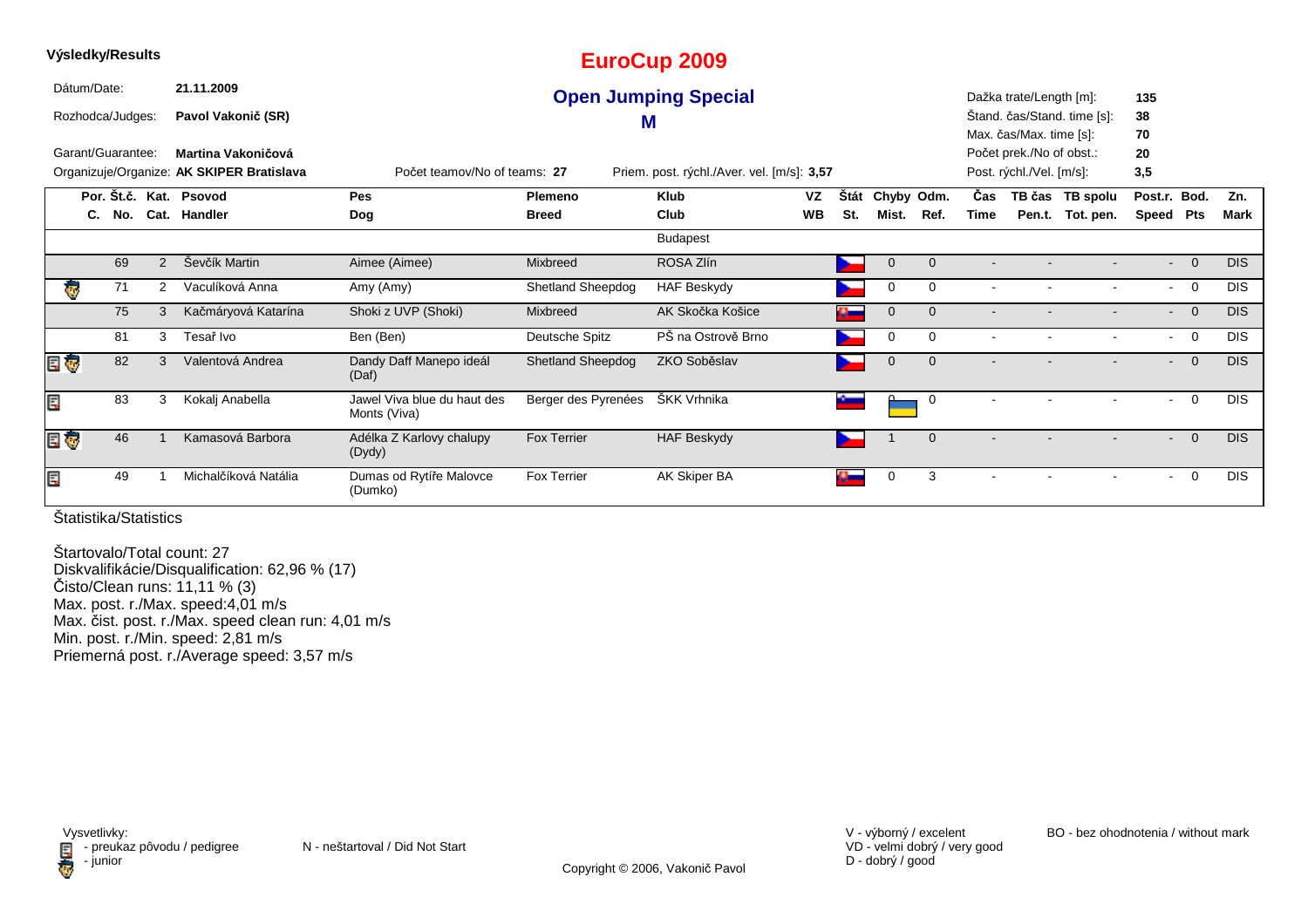|     | Výsledky/Results                                     |                     |                |                                                                                                            |                                             |                          | <b>EuroCup 2009</b>                                                       |           |     |                 |                  |       |                                                                                                            |                             |                              |                |            |
|-----|------------------------------------------------------|---------------------|----------------|------------------------------------------------------------------------------------------------------------|---------------------------------------------|--------------------------|---------------------------------------------------------------------------|-----------|-----|-----------------|------------------|-------|------------------------------------------------------------------------------------------------------------|-----------------------------|------------------------------|----------------|------------|
|     | Dátum/Date:<br>Rozhodca/Judges:<br>Garant/Guarantee: |                     |                | 21.11.2009<br>Pavol Vakonič (SR)<br><b>Martina Vakoničová</b><br>Organizuje/Organize: AK SKIPER Bratislava | Počet teamov/No of teams: 22                |                          | <b>Open Jumping Special</b><br>Priem. post. rýchl./Aver. vel. [m/s]: 3,53 |           |     |                 |                  |       | Dažka trate/Length [m]:<br>Max. čas/Max. time [s]:<br>Počet prek./No of obst.:<br>Post. rýchl./Vel. [m/s]: | Štand. čas/Stand. time [s]: | 135<br>38<br>70<br>20<br>3,5 |                |            |
|     |                                                      |                     |                | Por. Št.č. Kat. Psovod                                                                                     | <b>Pes</b>                                  | Plemeno                  | <b>Klub</b>                                                               | <b>VZ</b> |     | Štát Chyby Odm. |                  | Čas   |                                                                                                            | TB čas TB spolu             | Post.r. Bod.                 |                | Zn.        |
|     |                                                      |                     |                | C. No. Cat. Handler                                                                                        | Dog                                         | <b>Breed</b>             | Club                                                                      | <b>WB</b> | St. | Mist.           | Ref.             | Time  |                                                                                                            | Pen.t. Tot. pen.            | Speed Pts                    |                | Mark       |
| Ē.  |                                                      | 1 1 2 4             | $\mathbf{3}$   | Tóth Ágnes                                                                                                 | <b>Blade El Katsu MacLeod</b><br>(Blade)    | <b>Border Collie</b>     | <b>DASZE</b>                                                              |           |     | $\mathbf{0}$    | $\mathbf{0}$     | 32,39 | 0,00                                                                                                       | 0,00                        |                              | 4,17 18        | $\vee$     |
| E   |                                                      | 2 95                | 2              | Kořínková Jana                                                                                             | Sarah                                       | Deutscher<br>Schäferhund | Amonra Čebín                                                              |           |     | 0               | 0                | 32,96 | 0,00                                                                                                       | 0,00                        | 4,10                         | 15             | $\vee$     |
| E   |                                                      | 3 101               | $\mathbf{1}$   | Olšovská Monika                                                                                            | Arsinoé z Ríše WA (Arsi)                    | <b>Border Collie</b>     | Liptovský Agility Klub                                                    |           |     | $\mathbf 0$     | $\mathbf 0$      | 33,55 | 0,00                                                                                                       | 0,00                        |                              | 4,02 12        | V          |
| Ę   |                                                      | 4 1 21              | 3              | Jakab Erika                                                                                                | Action Amazing Shepherd of<br>Aqua (Jackie) | <b>Border Collie</b>     | Hungária Agility Klub<br><b>Budapest</b>                                  |           |     | $\Omega$        | $\mathbf 0$      | 34,14 | 0,00                                                                                                       | 0,00                        | 3,95                         | 9              | $\vee$     |
|     |                                                      | 5 125               | 3              | Zapletalová Martina                                                                                        | Gina                                        | Hungarian Vizsla         | KK Argus Zlín                                                             |           |     | $\mathbf{0}$    | $\mathbf 0$      | 41,02 | 3,02                                                                                                       | 3,02                        | 3,29                         | $\overline{7}$ | $\vee$     |
| E   |                                                      | 6 92                | $\mathbf{1}$   | Cábová Lenka                                                                                               | Artera Fitmin (TERY)                        | <b>Border Collie</b>     | Agility Klub Rožnov<br>pod Radhoštěm                                      |           |     |                 | $\Omega$         | 36,72 | 0,00                                                                                                       | 5,00                        | 3,68                         | 5              | $\vee$     |
| E   |                                                      | 7 93                | 2              | Juhásová Jana                                                                                              | Barchello Bambabibi<br>(Barchello)          | <b>Border Collie</b>     | Liptovský Agility Klub                                                    |           |     | $\Omega$        | $\mathbf 1$      | 39,97 | 1,97                                                                                                       | 6,97                        | 3,38                         | $\mathbf 0$    | <b>VD</b>  |
| Ę   |                                                      | 8 100               | $\mathbf{1}$   | Medková Pavla                                                                                              | Uther Pendragon Braudag<br>(Terry)          | Kerry blue Terrier       | KK Argus Zlín                                                             |           |     | $\mathbf 0$     | $\mathbf 0$      | 45,54 | 7,54                                                                                                       | 7,54                        | 2,96                         | $\mathbf 0$    | VD         |
| Ę   |                                                      | 9 10 6              | $\mathbf{1}$   | Řežábková Marie                                                                                            | Boldy od Zlatonosné říčky<br>(Boldy)        | <b>Border Collie</b>     | <b>ZKO Podhorka</b>                                                       |           |     | $\mathbf 0$     | $\overline{1}$   | 40,90 | 2,90                                                                                                       | 7,90                        | 3,30                         | $\overline{0}$ | <b>VD</b>  |
| Ę   |                                                      | 10 94               | 3              | Klimešová Martina                                                                                          | A3 Axa Z Lounského Chovu<br>(Joys)          | <b>Belgian Shepherd</b>  | Amonra Čebín                                                              |           |     | 2               | $\mathbf 0$      | 31,77 | 0,00                                                                                                       | 10,00                       | 4,25                         | $\mathbf 0$    | VD         |
| E   |                                                      | 11 127              | 2              | Juhásová Jana                                                                                              | Dreaming Lady Gasko Prim<br>(Dreaming)      | <b>Border Collie</b>     | Liptovský Agility Klub                                                    |           |     | $\sqrt{2}$      | $\mathbf 0$      | 36,90 | 0,00                                                                                                       | 10,00                       | 3,66                         | $\overline{0}$ | <b>VD</b>  |
|     |                                                      | 12 111              | $\overline{2}$ | Konobelj Nataša                                                                                            | Dina (Dina)                                 | Golden Retriever         | ŠKD Postojna                                                              |           |     | 0               | $\boldsymbol{2}$ | 45,64 | 7,64                                                                                                       | 17,64                       | 2,96                         | $\mathbf 0$    | D          |
| E   |                                                      | 13 115              | $\overline{2}$ | Rychnovský Josef                                                                                           | Charrier de Alphaville<br>Bohemia (Šarinek) | <b>Belgian Shepherd</b>  | <b>KK Jihlava</b>                                                         |           |     | 3               | $\mathbf{1}$     | 38,00 | 0,00                                                                                                       | 20,00                       | 3,55                         | $\overline{0}$ | D          |
|     | ę.                                                   | $14 \overline{103}$ | $\mathbf{1}$   | Petnyová Lenka                                                                                             | Taxi                                        | Golden Retriever         | KK Anička Košice                                                          |           |     | 3               | 2                | 60,92 | 22,92                                                                                                      | 47,92                       | 2,22                         | $\overline{0}$ | BO.        |
| E.P |                                                      | 97                  | $\mathbf{1}$   | Heiczinger dr Judit                                                                                        | Forestry Farm Rising Sun<br>(Villám)        | <b>Border Collie</b>     | Győri KKI                                                                 |           |     | $\overline{0}$  | $\mathbf{0}$     |       |                                                                                                            |                             | $\sim$                       | $\overline{0}$ | DIS.       |
| E   |                                                      | 98                  | $\mathbf 1$    | Jakab István                                                                                               | Blessed Borders Devoted Jr.<br>(Lui)        | <b>Border Collie</b>     | Hungária Agility Klub<br><b>Budapest</b>                                  |           |     | 0               | $\mathbf 0$      |       |                                                                                                            |                             | $\sim$                       | $\Omega$       | <b>DIS</b> |

Copyright © 2006, Vakonič Pavol

VD - velmi dobrý / very good D - dobrý / good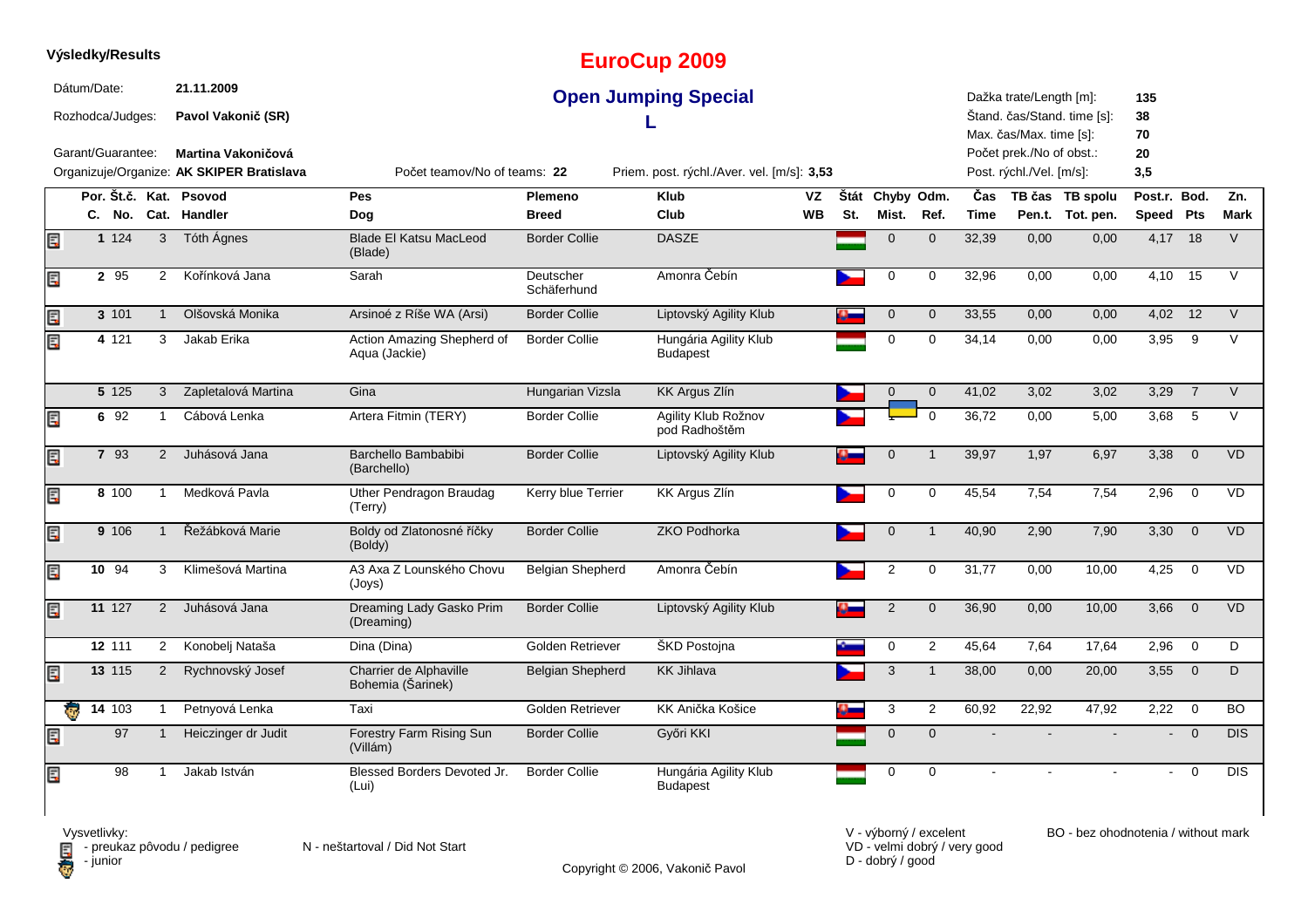|    | Výsledky/Results  |                                                                                                                         |   |                        |                                                   |                         | EuroCup 2009                         |           |             |             |                |                          |                          |                             |                          |                |            |
|----|-------------------|-------------------------------------------------------------------------------------------------------------------------|---|------------------------|---------------------------------------------------|-------------------------|--------------------------------------|-----------|-------------|-------------|----------------|--------------------------|--------------------------|-----------------------------|--------------------------|----------------|------------|
|    | Dátum/Date:       |                                                                                                                         |   | 21.11.2009             |                                                   |                         | <b>Open Jumping Special</b>          |           |             |             |                |                          | Dažka trate/Length [m]:  |                             | 135                      |                |            |
|    | Rozhodca/Judges:  |                                                                                                                         |   | Pavol Vakonič (SR)     |                                                   |                         |                                      |           |             |             |                |                          |                          | Stand. čas/Stand. time [s]: | 38                       |                |            |
|    |                   |                                                                                                                         |   |                        |                                                   |                         |                                      |           |             |             |                |                          | Max. čas/Max. time [s]:  |                             | 70                       |                |            |
|    | Garant/Guarantee: |                                                                                                                         |   | Martina Vakoničová     |                                                   |                         |                                      |           |             |             |                |                          | Počet prek./No of obst.: |                             | 20                       |                |            |
|    |                   | Organizuje/Organize: AK SKIPER Bratislava<br>Počet teamov/No of teams: 22<br>Priem. post. rýchl./Aver. vel. [m/s]: 3,53 |   |                        |                                                   |                         |                                      |           |             |             |                | Post. rýchl./Vel. [m/s]: |                          | 3,5                         |                          |                |            |
|    |                   |                                                                                                                         |   | Por. Št.č. Kat. Psovod | <b>Pes</b>                                        | <b>Plemeno</b>          | <b>Klub</b>                          | VZ        | <b>Stát</b> |             | Chyby Odm.     | Cas                      | TB čas                   | TB spolu                    | Post.r.                  | Bod.           | Zn.        |
|    | C.                | No.                                                                                                                     |   | Cat. Handler           | Dog                                               | <b>Breed</b>            | Club                                 | <b>WB</b> | St.         | Mist.       | Ref.           | Time                     |                          | Pen.t. Tot. pen.            | Speed                    | Pts            | Mark       |
| E  |                   | 102                                                                                                                     |   | Pěčková Viktória       | Amazing Angienlu Bambabibi<br>$(L\acute{u})$      | <b>Border Collie</b>    | Liptovský Agility Klub               |           | $\bullet$   | 0           | $\mathbf{0}$   |                          |                          |                             | $\overline{\phantom{0}}$ | $\overline{0}$ | DIS.       |
| E  |                   | 108                                                                                                                     |   | Tráj Tamás             | Forestry Farm Remember Me<br>(Witch)              | <b>Border Collie</b>    | Győri KKI                            |           |             | 0           | 0              |                          |                          |                             | $\blacksquare$           | $\Omega$       | <b>DIS</b> |
| E  |                   | 109                                                                                                                     | 2 | Vaculík Karel          | Circé Black z Kovárny (Cira)                      | <b>Belgian Shepherd</b> | <b>HAF Beskydy</b>                   |           |             | $\mathbf 0$ | $\overline{0}$ | $\overline{\phantom{a}}$ |                          |                             | $\sim$                   | $\Omega$       | <b>DIS</b> |
|    |                   | 120                                                                                                                     | 3 | Gašparová Erika        | Linda (Linda)                                     | <b>Border Collie</b>    | KK Anička Košice                     |           |             | 0           | 0              |                          |                          |                             | $\sim$                   | 0              | <b>DIS</b> |
|    |                   | 123                                                                                                                     | 3 | Lukovics Zdeněk        | A3CH Buffy (Buffy)                                | Labrador Retriever      | KK Argus Zlín                        |           |             | $\mathbf 0$ | $\mathbf 0$    |                          |                          |                             | $\sim$                   | $\overline{0}$ | <b>DIS</b> |
| Ē, |                   | 126                                                                                                                     |   | Cábová Lenka           | Always with me from<br>Valachian Highlands (ROXI) | <b>Border Collie</b>    | Agility Klub Rožnov<br>pod Radhoštěm |           |             | 0           | 3              |                          |                          |                             | $\overline{\phantom{a}}$ | $\Omega$       | <b>DIS</b> |

Štartovalo/Total count: 22 Diskvalifikácie/Disqualification: 36,36 % (8) Čisto/Clean runs: 18,18 % (4) Max. post. r./Max. speed:4,25 m/s Max. čist. post. r./Max. speed clean run: 4,17 m/sMin. post. r./Min. speed: 2,22 m/s Priemerná post. r./Average speed: 3,53 m/s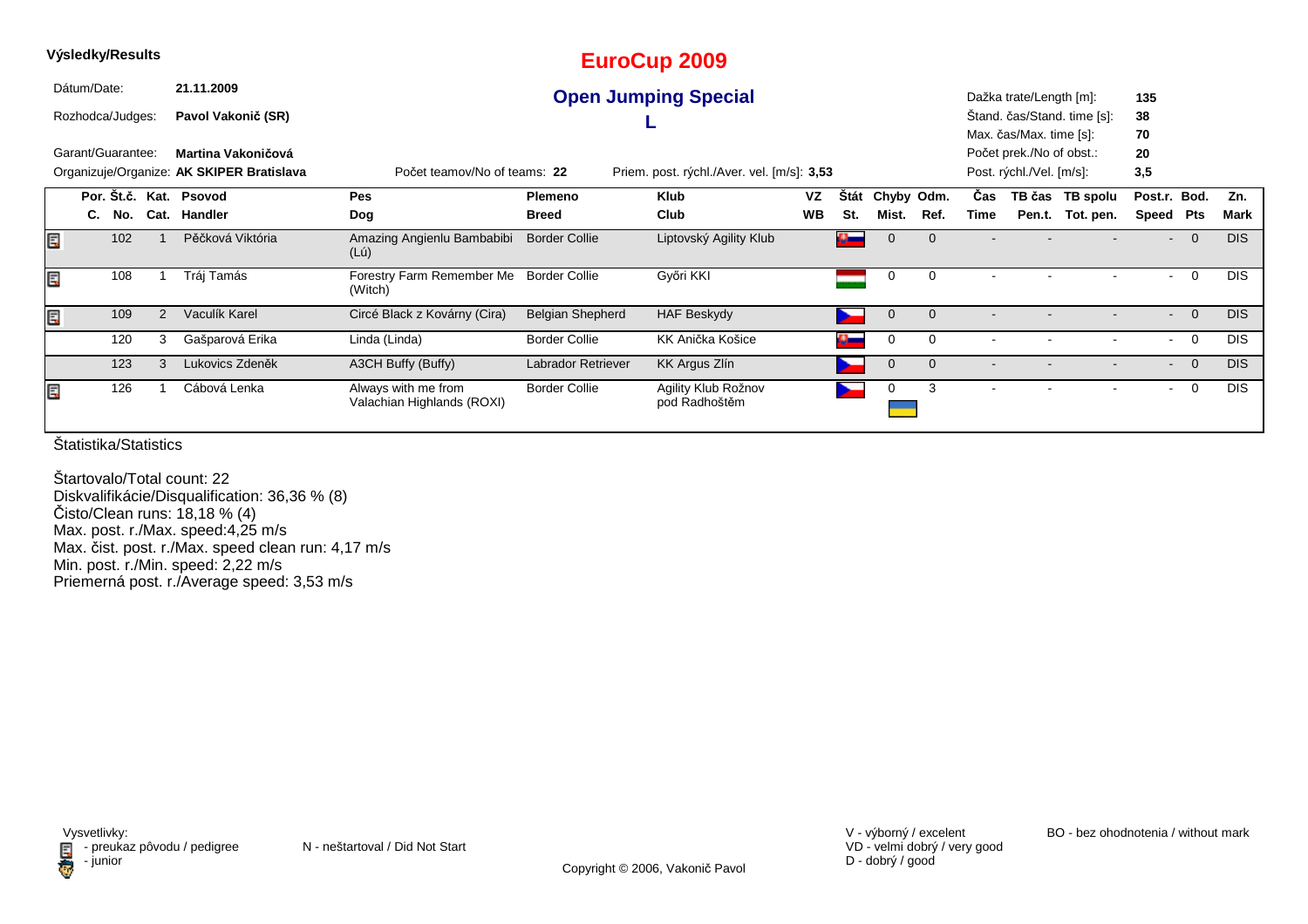| Výsledky/Results        |                   |              |                                                                        |                                           |                                         | <b>EuroCup 2009</b>                        |           |      |                |                         |        |                                                      |                             |              |                |             |
|-------------------------|-------------------|--------------|------------------------------------------------------------------------|-------------------------------------------|-----------------------------------------|--------------------------------------------|-----------|------|----------------|-------------------------|--------|------------------------------------------------------|-----------------------------|--------------|----------------|-------------|
| Dátum/Date:             |                   |              | 22.11.2009                                                             |                                           |                                         | Skúška II.                                 |           |      |                |                         |        | Dažka trate/Length [m]:                              |                             | 155          |                |             |
|                         | Rozhodca/Judges:  |              | Erich Huttner (A)                                                      |                                           |                                         | S <sub>1</sub>                             |           |      |                |                         |        |                                                      | Štand. čas/Stand. time [s]: | 55           |                |             |
|                         |                   |              |                                                                        |                                           |                                         |                                            |           |      |                |                         |        | Max. čas/Max. time [s]:                              |                             | 110          |                |             |
|                         | Garant/Guarantee: |              | <b>Martina Vakoničová</b><br>Organizuje/Organize: AK SKIPER Bratislava | Počet teamov/No of teams: 14              |                                         | Priem. post. rýchl./Aver. vel. [m/s]: 3,32 |           |      |                |                         |        | Počet prek./No of obst.:<br>Post. rýchl./Vel. [m/s]: |                             | 19<br>2,8    |                |             |
|                         |                   |              | Por. Št.č. Kat. Psovod                                                 | <b>Pes</b>                                | Plemeno                                 | <b>Klub</b>                                | VZ        | Štát | Chyby Odm.     |                         | Čas    |                                                      | TB čas TB spolu             | Post.r. Bod. |                | Zn.         |
|                         |                   |              | C. No. Cat. Handler                                                    | Dog                                       | <b>Breed</b>                            | Club                                       | <b>WB</b> | St.  | Mist.          | Ref.                    | Time   |                                                      | Pen.t. Tot. pen.            | Speed Pts    |                | <b>Mark</b> |
| Ε                       | 116               |              | Varga Attila                                                           | <b>HCH Klauswalder Bonnie</b><br>(Bonnie) | Zwergschnauzer                          | Siófok                                     |           |      | $\mathbf{0}$   | $\mathbf{0}$            | 42,96  | 0,00                                                 | 0,00                        | 3,61 25      |                | V           |
| Ę                       | $2\overline{7}$   |              | Vaculíková Anna                                                        | Carpe Diem Tantum Auri<br>(Carpe)         | Shetland Sheepdog                       | ROSA Zlín                                  |           |      | 0              | 0                       | 43,50  | 0,00                                                 | 0,00                        | 3,56         | 20             | $\vee$      |
|                         | $3 \quad 9$       |              | Pěčková Zuzana                                                         | Sheyla Adia Avi (Beily)                   | Caniche                                 | Liptovský Agility Klub                     |           |      | $\mathbf 0$    | $\mathbf{0}$            | 44,13  | 0,00                                                 | 0,00                        |              | 3,51 17        | $\vee$      |
|                         | 4 13              |              | Sorger Peter                                                           | <b>Bafka</b>                              | <b>Cavalier King Charles</b><br>Spaniel | KK Anička Košice                           |           |      | 0              | $\mathbf 0$             | 57,84  | 2,84                                                 | 2,84                        | 2,68         | 15             | V           |
|                         | 5 17              |              | Vršková Dagmar                                                         | Lady Gala Black (Blacky)                  | <b>Border Terrier</b>                   | PŠ na Ostrově Brno                         |           |      |                | $\mathbf{0}$            | 37,30  | 0,00                                                 | 5,00                        | 4,16         | 12             | $\vee$      |
|                         | 6 15              | -1           | Valentová Radka                                                        | Francesko Manepo Ideál<br>(Česko)         | <b>Shetland Sheepdog</b>                | ZKO Soběslav                               |           |      |                | 0                       | 39,73  | 0.00                                                 | 5,00                        | 3,90         | - 9            | $\vee$      |
| ę.                      | 7 6               |              | Ivašková Nadja                                                         | Hedera Zlatá Fantázia (Heidi)             | <b>Shetland Sheepdog</b>                | <b>AK Skiper BA</b>                        | 533/1     |      | $\overline{0}$ | $\overline{\mathbf{1}}$ | 47,15  | 0,00                                                 | 5,00                        | 3,29         | $\overline{1}$ | V           |
|                         | 8 10              |              | Ivašková Sonja                                                         | Mischa (Miška)                            | <b>Yorkshire Terrier</b>                | AK Skiper BA                               | 532/1     |      | 0              | $\mathbf 1$             | 57,90  | 2,90                                                 | 7,90                        | 2,68         | $\overline{1}$ | <b>VD</b>   |
|                         | 9 39              | $\mathbf{1}$ | Havlíkova Adela                                                        | Highenergy Lovely Binisi<br>(Rasty)       | Parson Russel Terrier                   | Katmaj Opava                               |           |      | $\Omega$       | 2                       | 46,91  | 0,00                                                 | 10,00                       | 3,30         | $\overline{1}$ | <b>VD</b>   |
|                         | 10 <sub>3</sub>   |              | Balušíková Tereza                                                      | Aron z Lopenických kopců<br>(Aronie)      | Dachshund                               | KK Excel Trenčín                           |           |      | $\mathbf 0$    | 2                       | 61,34  | 6,34                                                 | 16,34                       | 2,53         | $\overline{1}$ | D           |
| $\overline{\mathbf{e}}$ | 5 <sup>5</sup>    |              | Buliščáková Silvia                                                     | Fleur                                     | Mixbreed                                | <b>AK Skiper BA</b>                        |           |      | $\mathbf 0$    | $\mathbf{0}$            |        |                                                      |                             |              | $- 0$          | <b>DIS</b>  |
|                         | 8                 | -1           | Kobárová Barbora                                                       | Asimos                                    | West Highland White<br>Terrier          | AK Skiper BA                               |           |      | $\mathbf 0$    | $\mathbf 0$             | $\sim$ |                                                      |                             | $\sim$       | $\overline{0}$ | <b>DIS</b>  |
| ¢.                      | 14                |              | Šipková Anna                                                           | Flurry Gold Lenfir (Flery)                | <b>Shetland Sheepdog</b>                | <b>Agility Zlechov</b>                     |           |      | $\mathbf{0}$   | $\mathbf{0}$            |        |                                                      |                             |              | $- 0$          | <b>DIS</b>  |
|                         | 18                |              | Vyplelová Petra                                                        | Egalmoth Aglar Beast of Prey<br>(Larry)   | West Highland White<br>Terrier          | OSA Jahoda Kladno                          |           |      | $\mathbf 0$    | $\mathbf 0$             |        |                                                      |                             | $\sim$       | $\overline{0}$ | <b>DIS</b>  |

Štartovalo/Total count: 14 Diskvalifikácie/Disqualification: 28,57 % (4) Čisto/Clean runs: 21,43 % (3)Max. post. r./Max. speed:4,16 m/s

Vysvetlivky:<br>⊟ - preukaz pôvodu / pedigree N - neštartoval / Did Not Start **D** - junior

VD - velmi dobrý / very good D - dobrý / good

V - výborný / excelent BO - bez ohodnotenia / without mark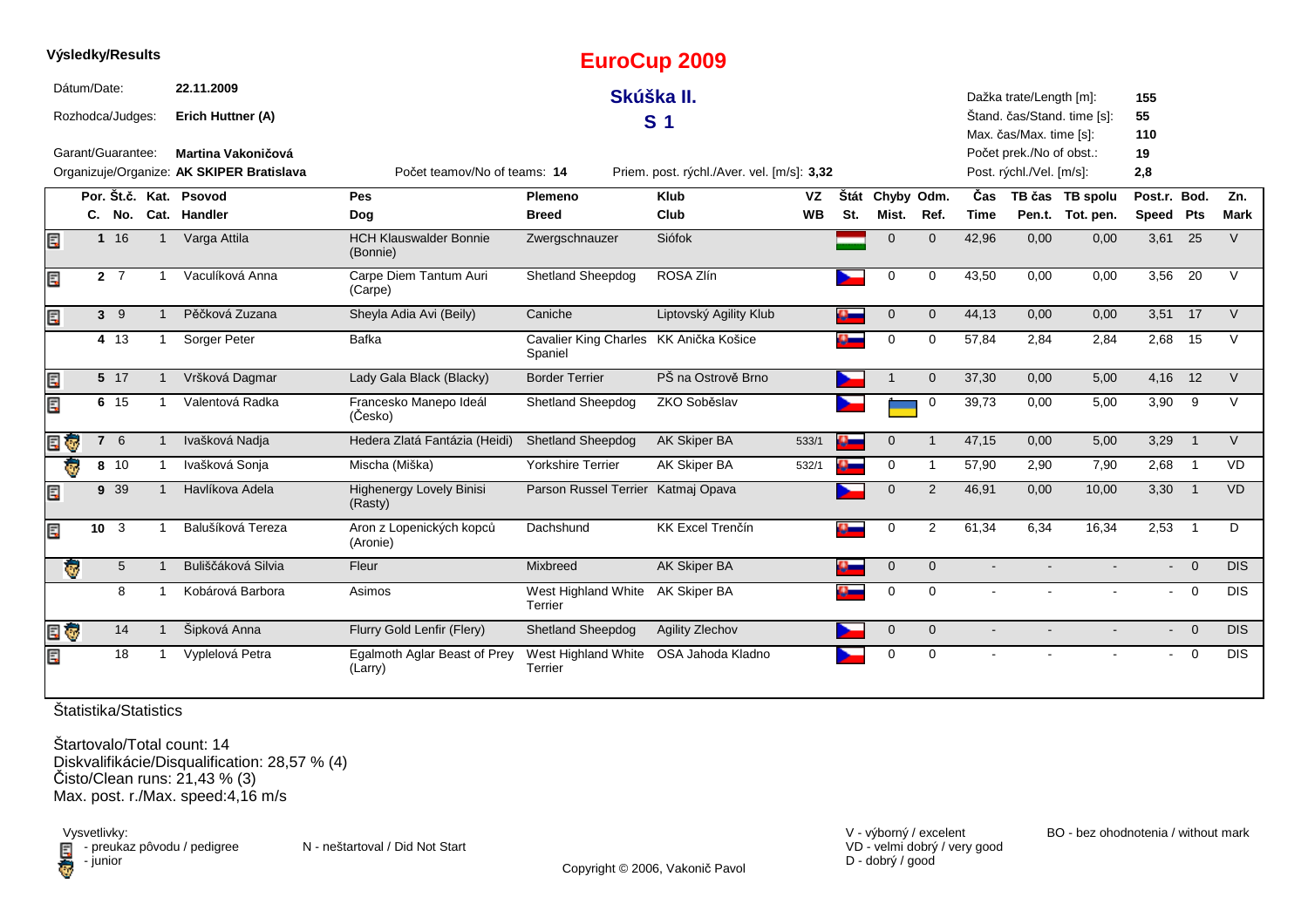| Výsledky/Results       |                                           |     |                              | EuroCup 2009                               |           |     |                 |      |      |                          |                             |                  |      |
|------------------------|-------------------------------------------|-----|------------------------------|--------------------------------------------|-----------|-----|-----------------|------|------|--------------------------|-----------------------------|------------------|------|
| Dátum/Date:            | 22.11.2009                                |     |                              | Skúška II.                                 |           |     |                 |      |      | Dažka trate/Length [m]:  |                             | 155              |      |
| Rozhodca/Judges:       | Erich Huttner (A)                         |     |                              | S 1                                        |           |     |                 |      |      |                          | Štand. čas/Stand. time [s]: | 55               |      |
|                        |                                           |     |                              |                                            |           |     |                 |      |      | Max. čas/Max. time [s]:  |                             | 110              |      |
| Garant/Guarantee:      | Martina Vakoničová                        |     |                              |                                            |           |     |                 |      |      | Počet prek./No of obst.: |                             | 19               |      |
|                        | Organizuje/Organize: AK SKIPER Bratislava |     | Počet teamov/No of teams: 14 | Priem. post. rýchl./Aver. vel. [m/s]: 3,32 |           |     |                 |      |      | Post. rýchl./Vel. [m/s]: |                             | 2,8              |      |
| Por. Št.č. Kat. Psovod |                                           | Pes | <b>Plemeno</b>               | <b>Klub</b>                                | <b>VZ</b> |     | Štát Chyby Odm. |      | Cas  |                          | TB čas TB spolu             | Post.r. Bod. Zn. |      |
| C. No. Cat. Handler    |                                           | Dog | <b>Breed</b>                 | Club                                       | <b>WB</b> | St. | Mist.           | Ref. | Time |                          | Pen.t. Tot. pen.            | Speed Pts        | Mark |

Max. čist. post. r./Max. speed clean run: 3,61 m/s Min. post. r./Min. speed: 2,53 m/s Priemerná post. r./Average speed: 3,32 m/s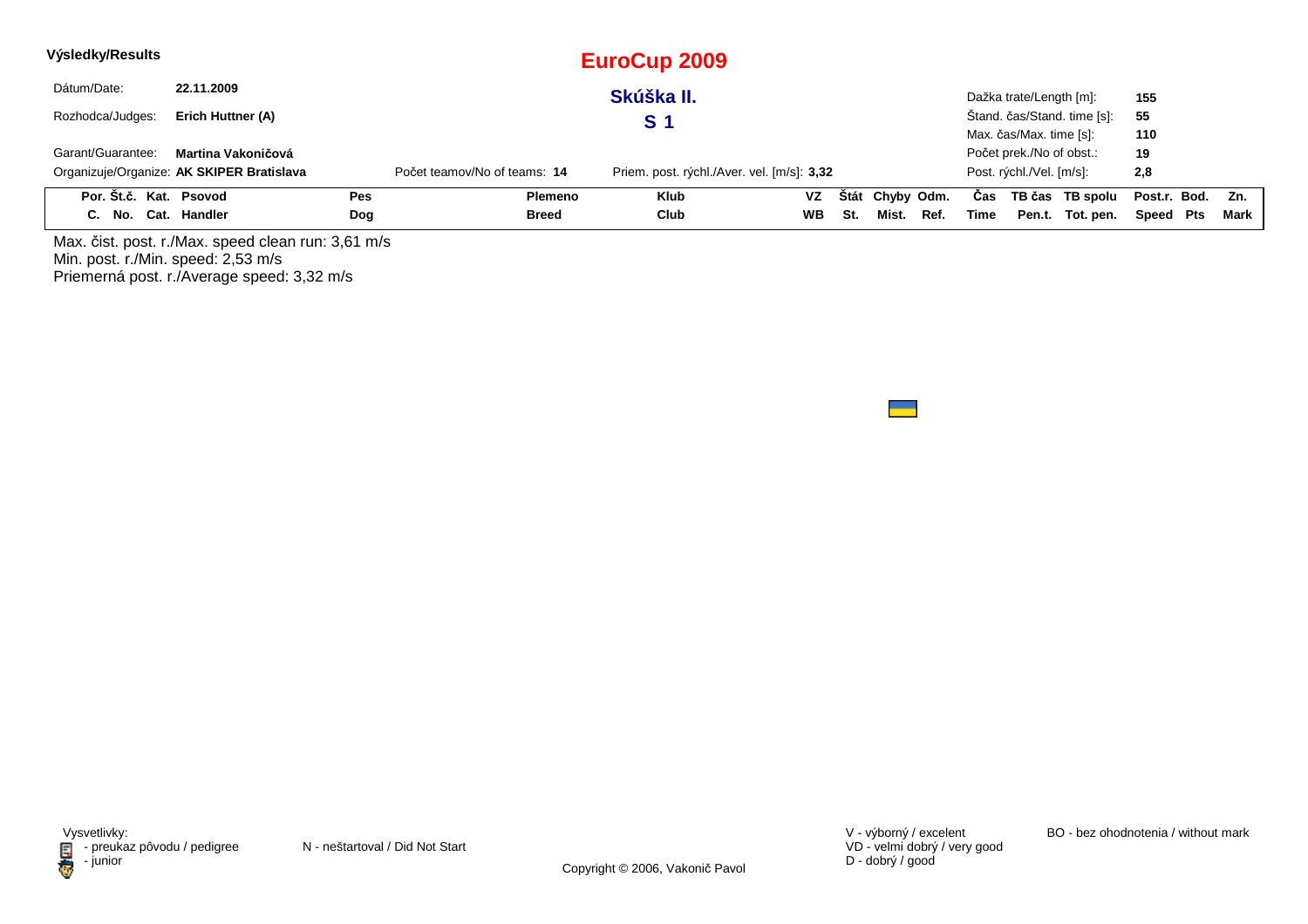|     |             | Výsledky/Results  |                                           |                                     |                                    | <b>EuroCup 2009</b>                        |           |      |                     |              |       |                                                     |                                     |                          |                |             |
|-----|-------------|-------------------|-------------------------------------------|-------------------------------------|------------------------------------|--------------------------------------------|-----------|------|---------------------|--------------|-------|-----------------------------------------------------|-------------------------------------|--------------------------|----------------|-------------|
|     | Dátum/Date: |                   | 22.11.2009                                |                                     |                                    | Skúška II.                                 |           |      |                     |              |       | Dažka trate/Length [m]:                             |                                     | 155                      |                |             |
|     |             | Rozhodca/Judges:  | Erich Huttner (A)                         |                                     |                                    | M <sub>1</sub>                             |           |      |                     |              |       |                                                     | Štand. čas/Stand. time [s]:         | 55                       |                |             |
|     |             | Garant/Guarantee: | Martina Vakoničová                        |                                     |                                    |                                            |           |      |                     |              |       | Max. čas/Max. time [s]:<br>Počet prek./No of obst.: |                                     | 110<br>19                |                |             |
|     |             |                   | Organizuje/Organize: AK SKIPER Bratislava | Počet teamov/No of teams: 11        |                                    | Priem. post. rýchl./Aver. vel. [m/s]: 3,89 |           |      |                     |              |       | Post. rýchl./Vel. [m/s]:                            |                                     | 2,8                      |                |             |
|     |             |                   | Por. Št.č. Kat. Psovod                    | Pes                                 | Plemeno                            | <b>Klub</b>                                | VZ        | Štát |                     |              | Čas   |                                                     |                                     | Post.r. Bod.             |                | Zn.         |
|     |             | C. No.            | Cat. Handler                              | Dog                                 | <b>Breed</b>                       | Club                                       | <b>WB</b> | St.  | Chyby Odm.<br>Mist. | Ref.         | Time  |                                                     | TB čas TB spolu<br>Pen.t. Tot. pen. | Speed Pts                |                | <b>Mark</b> |
| Ę   |             | 53                | Vocelková Alena                           | Zippy Moravské srdce (Zípa)         | Shetland Sheepdog                  | OSA Jahoda Kladno                          |           |      | 0                   | 0            | 35,63 | 0,00                                                | 0,00                                | 4,35                     | 25             | $\vee$      |
| Ę   |             | 2 52              | Šimčíková Martina                         | Argentum Biblack Barabel<br>(Bak)   | <b>Shetland Sheepdog</b>           | <b>HAF Beskydy</b>                         |           |      |                     | $\mathbf 0$  | 45,95 | 0,00                                                | 5,00                                | 3,37                     | 20             | V           |
|     |             | 3 54              | Žnidaršič Maja                            | Pika (Pika)                         | Mixbreed                           | ŠKK Vrhnika                                |           |      |                     | 0            | 46,12 | 0,00                                                | 5,00                                | 3,36 17                  |                | $\vee$      |
| Ę   |             | 4 42              | Antalová Miriama                          | Beautiful Beast Divoky sen<br>(Bri) | Shetland Sheepdog                  | <b>AK Nitra</b>                            | 568       |      | $\overline{2}$      | $\Omega$     | 32,59 | 0,00                                                | 10,00                               | 4,76                     | 15             | <b>VD</b>   |
|     |             | 5 85              | Šipková Anna                              | Meggy                               | Beagle                             | <b>Agility Zlechov</b>                     |           |      | 2                   | 0            | 44,81 | 0,00                                                | 10,00                               | 3,46                     | 12             | <b>VD</b>   |
| Ę   |             | 6 49              | Michalčíková Natália                      | Dumas od Rytíře Malovce<br>(Dumko)  | Fox Terrier                        | AK Skiper BA                               |           | ¢    | 3                   |              | 38,09 | 0,00                                                | 20,00                               | 4,07 9                   |                | D           |
| Ę   |             | 43                | Dušková Julie                             | Brown Beauty z Lodice<br>(Chelsea)  | Australian Kelpie                  | Praha Komořany                             | 79209     |      | $\Omega$            | $\Omega$     |       |                                                     |                                     | $\blacksquare$           | $\Omega$       | <b>DIS</b>  |
| Ę   |             | 44                | Gromová Vladimíra                         | Denzel Quod Bonum (Denzel)          | Parson Russel Terrier MKA Ister BA |                                            |           |      | $\mathbf 0$         | $\mathbf{0}$ |       |                                                     |                                     | $\overline{\phantom{0}}$ | $\Omega$       | <b>DIS</b>  |
| E G |             | 46                | Kamasová Barbora                          | Adélka Z Karlovy chalupy<br>(Dydy)  | <b>Fox Terrier</b>                 | <b>HAF Beskydy</b>                         |           |      | 0                   | 0            |       |                                                     |                                     | $\sim$                   | $\overline{0}$ | <b>DIS</b>  |
|     |             | 47                | Kobzová Alena                             | Jasmin (Jasmin)                     | Mixbreed                           | <b>KK Excel Trenčín</b>                    | 464/1     |      | $\mathbf{0}$        | $\mathbf{0}$ |       |                                                     |                                     |                          | $- 0$          | <b>DIS</b>  |
|     |             | 51                | Reseková Zita                             | Sunny of the Crystal Sky<br>(Sunny) | Mixbreed                           | KK Excel Trenčín                           |           |      | 0                   | 0            |       |                                                     |                                     | $\blacksquare$           | $\overline{0}$ | <b>DIS</b>  |

**Výsledky/Results**

Štartovalo/Total count: 11 Diskvalifikácie/Disqualification: 45,45 % (5)Čisto/Clean runs: 9,09 % (1) Max. post. r./Max. speed:4,76 m/s Max. čist. post. r./Max. speed clean run: 4,35 m/sMin. post. r./Min. speed: 3,36 m/sPriemerná post. r./Average speed: 3,89 m/s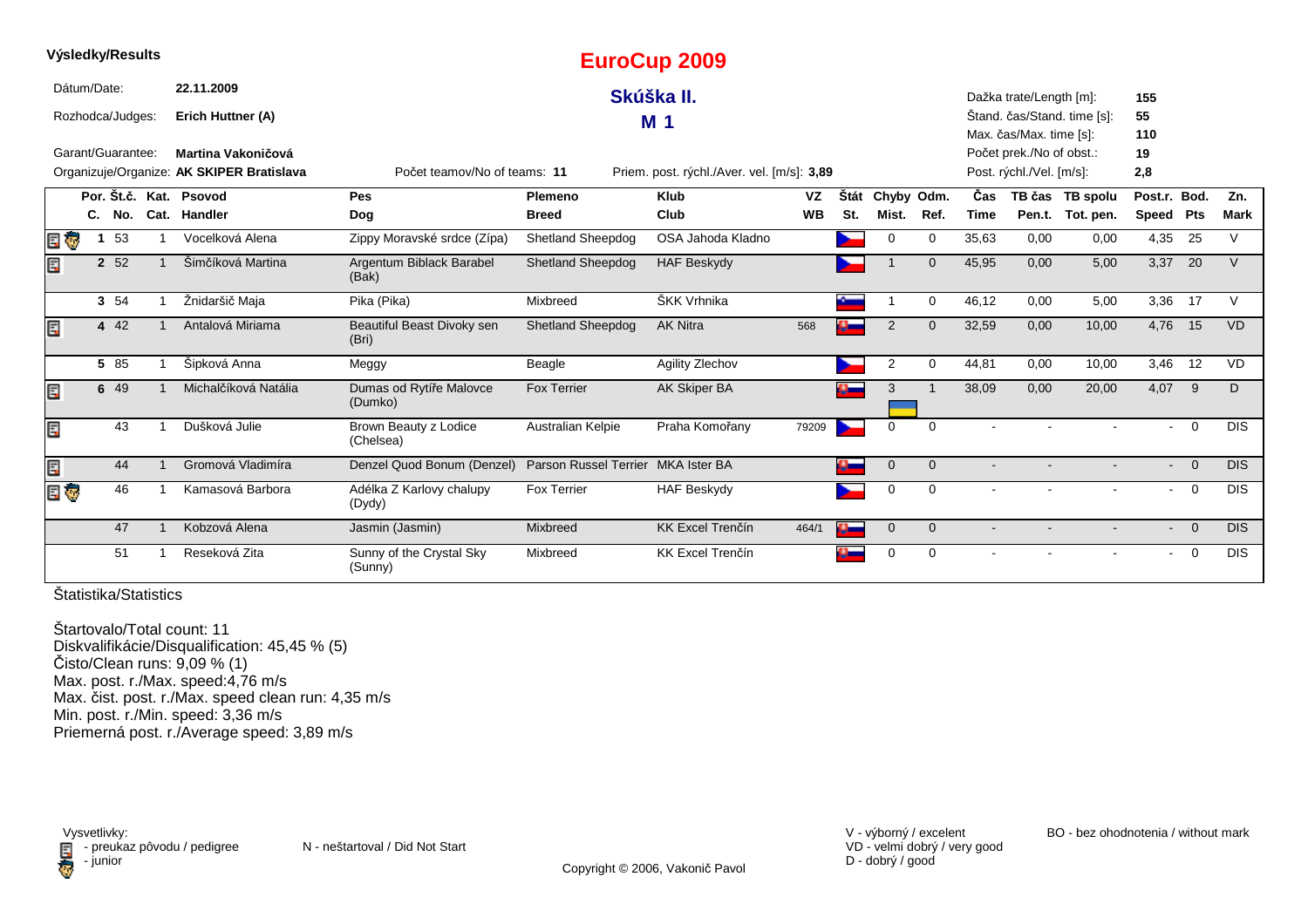|     |                         | Výsledky/Results  |                |                                           |                                                   |                      | <b>EuroCup 2009</b>                        |           |      |                |              |                |                          |                             |                           |                |            |
|-----|-------------------------|-------------------|----------------|-------------------------------------------|---------------------------------------------------|----------------------|--------------------------------------------|-----------|------|----------------|--------------|----------------|--------------------------|-----------------------------|---------------------------|----------------|------------|
|     | Dátum/Date:             |                   |                | 22.11.2009                                |                                                   |                      | Skúška II.                                 |           |      |                |              |                | Dažka trate/Length [m]:  |                             | 155                       |                |            |
|     |                         | Rozhodca/Judges:  |                | Erich Huttner (A)                         |                                                   |                      | L <sub>1</sub>                             |           |      |                |              |                | Max. čas/Max. time [s]:  | Štand. čas/Stand. time [s]: | 53<br>106                 |                |            |
|     |                         | Garant/Guarantee: |                | <b>Martina Vakoničová</b>                 |                                                   |                      |                                            |           |      |                |              |                | Počet prek./No of obst.: |                             | 19                        |                |            |
|     |                         |                   |                | Organizuje/Organize: AK SKIPER Bratislava | Počet teamov/No of teams: 14                      |                      | Priem. post. rýchl./Aver. vel. [m/s]: 4,05 |           |      |                |              |                | Post. rýchl./Vel. [m/s]: |                             | 2,9                       |                |            |
|     |                         |                   |                | Por. Št.č. Kat. Psovod                    | Pes                                               | Plemeno              | <b>Klub</b>                                | VZ        | Štát | Chyby Odm.     |              | Čas            |                          | TB čas TB spolu             | Post.r. Bod.              |                | Zn.        |
|     |                         |                   |                | C. No. Cat. Handler                       | Dog                                               | <b>Breed</b>         | Club                                       | <b>WB</b> | St.  | Mist.          | Ref.         | <b>Time</b>    |                          | Pen.t. Tot. pen.            | Speed Pts                 |                | Mark       |
| E G |                         | 1 105             | $\mathbf 1$    | Polášková Veronika                        | Barga Vrabčí hnízdo<br>(Beruška)                  | <b>Border Collie</b> | <b>HAF Beskydy</b>                         |           |      | $\Omega$       | $\mathbf 0$  | 38,28          | 0,00                     | 0,00                        | 4,05 25                   |                | $\vee$     |
| E   |                         | 92                | -1             | Cábová Lenka                              | Artera Fitmin (TERY)                              | <b>Border Collie</b> | Agility Klub Rožnov<br>pod Radhoštěm       |           |      | $\mathbf 0$    | $\mathbf 0$  |                |                          |                             | $\blacksquare$            | $\mathbf 0$    | <b>DIS</b> |
| Ę   |                         | 97                | $\mathbf 1$    | Heiczinger dr Judit                       | Forestry Farm Rising Sun<br>(Villám)              | <b>Border Collie</b> | Győri KKI                                  |           |      | $\overline{0}$ | $\Omega$     |                |                          |                             | $\overline{\phantom{0}}$  | $\overline{0}$ | <b>DIS</b> |
| Ξ   |                         | 98                | $\mathbf 1$    | Jakab István                              | Blessed Borders Devoted Jr.<br>(Lui)              | <b>Border Collie</b> | Hungária Agility Klub<br><b>Budapest</b>   |           |      | 0              | 0            |                |                          |                             | $\sim$                    | $\overline{0}$ | <b>DIS</b> |
| E   |                         | 99                | $\mathbf{1}$   | Kropáčová Andrea                          | Cassy Blue Energizer (Keska)                      | <b>Border Collie</b> | <b>HAF Beskydy</b>                         |           |      |                | $\mathbf{0}$ | $\blacksquare$ |                          |                             | $\sim$                    | $\overline{0}$ | <b>DIS</b> |
| Ę   |                         | 100               | $\mathbf{1}$   | Medková Pavla                             | Uther Pendragon Braudag<br>(Terry)                | Kerry blue Terrier   | KK Argus Zlín                              |           |      | $\Omega$       | $\Omega$     |                |                          |                             |                           | $- 0$          | <b>DIS</b> |
| E   |                         | 101               | $\mathbf{1}$   | Olšovská Monika                           | Arsinoé z Ríše WA (Arsi)                          | <b>Border Collie</b> | Liptovský Agility Klub                     |           |      | $\mathbf 0$    | $\mathbf 0$  | $\sim$         |                          |                             |                           | $- 0$          | <b>DIS</b> |
| Ę   |                         | 102               | -1             | Pěčková Viktória                          | Amazing Angienlu Bambabibi<br>(Lú)                | <b>Border Collie</b> | Liptovský Agility Klub                     |           | o.   | $\mathbf 0$    | $\mathbf 0$  |                |                          |                             | $\sim$                    | $\mathbf 0$    | <b>DIS</b> |
|     | $\overline{\mathbf{G}}$ | 103               | $\mathbf{1}$   | Petnyová Lenka                            | Taxi                                              | Golden Retriever     | <b>KK Anička Košice</b>                    |           | o.   | $\mathbf 0$    | $\mathbf{0}$ |                |                          |                             | $\mathcal{L}^{\pm}$       | $\overline{0}$ | <b>DIS</b> |
| Ę   |                         | 106               | $\overline{1}$ | Řežábková Marie                           | Boldy od Zlatonosné říčky<br>(Boldy)              | <b>Border Collie</b> | ZKO Podhorka                               |           |      | 0              | $\mathbf 0$  | $\sim$         |                          | $\sim$                      | $\sim$                    | $\mathbf 0$    | <b>DIS</b> |
| E   |                         | 108               | $\mathbf{1}$   | Tráj Tamás                                | Forestry Farm Remember Me<br>(Witch)              | <b>Border Collie</b> | Győri KKI                                  |           |      | $\mathbf{0}$   | $\Omega$     |                |                          |                             | $\sim$                    | $\Omega$       | <b>DIS</b> |
| Ę   |                         | 126               | $\overline{1}$ | Cábová Lenka                              | Always with me from<br>Valachian Highlands (ROXI) | <b>Border Collie</b> | Agility Klub Rožnov<br>pod Radhoštěm       |           |      | $\Omega$       | $\Omega$     |                |                          |                             | $\sim$                    | $\Omega$       | <b>DIS</b> |
| E   |                         | 91                | $\mathbf 1$    | Kohl Michael                              | Albena vom sonnigen Garten                        | <b>Border Collie</b> | ÖGV Wienerwald                             |           |      | $\mathbf 0$    | $\mathbf 0$  | $\sim$         |                          |                             | $\mathbf{L}^{\text{max}}$ | $\overline{0}$ | <b>DIS</b> |
| Ę   |                         | 104               | -1             | Kohl Michael                              | Trust your Heart Around the<br>World              | <b>Border Collie</b> | ÖGV Wienerwald                             |           |      | 0              | $\mathbf 0$  |                |                          |                             | $\sim$                    | $\overline{0}$ | <b>DIS</b> |

Štartovalo/Total count: 14

Vysvetlivky:<br>⊟ - preukaz pôvodu / pedigree N - neštartoval / Did Not Start **D** - junior

VD - velmi dobrý / very good D - dobrý / good

V - výborný / excelent BO - bez ohodnotenia / without mark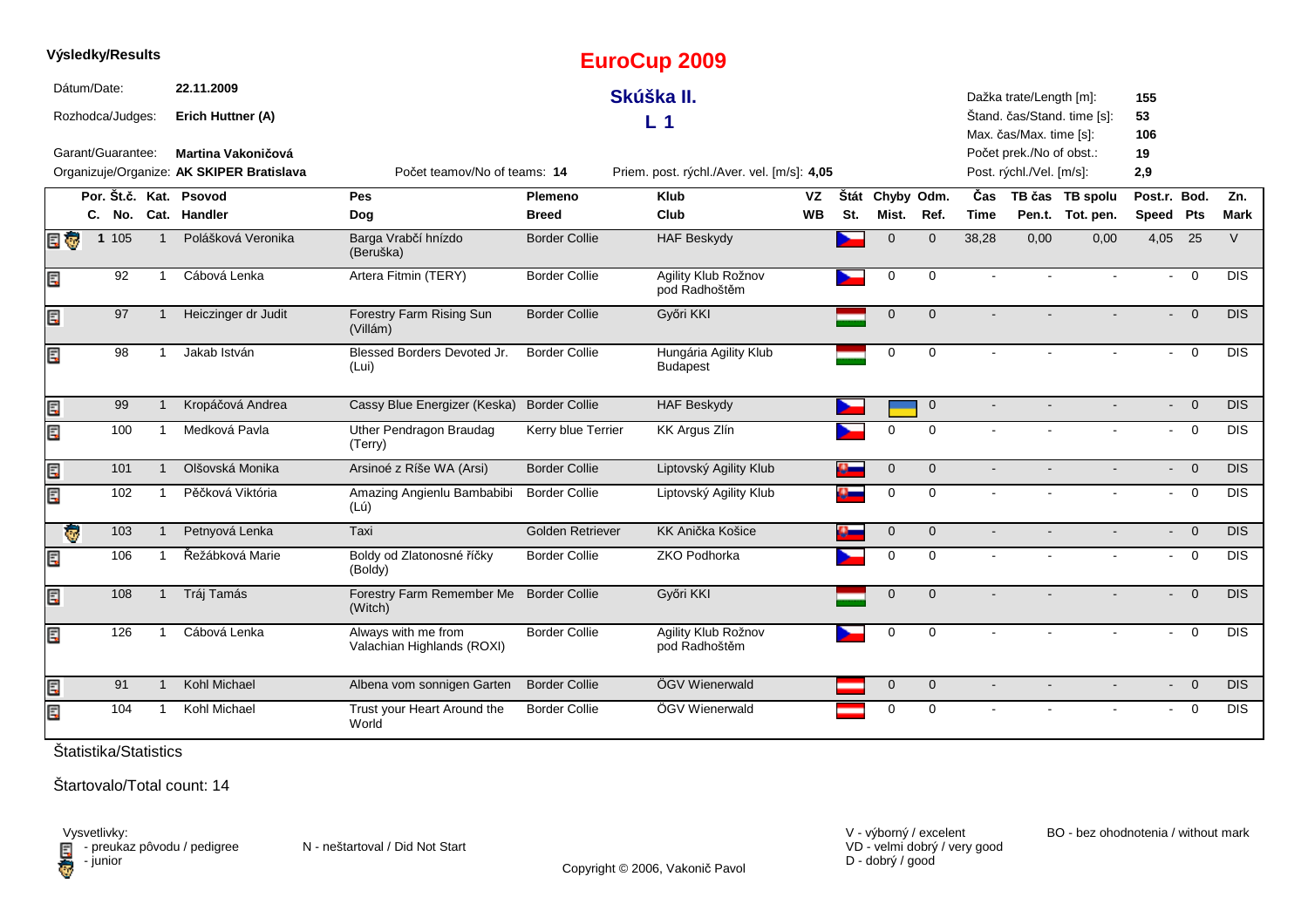| Výsledky/Results                   |                                                    |            |                              | <b>EuroCup 2009</b>                        |           |     |                 |      |      |                          |                             |              |      |
|------------------------------------|----------------------------------------------------|------------|------------------------------|--------------------------------------------|-----------|-----|-----------------|------|------|--------------------------|-----------------------------|--------------|------|
| Dátum/Date:                        | 22.11.2009                                         |            |                              | Skúška II.                                 |           |     |                 |      |      | Dažka trate/Length [m]:  |                             | 155          |      |
| Rozhodca/Judges:                   | Erich Huttner (A)                                  |            |                              | L 1                                        |           |     |                 |      |      |                          | Stand. čas/Stand. time [s]: | 53           |      |
|                                    |                                                    |            |                              |                                            |           |     |                 |      |      | Max. čas/Max. time [s]:  |                             | 106          |      |
| Garant/Guarantee:                  | Martina Vakoničová                                 |            |                              |                                            |           |     |                 |      |      | Počet prek./No of obst.: |                             | 19           |      |
|                                    | Organizuje/Organize: AK SKIPER Bratislava          |            | Počet teamov/No of teams: 14 | Priem. post. rýchl./Aver. vel. [m/s]: 4,05 |           |     |                 |      |      | Post. rýchl./Vel. [m/s]: |                             | 2,9          |      |
| Por. Št.č. Kat. Psovod             |                                                    | <b>Pes</b> | <b>Plemeno</b>               | <b>Klub</b>                                | VZ        |     | Štát Chyby Odm. |      | Cas  |                          | TB čas TB spolu             | Post.r. Bod. | Zn.  |
| C. No. Cat. Handler                |                                                    | Dog        | <b>Breed</b>                 | Club                                       | <b>WB</b> | St. | Mist.           | Ref. | Time |                          | Pen.t. Tot. pen.            | Speed Pts    | Mark |
|                                    | Diskvalifikácie/Disqualification: 92,86 % (13)     |            |                              |                                            |           |     |                 |      |      |                          |                             |              |      |
| Čisto/Clear runs: 7,14 % (1)       |                                                    |            |                              |                                            |           |     |                 |      |      |                          |                             |              |      |
| Max. post. r./Max. speed:4,05 m/s  |                                                    |            |                              |                                            |           |     |                 |      |      |                          |                             |              |      |
|                                    | Max. čist. post. r./Max. speed clean run: 4,05 m/s |            |                              |                                            |           |     |                 |      |      |                          |                             |              |      |
| Min. post. r./Min. speed: 4,05 m/s |                                                    |            |                              |                                            |           |     |                 |      |      |                          |                             |              |      |

Min. post. r./Min. speed: 4,05 m/s Priemerná post. r./Average speed: 4,05 m/s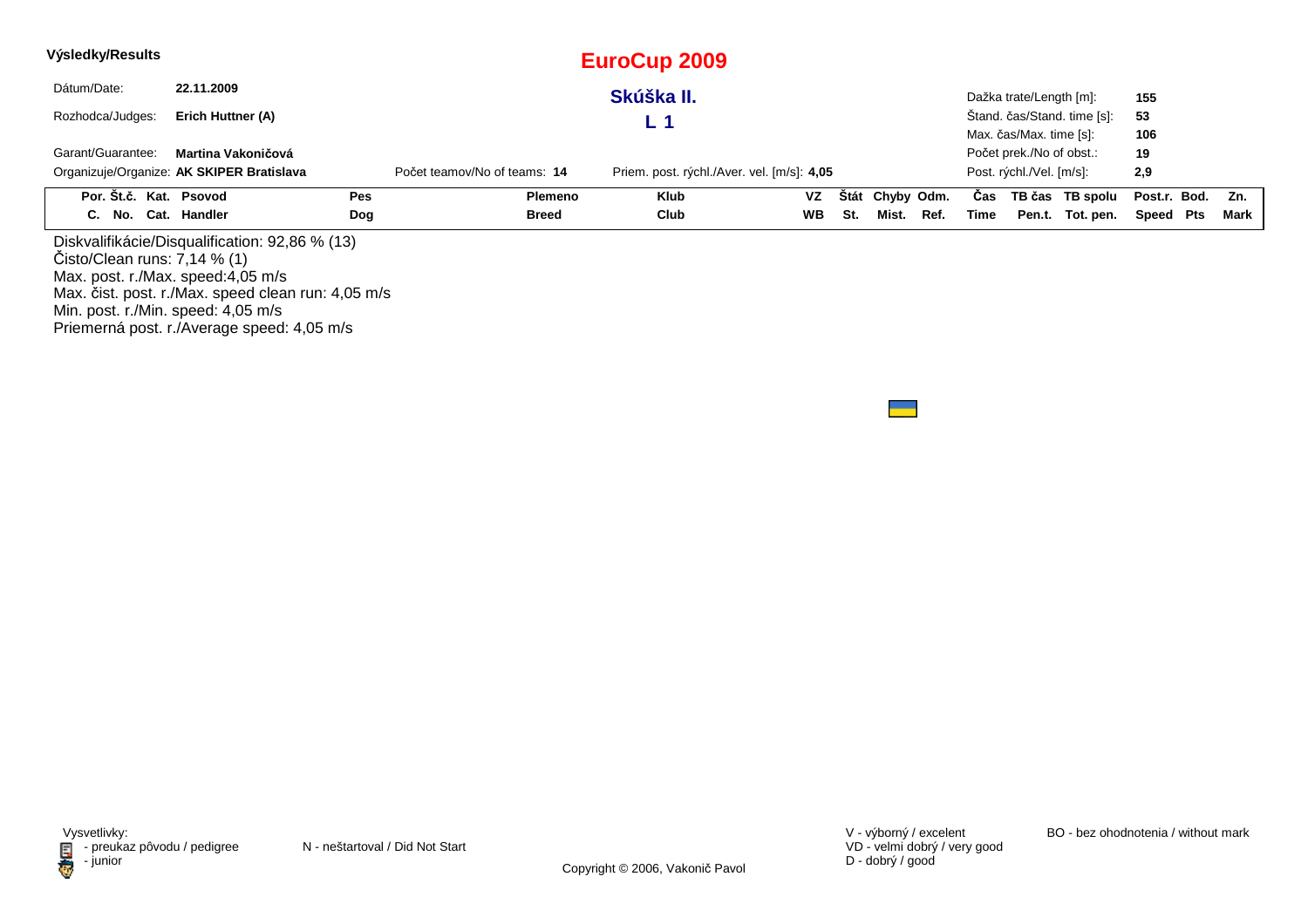|    |                         | Výsledky/Results  |               |                                           |                                                    |                                              | <b>EuroCup 2009</b>                        |           |          |                |              |       |                          |                             |                |                |             |
|----|-------------------------|-------------------|---------------|-------------------------------------------|----------------------------------------------------|----------------------------------------------|--------------------------------------------|-----------|----------|----------------|--------------|-------|--------------------------|-----------------------------|----------------|----------------|-------------|
|    | Dátum/Date:             |                   |               | 22.11.2009                                |                                                    |                                              | Skúška II.                                 |           |          |                |              |       | Dažka trate/Length [m]:  |                             | 174            |                |             |
|    |                         | Rozhodca/Judges:  |               | Lenka Pánková (ČR)                        |                                                    |                                              | S <sub>2</sub>                             |           |          |                |              |       |                          | Stand. čas/Stand. time [s]: | 50             |                |             |
|    |                         |                   |               |                                           |                                                    |                                              |                                            |           |          |                |              |       | Max. čas/Max. time [s]:  |                             | 75             |                |             |
|    |                         | Garant/Guarantee: |               | Martina Vakoničová                        |                                                    |                                              |                                            |           |          |                |              |       | Počet prek./No of obst.: |                             | 19             |                |             |
|    |                         |                   |               | Organizuje/Organize: AK SKIPER Bratislava | Počet teamov/No of teams: 8                        |                                              | Priem. post. rýchl./Aver. vel. [m/s]: 3,13 |           |          |                |              |       | Post. rýchl./Vel. [m/s]: |                             | 3,4            |                |             |
|    |                         |                   |               | Por. Št.č. Kat. Psovod                    | Pes                                                | Plemeno                                      | <b>Klub</b>                                | VZ        | Štát     | Chyby Odm.     |              | Čas   |                          | TB čas TB spolu             | Post.r. Bod.   |                | Zn.         |
|    |                         | C. No.            |               | Cat. Handler                              | <b>Dog</b>                                         | <b>Breed</b>                                 | Club                                       | <b>WB</b> | St.      | Mist.          | Ref.         | Time  |                          | Pen.t. Tot. pen.            | Speed Pts      |                | <b>Mark</b> |
|    | G                       | 21                | 2             | Illényiová Hella                          | Holly (Holly)                                      | Mixbreed                                     | All for dog Dunajská<br>Streda             |           | $\alpha$ | $\Omega$       | $\Omega$     | 53,07 | 3,07                     | 3,07                        | 3,28 25        |                | V           |
| E  |                         | 2 12              | 2             | Píšťková Radana                           | Be my Jousee Tantum Auri<br>(Jouzitka)             | <b>Shetland Sheepdog</b>                     | ROSA Zlín                                  |           |          |                | $\Omega$     | 44,58 | 0,00                     | 5,00                        | 3,90           | -20            |             |
| E. |                         | 3 20              | 2             | Harangozó Ágnes                           | Rockó Rott Amanda (Ami)                            | West Highland White Siófok<br><b>Terrier</b> |                                            |           |          | $\mathbf 0$    | $\mathbf{0}$ | 60,44 | 10,44                    | 10,44                       | 2,88           | 17             | <b>VD</b>   |
| Ę  |                         | 4 2 2             | 2             | Jentnerová Magdaléna                      | Cinderella Hedstar (Cindy)                         | Bichon á poil frisé                          | AK Skiper BA                               |           | $\alpha$ |                | 0            | 57,45 | 7,45                     | 12,45                       | 3,03           | 15             | <b>VD</b>   |
|    | $\overline{\mathbf{v}}$ | 5 24              | 2             | Michalčíková Natália                      | Samko (Samko)                                      | Chihuahua Pelo corto                         | AK Skiper BA                               |           | $\alpha$ | $\mathbf{0}$   |              | 58,22 | 8,22                     | 13,22                       | 2,99           | 12             | <b>VD</b>   |
| Ē, |                         | 6 27              | 2             | Zemanová Danuše                           | Angie Mabafr (En)                                  | Zwergschnauzer                               | PŠ na Ostrově Brno                         |           |          |                | 0            | 64,43 | 14,43                    | 19,43                       | 2,70           | -9             | D           |
| Ę  |                         | 25                | $\mathcal{P}$ | Pacáková Zuzana                           | Kissing Katty z Jeřeně<br>(Kissing)                | Parson Russel Terrier KK Komořany            |                                            |           |          | $\overline{0}$ | $\Omega$     |       |                          |                             | $\blacksquare$ | $\overline{0}$ | DIS.        |
| E  |                         | 26                | 2             | Vyplelová Petra                           | Cunningham's White Beast of<br>Prey (Cunningham's) | West Highland White<br>Terrier               | OSA Jahoda Kladno                          |           |          | 0              |              |       |                          |                             | $\sim$         | $\overline{0}$ | <b>DIS</b>  |

Štartovalo/Total count: 8 Diskvalifikácie/Disqualification: 25,00 % (2) Čisto/Clean runs: 0,00 % (0) Max. post. r./Max. speed:3,90 m/s Max. čist. post. r./Max. speed clean run: 0,00 m/s Min. post. r./Min. speed: 2,70 m/sPriemerná post. r./Average speed: 3,13 m/s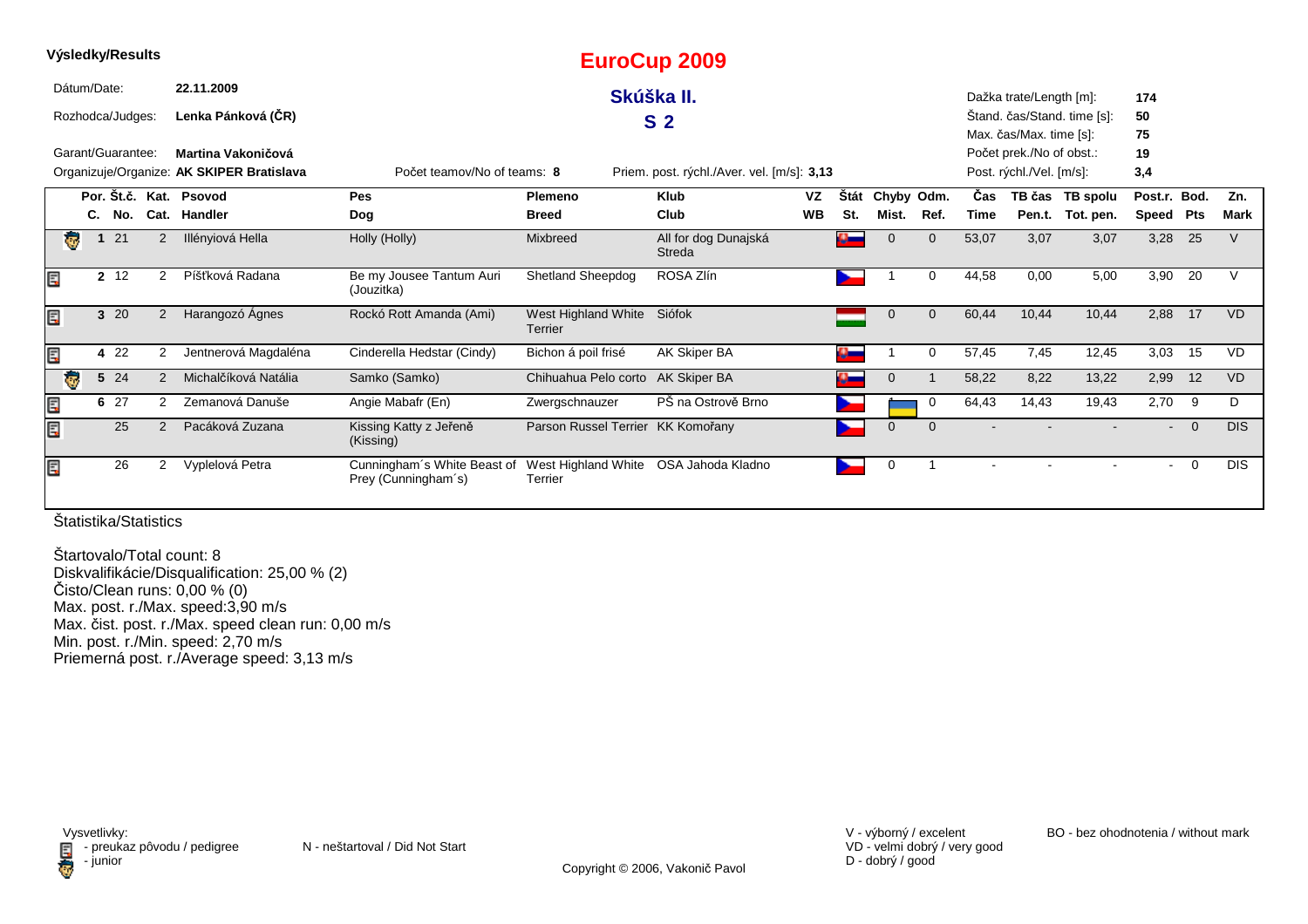|   | <b>vysiedky/Results</b> |                |                                           |                                               |                           | <b>EuroCup 2009</b>                        |           |      |              |                |                |                          |                             |                |                |             |
|---|-------------------------|----------------|-------------------------------------------|-----------------------------------------------|---------------------------|--------------------------------------------|-----------|------|--------------|----------------|----------------|--------------------------|-----------------------------|----------------|----------------|-------------|
|   | Dátum/Date:             |                | 22.11.2009                                |                                               |                           | Skúška II.                                 |           |      |              |                |                | Dažka trate/Length [m]:  |                             | 174            |                |             |
|   | Rozhodca/Judges:        |                | Lenka Pánková (ČR)                        |                                               |                           |                                            |           |      |              |                |                |                          | Štand. čas/Stand. time [s]: | 50             |                |             |
|   |                         |                |                                           |                                               |                           | M <sub>2</sub>                             |           |      |              |                |                | Max. čas/Max. time [s]:  |                             | 75             |                |             |
|   | Garant/Guarantee:       |                | Martina Vakoničová                        |                                               |                           |                                            |           |      |              |                |                | Počet prek./No of obst.: |                             | 19             |                |             |
|   |                         |                | Organizuje/Organize: AK SKIPER Bratislava | Počet teamov/No of teams: 12                  |                           | Priem. post. rýchl./Aver. vel. [m/s]: 3,65 |           |      |              |                |                | Post. rýchl./Vel. [m/s]: |                             | 3,4            |                |             |
|   |                         |                | Por. Št.č. Kat. Psovod                    | Pes                                           | Plemeno                   | <b>Klub</b>                                | <b>VZ</b> | Štát | Chyby Odm.   |                | Čas            |                          | TB čas TB spolu             | Post.r. Bod.   |                | Zn.         |
|   | C. No.                  |                | Cat. Handler                              | Dog                                           | <b>Breed</b>              | Club                                       | <b>WB</b> | St.  | Mist.        | Ref.           | <b>Time</b>    |                          | Pen.t. Tot. pen.            | Speed Pts      |                | <b>Mark</b> |
| E | 1 67                    | 2              | Rády Rebeka                               | Kormosvári-Hajtó Pletyka<br>(Pletyka)         | Mudi                      | Hungária Agility Klub<br><b>Budapest</b>   |           |      |              | $\Omega$       | 41,60          | 0,00                     | 5,00                        | 4,18 25        |                | $\vee$      |
|   | 2 69                    | $\overline{2}$ | Ševčík Martin                             | Aimee (Aimee)                                 | Mixbreed                  | ROSA Zlín                                  |           |      |              | $\Omega$       | 46,48          | 0,00                     | 5,00                        | 3,74 20        |                | $\vee$      |
| E | 3 59                    | $\overline{2}$ | Dušková Julie                             | Gipsy ze Zámecké zahrady<br>(Gipsy)           | <b>Manchester Terrier</b> | <b>KK Komořany</b>                         |           |      | $\Omega$     |                | 47,54          | 0,00                     | 5,00                        | 3,66           | 17             | $\vee$      |
|   | 4 58                    | $\overline{2}$ | Dobríková Lucia                           | <b>Buddy</b>                                  | Beagle                    | AK Skiper BA                               |           |      | 0            |                | 57,84          | 7.84                     | 12,84                       | 3,01 15        |                | <b>VD</b>   |
|   | 48                      | $\overline{2}$ | Lukovicsová Hana                          | Fany                                          | Mixbreed                  | <b>KK Argus Zlín</b>                       |           |      | $\Omega$     | $\Omega$       |                |                          |                             |                | $- 0$          | <b>DIS</b>  |
|   | 55<br>Ģ                 | 2              | Adzimová Lenka                            | Mimi                                          | Mixbreed                  | KK Anička Košice                           |           |      |              | $\mathbf{0}$   | $\sim$         |                          |                             | $\blacksquare$ | $\overline{0}$ | <b>DIS</b>  |
| E | 57                      | $\overline{2}$ | Cigánková Bronislava                      | Dallí z Hradu Pajreku (Body)                  | Deutsche Spitz            | .                                          |           |      | $\Omega$     | $\Omega$       |                |                          |                             |                | $- 0$          | <b>DIS</b>  |
| Ę | 61                      | $\overline{2}$ | Havlíková Adéla                           | Kiss The Rain Kelečský<br>poklad (Kissa)      | <b>Fox Terrier</b>        | Katmaj Opava                               |           |      | $\Omega$     | $\Omega$       | $\sim$         |                          |                             | $\blacksquare$ | $\overline{0}$ | <b>DIS</b>  |
|   | E T<br>62               | 2              | Kopřivíková Denisa                        | <b>Black-Magic Amor Real</b><br>(Black-Magic) | <b>Shetland Sheepdog</b>  | <b>KK Prostějov</b>                        |           |      | $\mathbf{0}$ | $\mathbf{0}$   |                |                          |                             | $\sim$         | $\overline{0}$ | <b>DIS</b>  |
| E | 63                      | 2              | Momirovová Iva                            | Sabastián z Černé hlásky<br>(Seban)           | Shetland Sheepdog         | PŠ na Ostrově Brno                         |           |      | $\Omega$     | $\Omega$       | $\sim$         |                          |                             |                | $- 0$          | <b>DIS</b>  |
|   | 64<br>EU                | 2              | Podmolová Slávka                          | Destiny Succes z Lorienu<br>Moravia (Suki)    | <b>Shetland Sheepdog</b>  | <b>HAF Beskydy</b>                         |           |      | $\mathbf 0$  | $\overline{0}$ | $\blacksquare$ |                          | $\sim$                      | $\blacksquare$ | $\overline{0}$ | <b>DIS</b>  |
|   | ÷<br>71                 | $\overline{2}$ | Vaculíková Anna                           | Amy (Amy)                                     | <b>Shetland Sheepdog</b>  | <b>HAF Beskydy</b>                         |           |      | 2            | $\overline{2}$ |                |                          |                             | $\sim$         | $\overline{0}$ | <b>DIS</b>  |

**Výsledky/Results**

Štartovalo/Total count: 12 Diskvalifikácie/Disqualification: 66,67 % (8)Čisto/Clean runs: 0,00 % (0) Max. post. r./Max. speed:4,18 m/s Max. čist. post. r./Max. speed clean run: 0,00 m/s Min. post. r./Min. speed: 3,01 m/sPriemerná post. r./Average speed: 3,65 m/s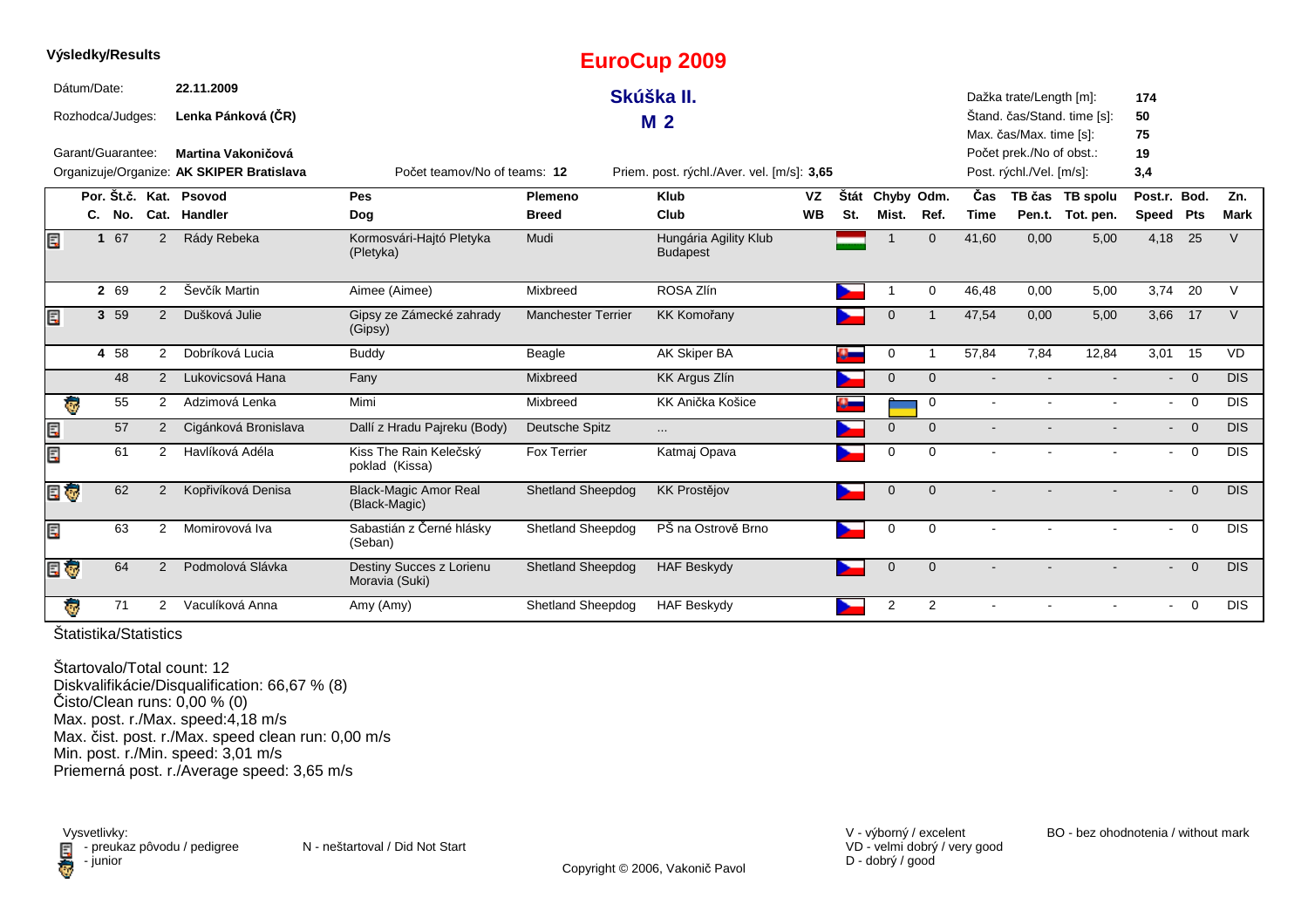|   | Výsledky/Results        |         |     |                |                                           |                                             |                          | EuroCup 2009                               |           |           |                |                |        |                          |                             |                |                |            |
|---|-------------------------|---------|-----|----------------|-------------------------------------------|---------------------------------------------|--------------------------|--------------------------------------------|-----------|-----------|----------------|----------------|--------|--------------------------|-----------------------------|----------------|----------------|------------|
|   | Dátum/Date:             |         |     |                | 22.11.2009                                |                                             |                          | Skúška II.                                 |           |           |                |                |        | Dažka trate/Length [m]:  |                             | 174            |                |            |
|   | Rozhodca/Judges:        |         |     |                | Lenka Pánková (ČR)                        |                                             |                          | L <sub>2</sub>                             |           |           |                |                |        |                          | Štand. čas/Stand. time [s]: | 50             |                |            |
|   |                         |         |     |                |                                           |                                             |                          |                                            |           |           |                |                |        | Max. čas/Max. time [s]:  |                             | 75             |                |            |
|   | Garant/Guarantee:       |         |     |                | Martina Vakoničová                        |                                             |                          |                                            |           |           |                |                |        | Počet prek./No of obst.: |                             | 19             |                |            |
|   |                         |         |     |                | Organizuje/Organize: AK SKIPER Bratislava | Počet teamov/No of teams: 12                |                          | Priem. post. rýchl./Aver. vel. [m/s]: 3,54 |           |           |                |                |        | Post. rýchl./Vel. [m/s]: |                             | 3,4            |                |            |
|   |                         |         |     |                | Por. Št.č. Kat. Psovod                    | Pes                                         | Plemeno                  | <b>Klub</b>                                | <b>VZ</b> | Štát      | Chyby Odm.     |                | Čas    |                          | TB čas TB spolu             | Post.r. Bod.   |                | Zn.        |
|   |                         | C.      | No. |                | Cat. Handler                              | Dog                                         | <b>Breed</b>             | Club                                       | <b>WB</b> | St.       | Mist.          | Ref.           | Time   |                          | Pen.t. Tot. pen.            | Speed Pts      |                | Mark       |
|   | Ģ                       | 1 1 1 8 |     | 2              | Švábová Markéta                           | Bert (Bertík)                               | Golden Retriever         | ROSA Zlín                                  |           |           | $\Omega$       | $\overline{0}$ | 52,94  | 2,94                     | 2,94                        | 3,29           | 25             | $\vee$     |
| Ę |                         | 2 95    |     | $\overline{2}$ | Kořínková Jana                            | Sarah                                       | Deutscher<br>Schäferhund | Amonra Čebín                               |           |           |                | $\Omega$       | 42,42  | 0.00                     | 5,00                        | 4,10           | 20             | $\vee$     |
|   | $\overline{\mathbf{e}}$ | 3 119   |     | 2              | <b>Tóth Vivien</b>                        | Pogácsa (Pogi)                              | Mixbreed                 | Happy Dog                                  |           |           | $\mathbf 0$    | -1             | 54,02  | 4,02                     | 9,02                        | 3,22 17        |                | VD         |
| Ę |                         | 4 127   |     | 2              | Juhásová Jana                             | Dreaming Lady Gasko Prim<br>(Dreaming)      | <b>Border Collie</b>     | Liptovský Agility Klub                     |           |           | 2              | $\Omega$       | 45,08  | 0,00                     | 10,00                       | 3,86           | 15             | VD         |
| Ę |                         | 5 117   |     | 2              | Kohl Michael                              | <b>Lightspeed Blitz</b>                     | <b>Border Collie</b>     | ÖGV Wienerwald                             |           |           | 3              | 2              | 54,26  | 4,26                     | 29,26                       | 3,21           | 12             | <b>BO</b>  |
| Ę |                         |         | 93  | $\overline{2}$ | Juhásová Jana                             | Barchello Bambabibi<br>(Barchello)          | <b>Border Collie</b>     | Liptovský Agility Klub                     |           | $\alpha-$ | 0              | $\mathbf 0$    |        |                          |                             | $\blacksquare$ | $\overline{0}$ | <b>DIS</b> |
| E |                         |         | 109 | 2              | Vaculík Karel                             | Circé Black z Kovárny (Cira)                | <b>Belgian Shepherd</b>  | <b>HAF Beskydy</b>                         |           |           | $\mathbf{0}$   | $\Omega$       |        |                          |                             | $\sim$         | $\Omega$       | <b>DIS</b> |
|   |                         |         | 111 | 2              | Konobelj Nataša                           | Dina (Dina)                                 | Golden Retriever         | ŠKD Postojna                               |           |           | 0              | $\Omega$       | $\sim$ |                          |                             | $\blacksquare$ | $\overline{0}$ | <b>DIS</b> |
| Ę |                         |         | 112 | 2              | Lukančič Urša                             | Poseidon Ramina-Regal (Ula)                 | <b>Border Collie</b>     | ŠKK Vrhnika                                |           |           | $\mathbf{0}$   | $\Omega$       |        |                          |                             |                | $- 0$          | <b>DIS</b> |
| Ę |                         |         | 114 | 2              | Podmolová Jaroslava                       | Puma z Hückelovy vily (Quiny)               | <b>Belgian Shepherd</b>  | <b>HAF Beskydy</b>                         |           |           | 0              | $\mathbf 0$    | $\sim$ |                          | $\blacksquare$              | $\blacksquare$ | $\overline{0}$ | <b>DIS</b> |
| Ę |                         |         | 115 | 2              | Rychnovský Josef                          | Charrier de Alphaville<br>Bohemia (Sarinek) | <b>Belgian Shepherd</b>  | <b>KK Jihlava</b>                          |           |           | $\overline{0}$ | $\overline{0}$ |        |                          |                             | $\blacksquare$ | $\overline{0}$ | <b>DIS</b> |
| E |                         |         | 116 | 2              | Šimčík Vojtěch                            | Arrow Vrabčí hnízdo (Arrow)                 | <b>Border Collie</b>     | <b>HAF Beskydy</b>                         |           |           | 0              | $\mathbf 0$    |        |                          |                             | $\blacksquare$ | $\overline{0}$ | <b>DIS</b> |

Štartovalo/Total count: 12 Diskvalifikácie/Disqualification: 58,33 % (7) Čisto/Clean runs: 0,00 % (0) Max. post. r./Max. speed:4,10 m/s Max. čist. post. r./Max. speed clean run: 0,00 m/sMin. post. r./Min. speed: 3,21 m/s Priemerná post. r./Average speed: 3,54 m/s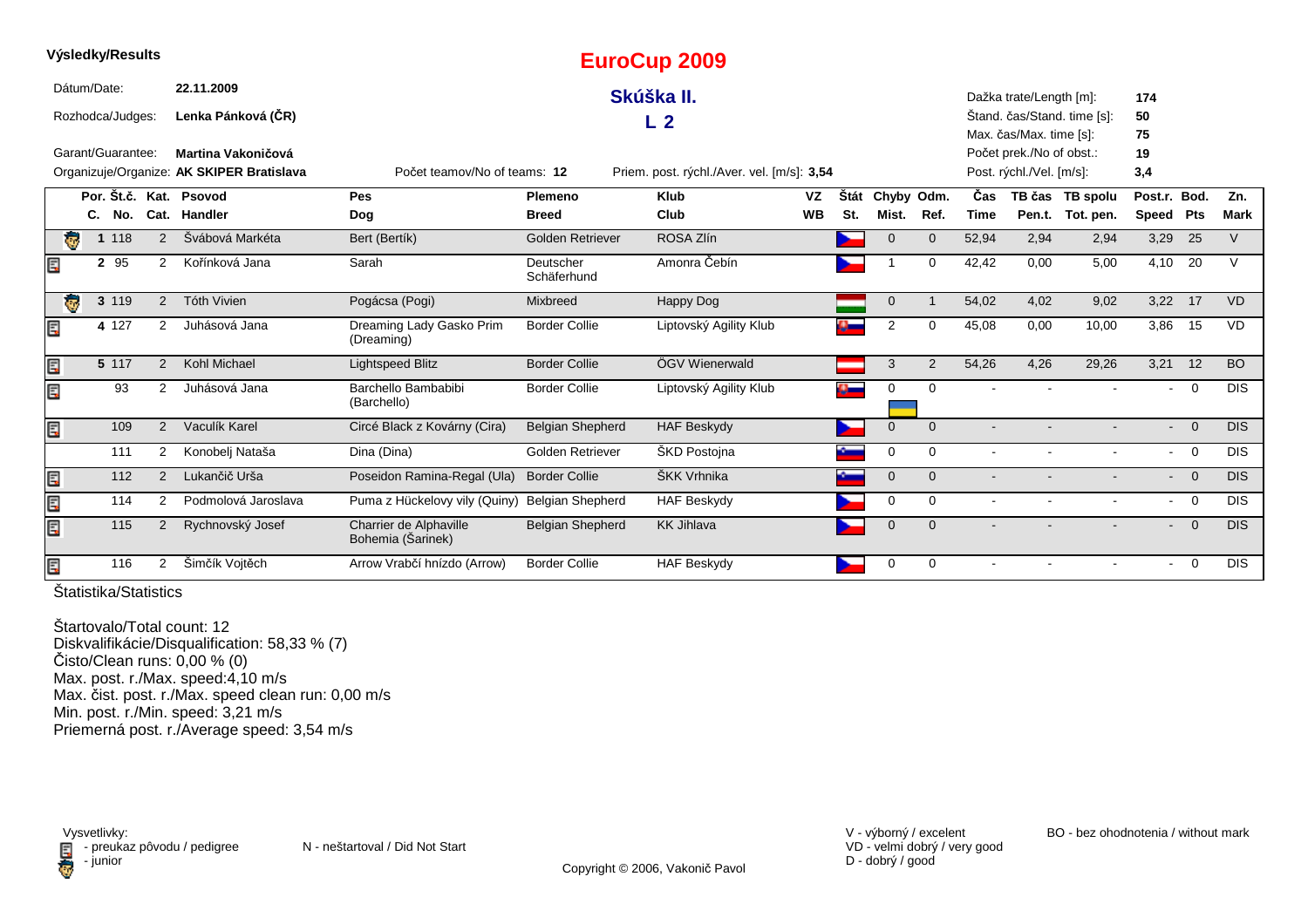|     | Výsledky/Results  |                      |   |                                           |                                          |                                | <b>EuroCup 2009</b>                        |           |              |             |                |                |                          |                             |              |                            |             |
|-----|-------------------|----------------------|---|-------------------------------------------|------------------------------------------|--------------------------------|--------------------------------------------|-----------|--------------|-------------|----------------|----------------|--------------------------|-----------------------------|--------------|----------------------------|-------------|
|     | Dátum/Date:       |                      |   | 22.11.2009                                |                                          |                                | Skúška II.                                 |           |              |             |                |                | Dažka trate/Length [m]:  |                             | 173          |                            |             |
|     | Rozhodca/Judges:  |                      |   | Lenka Pánková (ČR)                        |                                          |                                | S <sub>3</sub>                             |           |              |             |                |                |                          | Stand. čas/Stand. time [s]: | 46           |                            |             |
|     |                   |                      |   |                                           |                                          |                                |                                            |           |              |             |                |                | Max. čas/Max. time [s]:  |                             | 72           |                            |             |
|     | Garant/Guarantee: |                      |   | Martina Vakoničová                        |                                          |                                |                                            |           |              |             |                |                | Počet prek./No of obst.: |                             | 19           |                            |             |
|     |                   |                      |   | Organizuje/Organize: AK SKIPER Bratislava | Počet teamov/No of teams: 11             |                                | Priem. post. rýchl./Aver. vel. [m/s]: 3,60 |           |              |             |                |                | Post. rýchl./Vel. [m/s]: |                             | 3,7          |                            |             |
|     |                   |                      |   | Por. Št.č. Kat. Psovod                    | Pes                                      | Plemeno                        | <b>Klub</b>                                | VZ        | <b>Stát</b>  | Chyby Odm.  |                | Čas            |                          | TB čas TB spolu             | Post.r. Bod. |                            | Zn.         |
|     |                   | C. No.               |   | Cat. Handler                              | Dog                                      | <b>Breed</b>                   | Club                                       | <b>WB</b> | St.          | Mist.       | Ref.           | <b>Time</b>    |                          | Pen.t. Tot. pen.            | Speed        | Pts                        | <b>Mark</b> |
| E   |                   | 1 31                 | 3 | Kružinská Adela                           | Abeille Elita Triumphans<br>(Aminka)     | Caniche                        | <b>AK Malina</b>                           |           | $\mathbf{a}$ | $\Omega$    | $\Omega$       | 40,95          | 0,00                     | 0,00                        | 4,22 25      |                            | $\vee$      |
| E   |                   | 2 <sup>2</sup>       | 3 | Tóth Ágnes                                | Gory Bergerac de Hu (Gory)               | Shipperke                      | <b>DASZE</b>                               |           |              | $\mathbf 0$ | $\Omega$       | 41,63          | 0,00                     | 0,00                        | 4,16         | 20                         | V           |
| e Ç |                   | 3 <sub>1</sub>       | 3 | Podmolová Slávka                          | A3 Adellyn od Samohelky                  | <b>Shetland Sheepdog</b>       | <b>HAF Beskydy</b>                         |           |              | 0           | 0              | 48,59          | 2,59                     | 2,59                        | 3,56         | 17                         | V           |
| Ę   |                   | 4 28                 | 3 | Antalová Miriama                          | Bellonka Metuje (Bellonka)               | <b>Shetland Sheepdog</b>       | <b>AK Nitra</b>                            | 313/2     |              |             | $\Omega$       | 39,87          | 0,00                     | 5,00                        | 4,34         | 15                         | V           |
| Ξ   |                   | 5 34                 | 3 | Parunov Nadija                            | Bombon Bon (Bon)                         | Shipperke                      | ŠKD Postojna                               |           |              | 0           | $\Omega$       | 51,57          | 5,57                     | 5,57                        | 3,35         | 12                         | $\vee$      |
|     |                   | 6 35                 | 3 | Rychnovská Hedvika                        | A3Ch Miky Bohemia Diplomat<br>(Matýsek)  | <b>Border Terrier</b>          | <b>KK Jihlava</b>                          |           |              |             | $\Omega$       | 49,00          | 3,00                     | 8,00                        | 3,53         | 9                          | <b>VD</b>   |
|     |                   | 30<br>$\overline{7}$ | 3 | Harangozó Ágnes                           | Rocky (Rocky)                            | West Highland White<br>Terrier | Siófok                                     |           |              |             | $\Omega$       | 61,00          | 15,00                    | 15,00                       | 2,84         | - 1                        | <b>VD</b>   |
|     |                   | 8 32                 | 3 | Nagyová Lucia                             | Schumacher (Schumi)                      | Maltése                        | AK Skiper BA                               |           | $\Omega$     |             | $\overline{2}$ | 61,42          | 15,42                    | 30,42                       | 2,82         | $\overline{\phantom{0}}$ 1 | <b>BO</b>   |
|     |                   | 29                   | 3 | Baďová Jana                               | Schadehorns Milka (Shelly)               | Parson Russel Terrier          | KK3G                                       |           |              | 0           | 0              | $\blacksquare$ |                          |                             | $\sim$       | $\overline{0}$             | <b>DIS</b>  |
|     |                   | 36                   | 3 | Šimčíková Martina                         | Julia ze Shetlandů (Julča)               | <b>Shetland Sheepdog</b>       | <b>HAF Beskydy</b>                         |           |              | $\mathbf 0$ | $\mathbf{0}$   | $\blacksquare$ |                          |                             |              | $- 0$                      | <b>DIS</b>  |
| e o |                   | 37                   | 3 | Podmolová Slávka                          | A3Ch Dwarf Dolly ze<br>Shetlandů (Tessi) | <b>Shetland Sheepdog</b>       | <b>HAF Beskydy</b>                         |           |              | 0           | 0              |                |                          |                             |              | $\overline{0}$             | <b>DIS</b>  |

**Výsledky/Results**

Štartovalo/Total count: 11 Diskvalifikácie/Disqualification: 27,27 % (3) Čisto/Clean runs: 18,18 % (2) Max. post. r./Max. speed:4,34 m/s Max. čist. post. r./Max. speed clean run: 4,22 m/sMin. post. r./Min. speed: 2,82 m/s Priemerná post. r./Average speed: 3,60 m/s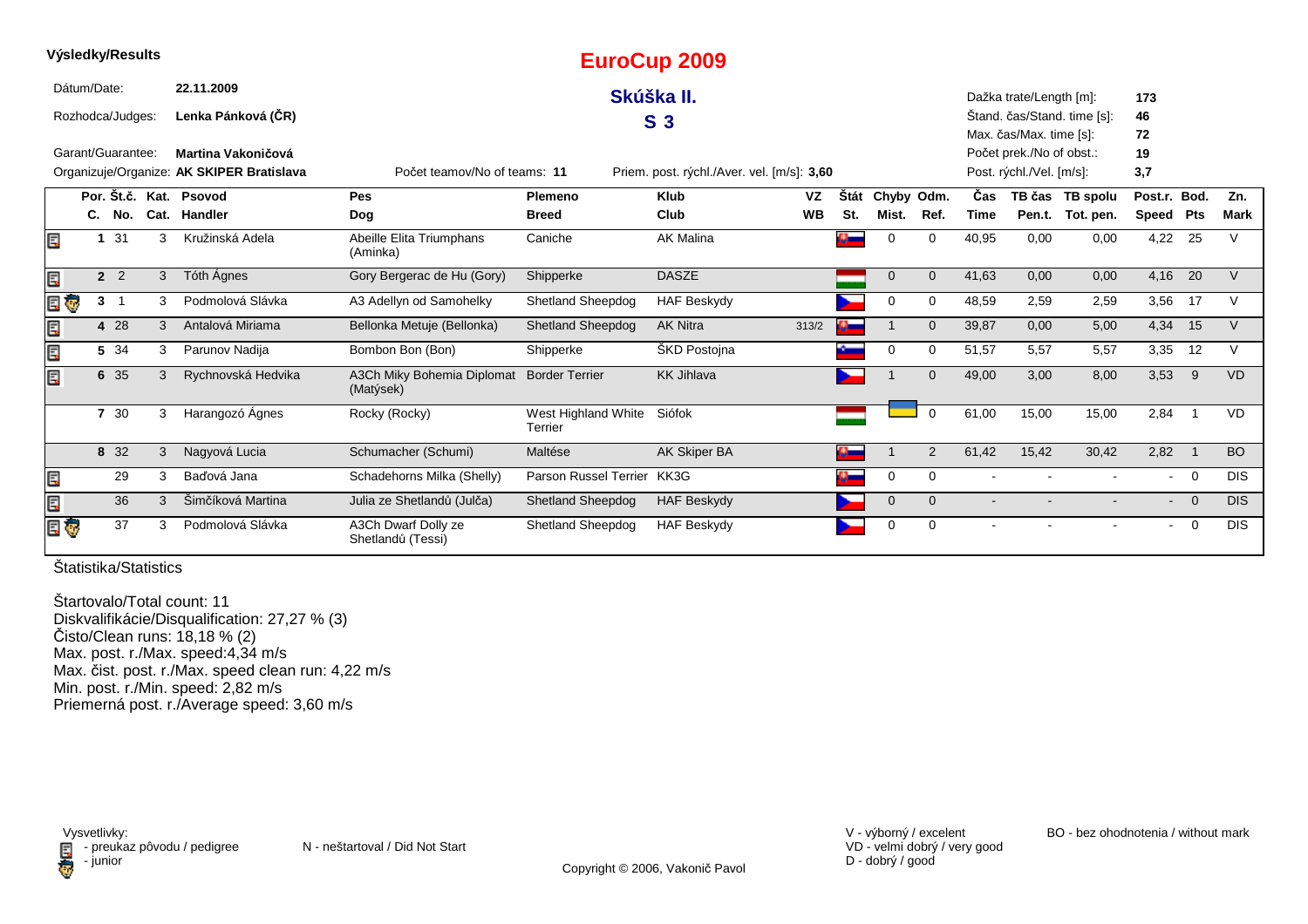|                         |             |                   |   |                                           |                                                 |                                        | LUI UUUP ZUUJ                              |           |      |              |              |                |                          |                             |              |                            |             |
|-------------------------|-------------|-------------------|---|-------------------------------------------|-------------------------------------------------|----------------------------------------|--------------------------------------------|-----------|------|--------------|--------------|----------------|--------------------------|-----------------------------|--------------|----------------------------|-------------|
|                         | Dátum/Date: |                   |   | 22.11.2009                                |                                                 |                                        | Skúška II.                                 |           |      |              |              |                | Dažka trate/Length [m]:  |                             | 173          |                            |             |
|                         |             | Rozhodca/Judges:  |   | Lenka Pánková (ČR)                        |                                                 |                                        | M 3                                        |           |      |              |              |                |                          | Štand. čas/Stand. time [s]: | 46           |                            |             |
|                         |             |                   |   |                                           |                                                 |                                        |                                            |           |      |              |              |                | Max. čas/Max. time [s]:  |                             | 72           |                            |             |
|                         |             | Garant/Guarantee: |   | Martina Vakoničová                        |                                                 |                                        |                                            |           |      |              |              |                | Počet prek./No of obst.: |                             | 19           |                            |             |
|                         |             |                   |   | Organizuje/Organize: AK SKIPER Bratislava | Počet teamov/No of teams: 12                    |                                        | Priem. post. rýchl./Aver. vel. [m/s]: 3,87 |           |      |              |              |                | Post. rýchl./Vel. [m/s]: |                             | 3,7          |                            |             |
|                         |             |                   |   | Por. Št.č. Kat. Psovod                    | Pes                                             | Plemeno                                | Klub                                       | <b>VZ</b> | Štát | Chyby Odm.   |              | Čas            |                          | TB čas TB spolu             | Post.r. Bod. |                            | Zn.         |
|                         |             | C. No.            |   | Cat. Handler                              | Dog                                             | <b>Breed</b>                           | Club                                       | <b>WB</b> | St.  | Mist.        | Ref.         | <b>Time</b>    |                          | Pen.t. Tot. pen.            | Speed        | <b>Pts</b>                 | <b>Mark</b> |
| E                       |             | 1 80              | 3 | Pirity Árpád                              | Prince of Sunnlight Gainer<br>(Bruni)           | <b>Shetland Sheepdog</b>               | Győri KKI                                  |           |      | $\Omega$     | $\Omega$     | 41,75          | 0.00                     | 0.00                        | 4,14         | 25                         | $\vee$      |
| Ę                       |             | 2 83              | 3 | Kokalj Anabella                           | Jawel Viva blue du haut des<br>Monts (Viva)     | Berger des Pyrenées                    | ŠKK Vrhnika                                |           |      | 0            | $\Omega$     | 42,28          | 0,00                     | 0,00                        | 4,09         | 20                         | $\vee$      |
| Ę                       |             | 3 77              | 3 | Kemetmüller Ludmilla                      | Gladys dark of Working<br>County (Chelsi)       | <b>Shetland Sheepdog</b>               | ÖRV Am Riederberg                          |           |      | $\Omega$     | $\Omega$     | 43,21          | 0,00                     | 0,00                        | 4,00 17      |                            | $\vee$      |
|                         | Ģ           | 4 79              | 3 | Petnyová Lenka                            | Franklin Mandylion (Smiley)                     | Parson Russel Terrier KK Anička Košice |                                            |           |      | $\Omega$     | $\mathbf 0$  | 45,46          | 0,00                     | 0,00                        | 3,81         | 15                         | $\vee$      |
|                         |             | 5 73              | 3 | Vakonič Pavol                             | Elis Hunderlov (Elien)                          | <b>Fox Terrier</b>                     | <b>AK Skiper BA</b>                        |           | æ.   |              | $\mathbf{0}$ | 42,49          | 0,00                     | 5,00                        | 4,07         | 12                         | $\vee$      |
|                         |             | 6 75              | 3 | Kačmáryová Katarína                       | Shoki z UVP (Shoki)                             | Mixbreed                               | AK Skočka Košice                           |           | o –  |              |              | 43,29          | 0,00                     | 5,00                        | 4,00         | 9                          | $\vee$      |
| Ε                       |             | 7 41              | 3 | Kokalj Anabella                           | Toscana de la Fontain des<br>Schlitteurs (Sana) | Berger des Pyrenées                    | ŠKK Vrhnika                                |           |      | $\Omega$     |              | 45,03          | 0,00                     | 5,00                        | 3,84         | $\overline{\phantom{0}}$ 1 | $\vee$      |
| $\overline{\mathbf{e}}$ |             | 8 82              | 3 | Valentová Andrea                          | Dandy Daff Manepo ideál<br>(Daf)                | <b>Shetland Sheepdog</b>               | ZKO Soběslav                               |           |      | $\Omega$     |              | 49,02          | 3,02                     | 8,02                        | 3,53         | $\overline{1}$             | <b>VD</b>   |
|                         |             | 9 81              | 3 | Tesař Ivo                                 | Ben (Ben)                                       | Deutsche Spitz                         | PŠ na Ostrově Brno                         |           |      |              | -1           | 52,16          | 6,16                     | 16,16                       | 3,32         | $\overline{\phantom{0}}$ 1 | D           |
| E                       |             | 74                | 3 | Gašparová Erika                           | Fanfán Tulipán Paleur (Putin)                   | Parson Russel Terrier                  | KK Anička Košice                           |           |      | 0            | 0            | $\blacksquare$ |                          |                             |              | $- 0$                      | <b>DIS</b>  |
| E                       |             | 78                | 3 | Kopřivíková Venuše                        | Aramis Amor Real (Aramis)                       | <b>Shetland Sheepdog</b>               | <b>KK Prostějov</b>                        |           |      | $\mathbf{0}$ | $\mathbf{0}$ |                |                          |                             |              | $- 0$                      | <b>DIS</b>  |
|                         |             | 84                | 3 | Vakonič Pavol                             | A3Ch Viva Hunderlov (Vivien)                    | <b>Fox Terrier</b>                     | AK Skiper BA                               |           |      | $\Omega$     | $\Omega$     |                |                          |                             | $\sim$       | $\overline{0}$             | <b>DIS</b>  |

**EuroCup 2009**

Štatistika/Statistics

**Výsledky/Results**

Štartovalo/Total count: 12 Diskvalifikácie/Disqualification: 25,00 % (3)Čisto/Clean runs: 33,33 % (4) Max. post. r./Max. speed:4,14 m/s Max. čist. post. r./Max. speed clean run: 4,14 m/sMin. post. r./Min. speed: 3,32 m/s Priemerná post. r./Average speed: 3,87 m/s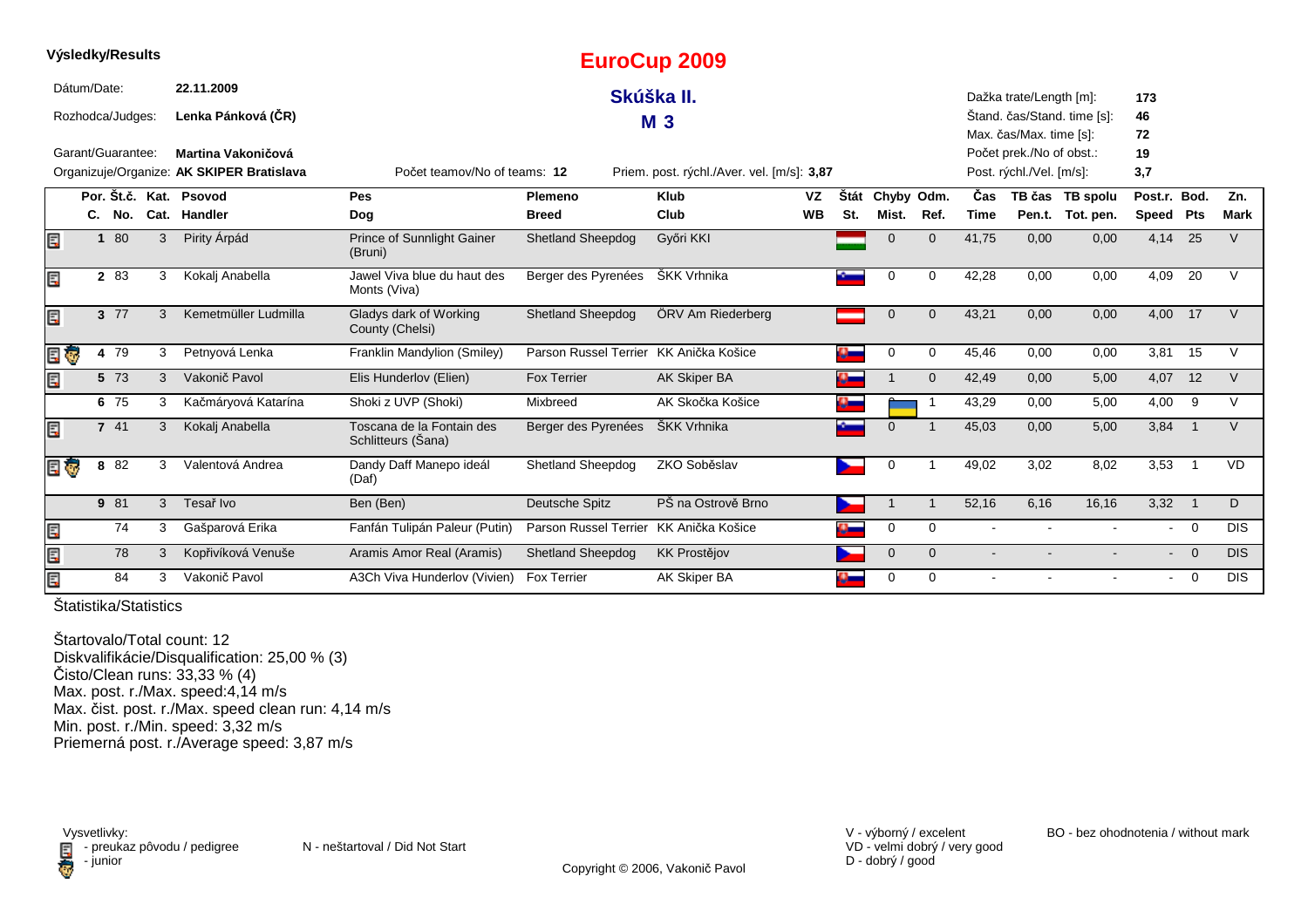|    | Výsledky/Results  |   |                                           |                                             |                         | <b>EuroCup 2009</b>                        |           |      |             |          |                |                          |                             |              |                |               |
|----|-------------------|---|-------------------------------------------|---------------------------------------------|-------------------------|--------------------------------------------|-----------|------|-------------|----------|----------------|--------------------------|-----------------------------|--------------|----------------|---------------|
|    | Dátum/Date:       |   | 22.11.2009                                |                                             |                         | Skúška II.                                 |           |      |             |          |                | Dažka trate/Length [m]:  |                             | 173          |                |               |
|    | Rozhodca/Judges:  |   | Lenka Pánková (ČR)                        |                                             |                         | L <sub>3</sub>                             |           |      |             |          |                |                          | Štand. čas/Stand. time [s]: | 46           |                |               |
|    |                   |   |                                           |                                             |                         |                                            |           |      |             |          |                | Max. čas/Max. time [s]:  |                             | 72           |                |               |
|    | Garant/Guarantee: |   | Martina Vakoničová                        |                                             |                         |                                            |           |      |             |          |                | Počet prek./No of obst.: |                             | 19           |                |               |
|    |                   |   | Organizuje/Organize: AK SKIPER Bratislava | Počet teamov/No of teams: 9                 |                         | Priem. post. rýchl./Aver. vel. [m/s]: 4,04 |           |      |             |          |                | Post. rýchl./Vel. [m/s]: |                             | 3,7          |                |               |
|    |                   |   | Por. Št.č. Kat. Psovod                    | Pes                                         | <b>Plemeno</b>          | <b>Klub</b>                                | <b>VZ</b> | Štát | Chyby Odm.  |          | Čas            |                          | TB čas TB spolu             | Post.r. Bod. |                | Zn.           |
|    | C. No.            |   | Cat. Handler                              | Dog                                         | <b>Breed</b>            | Club                                       | <b>WB</b> | St.  | Mist.       | Ref.     | <b>Time</b>    |                          | Pen.t. Tot. pen.            | Speed        | <b>Pts</b>     | <b>Mark</b>   |
| Ē. | 1 1 2 8           | 3 | Klimešová Martina                         | <b>A3CH Aralia Novterpod</b><br>(Barunka)   | <b>Belgian Shepherd</b> | Amonra Čebín                               |           |      | $\Omega$    | $\Omega$ | 39,39          | 0,00                     | 0,00                        | 4,39         | 25             | $\mathcal{U}$ |
| E, | 2 130             | 3 | Kohl Michael                              | Lightspeed Aragorn                          | <b>Border Collie</b>    | ÖGV Wienerwald                             |           |      | $\mathbf 0$ | $\Omega$ | 41,94          | 0,00                     | 0,00                        | 4,12 20      |                | $\vee$        |
| Ę  | 3 1 2 1           | 3 | Jakab Erika                               | Action Amazing Shepherd of<br>Aqua (Jackie) | <b>Border Collie</b>    | Hungária Agility Klub<br><b>Budapest</b>   |           |      | 0           | $\Omega$ | 43,02          | 0,00                     | 0,00                        | 4,02         | 17             | $\vee$        |
| E. | 4 122             | 3 | Kokalj Anabella                           | Ulm de la Fontain des<br>Schlitteurs (Ulm)  | Berger des Pyrenées     | ŠKK Vrhnika                                |           |      |             | $\Omega$ | 43,37          | 0,00                     | 0,00                        | 3,99         | 15             | $\vee$        |
|    | 5 123             | 3 | Lukovics Zdeněk                           | A3CH Buffy (Buffy)                          | Labrador Retriever      | KK Argus Zlín                              |           |      |             | $\Omega$ | 42,42          | 0.00                     | 5.00                        | 4,08         | 12             | $\vee$        |
|    | 6 120             | 3 | Gašparová Erika                           | Linda (Linda)                               | <b>Border Collie</b>    | <b>KK Anička Košice</b>                    |           |      |             |          | 47,46          | 1,46                     | 11,46                       | 3,65         | 9              | <b>VD</b>     |
| E  | 94                | 3 | Klimešová Martina                         | A3 Axa Z Lounského Chovu<br>(Joys)          | <b>Belgian Shepherd</b> | Amonra Čebín                               |           |      | $\Omega$    | $\Omega$ |                |                          |                             |              | $\overline{0}$ | <b>DIS</b>    |
| Ē. | 124               | 3 | Tóth Ágnes                                | <b>Blade El Katsu MacLeod</b><br>(Blade)    | <b>Border Collie</b>    | <b>DASZE</b>                               |           |      | $\mathbf 0$ | $\Omega$ |                |                          |                             | $\sim$       | $\overline{0}$ | <b>DIS</b>    |
|    | 125               | 3 | Zapletalová Martina                       | Gina                                        | Hungarian Vizsla        | <b>KK Argus Zlín</b>                       |           |      | 0           | 0        | $\blacksquare$ |                          |                             | $\sim$       | - 0            | <b>DIS</b>    |

**Výsledky/Results**

Štartovalo/Total count: 9 Diskvalifikácie/Disqualification: 33,33 % (3)Čisto/Clean runs: 44,44 % (4) Max. post. r./Max. speed:4,39 m/s Max. čist. post. r./Max. speed clean run: 4,39 m/sMin. post. r./Min. speed: 3,64 m/sPriemerná post. r./Average speed: 4,04 m/s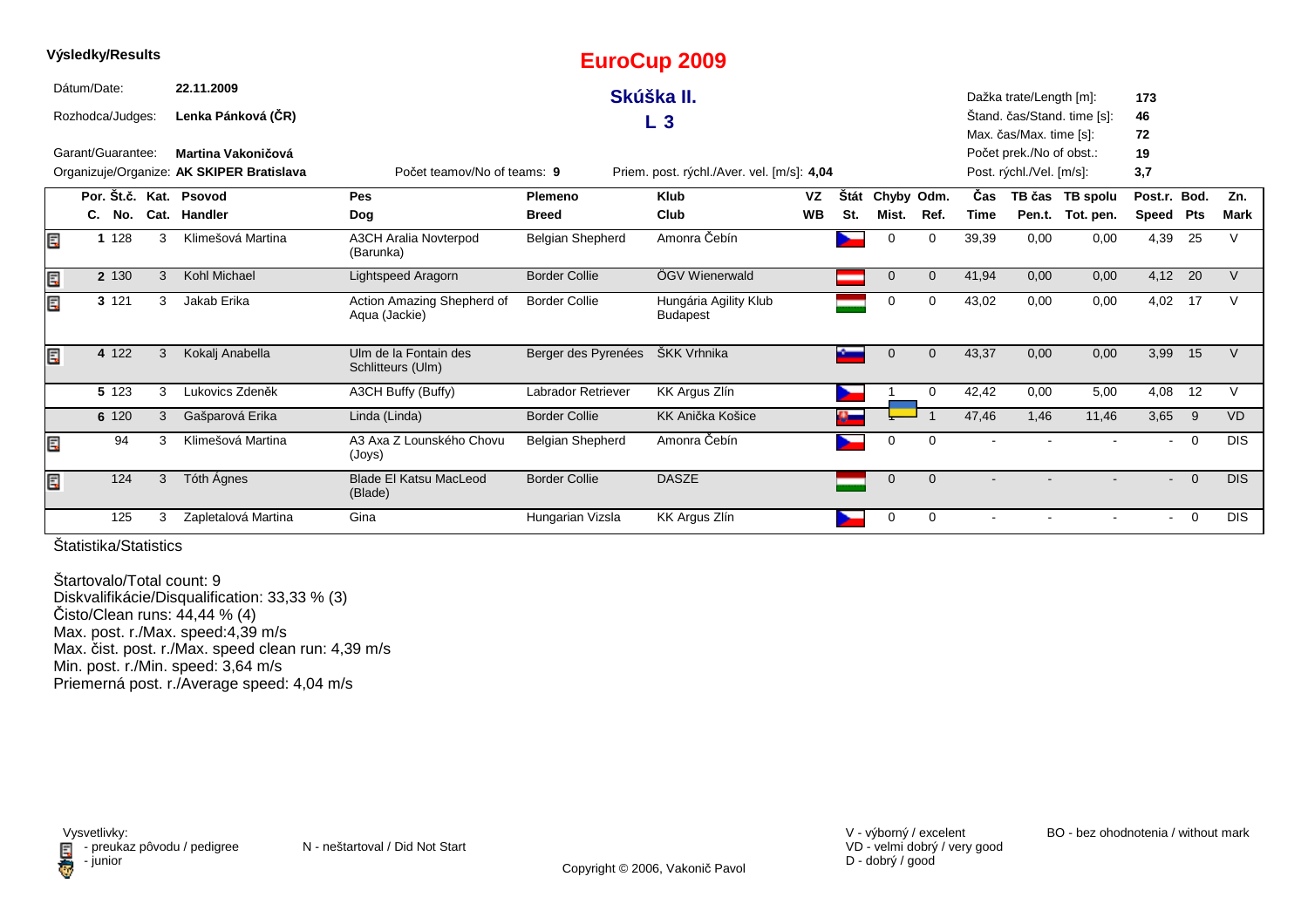|     |             | Výsledky/Results  |                |                                                                 |                                                        |                                                   | <b>EuroCup 2009</b>                        |           |      |              |              |             |                                                                                 |                             |                 |                |        |
|-----|-------------|-------------------|----------------|-----------------------------------------------------------------|--------------------------------------------------------|---------------------------------------------------|--------------------------------------------|-----------|------|--------------|--------------|-------------|---------------------------------------------------------------------------------|-----------------------------|-----------------|----------------|--------|
|     | Dátum/Date: | Rozhodca/Judges:  |                | 22.11.2009<br>Erich Huttner (A)                                 |                                                        | S                                                 | <b>Open Agility</b>                        |           |      |              |              |             | Dažka trate/Length [m]:                                                         | Stand. čas/Stand. time [s]: | 155<br>50       |                |        |
|     |             | Garant/Guarantee: |                | Martina Vakoničová<br>Organizuje/Organize: AK SKIPER Bratislava | Počet teamov/No of teams: 32                           |                                                   | Priem. post. rýchl./Aver. vel. [m/s]: 3,32 |           |      |              |              |             | Max. čas/Max. time [s]:<br>Počet prek./No of obst.:<br>Post. rýchl./Vel. [m/s]: |                             | 80<br>20<br>3,1 |                |        |
|     |             | Por. Št.č. Kat.   |                | Psovod                                                          | <b>Pes</b>                                             | <b>Plemeno</b>                                    | <b>Klub</b>                                | <b>VZ</b> | Štát | Chyby Odm.   |              | Čas         |                                                                                 | TB čas TB spolu             | Post.r. Bod.    |                | Zn.    |
|     |             | C. No.            |                | Cat. Handler                                                    | Dog                                                    | <b>Breed</b>                                      | Club                                       | <b>WB</b> | St.  | Mist.        | Ref.         | <b>Time</b> |                                                                                 | Pen.t. Tot. pen.            | Speed Pts       |                | Mark   |
| E   |             | $1 \t12$          | 2              | Píšťková Radana                                                 | Be my Jousee Tantum Auri<br>(Jouzitka)                 | <b>Shetland Sheepdog</b>                          | ROSA Zlín                                  |           |      | $\mathbf{0}$ | $\mathbf{0}$ | 38,94       | 0,00                                                                            | 0,00                        | 3,98            | 25             | $\vee$ |
| Ę   |             | 2 15              | $\mathbf{1}$   | Valentová Radka                                                 | Francesko Manepo Ideál<br>(Česko)                      | Shetland Sheepdog                                 | ZKO Soběslav                               |           |      | 0            | $\mathbf 0$  | 41,20       | 0,00                                                                            | 0,00                        | 3,76            | 20             | $\vee$ |
| e G |             | 36                | $\mathbf{1}$   | Ivašková Nadja                                                  | Hedera Zlatá Fantázia (Heidi)                          | <b>Shetland Sheepdog</b>                          | AK Skiper BA                               | 533/1     |      | $\mathbf{0}$ | $\mathbf{0}$ | 41,97       | 0,00                                                                            | 0,00                        | 3,69            | 17             | $\vee$ |
| Ë   |             | 4 34              | 3              | Parunov Nadija                                                  | Bombon Bon (Bon)                                       | Shipperke                                         | ŠKD Postojna                               |           |      | 0            | $\mathbf 0$  | 43,36       | 0,00                                                                            | 0,00                        | 3,57            | 15             | $\vee$ |
| Er  |             | 5 16              | $\mathbf{1}$   | Varga Attila                                                    | <b>HCH Klauswalder Bonnie</b><br>(Bonnie)              | Zwergschnauzer                                    | Siófok                                     |           |      | $\Omega$     | $\mathbf{0}$ | 44,71       | 0,00                                                                            | 0,00                        | 3,47 12         |                | $\vee$ |
|     | 6           | 21                | $\overline{2}$ | Illényiová Hella                                                | Holly (Holly)                                          | Mixbreed                                          | All for dog Dunajská<br>Streda             |           |      |              | 0            | 44,83       | 0.00                                                                            | 0.00                        | 3.46            | 9              | V      |
|     |             | 7 24              | 2              | Michalčíková Natália                                            | Samko (Samko)                                          | Chihuahua Pelo corto AK Skiper BA                 |                                            |           |      | $\mathbf 0$  | $\mathbf 0$  | 46,90       | 0,00                                                                            | 0,00                        | 3,30            | $\overline{1}$ | $\vee$ |
| Ę   |             | 8 22              | $\overline{2}$ | Jentnerová Magdaléna                                            | Cinderella Hedstar (Cindy)                             | Bichon á poil frisé                               | AK Skiper BA                               |           |      | $\mathbf 0$  | 0            | 48,63       | 0,00                                                                            | 0,00                        | 3,19            | $\overline{1}$ | $\vee$ |
|     |             | 9 13              | $\mathbf{1}$   | Sorger Peter                                                    | <b>Bafka</b>                                           | Cavalier King Charles KK Anička Košice<br>Spaniel |                                            |           |      | $\mathbf 0$  | $\mathbf 0$  | 51,48       | 1,48                                                                            | 1,48                        | 3,01            | $\overline{1}$ | V      |
| E   |             | 10 31             | 3              | Kružinská Adela                                                 | Abeille Elita Triumphans<br>(Aminka)                   | Caniche                                           | <b>AK Malina</b>                           |           |      | $\mathbf 0$  | $\mathbf{1}$ | 38,95       | 0,00                                                                            | 5,00                        | 3,98            | $\mathbf{1}$   | $\vee$ |
| E   |             | $11 \t17$         | $\mathbf{1}$   | Vršková Dagmar                                                  | Lady Gala Black (Blacky)                               | <b>Border Terrier</b>                             | PŠ na Ostrově Brno                         |           |      | $\mathbf 0$  | $\mathbf{1}$ | 39,84       | 0,00                                                                            | 5,00                        | 3,89            | $\overline{1}$ | V      |
| E   |             | 12 25             | 2              | Pacáková Zuzana                                                 | Kissing Katty z Jeřeně<br>(Kissing)                    | Parson Russel Terrier KK Komořany                 |                                            |           |      | 0            | $\mathbf{1}$ | 40,86       | 0,00                                                                            | 5,00                        | 3,79            | $\overline{1}$ | $\vee$ |
| E   |             | 13 35             | 3              | Rychnovská Hedvika                                              | A3Ch Miky Bohemia Diplomat Border Terrier<br>(Matýsek) |                                                   | <b>KK Jihlava</b>                          |           |      |              | $\mathbf{0}$ | 41,73       | 0,00                                                                            | 5,00                        | 3,71            | $\overline{1}$ | V      |
| Ę   |             | 14 39             | $\mathbf{1}$   | Havlíkova Adela                                                 | <b>Highenergy Lovely Binisi</b><br>(Rasty)             | Parson Russel Terrier Katmaj Opava                |                                            |           |      | 0            | $\mathbf{1}$ | 41,86       | 0,00                                                                            | 5,00                        | 3,70            | $\overline{1}$ | $\vee$ |
| 目家  |             | $15 \quad 37$     | 3              | Podmolová Slávka                                                | A3Ch Dwarf Dolly ze<br>Shetlandů (Tessi)               | <b>Shetland Sheepdog</b>                          | <b>HAF Beskydy</b>                         |           |      |              | $\mathbf{0}$ | 43,42       | 0.00                                                                            | 5.00                        | 3.57            | $\overline{1}$ | V      |
| E   |             | 16 36             | 3              | Šimčíková Martina                                               | Julia ze Shetlandů (Julča)                             | Shetland Sheepdog                                 | <b>HAF Beskydy</b>                         |           |      | 0            | $\mathbf{1}$ | 45,16       | 0,00                                                                            | 5,00                        | 3,43            | $\overline{1}$ | $\vee$ |
| Ę   |             | 17 20             | $\overline{2}$ | Harangozó Ágnes                                                 | Rockó Rott Amanda (Ami)                                | West Highland White Siófok<br>Terrier             |                                            |           |      | $\mathbf 0$  |              | 47,79       | 0,00                                                                            | 5,00                        | 3,24            | $\overline{1}$ | V      |

Copyright © 2006, Vakonič Pavol

VD - velmi dobrý / very good D - dobrý / good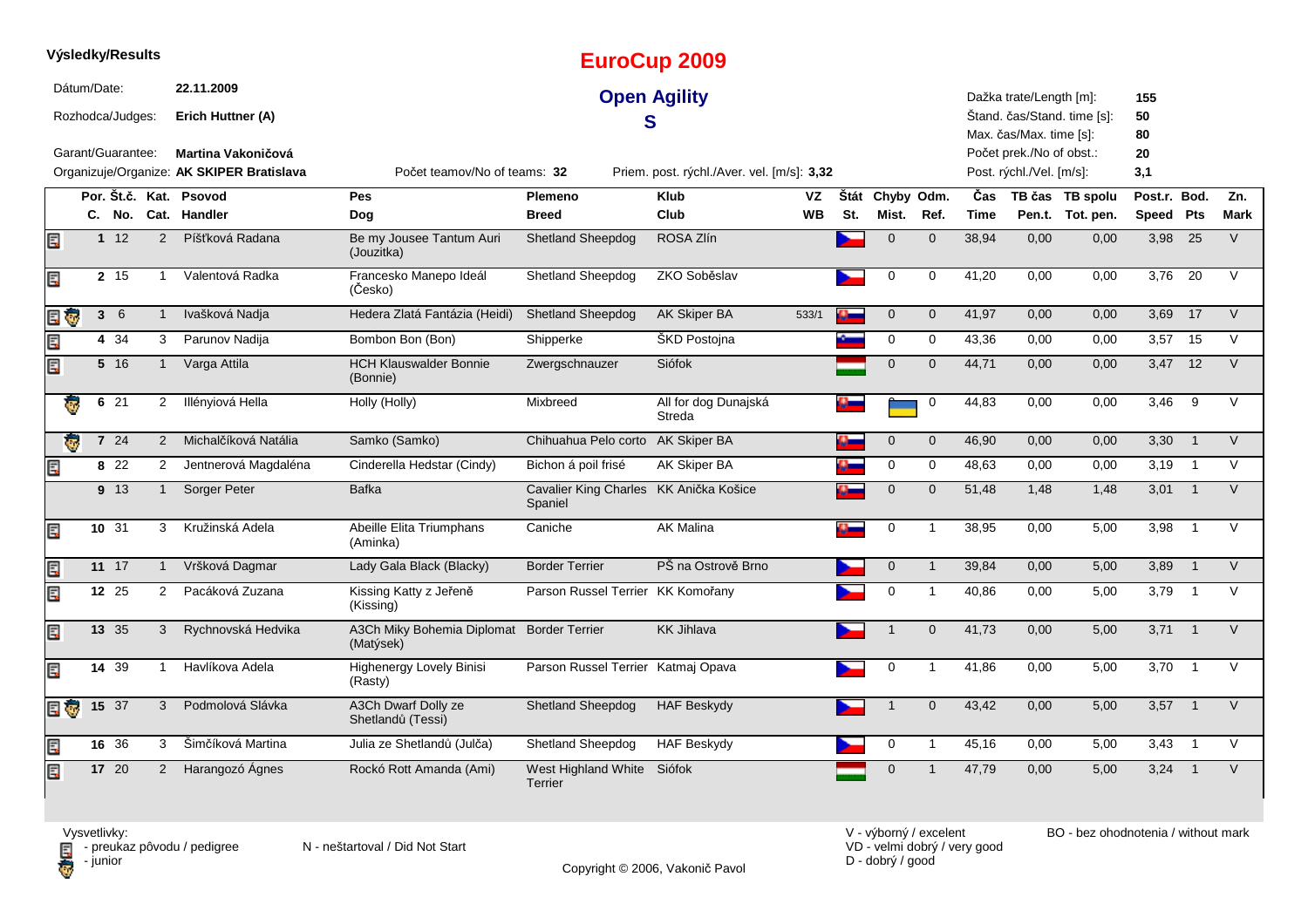|     |             | Výsledky/Results  |                |                                           |                                                    |                                             | <b>EuroCup 2009</b>                        |           |           |                 |                |                |                                                     |                             |              |                            |                  |
|-----|-------------|-------------------|----------------|-------------------------------------------|----------------------------------------------------|---------------------------------------------|--------------------------------------------|-----------|-----------|-----------------|----------------|----------------|-----------------------------------------------------|-----------------------------|--------------|----------------------------|------------------|
|     | Dátum/Date: |                   |                | 22.11.2009                                |                                                    |                                             | <b>Open Agility</b>                        |           |           |                 |                |                | Dažka trate/Length [m]:                             |                             | 155          |                            |                  |
|     |             | Rozhodca/Judges:  |                | Erich Huttner (A)                         |                                                    |                                             | S                                          |           |           |                 |                |                |                                                     | Štand. čas/Stand. time [s]: | 50           |                            |                  |
|     |             | Garant/Guarantee: |                | Martina Vakoničová                        |                                                    |                                             |                                            |           |           |                 |                |                | Max. čas/Max. time [s]:<br>Počet prek./No of obst.: |                             | 80<br>20     |                            |                  |
|     |             |                   |                | Organizuje/Organize: AK SKIPER Bratislava | Počet teamov/No of teams: 32                       |                                             | Priem. post. rýchl./Aver. vel. [m/s]: 3,32 |           |           |                 |                |                | Post. rýchl./Vel. [m/s]:                            |                             | 3,1          |                            |                  |
|     |             | Por. Št.č. Kat.   |                | Psovod                                    | Pes                                                | <b>Plemeno</b>                              | <b>Klub</b>                                | <b>VZ</b> |           | Štát Chyby Odm. |                | Čas            |                                                     | TB čas TB spolu             | Post.r. Bod. |                            | Zn.              |
|     |             |                   |                | C. No. Cat. Handler                       | Dog                                                | <b>Breed</b>                                | Club                                       | <b>WB</b> | St.       | Mist.           | Ref.           | <b>Time</b>    |                                                     | Pen.t. Tot. pen.            | Speed Pts    |                            | Mark             |
| E   |             | 18 9              | $\overline{1}$ | Pěčková Zuzana                            | Sheyla Adia Avi (Beily)                            | Caniche                                     | Liptovský Agility Klub                     |           |           | -1              | $\mathbf 0$    | 50,42          | 0,42                                                | 5,42                        | 3,07         | $\overline{1}$             | $\vee$           |
|     |             | 19 30             | 3              | Harangozó Ágnes                           | Rocky (Rocky)                                      | West Highland White<br>Terrier              | Siófok                                     |           |           | $\overline{1}$  | $\overline{0}$ | 52,90          | 2,90                                                | 7,90                        | 2,93         | $\overline{1}$             | <b>VD</b>        |
|     |             | 20 32             | 3              | Nagyová Lucia                             | Schumacher (Schumi)                                | Maltése                                     | AK Skiper BA                               |           |           | $\overline{2}$  | 0              | 44,01          | 0,00                                                | 10,00                       | $3,52$ 1     |                            | <b>VD</b>        |
| Ē,  |             | $21 \quad 3$      |                | Balušíková Tereza                         | Aron z Lopenických kopců<br>(Aronie)               | Dachshund                                   | <b>KK Excel Trenčín</b>                    |           |           |                 | $\mathbf 0$    | 55,29          | 5,29                                                | 10,29                       | 2,80         | $\overline{\phantom{0}}$ 1 | VD               |
|     | ₹.          | $22\overline{10}$ |                | Ivašková Sonja                            | Mischa (Miška)                                     | <b>Yorkshire Terrier</b>                    | AK Skiper BA                               | 532/1     | $\bullet$ | $\mathbf{1}$    | $\Omega$       | 56,31          | 6,31                                                | 11,31                       | 2,75         | $\overline{1}$             | VD               |
| E   |             | 23 27             | 2              | Zemanová Danuše                           | Angie Mabafr (En)                                  | Zwergschnauzer                              | PŠ na Ostrově Brno                         |           |           | $\mathbf{0}$    | $\overline{1}$ | 64,84          | 14,84                                               | 19,84                       | 2,39         | $\overline{1}$             | D                |
|     | ę.          | 24 5              |                | Buliščáková Silvia                        | Fleur                                              | Mixbreed                                    | AK Skiper BA                               |           |           |                 | $\overline{1}$ | 58,96          | 8,96                                                | 23,96                       | $2,63$ 1     |                            | D                |
| E   |             | 25 26             | $\overline{2}$ | Vyplelová Petra                           | Cunningham's White Beast of<br>Prey (Cunningham's) | West Highland White<br><b>Terrier</b>       | OSA Jahoda Kladno                          |           |           |                 | $\Omega$       | 69,28          | 19,28                                               | 24,28                       | $2,24$ 1     |                            | D                |
| E   |             | $\overline{7}$    |                | Vaculíková Anna                           | Carpe Diem Tantum Auri<br>(Carpe)                  | Shetland Sheepdog                           | ROSA Zlín                                  |           |           | $\mathbf 0$     | $\mathbf 0$    |                |                                                     |                             |              | $\overline{0}$             | DIS              |
| E.  | Ģ           | 14                | $\mathbf{1}$   | Šipková Anna                              | Flurry Gold Lenfir (Flery)                         | Shetland Sheepdog                           | Agility Zlechov                            |           |           | $\mathbf 0$     | $\mathbf 0$    | $\blacksquare$ |                                                     |                             | $\sim$       | $\overline{0}$             | DIS              |
| E   |             | $\overline{2}$    | 3              | Tóth Ágnes                                | Gory Bergerac de Hu (Gory)                         | Shipperke                                   | <b>DASZE</b>                               |           |           | $\mathbf 1$     | $\mathbf 0$    | $\blacksquare$ |                                                     |                             |              | $- 0$                      | <b>DIS</b>       |
| Err |             | 29                | 3              | Baďová Jana                               | Schadehorns Milka (Shelly)                         | Parson Russel Terrier KK3G                  |                                            |           |           | $\overline{1}$  | $\mathbf 0$    |                |                                                     |                             |              | $\overline{0}$             | <b>DIS</b>       |
| E   |             | 18                | $\mathbf 1$    | Vyplelová Petra                           | Egalmoth Aglar Beast of Prey<br>(Larry)            | West Highland White<br>Terrier              | OSA Jahoda Kladno                          |           |           | $\mathbf 0$     | $\overline{1}$ | $\sim$         | $\mathbf{r}$                                        | $\sim$                      | $\sim$       | $\overline{0}$             | $\overline{DIS}$ |
| Ē,  |             | 28                | 3              | Antalová Miriama                          | Bellonka Metuje (Bellonka)                         | Shetland Sheepdog                           | <b>AK Nitra</b>                            | 313/2     |           | $\mathbf 0$     | $\overline{1}$ | $\blacksquare$ |                                                     | $\blacksquare$              |              | $- 0$                      | <b>DIS</b>       |
|     |             | 8                 |                | Kobárová Barbora                          | Asimos                                             | West Highland White AK Skiper BA<br>Terrier |                                            |           |           | $\mathbf 0$     | 2              |                |                                                     |                             | $\sim$       | $\overline{\mathbf{0}}$    | <b>DIS</b>       |

Štartovalo/Total count: 32 Diskvalifikácie/Disqualification: 21,88 % (7) Čisto/Clean runs: 25,00 % (8)

Vysvetlivky:<br>⊟ - preukaz pôvodu / pedigree N - neštartoval / Did Not Start **D** - junior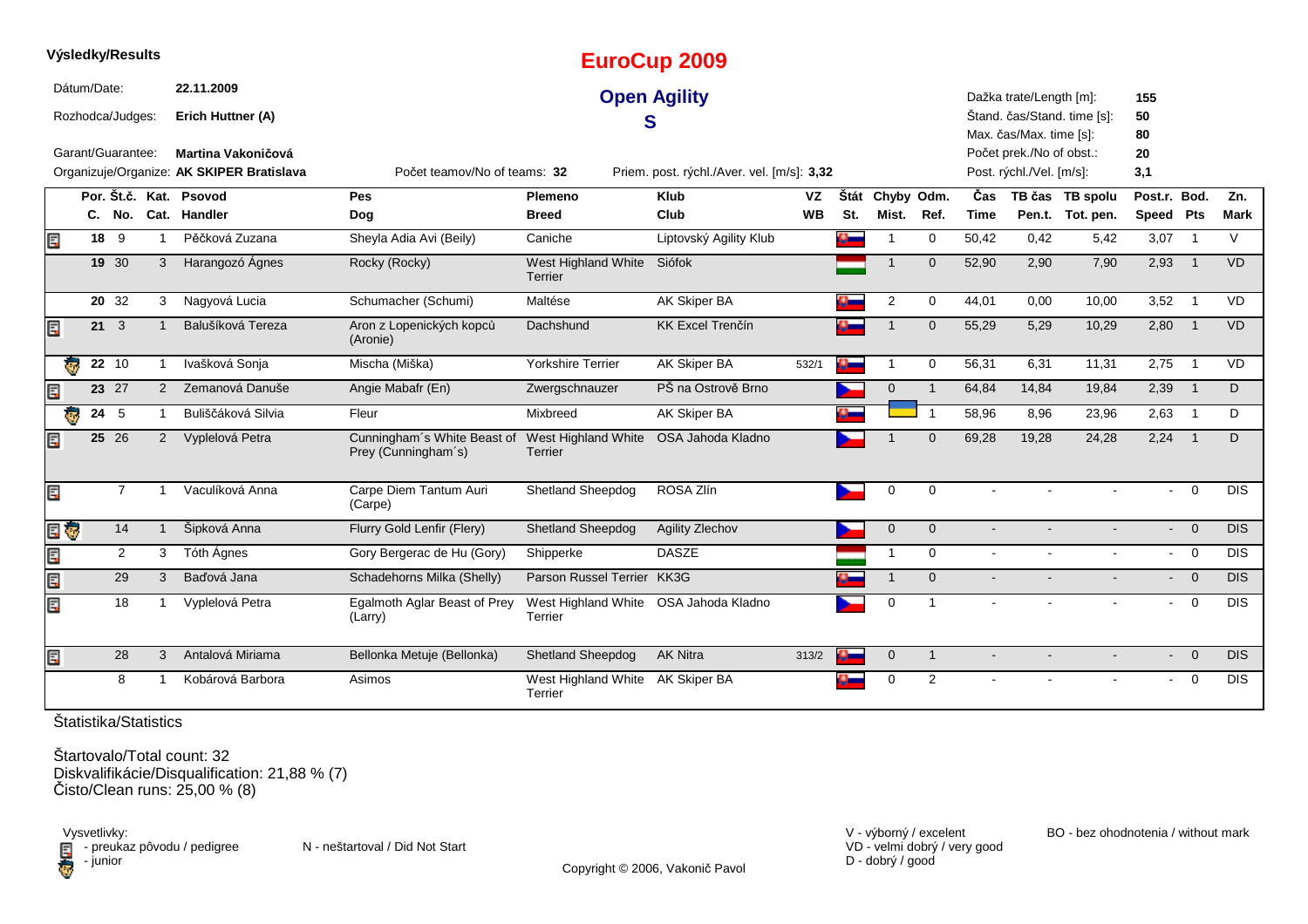| Výsledky/Results       |                                           |     |                              | EuroCup 2009                               |           |     |                 |      |      |                          |                             |                  |        |
|------------------------|-------------------------------------------|-----|------------------------------|--------------------------------------------|-----------|-----|-----------------|------|------|--------------------------|-----------------------------|------------------|--------|
| Dátum/Date:            | 22.11.2009                                |     |                              | <b>Open Agility</b>                        |           |     |                 |      |      | Dažka trate/Length [m]:  |                             | 155              |        |
| Rozhodca/Judges:       | Erich Huttner (A)                         |     |                              |                                            |           |     |                 |      |      |                          | Štand. čas/Stand. time [s]: | 50               |        |
|                        |                                           |     |                              |                                            |           |     |                 |      |      | Max. čas/Max. time [s]:  |                             | 80               |        |
| Garant/Guarantee:      | Martina Vakoničová                        |     |                              |                                            |           |     |                 |      |      | Počet prek./No of obst.: |                             | 20               |        |
|                        | Organizuje/Organize: AK SKIPER Bratislava |     | Počet teamov/No of teams: 32 | Priem. post. rýchl./Aver. vel. [m/s]: 3,32 |           |     |                 |      |      | Post. rýchl./Vel. [m/s]: |                             | 3,1              |        |
| Por. Št.č. Kat. Psovod |                                           | Pes | <b>Plemeno</b>               | <b>Klub</b>                                | VZ        |     | Štát Chyby Odm. |      | Cas  |                          | TB čas TB spolu             | Post.r. Bod. Zn. |        |
| C. No. Cat. Handler    |                                           | Dog | <b>Breed</b>                 | Club                                       | <b>WB</b> | St. | Mist.           | Ref. | Time |                          | Pen.t. Tot. pen.            | Speed Pts        | Mark l |

Max. post. r./Max. speed:3,98 m/sMax. čist. post. r./Max. speed clean run: 3,98 m/s Min. post. r./Min. speed: 2,24 m/s Priemerná post. r./Average speed: 3,32 m/s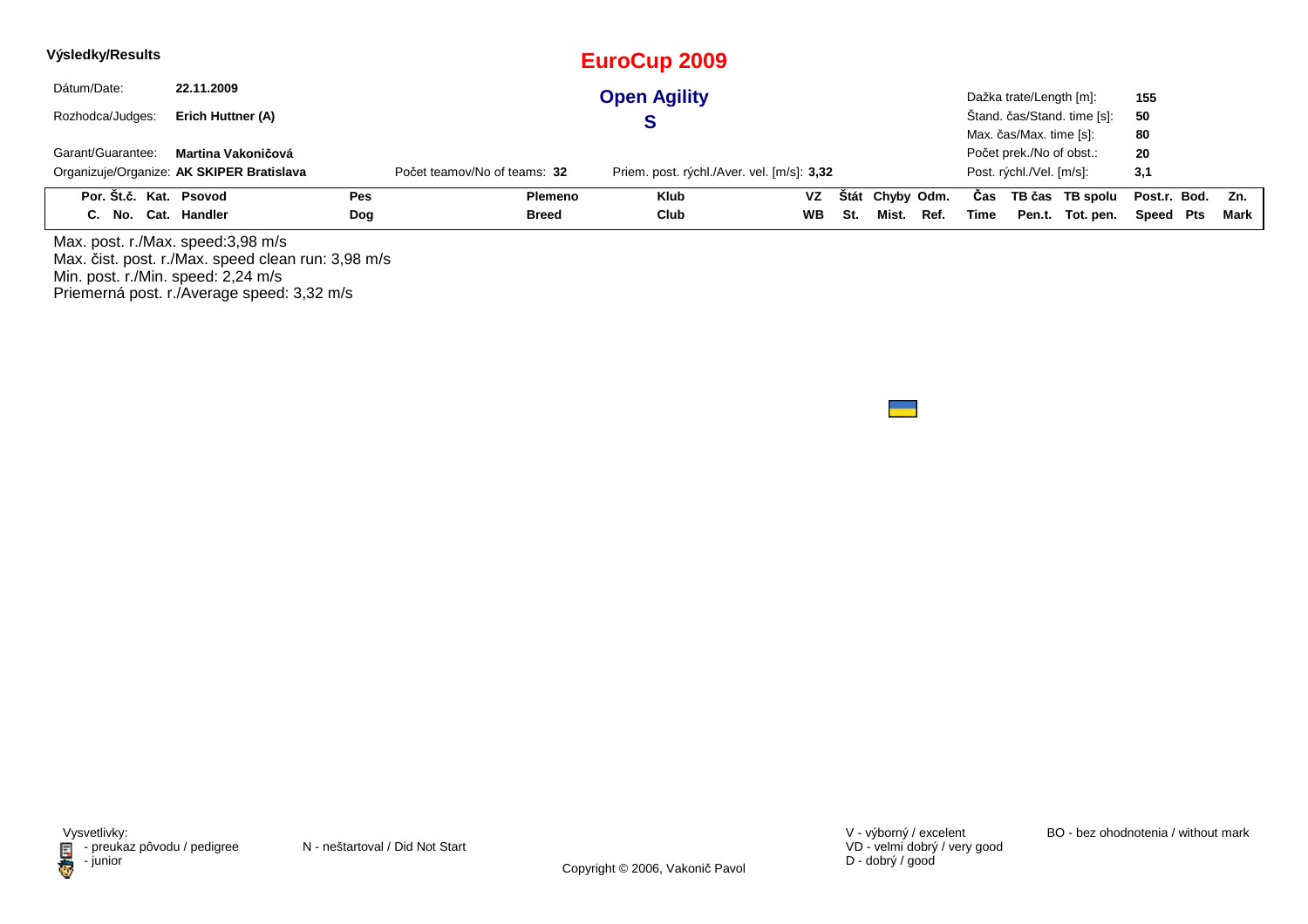|      |              | Výsledky/Results   |                |                                                                        |                                                 |                                | <b>EuroCup 2009</b>                        |                 |             |                        |                |                              |                                                      |                                     |                           |                |             |
|------|--------------|--------------------|----------------|------------------------------------------------------------------------|-------------------------------------------------|--------------------------------|--------------------------------------------|-----------------|-------------|------------------------|----------------|------------------------------|------------------------------------------------------|-------------------------------------|---------------------------|----------------|-------------|
|      | Dátum/Date:  | Rozhodca/Judges:   |                | 22.11.2009<br>Erich Huttner (A)                                        |                                                 | Μ                              | <b>Open Agility</b>                        |                 |             |                        |                |                              | Dažka trate/Length [m]:<br>Max. čas/Max. time [s]:   | Štand. čas/Stand. time [s]:         | 155<br>50<br>80           |                |             |
|      |              | Garant/Guarantee:  |                | <b>Martina Vakoničová</b><br>Organizuje/Organize: AK SKIPER Bratislava | Počet teamov/No of teams: 38                    |                                | Priem. post. rýchl./Aver. vel. [m/s]: 3,88 |                 |             |                        |                |                              | Počet prek./No of obst.:<br>Post. rýchl./Vel. [m/s]: |                                     | 20<br>3,1                 |                |             |
|      |              |                    |                | Por. Št.č. Kat. Psovod<br>C. No. Cat. Handler                          | <b>Pes</b><br>Dog                               | <b>Plemeno</b><br><b>Breed</b> | <b>Klub</b><br>Club                        | VZ<br><b>WB</b> | Štát<br>St. | Chyby Odm.<br>Mist.    | Ref.           | Čas<br><b>Time</b>           |                                                      | TB čas TB spolu<br>Pen.t. Tot. pen. | Post.r. Bod.<br>Speed Pts |                | Zn.<br>Mark |
|      |              | 175                | 3              | Kačmáryová Katarína                                                    | Shoki z UVP (Shoki)                             | Mixbreed                       | AK Skočka Košice                           |                 | a.          | $\mathbf 0$            | $\mathbf 0$    | 34,16                        | 0,00                                                 | 0,00                                | 4,54                      | 25             | $\vee$      |
| E    |              | 2 83               | 3              | Kokalj Anabella                                                        | Jawel Viva blue du haut des<br>Monts (Viva)     | Berger des Pyrenées            | <b>SKK Vrhnika</b>                         |                 |             | 0                      | 0              | 34,71                        | 0,00                                                 | 0,00                                | 4,47                      | 20             | $\vee$      |
| E    |              | 3 78               | 3              | Kopřivíková Venuše                                                     | Aramis Amor Real (Aramis)                       | <b>Shetland Sheepdog</b>       | <b>KK Prostějov</b>                        |                 |             | $\mathbf 0$            | $\mathbf 0$    | 35,80                        | 0,00                                                 | 0,00                                | 4,33                      | 17             | $\vee$      |
| E T  |              | 4 64               | 2              | Podmolová Slávka                                                       | Destiny Succes z Lorienu<br>Moravia (Suki)      | <b>Shetland Sheepdog</b>       | <b>HAF Beskydy</b>                         |                 |             | $\mathbf 0$            | 0              | 36,62                        | 0,00                                                 | 0,00                                | 4,23                      | 15             | $\vee$      |
| Ę    |              | 5 61               | $\overline{2}$ | Havlíková Adéla                                                        | Kiss The Rain Kelečský<br>poklad (Kissa)        | <b>Fox Terrier</b>             | Katmaj Opava                               |                 |             | $\mathbf 0$            | $\mathbf 0$    | 37,25                        | 0,00                                                 | 0,00                                | 4,16                      | 12             | $\vee$      |
| E T  | 6            | 82                 | 3              | Valentová Andrea                                                       | Dandy Daff Manepo ideál<br>(Daf)                | <b>Shetland Sheepdog</b>       | ZKO Soběslav                               |                 |             |                        | $\mathbf 0$    | 38,20                        | 0,00                                                 | 0,00                                | 4,06                      | 9              | V           |
| E    |              | 7 74               | 3              | Gašparová Erika                                                        | Fanfán Tulipán Paleur (Putin)                   | Parson Russel Terrier          | KK Anička Košice                           |                 | n.          | $\pmb{0}$              | $\pmb{0}$      | 38,29                        | 0,00                                                 | 0,00                                | 4,05                      | $\overline{1}$ | $\vee$      |
| E    |              | 8 56               | 2              | Bednáriková Dagmara                                                    | Dantes Edmond Mendy (Edy)                       | Caniche                        | Canis Club Cífer                           |                 | ω.          | 0                      | $\mathbf 0$    | 39,11                        | 0,00                                                 | 0,00                                | 3,96                      | $\overline{1}$ | $\vee$      |
|      |              | 9 69               | 2              | Ševčík Martin                                                          | Aimee (Aimee)                                   | Mixbreed                       | ROSA Zlín                                  |                 |             | $\mathbf{0}$           | $\mathbf{0}$   | 39,12                        | 0,00                                                 | 0,00                                | 3,96                      | $\overline{1}$ | $\vee$      |
| æ    |              | 10 55              | $\overline{2}$ | Adzimová Lenka                                                         | Mimi                                            | Mixbreed                       | KK Anička Košice                           |                 | o-          | 0                      | 0              | 40,53                        | 0,00                                                 | 0,00                                | 3,82                      | $\overline{1}$ | $\vee$      |
|      |              | 11 81              | 3              | Tesař Ivo                                                              | Ben (Ben)                                       | Deutsche Spitz                 | PŠ na Ostrově Brno                         |                 |             | $\mathbf 0$            | $\mathbf 0$    | 44,92                        | 0,00                                                 | 0,00                                | 3,45                      | $\overline{1}$ | $\vee$      |
|      |              | 12 58              | 2              | Dobríková Lucia                                                        | <b>Buddy</b>                                    | Beagle                         | AK Skiper BA                               |                 |             | $\mathbf 0$            | $\mathbf 0$    | 44,98                        | 0,00                                                 | 0,00                                | 3,45                      | $\overline{1}$ | $\vee$      |
|      |              | $13 \quad 54$      | $\mathbf{1}$   | Žnidaršič Maja                                                         | Pika (Pika)                                     | Mixbreed                       | ŠKK Vrhnika                                |                 |             | $\mathbf{0}$           | $\mathbf{0}$   | 45,85                        | 0,00                                                 | 0,00                                | 3,38                      | $\overline{1}$ | $\vee$      |
| E G  |              | 14 46              | $\mathbf{1}$   | Kamasová Barbora                                                       | Adélka Z Karlovy chalupy<br>(Dydy)              | <b>Fox Terrier</b>             | <b>HAF Beskydy</b>                         |                 |             | $\mathbf 1$            | $\mathbf 0$    | 37,17                        | 0,00                                                 | 5,00                                | 4,17                      | $\overline{1}$ | $\vee$      |
| Ę    |              | 15 41              | 3              | Kokalj Anabella                                                        | Toscana de la Fontain des<br>Schlitteurs (Sana) | Berger des Pyrenées            | ŠKK Vrhnika                                |                 |             | $\mathbf 1$            | $\mathbf 0$    | 40,15                        | 0,00                                                 | 5,00                                | 3,86                      | $\overline{1}$ | $\vee$      |
| EI G |              | $16 \overline{79}$ | 3              | Petnyová Lenka                                                         | Franklin Mandylion (Smiley)                     | Parson Russel Terrier          | KK Anička Košice                           |                 |             | 1                      | 0              | 41,16                        | 0,00                                                 | 5,00                                | 3,77                      | $\overline{1}$ | V           |
|      |              | 17 62              | 2              | Kopřivíková Denisa                                                     | <b>Black-Magic Amor Real</b><br>(Black-Magic)   | <b>Shetland Sheepdog</b>       | <b>KK Prostějov</b>                        |                 |             | $\mathbf 0$            | $\mathbf 1$    | 41,44                        | 0,00                                                 | 5,00                                | 3,74                      | $\overline{1}$ | V           |
| 目家   | 18           | 66                 | $\overline{2}$ | Polášková Veronika                                                     | Axel Rose ze Shetlandů<br>(Axík)                | Shetland Sheepdog              | <b>HAF Beskydy</b>                         |                 |             | $\mathbf 0$            | 1              | 42,54                        | 0,00                                                 | 5,00                                | 3,64                      | $\overline{1}$ | $\vee$      |
| Ę    |              | 19 77              | 3              | Kemetmüller Ludmilla                                                   | Gladys dark of Working<br>County (Chelsi)       | <b>Shetland Sheepdog</b>       | ÖRV Am Riederberg                          |                 |             | $\mathbf{1}$           | $\overline{1}$ | 45,06                        | 0,00                                                 | 10,00                               | 3,44                      | $\overline{1}$ | <b>VD</b>   |
|      | Vysvetlivky: |                    |                | $\blacksquare$ - preukaz pôvodu / pedigree                             | N - neštartoval / Did Not Start                 |                                |                                            |                 |             | V - výborný / excelent |                | VD - velmi dobrý / very good |                                                      | BO - bez ohodnotenia / without mark |                           |                |             |

**D** - junior

Copyright © 2006, Vakonič Pavol

VD - velmi dobrý / very good D - dobrý / good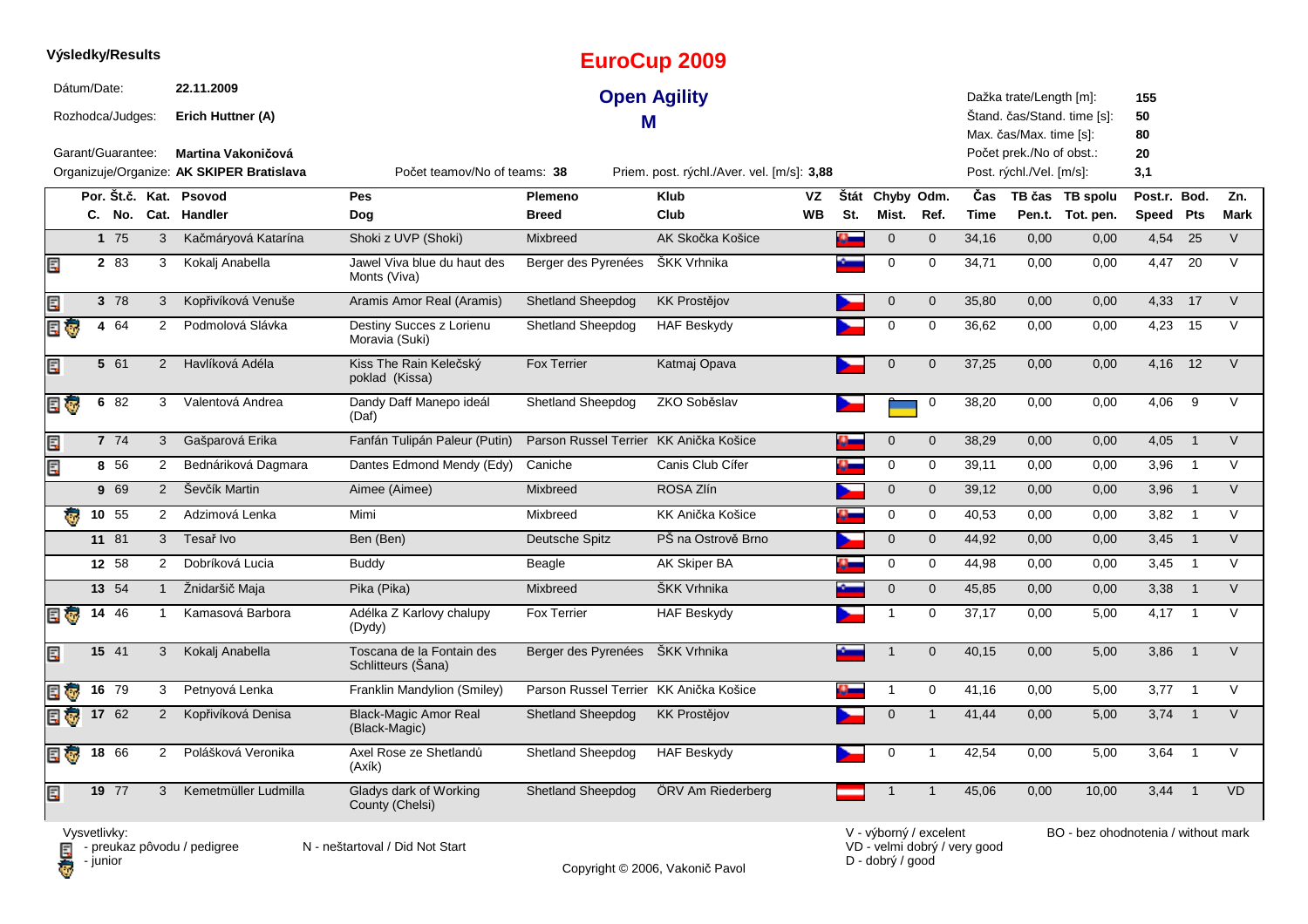|      | Výsledky/Results                                     |                   |                         |                                                       |                                       |                                    | <b>EuroCup 2009</b>                        |           |      |                |                |                |                                                                                |                             |                           |                            |            |
|------|------------------------------------------------------|-------------------|-------------------------|-------------------------------------------------------|---------------------------------------|------------------------------------|--------------------------------------------|-----------|------|----------------|----------------|----------------|--------------------------------------------------------------------------------|-----------------------------|---------------------------|----------------------------|------------|
|      | Dátum/Date:<br>Rozhodca/Judges:<br>Garant/Guarantee: |                   |                         | 22.11.2009<br>Erich Huttner (A)<br>Martina Vakoničová |                                       | М                                  | <b>Open Agility</b>                        |           |      |                |                |                | Dažka trate/Length [m]:<br>Max. čas/Max. time [s]:<br>Počet prek./No of obst.: | Štand. čas/Stand. time [s]: | 155<br>50<br>80<br>20     |                            |            |
|      |                                                      |                   |                         | Organizuje/Organize: AK SKIPER Bratislava             | Počet teamov/No of teams: 38          |                                    | Priem. post. rýchl./Aver. vel. [m/s]: 3,88 |           |      |                |                |                | Post. rýchl./Vel. [m/s]:                                                       |                             | 3,1                       |                            |            |
|      |                                                      |                   |                         | Por. Št.č. Kat. Psovod                                | Pes                                   | Plemeno                            | <b>Klub</b>                                | <b>VZ</b> | Štát | Chyby Odm.     |                | Čas            |                                                                                | TB čas TB spolu             | Post.r.                   | Bod.                       | Zn.        |
|      |                                                      | C. No.            |                         | Cat. Handler                                          | Dog                                   | <b>Breed</b>                       | Club                                       | <b>WB</b> | St.  | Mist.          | Ref.           | <b>Time</b>    |                                                                                | Pen.t. Tot. pen.            | Speed Pts                 |                            | Mark       |
| Ē.   |                                                      | $20\overline{57}$ | $\overline{2}$          | Cigánková Bronislava                                  | Dallí z Hradu Pajreku (Body)          | Deutsche Spitz                     | $\cdots$                                   |           |      | 0              | $\overline{2}$ | 49,47          | 0,00                                                                           | 10,00                       | 3,13                      | $\overline{\phantom{0}}$ 1 | <b>VD</b>  |
| Ę    |                                                      | 21 84             | $\mathbf{3}$            | Vakonič Pavol                                         | A3Ch Viva Hunderlov (Vivien)          | <b>Fox Terrier</b>                 | AK Skiper BA                               |           |      | 3              | $\mathbf{0}$   | 37,29          | 0,00                                                                           | 15,00                       | 4,16                      | $\overline{1}$             | <b>VD</b>  |
| Ę    |                                                      | 22 49             | -1                      | Michalčíková Natália                                  | Dumas od Rytíře Malovce<br>(Dumko)    | <b>Fox Terrier</b>                 | <b>AK Skiper BA</b>                        |           |      | 3              | $\overline{1}$ | 42,61          | 0,00                                                                           | 20,00                       | 3,64                      | $\overline{1}$             | D          |
| Er   |                                                      | 42                | $\mathbf{1}$            | Antalová Miriama                                      | Beautiful Beast Divoky sen<br>(Bri)   | <b>Shetland Sheepdog</b>           | <b>AK Nitra</b>                            | 568       | o-   | $\mathbf{0}$   | $\Omega$       |                |                                                                                |                             |                           | $\Omega$                   | <b>DIS</b> |
| Ę    |                                                      | 43                | $\overline{1}$          | Dušková Julie                                         | Brown Beauty z Lodice<br>(Chelsea)    | Australian Kelpie                  | Praha Komořany                             | 79209     |      | $\mathbf 0$    | $\mathbf 0$    | $\blacksquare$ |                                                                                |                             | $\mathbb{R}^{\mathbb{Z}}$ | $\mathbf 0$                | <b>DIS</b> |
| Ę    |                                                      | 44                |                         | Gromová Vladimíra                                     | Denzel Quod Bonum (Denzel)            | Parson Russel Terrier MKA Ister BA |                                            |           |      |                | $\overline{0}$ | $\blacksquare$ |                                                                                |                             | $\blacksquare$            | $\overline{0}$             | <b>DIS</b> |
|      |                                                      | 47                | $\mathbf{1}$            | Kobzová Alena                                         | Jasmin (Jasmin)                       | Mixbreed                           | <b>KK Excel Trenčín</b>                    | 464/1     | a.   | $\mathbf 0$    | $\mathbf 0$    | $\sim$         | $\sim$                                                                         | $\sim$                      | $\sim 10$                 | $\overline{0}$             | <b>DIS</b> |
|      |                                                      | 48                | 2                       | Lukovicsová Hana                                      | Fany                                  | Mixbreed                           | <b>KK Argus Zlín</b>                       |           |      | $\overline{0}$ | $\overline{0}$ | $\sim$         |                                                                                |                             | $\sim$                    | $\overline{0}$             | <b>DIS</b> |
|      |                                                      | 51                | $\mathbf 1$             | Reseková Zita                                         | Sunny of the Crystal Sky<br>(Sunny)   | Mixbreed                           | <b>KK Excel Trenčín</b>                    |           |      | 0              | $\mathbf 0$    | $\overline{a}$ |                                                                                |                             |                           | $\overline{0}$             | <b>DIS</b> |
| Ę    |                                                      | 52                | $\overline{\mathbf{1}}$ | Šimčíková Martina                                     | Argentum Biblack Barabel<br>(Bak)     | <b>Shetland Sheepdog</b>           | <b>HAF Beskydy</b>                         |           |      | $\mathbf{0}$   | $\Omega$       |                |                                                                                |                             |                           | $\overline{0}$             | <b>DIS</b> |
| e o  |                                                      | 53                | $\mathbf{1}$            | Vocelková Alena                                       | Zippy Moravské srdce (Zípa)           | Shetland Sheepdog                  | OSA Jahoda Kladno                          |           |      | $\mathbf 0$    | $\mathbf 0$    | $\blacksquare$ | $\overline{a}$                                                                 | $\blacksquare$              | $\omega$ .                | $\mathbf 0$                | <b>DIS</b> |
| Ę    |                                                      | 59                | $\overline{2}$          | Dušková Julie                                         | Gipsy ze Zámecké zahrady<br>(Gipsy)   | <b>Manchester Terrier</b>          | <b>KK Komořany</b>                         |           |      | $\overline{0}$ | $\Omega$       |                |                                                                                |                             |                           | $\mathbf 0$                | <b>DIS</b> |
| Ę    |                                                      | 63                | 2                       | Momirovová Iva                                        | Sabastián z Černé hlásky<br>(Seban)   | <b>Shetland Sheepdog</b>           | PŠ na Ostrově Brno                         |           |      | $\Omega$       | $\Omega$       |                |                                                                                |                             |                           | $\Omega$                   | <b>DIS</b> |
| Ē.   |                                                      | 67                | $\overline{2}$          | Rády Rebeka                                           | Kormosvári-Hajtó Pletyka<br>(Pletyka) | Mudi                               | Hungária Agility Klub<br><b>Budapest</b>   |           |      | $\mathbf 0$    | $\mathbf{0}$   |                |                                                                                |                             |                           | $\overline{0}$             | <b>DIS</b> |
|      | ę.                                                   | 71                | $\overline{2}$          | Vaculíková Anna                                       | Amy (Amy)                             | Shetland Sheepdog                  | <b>HAF Beskydy</b>                         |           |      | 0              | $\mathbf 0$    | $\blacksquare$ |                                                                                |                             | $\sim 100$                | $\overline{0}$             | <b>DIS</b> |
| Ę    |                                                      | 73                | 3                       | Vakonič Pavol                                         | Elis Hunderlov (Elien)                | <b>Fox Terrier</b>                 | <b>AK Skiper BA</b>                        |           |      | 0              | $\mathbf 0$    | $\overline{a}$ |                                                                                |                             |                           | $\overline{0}$             | <b>DIS</b> |
|      | ÷,                                                   | 76                | 3                       | Kaiserová Jana                                        | Nela                                  | American Cocker<br>Spaniel         | AK Skiper BA                               |           |      | $\mathbf 0$    | $\mathbf 0$    | $\blacksquare$ |                                                                                |                             | $\sim$                    | $\mathsf 0$                | <b>DIS</b> |
| ECPS |                                                      | 80                | 3                       | Pirity Árpád                                          | Prince of Sunnlight Gainer            | <b>Shetland Sheepdog</b>           | Győri KKI                                  |           |      | 0              | $\mathbf{0}$   |                |                                                                                |                             |                           | $\mathbf{0}$               | DIS        |

Copyright © 2006, Vakonič Pavol

VD - velmi dobrý / very good D - dobrý / good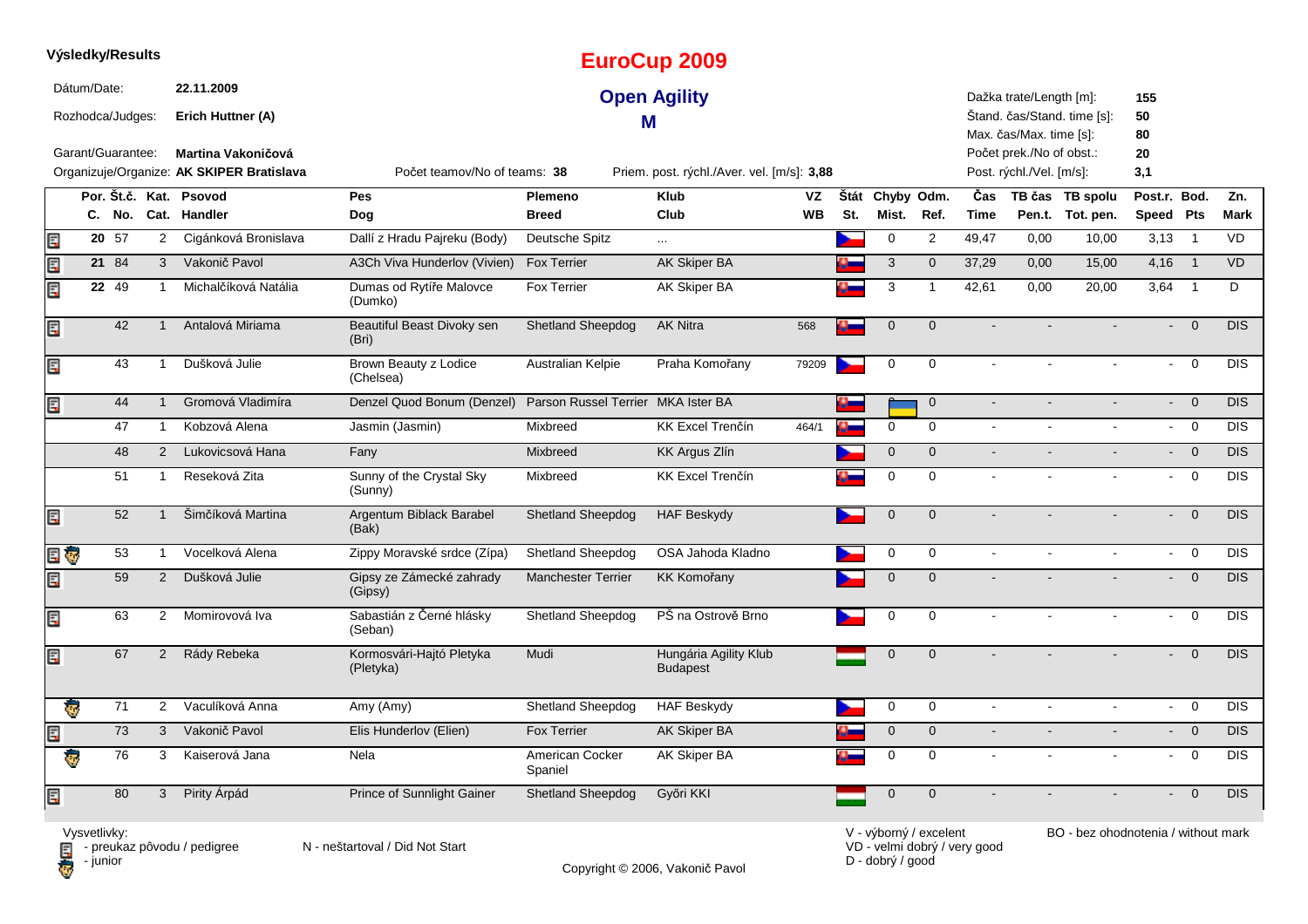| Výsledky/Results                                                                                                                        |                                                                                                                                                    |                              |              | <b>EuroCup 2009</b>                        |           |             |            |      |      |                                                                                 |                             |                 |             |            |
|-----------------------------------------------------------------------------------------------------------------------------------------|----------------------------------------------------------------------------------------------------------------------------------------------------|------------------------------|--------------|--------------------------------------------|-----------|-------------|------------|------|------|---------------------------------------------------------------------------------|-----------------------------|-----------------|-------------|------------|
| Dátum/Date:                                                                                                                             | 22.11.2009                                                                                                                                         |                              |              | <b>Open Agility</b>                        |           |             |            |      |      | Dažka trate/Length [m]:                                                         |                             | 155             |             |            |
| Rozhodca/Judges:                                                                                                                        | Erich Huttner (A)                                                                                                                                  |                              |              | M                                          |           |             |            |      |      |                                                                                 | Stand. čas/Stand. time [s]: | 50              |             |            |
| Garant/Guarantee:                                                                                                                       | Martina Vakoničová<br>Organizuje/Organize: AK SKIPER Bratislava                                                                                    | Počet teamov/No of teams: 38 |              | Priem. post. rýchl./Aver. vel. [m/s]: 3,88 |           |             |            |      |      | Max. čas/Max. time [s]:<br>Počet prek./No of obst.:<br>Post. rýchl./Vel. [m/s]: |                             | 80<br>20<br>3,1 |             |            |
| Por. Št.č. Kat. Psovod                                                                                                                  |                                                                                                                                                    | Pes                          | Plemeno      | <b>Klub</b>                                | <b>VZ</b> | <b>Stát</b> | Chyby Odm. |      | Cas  |                                                                                 | TB čas TB spolu             | Post.r. Bod.    |             | Zn.        |
| C. No. Cat. Handler                                                                                                                     |                                                                                                                                                    | Dog                          | <b>Breed</b> | Club                                       | WB        | St.         | Mist.      | Ref. | Time |                                                                                 | Pen.t. Tot. pen.            | Speed           | Pts         | Mark       |
|                                                                                                                                         |                                                                                                                                                    | (Bruni)                      |              |                                            |           |             |            |      |      |                                                                                 |                             |                 |             |            |
| 85                                                                                                                                      | Šipková Anna                                                                                                                                       | Meggy                        | Beagle       | Agility Zlechov                            |           |             | 0          | 0    |      |                                                                                 |                             | $\sim$          | $\mathbf 0$ | <b>DIS</b> |
| Statistika/Statistics                                                                                                                   |                                                                                                                                                    |                              |              |                                            |           |             |            |      |      |                                                                                 |                             |                 |             |            |
| Startovalo/Total count: 38<br>Čisto/Clean runs: 34,21 % (13)<br>Max. post. r./Max. speed:4,54 m/s<br>Min. post. r./Min. speed: 3,13 m/s | Diskvalifikácie/Disqualification: 42,11 % (16)<br>Max. čist. post. r./Max. speed clean run: 4,54 m/s<br>Priemerná post. r./Average speed: 3,88 m/s |                              |              |                                            |           |             |            |      |      |                                                                                 |                             |                 |             |            |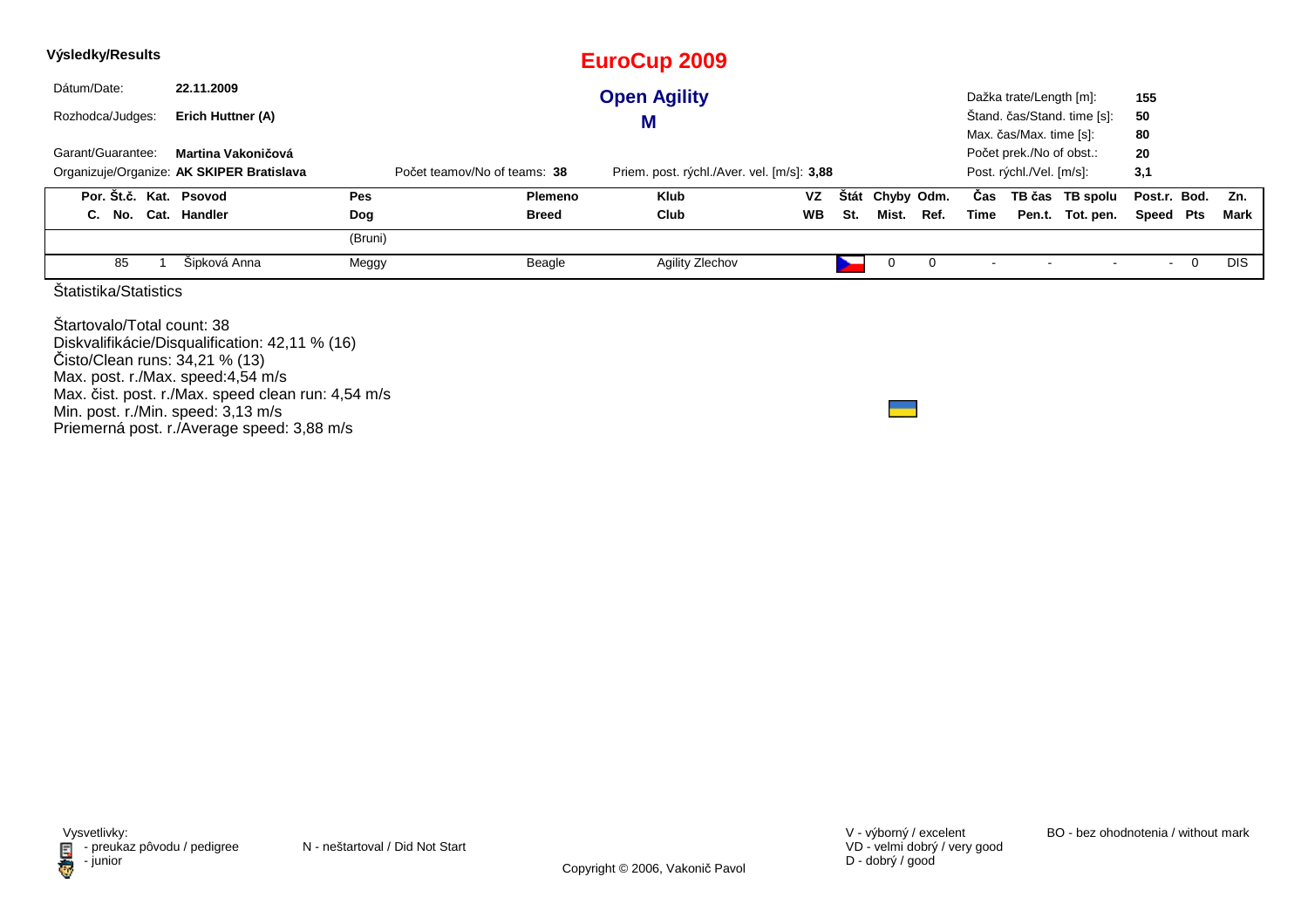|    |             | Výsledky/Results                      |                      |                                                       |                                                   |                         | <b>EuroCup 2009</b>                        |           |     |                 |                |             |                                                                                |                             |                       |                          |           |
|----|-------------|---------------------------------------|----------------------|-------------------------------------------------------|---------------------------------------------------|-------------------------|--------------------------------------------|-----------|-----|-----------------|----------------|-------------|--------------------------------------------------------------------------------|-----------------------------|-----------------------|--------------------------|-----------|
|    | Dátum/Date: | Rozhodca/Judges:<br>Garant/Guarantee: |                      | 22.11.2009<br>Erich Huttner (A)<br>Martina Vakoničová |                                                   |                         | <b>Open Agility</b>                        |           |     |                 |                |             | Dažka trate/Length [m]:<br>Max. čas/Max. time [s]:<br>Počet prek./No of obst.: | Štand. čas/Stand. time [s]: | 155<br>50<br>80<br>20 |                          |           |
|    |             |                                       |                      | Organizuje/Organize: AK SKIPER Bratislava             | Počet teamov/No of teams: 35                      |                         | Priem. post. rýchl./Aver. vel. [m/s]: 3,91 |           |     |                 |                |             | Post. rýchl./Vel. [m/s]:                                                       |                             | 3,1                   |                          |           |
|    |             |                                       |                      | Por. Št.č. Kat. Psovod                                | <b>Pes</b>                                        | Plemeno                 | <b>Klub</b>                                | VZ        |     | Štát Chyby Odm. |                | Čas         |                                                                                | TB čas TB spolu             | Post.r. Bod.          |                          | Zn.       |
|    |             | C. No.                                |                      | Cat. Handler                                          | Dog                                               | <b>Breed</b>            | Club                                       | <b>WB</b> | St. | Mist.           | Ref.           | <b>Time</b> |                                                                                | Pen.t. Tot. pen.            | Speed Pts             |                          | Mark      |
| E. |             | 1128                                  | 3                    | Klimešová Martina                                     | <b>A3CH Aralia Novterpod</b><br>(Barunka)         | <b>Belgian Shepherd</b> | Amonra Čebín                               |           |     | $\mathbf 0$     | $\mathbf 0$    | 34,81       | 0,00                                                                           | 0,00                        | 4,45                  | 25                       | V         |
| Ę  |             | 2 130                                 | 3                    | Kohl Michael                                          | Lightspeed Aragorn                                | <b>Border Collie</b>    | ÖGV Wienerwald                             |           |     | $\mathbf 0$     | $\mathbf 0$    | 35,67       | 0.00                                                                           | 0,00                        | 4,35                  | 20                       | $\vee$    |
| Ę  |             | 3 101                                 | $\mathbf{1}$         | Olšovská Monika                                       | Arsinoé z Ríše WA (Arsi)                          | <b>Border Collie</b>    | Liptovský Agility Klub                     |           |     | 0               | 0              | 36,03       | 0,00                                                                           | 0,00                        | 4,30                  | 17                       | $\vee$    |
| Ę  |             | 4 106                                 | $\mathbf{1}$         | Řežábková Marie                                       | Boldy od Zlatonosné říčky<br>(Boldy)              | <b>Border Collie</b>    | <b>ZKO Podhorka</b>                        |           |     | $\mathbf 0$     | $\mathbf{0}$   | 38,35       | 0,00                                                                           | 0,00                        | 4,04                  | 15                       | $\vee$    |
| Ę  |             | 5 115                                 | $\overline{2}$       | Rychnovský Josef                                      | Charrier de Alphaville<br>Bohemia (Šarinek)       | <b>Belgian Shepherd</b> | <b>KK Jihlava</b>                          |           |     | 0               | $\mathbf 0$    | 39,20       | 0,00                                                                           | 0,00                        | 3,95                  | 12                       | $\vee$    |
|    |             | 6 111                                 | $\overline{2}$       | Konobelj Nataša                                       | Dina (Dina)                                       | Golden Retriever        | <b>SKD Postojna</b>                        |           |     |                 | $\mathbf 0$    | 39,37       | 0,00                                                                           | 0,00                        | 3,94                  | 9                        | $\vee$    |
| 4  |             | 7 119                                 | $\overline{2}$       | Tóth Vivien                                           | Pogácsa (Pogi)                                    | Mixbreed                | Happy Dog                                  |           |     | $\mathbf 0$     | $\mathbf 0$    | 40,79       | 0,00                                                                           | 0,00                        | 3,80                  | $\overline{1}$           | V         |
| ø. |             | 8 103                                 | $\mathbf{1}$         | Petnyová Lenka                                        | Taxi                                              | <b>Golden Retriever</b> | KK Anička Košice                           |           |     | $\mathbf{0}$    | $\mathbf{0}$   | 49,63       | 0,00                                                                           | 0,00                        | 3,12                  | $\overline{1}$           | $\vee$    |
| Ę  |             | 9 94                                  | 3                    | Klimešová Martina                                     | A3 Axa Z Lounského Chovu<br>(Joys)                | <b>Belgian Shepherd</b> | Amonra Čebín                               |           |     | $\mathbf{1}$    | $\mathbf 0$    | 31,51       | 0,00                                                                           | 5,00                        | 4,92                  | $\overline{1}$           | $\vee$    |
| Ę  |             | 10 122                                | 3                    | Kokalj Anabella                                       | Ulm de la Fontain des<br>Schlitteurs (Ulm)        | Berger des Pyrenées     | ŠKK Vrhnika                                |           |     | $\mathbf{1}$    | $\mathbf{0}$   | 35,06       | 0.00                                                                           | 5.00                        | 4,42                  | $\overline{1}$           | $\vee$    |
| Ę  |             | 11 127                                | $\mathbf{2}^{\circ}$ | Juhásová Jana                                         | Dreaming Lady Gasko Prim<br>(Dreaming)            | <b>Border Collie</b>    | Liptovský Agility Klub                     |           |     | -1              | 0              | 39,18       | 0,00                                                                           | 5,00                        | 3,96                  | $\overline{1}$           | $\vee$    |
| Ę  |             | 12 117                                | $\overline{2}$       | Kohl Michael                                          | Lightspeed Blitz                                  | <b>Border Collie</b>    | ÖGV Wienerwald                             |           |     | 2               | $\mathbf 0$    | 37,62       | 0,00                                                                           | 10,00                       | $4,12$ 1              |                          | <b>VD</b> |
|    |             | 13 123                                | 3                    | Lukovics Zdeněk                                       | A3CH Buffy (Buffy)                                | Labrador Retriever      | <b>KK Argus Zlín</b>                       |           |     | $\overline{2}$  | 0              | 39,21       | 0,00                                                                           | 10,00                       | 3,95                  | $\overline{1}$           | <b>VD</b> |
| Ę  |             | 14 126                                | $\mathbf{1}$         | Cábová Lenka                                          | Always with me from<br>Valachian Highlands (ROXI) | <b>Border Collie</b>    | Agility Klub Rožnov<br>pod Radhoštěm       |           |     | $\mathbf 0$     | $\overline{2}$ | 40,45       | 0,00                                                                           | 10,00                       | $3,83$ 1              |                          | <b>VD</b> |
| Ę  |             | 15 93                                 | $\overline{2}$       | Juhásová Jana                                         | Barchello Bambabibi<br>(Barchello)                | <b>Border Collie</b>    | Liptovský Agility Klub                     |           | ω.  | $\overline{2}$  | 0              | 40,94       | 0,00                                                                           | 10,00                       | 3,79                  | $\overline{\phantom{0}}$ | <b>VD</b> |
| Ę  |             | 16 114                                | 2                    | Podmolová Jaroslava                                   | Puma z Hückelovy vily (Quiny)                     | <b>Belgian Shepherd</b> | <b>HAF Beskydy</b>                         |           |     | $\mathbf{1}$    | $\mathbf{1}$   | 41,20       | 0,00                                                                           | 10,00                       | 3,76                  | $\overline{1}$           | <b>VD</b> |
|    |             | 17 120                                | 3                    | Gašparová Erika                                       | Linda (Linda)                                     | <b>Border Collie</b>    | KK Anička Košice                           |           |     | $\mathbf{1}$    | $\mathbf{1}$   | 41,94       | 0,00                                                                           | 10,00                       | $3,70$ 1              |                          | <b>VD</b> |
| E  |             | 18 99                                 | $\mathbf{1}$         | Kropáčová Andrea                                      | Cassy Blue Energizer (Keska)                      | <b>Border Collie</b>    | <b>HAF Beskydy</b>                         |           |     | 2               | $\mathbf 0$    | 45,64       | 0,00                                                                           | 10,00                       | 3,40                  | $\overline{1}$           | <b>VD</b> |
|    |             | 19 125                                | 3                    | Zapletalová Martina                                   | Gina                                              | Hungarian Vizsla        | KK Argus Zlín                              |           |     | -1              | $\mathbf{1}$   | 47,59       | 0,00                                                                           | 10,00                       | 3,26                  | $\overline{1}$           | <b>VD</b> |

**D** - junior

Vysvetlivky:<br>⊟ - preukaz pôvodu / pedigree N - neštartoval / Did Not Start

Copyright © 2006, Vakonič Pavol

VD - velmi dobrý / very good D - dobrý / good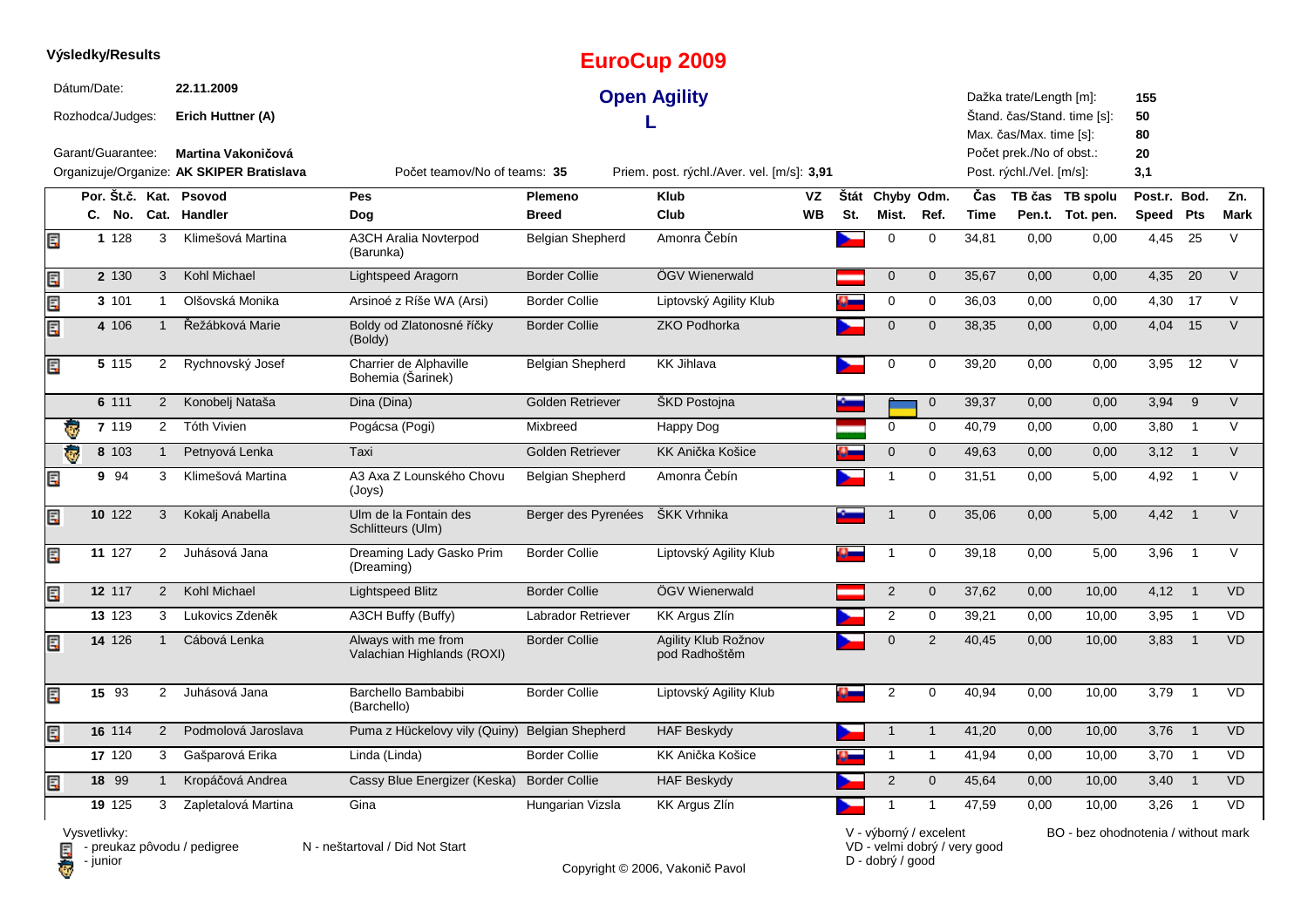|     | Výsledky/Results                |                   |                |                                                                 |                                             |                          | <b>EuroCup 2009</b>                        |           |      |                |                |             |                                                      |                             |                          |                |             |
|-----|---------------------------------|-------------------|----------------|-----------------------------------------------------------------|---------------------------------------------|--------------------------|--------------------------------------------|-----------|------|----------------|----------------|-------------|------------------------------------------------------|-----------------------------|--------------------------|----------------|-------------|
|     | Dátum/Date:<br>Rozhodca/Judges: |                   |                | 22.11.2009<br>Erich Huttner (A)                                 |                                             |                          | <b>Open Agility</b>                        |           |      |                |                |             | Dažka trate/Length [m]:<br>Max. čas/Max. time [s]:   | Štand. čas/Stand. time [s]: | 155<br>50<br>80          |                |             |
|     | Garant/Guarantee:               |                   |                | Martina Vakoničová<br>Organizuje/Organize: AK SKIPER Bratislava | Počet teamov/No of teams: 35                |                          | Priem. post. rýchl./Aver. vel. [m/s]: 3,91 |           |      |                |                |             | Počet prek./No of obst.:<br>Post. rýchl./Vel. [m/s]: |                             | 20<br>3,1                |                |             |
|     |                                 |                   |                | Por. Št.č. Kat. Psovod                                          | Pes                                         | Plemeno                  | <b>Klub</b>                                | VZ        | Štát | Chyby Odm.     |                | Čas         |                                                      | TB čas TB spolu             | Post.r. Bod.             |                | Zn.         |
|     | C. No.                          |                   |                | Cat. Handler                                                    | Dog                                         | <b>Breed</b>             | Club                                       | <b>WB</b> | St.  | Mist.          | Ref.           | <b>Time</b> |                                                      | Pen.t. Tot. pen.            | Speed Pts                |                | <b>Mark</b> |
| Ę   | 20 100                          |                   | $\overline{1}$ | Medková Pavla                                                   | <b>Uther Pendragon Braudag</b><br>(Terry)   | Kerry blue Terrier       | <b>KK Argus Zlín</b>                       |           |      | $\overline{2}$ | $\mathbf{0}$   | 47,80       | 0,00                                                 | 10,00                       | 3,24                     | $\overline{1}$ | <b>VD</b>   |
| Ę   | 21 104                          |                   | $\mathbf{1}$   | Kohl Michael                                                    | Trust your Heart Around the<br>World        | <b>Border Collie</b>     | ÖGV Wienerwald                             |           |      | $\overline{1}$ | 2              | 40,53       | 0,00                                                 | 15,00                       | 3,82                     | $\overline{1}$ | VD          |
| Ę   |                                 | 92                | $\mathbf{1}$   | Cábová Lenka                                                    | Artera Fitmin (TERY)                        | <b>Border Collie</b>     | Agility Klub Rožnov<br>pod Radhoštěm       |           |      | $\mathbf 0$    | $\mathbf{0}$   |             |                                                      |                             | ÷.                       | $\overline{0}$ | DIS         |
| Ę   |                                 | 95                | $\overline{2}$ | Kořínková Jana                                                  | Sarah                                       | Deutscher<br>Schäferhund | Amonra Čebín                               |           |      | $\mathbf 0$    | $\mathbf 0$    |             |                                                      |                             | $\blacksquare$           | $\mathbf 0$    | <b>DIS</b>  |
| Ę   |                                 | 97                |                | Heiczinger dr Judit                                             | Forestry Farm Rising Sun<br>(Villám)        | <b>Border Collie</b>     | Győri KKI                                  |           |      | $\mathbf{0}$   | $\mathbf{0}$   |             |                                                      |                             | $\blacksquare$           | $\overline{0}$ | <b>DIS</b>  |
| Ę   |                                 | 98                |                | Jakab István                                                    | Blessed Borders Devoted Jr.<br>(Lui)        | <b>Border Collie</b>     | Hungária Agility Klub<br><b>Budapest</b>   |           |      | 0              | $\Omega$       |             |                                                      |                             |                          | $\mathbf 0$    | DIS         |
| E G |                                 | 105               |                | Polášková Veronika                                              | Barga Vrabčí hnízdo<br>(Beruška)            | <b>Border Collie</b>     | <b>HAF Beskydy</b>                         |           |      | $\mathbf 0$    | $\mathbf 0$    |             |                                                      |                             | $\overline{\phantom{0}}$ | $\overline{0}$ | <b>DIS</b>  |
| Ę   |                                 | 108               | -1             | Tráj Tamás                                                      | Forestry Farm Remember Me<br>(Witch)        | <b>Border Collie</b>     | Győri KKI                                  |           |      | $\mathbf 0$    | $\mathbf 0$    |             |                                                      |                             | $\sim$                   | $\mathbf 0$    | <b>DIS</b>  |
| Ę   |                                 | 112               | $\overline{2}$ | Lukančič Urša                                                   | Poseidon Ramina-Regal (Ula)                 | <b>Border Collie</b>     | ŠKK Vrhnika                                |           |      | $\mathbf{0}$   | $\mathbf{0}$   | $\sim$      |                                                      |                             | $\sim$                   | $\overline{0}$ | DIS         |
| Ę   |                                 | 116               | $2^{\circ}$    | Šimčík Vojtěch                                                  | Arrow Vrabčí hnízdo (Arrow)                 | <b>Border Collie</b>     | <b>HAF Beskydy</b>                         |           |      | $\mathbf 0$    | $\mathbf 0$    |             |                                                      |                             |                          | $- 0$          | <b>DIS</b>  |
|     | G                               | $\frac{118}{118}$ | 2              | Švábová Markéta                                                 | Bert (Bertík)                               | Golden Retriever         | ROSA Zlín                                  |           |      | $\mathbf 0$    | $\mathbf 0$    | $\sim$      |                                                      | $\sim$                      |                          | $- 0$          | <b>DIS</b>  |
| Ę   |                                 | 121               | 3              | Jakab Erika                                                     | Action Amazing Shepherd of<br>Aqua (Jackie) | <b>Border Collie</b>     | Hungária Agility Klub<br><b>Budapest</b>   |           |      | $\mathbf 0$    | $\mathbf 0$    |             |                                                      |                             | $\sim$                   | $\mathbf 0$    | <b>DIS</b>  |
| Ę   |                                 | 124               | 3              | Tóth Ágnes                                                      | <b>Blade El Katsu MacLeod</b><br>(Blade)    | <b>Border Collie</b>     | <b>DASZE</b>                               |           |      | $\mathbf 0$    | $\mathbf 0$    |             |                                                      |                             | $\sim$                   | $\overline{0}$ | <b>DIS</b>  |
| Ę   |                                 | 91                | $\mathbf{1}$   | Kohl Michael                                                    | Albena vom sonnigen Garten                  | <b>Border Collie</b>     | ÖGV Wienerwald                             |           |      | 0              | $\mathbf 0$    | $\sim$      | $\sim$                                               | $\sim$                      |                          | $- 0$          | <b>DIS</b>  |
| E   |                                 | 109               | $\overline{2}$ | Vaculík Karel                                                   | Circé Black z Kovárny (Cira)                | <b>Belgian Shepherd</b>  | <b>HAF Beskydy</b>                         |           |      |                | $\pmb{0}$      | $\sim$      | $\blacksquare$                                       | $\blacksquare$              |                          | $- 0$          | DIS         |
| Ę   |                                 | 102               | -1             | Pěčková Viktória                                                | Amazing Angienlu Bambabibi<br>(Lú)          | <b>Border Collie</b>     | Liptovský Agility Klub                     |           |      | $\overline{2}$ | $\overline{2}$ |             |                                                      |                             | $\overline{\phantom{a}}$ | $\mathbf 0$    | <b>DIS</b>  |



Copyright © 2006, Vakonič Pavol

VD - velmi dobrý / very good D - dobrý / good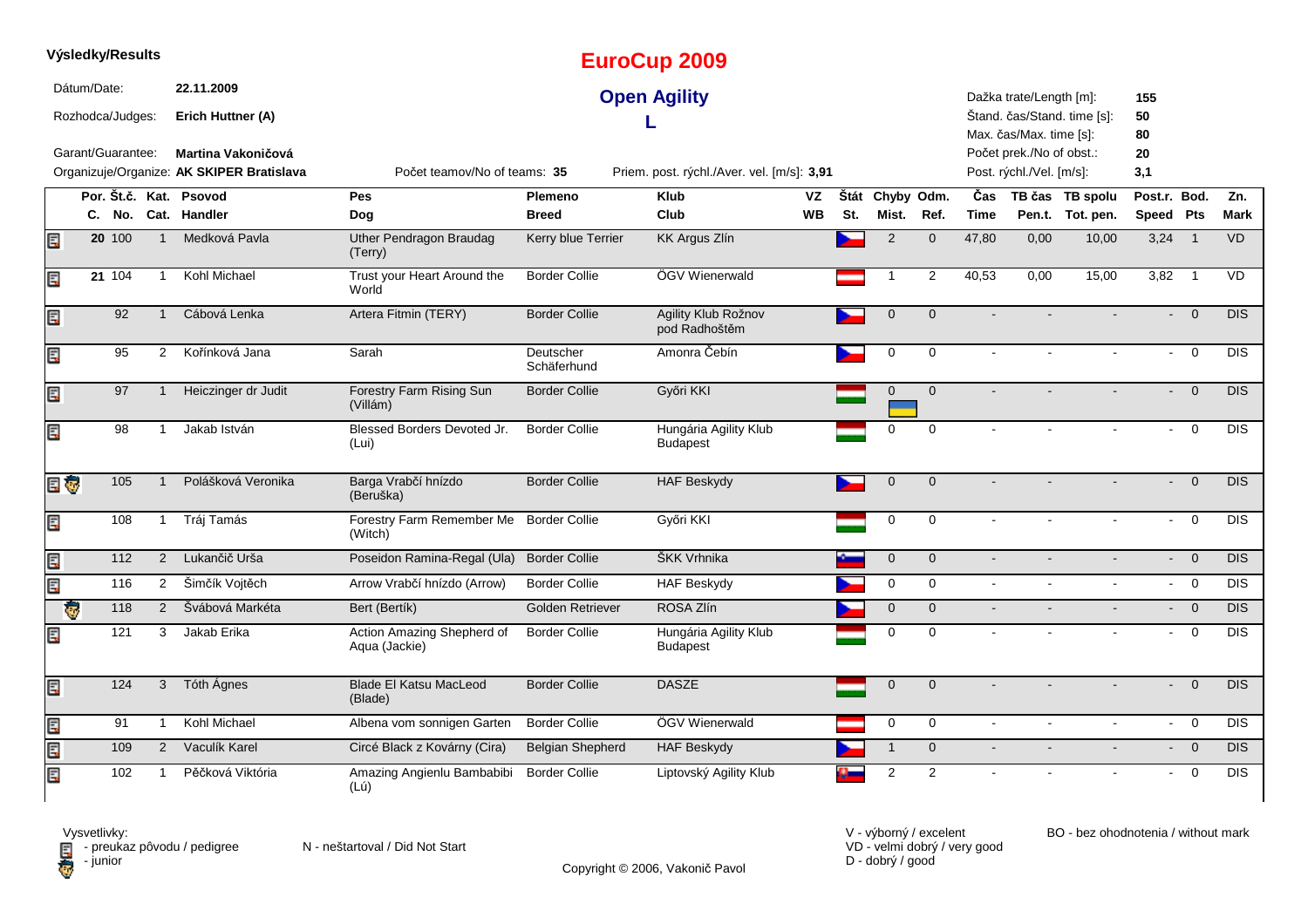| Výsledky/Results       |                                           |     |                              | EuroCup 2009                               |           |     |                 |      |      |                          |                             |              |      |
|------------------------|-------------------------------------------|-----|------------------------------|--------------------------------------------|-----------|-----|-----------------|------|------|--------------------------|-----------------------------|--------------|------|
| Dátum/Date:            | 22.11.2009                                |     |                              | <b>Open Agility</b>                        |           |     |                 |      |      | Dažka trate/Length [m]:  |                             | 155          |      |
| Rozhodca/Judges:       | Erich Huttner (A)                         |     |                              |                                            |           |     |                 |      |      |                          | Štand. čas/Stand. time [s]: | 50           |      |
|                        |                                           |     |                              |                                            |           |     |                 |      |      | Max. čas/Max. time [s]:  |                             | 80           |      |
| Garant/Guarantee:      | Martina Vakoničová                        |     |                              |                                            |           |     |                 |      |      | Počet prek./No of obst.: |                             | 20           |      |
|                        | Organizuje/Organize: AK SKIPER Bratislava |     | Počet teamov/No of teams: 35 | Priem. post. rýchl./Aver. vel. [m/s]: 3,91 |           |     |                 |      |      | Post. rýchl./Vel. [m/s]: |                             | 3,1          |      |
| Por. Št.č. Kat. Psovod |                                           | Pes | Plemeno                      | <b>Klub</b>                                | VZ        |     | Štát Chyby Odm. |      | Cas  |                          | TB čas TB spolu             | Post.r. Bod. | Zn.  |
| C. No. Cat. Handler    |                                           | Dog | Breed                        | Club                                       | <b>WB</b> | St. | Mist.           | Ref. | Time |                          | Pen.t. Tot. pen.            | Speed Pts    | Mark |

Štartovalo/Total count: 35 Diskvalifikácie/Disqualification: 40,00 % (14) Čisto/Clean runs: 22,86 % (8) Max. post. r./Max. speed:4,92 m/sMax. čist. post. r./Max. speed clean run: 4,45 m/s Min. post. r./Min. speed: 3,12 m/s Priemerná post. r./Average speed: 3,91 m/s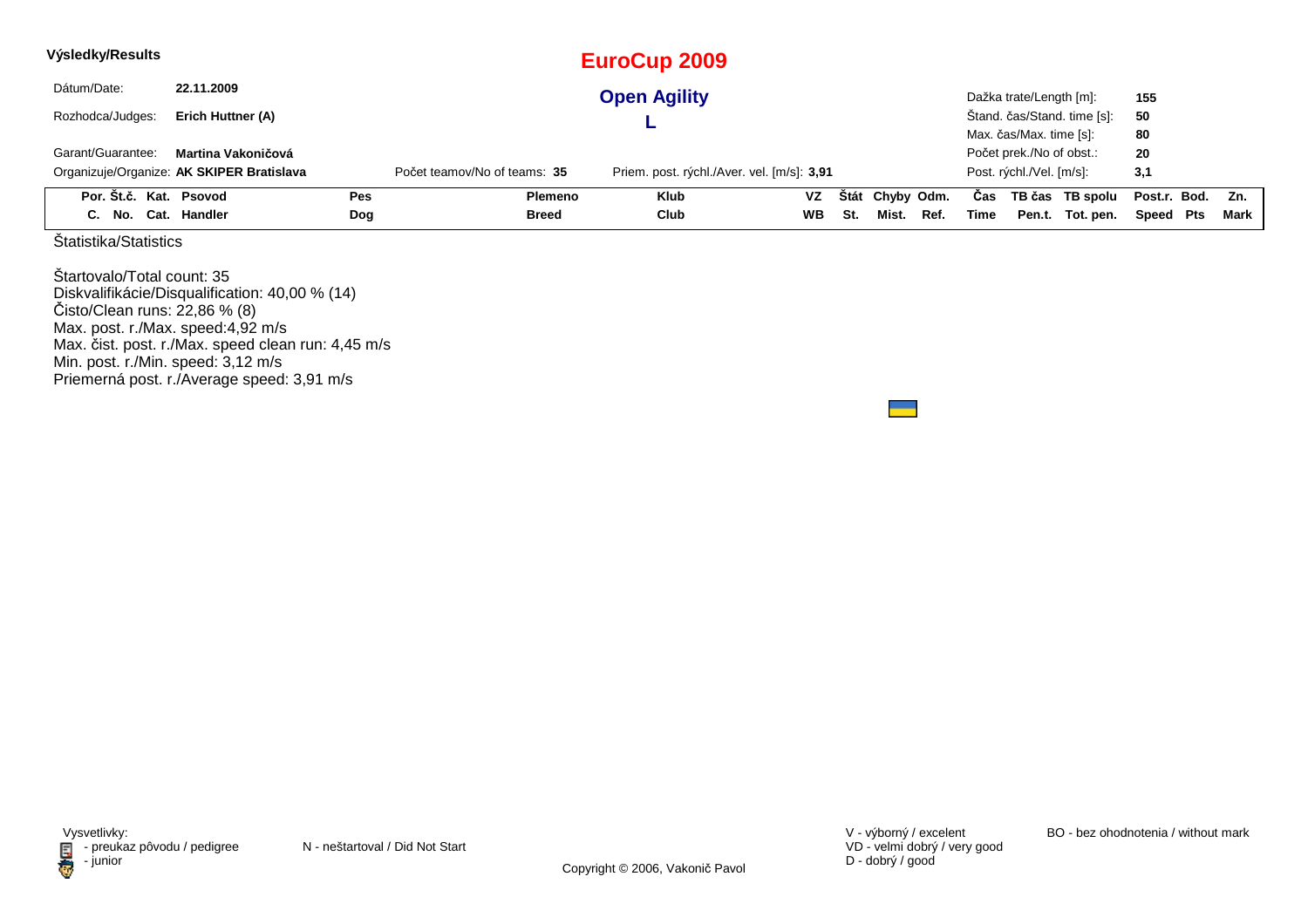|                         |              | Výsledky/Results  |              |                |                                                                        |                                                        |                                                   | <b>EuroCup 2009</b>                        |                 |             |                        |              |                              |                                                      |                                     |                           |                |                    |
|-------------------------|--------------|-------------------|--------------|----------------|------------------------------------------------------------------------|--------------------------------------------------------|---------------------------------------------------|--------------------------------------------|-----------------|-------------|------------------------|--------------|------------------------------|------------------------------------------------------|-------------------------------------|---------------------------|----------------|--------------------|
|                         | Dátum/Date:  | Rozhodca/Judges:  |              |                | 22.11.2009<br>Lenka Pánková (ČR)                                       |                                                        |                                                   | <b>Open Jumping CACAg.</b>                 |                 |             |                        |              |                              | Dažka trate/Length [m]:<br>Max. čas/Max. time [s]:   | Štand. čas/Stand. time [s]:         | 141<br>37<br>64           |                |                    |
|                         |              | Garant/Guarantee: |              |                | <b>Martina Vakoničová</b><br>Organizuje/Organize: AK SKIPER Bratislava | Počet teamov/No of teams: 34                           |                                                   | Priem. post. rýchl./Aver. vel. [m/s]: 3,46 |                 |             |                        |              |                              | Počet prek./No of obst.:<br>Post. rýchl./Vel. [m/s]: |                                     | 19<br>3,8                 |                |                    |
|                         |              |                   |              |                | Por. Št.č. Kat. Psovod<br>C. No. Cat. Handler                          | Pes<br>Dog                                             | Plemeno<br><b>Breed</b>                           | <b>Klub</b><br>Club                        | VZ<br><b>WB</b> | Štát<br>St. | Chyby Odm.<br>Mist.    | Ref.         | Čas<br>Time                  |                                                      | TB čas TB spolu<br>Pen.t. Tot. pen. | Post.r. Bod.<br>Speed Pts |                | Zn.<br><b>Mark</b> |
| Ē,                      |              | 1 <sup>2</sup>    | 3            |                | Tóth Ágnes                                                             | Gory Bergerac de Hu (Gory)                             | Shipperke                                         | <b>DASZE</b>                               |                 |             | $\mathbf 0$            | $\mathbf{0}$ | 30,46                        | 0,00                                                 | 0,00                                | 4,63                      | 18             | $\vee$             |
| Ę                       |              | 2 31              | 3            |                | Kružinská Adela                                                        | Abeille Elita Triumphans<br>(Aminka)                   | Caniche                                           | <b>AK Malina</b>                           |                 |             | $\mathbf 0$            | $\mathbf 0$  | 30,90                        | 0,00                                                 | 0,00                                | 4,56                      | 15             | V                  |
| Ę                       |              | $3 \quad 4$       | $\mathbf{1}$ |                | Bíró Zsófi                                                             | Crispy Cookie Cassovia<br>Sunshine (Scilla)            | Parson Russel Terrier Top Mancs                   |                                            |                 |             | $\mathbf 0$            | $\mathbf{0}$ | 31,79                        | 0,00                                                 | 0,00                                | 4,44                      | 12             | $\vee$             |
| Ę                       |              | 4 39              | $\mathbf{1}$ |                | Havlíkova Adela                                                        | <b>Highenergy Lovely Binisi</b><br>(Rasty)             | Parson Russel Terrier Katmaj Opava                |                                            |                 |             | 0                      | 0            | 34,63                        | 0,00                                                 | 0,00                                | 4,07                      | 9              | V                  |
| Ę                       |              | 5 29              | 3            |                | Baďová Jana                                                            | Schadehorns Milka (Shelly)                             | Parson Russel Terrier KK3G                        |                                            |                 |             | $\mathbf 0$            | $\mathbf 0$  | 34,90                        | 0,00                                                 | 0,00                                | 4,04                      | $\overline{7}$ | $\overline{V}$     |
| 日で                      |              | 6 37              | 3            |                | Podmolová Slávka                                                       | A3Ch Dwarf Dolly ze<br>Shetlandů (Tessi)               | <b>Shetland Sheepdog</b>                          | <b>HAF Beskydy</b>                         |                 |             |                        | 0            | 35,26                        | 0,00                                                 | 0,00                                | 4,00                      | 5              | $\vee$             |
| Ę                       |              | 7 35              | 3            |                | Rychnovská Hedvika                                                     | A3Ch Miky Bohemia Diplomat Border Terrier<br>(Matýsek) |                                                   | <b>KK Jihlava</b>                          |                 |             | $\mathbf 0$            | $\mathbf 0$  | 36,77                        | 0,00                                                 | 0,00                                | 3,83                      | $\overline{0}$ | $\vee$             |
| Ę                       |              | 8 34              | 3            |                | Parunov Nadija                                                         | Bombon Bon (Bon)                                       | Shipperke                                         | ŠKD Postojna                               |                 |             | $\mathsf 0$            | $\mathbf 0$  | 36,85                        | 0,00                                                 | 0,00                                | 3,83                      | $\overline{0}$ | $\vee$             |
| Ę                       |              | 99                | $\mathbf{1}$ |                | Pěčková Zuzana                                                         | Sheyla Adia Avi (Beily)                                | Caniche                                           | Liptovský Agility Klub                     |                 |             | $\mathbf 0$            | $\mathbf 0$  | 39,67                        | 2,67                                                 | 2,67                                | 3,55                      | $\overline{0}$ | $\overline{V}$     |
| Ę                       |              | 10 27             | 2            |                | Zemanová Danuše                                                        | Angie Mabafr (En)                                      | Zwergschnauzer                                    | PŠ na Ostrově Brno                         |                 |             | 0                      | 0            | 41,06                        | 4,06                                                 | 4,06                                | 3,43                      | $\overline{0}$ | $\vee$             |
| ē                       |              | 11 24             |              | 2              | Michalčíková Natália                                                   | Samko (Samko)                                          | Chihuahua Pelo corto AK Skiper BA                 |                                            |                 |             | $\mathbf 0$            | $\mathbf 0$  | 41,15                        | 4,15                                                 | 4,15                                | 3,43                      | $\overline{0}$ | $\vee$             |
| Ę                       |              | 12 20             |              | $\overline{2}$ | Harangozó Ágnes                                                        | Rockó Rott Amanda (Ami)                                | West Highland White Siófok<br>Terrier             |                                            |                 |             | $\mathbf 0$            | $\mathbf 0$  | 41,34                        | 4,34                                                 | 4,34                                | 3,41                      | $\overline{0}$ | $\vee$             |
| Ę                       |              | 13 28             | 3            |                | Antalová Miriama                                                       | Bellonka Metuje (Bellonka)                             | <b>Shetland Sheepdog</b>                          | <b>AK Nitra</b>                            | 313/2           |             | $\mathbf{0}$           | $\mathbf{1}$ | 33,80                        | 0,00                                                 | 5,00                                | 4,17                      | $\overline{0}$ | $\vee$             |
| Ę                       |              | 14 15             | -1           |                | Valentová Radka                                                        | Francesko Manepo Ideál<br>(Česko)                      | <b>Shetland Sheepdog</b>                          | ZKO Soběslav                               |                 |             | $\mathbf{1}$           | 0            | 34,57                        | 0,00                                                 | 5,00                                | 4,08                      | $\overline{0}$ | V                  |
| Ę                       |              | 15 17             | $\mathbf{1}$ |                | Vršková Dagmar                                                         | Lady Gala Black (Blacky)                               | <b>Border Terrier</b>                             | PŠ na Ostrově Brno                         |                 |             | $\mathbf 0$            | $\mathbf{1}$ | 38,90                        | 1,90                                                 | 6,90                                | 3,62                      | $\overline{0}$ | <b>VD</b>          |
|                         |              | 16 13             | -1           |                | Sorger Peter                                                           | <b>Bafka</b>                                           | Cavalier King Charles KK Anička Košice<br>Spaniel |                                            |                 |             | $\mathbf 0$            | 0            | 45,89                        | 8,89                                                 | 8,89                                | 3,07                      | $\mathbf 0$    | <b>VD</b>          |
| $\overline{\mathbf{G}}$ |              | $17 \quad 10$     | $\mathbf{1}$ |                | Ivašková Sonja                                                         | Mischa (Miška)                                         | Yorkshire Terrier                                 | AK Skiper BA                               | 532/1           |             | $\mathbf 0$            | $\mathbf 0$  | 48,12                        | 11,12                                                | 11,12                               | 2,93                      | $\overline{0}$ | VD                 |
| Ę                       |              | $18 \quad 3$      |              |                | Balušíková Tereza                                                      | Aron z Lopenických kopců<br>(Aronie)                   | Dachshund                                         | KK Excel Trenčín                           |                 |             | 0                      | $\mathbf 0$  | 48,43                        | 11,43                                                | 11,43                               | 2,91                      | $\overline{0}$ | <b>VD</b>          |
|                         |              | 19 30             |              | 3              | Harangozó Ágnes                                                        | Rocky (Rocky)                                          | West Highland White Siófok                        |                                            |                 |             | $\mathbf 0$            | $\mathbf{0}$ | 49,02                        | 12,02                                                | 12,02                               | 2,88                      | $\overline{0}$ | <b>VD</b>          |
|                         | Vysvetlivky: |                   |              |                | $\blacksquare$ - preukaz pôvodu / pedigree                             | N - neštartoval / Did Not Start                        |                                                   |                                            |                 |             | V - výborný / excelent |              | VD - velmi dobrý / very good |                                                      | BO - bez ohodnotenia / without mark |                           |                |                    |

**D** - junior

Copyright © 2006, Vakonič Pavol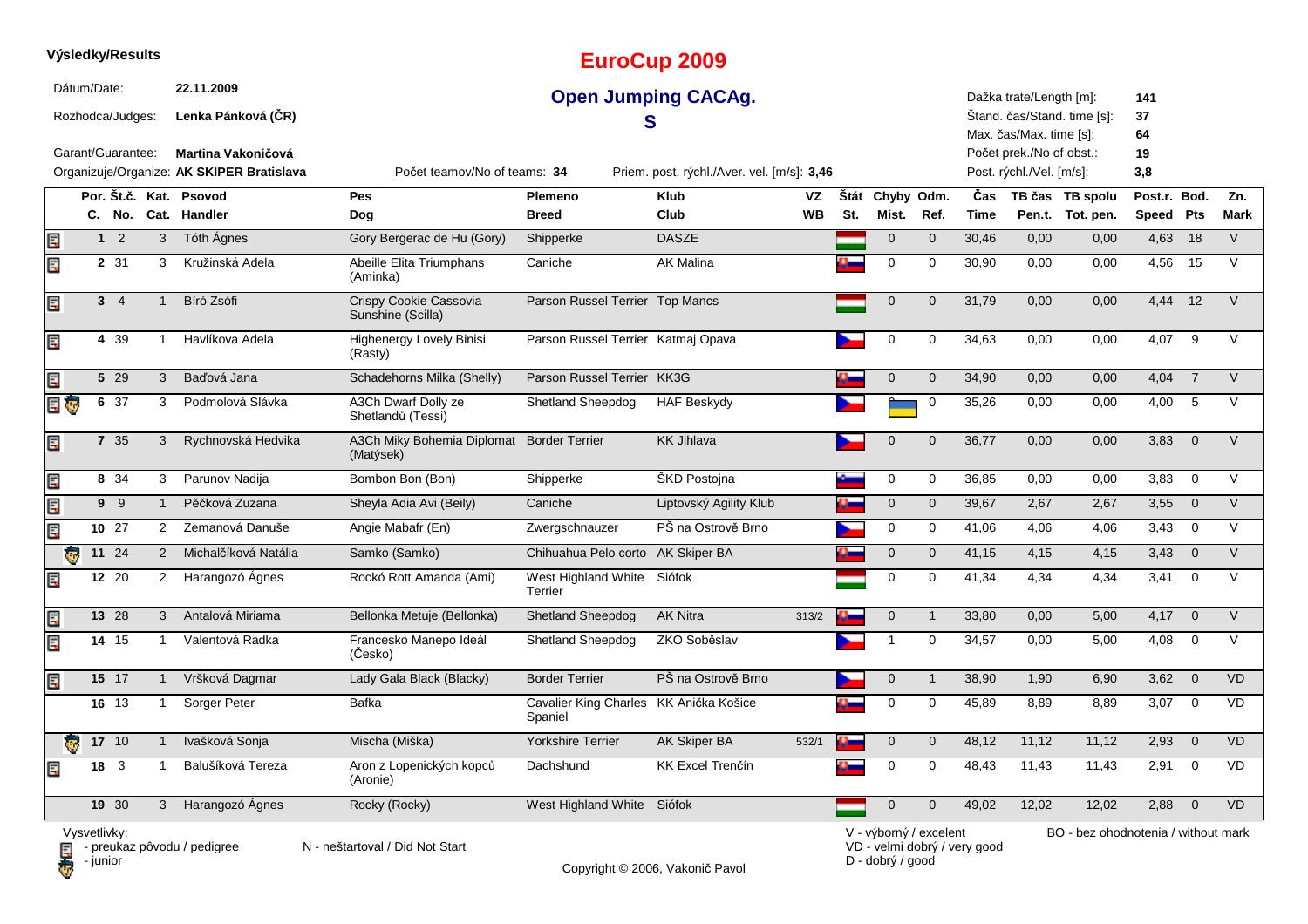|          |             | Výsledky/Results                                           |                |                                                                        |                                                                                          |                                                  | <b>EuroCup 2009</b>                        |          |             |                     |                |                |                                                      |                                     |                           |                                  |                  |
|----------|-------------|------------------------------------------------------------|----------------|------------------------------------------------------------------------|------------------------------------------------------------------------------------------|--------------------------------------------------|--------------------------------------------|----------|-------------|---------------------|----------------|----------------|------------------------------------------------------|-------------------------------------|---------------------------|----------------------------------|------------------|
|          | Dátum/Date: | Rozhodca/Judges:                                           |                | 22.11.2009<br>Lenka Pánková (ČR)                                       |                                                                                          | S                                                | <b>Open Jumping CACAg.</b>                 |          |             |                     |                |                | Dažka trate/Length [m]:<br>Max. čas/Max. time [s]:   | Štand. čas/Stand. time [s]:         | 141<br>37<br>64           |                                  |                  |
|          |             | Garant/Guarantee:                                          |                | <b>Martina Vakoničová</b><br>Organizuje/Organize: AK SKIPER Bratislava | Počet teamov/No of teams: 34                                                             |                                                  | Priem. post. rýchl./Aver. vel. [m/s]: 3,46 |          |             |                     |                |                | Počet prek./No of obst.:<br>Post. rýchl./Vel. [m/s]: |                                     | 19<br>3,8                 |                                  |                  |
|          |             |                                                            |                | Por. Št.č. Kat. Psovod<br>C. No. Cat. Handler                          | Pes<br>Dog                                                                               | Plemeno<br><b>Breed</b>                          | <b>Klub</b><br>Club                        | VZ<br>WB | Štát<br>St. | Chyby Odm.<br>Mist. | Ref.           | Čas<br>Time    |                                                      | TB čas TB spolu<br>Pen.t. Tot. pen. | Post.r. Bod.<br>Speed Pts |                                  | Zn.<br>Mark      |
| Ę        |             | $20\;\;22$                                                 | $\overline{2}$ | Jentnerová Magdaléna                                                   | Cinderella Hedstar (Cindy)                                                               | Terrier<br>Bichon á poil frisé                   | AK Skiper BA                               |          | a.          |                     | $\mathbf 0$    | 45,67          | 8,67                                                 | 13,67                               | 3,09                      | $\mathbf 0$                      | VD               |
| r)<br>Er |             | $21 \t14$                                                  | $\mathbf{1}$   | Šipková Anna                                                           | Flurry Gold Lenfir (Flery)                                                               | <b>Shetland Sheepdog</b>                         | Agility Zlechov                            |          |             | $\mathbf 0$         | $\overline{1}$ | 46,04          | 9,04                                                 | 14,04                               | 3,06                      | $\overline{0}$                   | <b>VD</b>        |
| E G      |             | 22 6                                                       |                | Ivašková Nadja                                                         | Hedera Zlatá Fantázia (Heidi)                                                            | Shetland Sheepdog                                | AK Skiper BA                               | 533/1    |             | 0                   | $\overline{1}$ | 46,47          | 9,47                                                 | 14,47                               | 3,03                      | $\overline{0}$                   | VD               |
| Ę        |             | 23 12                                                      | 2              | Píšťková Radana                                                        | Be my Jousee Tantum Auri<br>(Jouzitka)                                                   | <b>Shetland Sheepdog</b>                         | ROSA Zlín                                  |          |             | $\overline{2}$      | $\mathbf 0$    | 45,29          | 8,29                                                 | 18,29                               | 3,11                      | $\overline{\mathbf{0}}$          | D                |
|          | Ģ           | 24 5                                                       |                | Buliščáková Silvia                                                     | Fleur                                                                                    | Mixbreed                                         | <b>AK Skiper BA</b>                        |          |             |                     | -1             | 49,59          | 12,59                                                | 22,59                               | 2,84                      | $\overline{0}$                   | D                |
| Ę        |             | 25 16                                                      | $\mathbf{1}$   | Varga Attila                                                           | <b>HCH Klauswalder Bonnie</b><br>(Bonnie)                                                | Zwergschnauzer                                   | Siófok                                     |          |             |                     | -1             | 52,90          | 15,90                                                | 25,90                               | 2,67                      | $\overline{0}$                   | D                |
| Ę        |             | 26 18                                                      | -1             | Vyplelová Petra                                                        | Egalmoth Aglar Beast of Prey<br>(Larry)                                                  | West Highland White OSA Jahoda Kladno<br>Terrier |                                            |          |             |                     | $\mathbf 0$    | 58,52          | 21,52                                                | 26,52                               | 2,41                      | $\overline{0}$                   | <b>BO</b>        |
| Ę        |             | 27 26                                                      | $\overline{2}$ | Vyplelová Petra                                                        | Cunningham's White Beast of West Highland White OSA Jahoda Kladno<br>Prey (Cunningham's) | Terrier                                          |                                            |          |             | 3                   | $\mathbf 0$    | 59,49          | 22,49                                                | 37,49                               | 2,37                      | $\overline{0}$                   | <b>BO</b>        |
| Ę        |             | $\overline{7}$                                             | -1             | Vaculíková Anna                                                        | Carpe Diem Tantum Auri<br>(Carpe)                                                        | Shetland Sheepdog                                | ROSA Zlín                                  |          |             | 0                   | $\mathbf 0$    | $\sim$         |                                                      |                                     | $\sim$                    | $\overline{0}$                   | $\overline{DIS}$ |
|          |             | 8                                                          | $\mathbf{1}$   | Kobárová Barbora                                                       | Asimos                                                                                   | West Highland White AK Skiper BA<br>Terrier      |                                            |          | o.          | $\mathbf 0$         | $\mathbf{0}$   |                |                                                      |                                     |                           | $\overline{0}$<br>÷.             | <b>DIS</b>       |
|          | ę.          | 21                                                         | $\mathbf{2}$   | Illényiová Hella                                                       | Holly (Holly)                                                                            | Mixbreed                                         | All for dog Dunajská<br>Streda             |          |             | 0                   | 0              |                |                                                      |                                     |                           | $\overline{0}$<br>$\sim 100$     | <b>DIS</b>       |
| Ę        |             | 25                                                         | $\overline{2}$ | Pacáková Zuzana                                                        | Kissing Katty z Jeřeně<br>(Kissing)                                                      | Parson Russel Terrier KK Komořany                |                                            |          |             | $\mathbf 0$         | $\mathbf{0}$   |                |                                                      |                                     |                           | $\overline{0}$<br>$\blacksquare$ | <b>DIS</b>       |
| Ę        |             | 36                                                         | 3              | Šimčíková Martina                                                      | Julia ze Shetlandů (Julča)                                                               | <b>Shetland Sheepdog</b>                         | <b>HAF Beskydy</b>                         |          |             | 0                   | $\mathbf 0$    | $\mathbf{r}$   | $\mathbf{r}$                                         | $\mathbf{r}$                        |                           | $- 0$                            | <b>DIS</b>       |
| E        |             | 38                                                         | $\mathbf{1}$   | Vakonič Pavol                                                          | Cira Caria Tantum Auri (Cira)                                                            | <b>Shetland Sheepdog</b>                         | AK Skiper BA                               |          |             | $\mathbf{0}$        | $\mathbf{0}$   | $\mathbf{r}$   |                                                      |                                     |                           | $\overline{0}$<br>$\sim$         | <b>DIS</b>       |
|          |             | 32<br>$X_{\rm{max}}$ and $X_{\rm{max}}$ and $X_{\rm{max}}$ | 3              | Nagyová Lucia                                                          | Schumacher (Schumi)                                                                      | Maltése                                          | <b>AK Skiper BA</b>                        |          |             | 0                   | 2              | $\blacksquare$ |                                                      |                                     |                           | $\overline{0}$<br>$\sim$         | <b>DIS</b>       |

VD - velmi dobrý / very good D - dobrý / good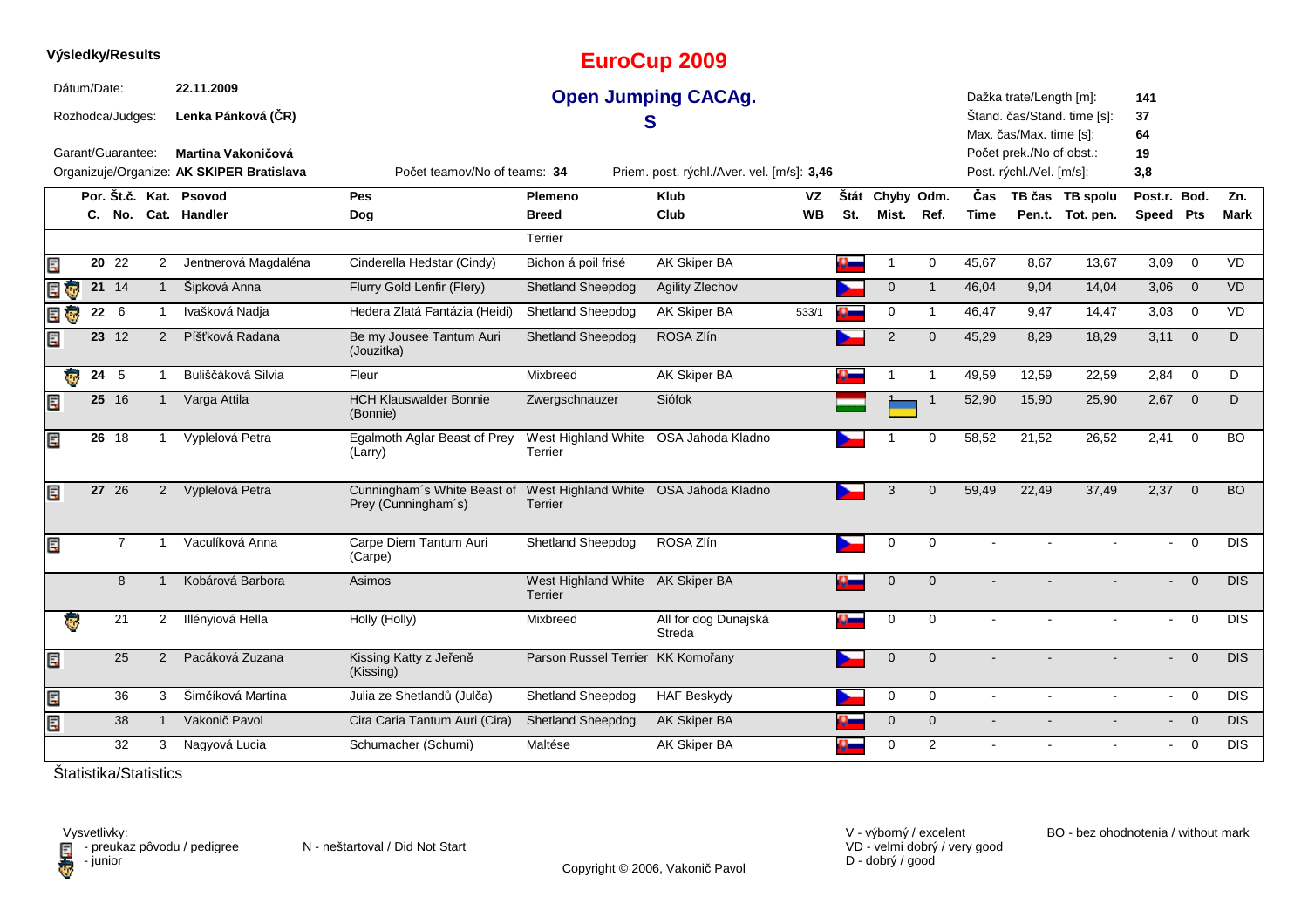| Výsledky/Results                                                                                 |                                                                                                     |     |                              | <b>EuroCup 2009</b>                        |           |             |            |      |      |                          |                             |              |      |
|--------------------------------------------------------------------------------------------------|-----------------------------------------------------------------------------------------------------|-----|------------------------------|--------------------------------------------|-----------|-------------|------------|------|------|--------------------------|-----------------------------|--------------|------|
| Dátum/Date:                                                                                      | 22.11.2009                                                                                          |     |                              | <b>Open Jumping CACAg.</b>                 |           |             |            |      |      | Dažka trate/Length [m]:  |                             | 141          |      |
| Rozhodca/Judges:                                                                                 | Lenka Pánková (ČR)                                                                                  |     |                              | S                                          |           |             |            |      |      |                          | Stand. čas/Stand. time [s]: | 37           |      |
|                                                                                                  |                                                                                                     |     |                              |                                            |           |             |            |      |      | Max. čas/Max. time [s]:  |                             | 64           |      |
| Garant/Guarantee:                                                                                | Martina Vakoničová                                                                                  |     |                              |                                            |           |             |            |      |      | Počet prek./No of obst.: |                             | 19           |      |
|                                                                                                  | Organizuje/Organize: AK SKIPER Bratislava                                                           |     | Počet teamov/No of teams: 34 | Priem. post. rýchl./Aver. vel. [m/s]: 3,46 |           |             |            |      |      | Post. rýchl./Vel. [m/s]: |                             | 3,8          |      |
| Por. Št.č. Kat. Psovod                                                                           |                                                                                                     | Pes | <b>Plemeno</b>               | Klub                                       | <b>VZ</b> | <b>Stát</b> | Chyby Odm. |      | Cas  |                          | TB čas TB spolu             | Post.r. Bod. | Zn.  |
| C. No. Cat. Handler                                                                              |                                                                                                     | Dog | <b>Breed</b>                 | Club                                       | <b>WB</b> | St.         | Mist.      | Ref. | Time |                          | Pen.t. Tot. pen.            | Speed Pts    | Mark |
| Startovalo/Total count: 34<br>Cisto/Clean runs: 23,53 % (8)<br>Max. post. r./Max. speed:4,63 m/s | Diskvalifikácie/Disqualification: 20,59 % (7)<br>Max. čist. post. r./Max. speed clean run: 4,63 m/s |     |                              |                                            |           |             |            |      |      |                          |                             |              |      |

Min. post. r./Min. speed: 2,37 m/s Priemerná post. r./Average speed: 3,46 m/s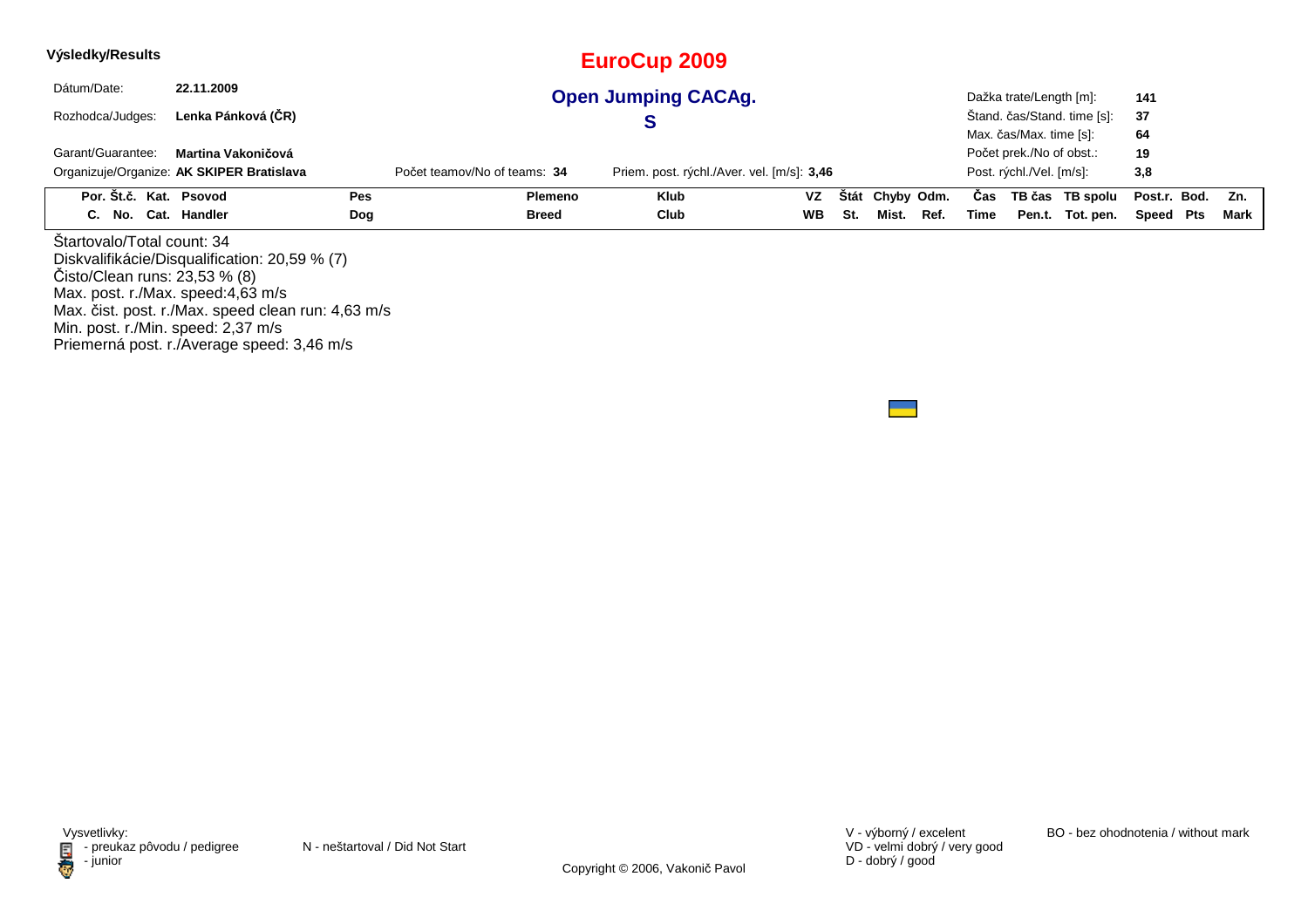|                                                      |  | Výsledky/Results  |                                                        |                                               |                                                                            |                                        | <b>EuroCup 2009</b> |                        |     |                          |                |                                                                                |                             |                                     |                           |                |                    |
|------------------------------------------------------|--|-------------------|--------------------------------------------------------|-----------------------------------------------|----------------------------------------------------------------------------|----------------------------------------|---------------------|------------------------|-----|--------------------------|----------------|--------------------------------------------------------------------------------|-----------------------------|-------------------------------------|---------------------------|----------------|--------------------|
| Dátum/Date:<br>Rozhodca/Judges:<br>Garant/Guarantee: |  |                   | 22.11.2009<br>Lenka Pánková (ČR)<br>Martina Vakoničová | <b>Open Jumping CACAg.</b><br>м               |                                                                            |                                        |                     |                        |     |                          |                | Dažka trate/Length [m]:<br>Max. čas/Max. time [s]:<br>Počet prek./No of obst.: | Štand. čas/Stand. time [s]: | 141<br>37<br>64<br>19               |                           |                |                    |
|                                                      |  |                   |                                                        | Organizuje/Organize: AK SKIPER Bratislava     | Počet teamov/No of teams: 38<br>Priem. post. rýchl./Aver. vel. [m/s]: 4,04 |                                        |                     |                        |     |                          |                |                                                                                | Post. rýchl./Vel. [m/s]:    |                                     | 3,8                       |                |                    |
|                                                      |  |                   |                                                        | Por. Št.č. Kat. Psovod<br>C. No. Cat. Handler | Pes<br>Dog                                                                 | Plemeno<br><b>Breed</b>                | <b>Klub</b><br>Club | <b>VZ</b><br><b>WB</b> | St. | Štát Chyby Odm.<br>Mist. | Ref.           | Čas<br><b>Time</b>                                                             |                             | TB čas TB spolu<br>Pen.t. Tot. pen. | Post.r. Bod.<br>Speed Pts |                | Zn.<br><b>Mark</b> |
| ā.                                                   |  | $1 71$            | 2                                                      | Vaculíková Anna                               | Amy (Amy)                                                                  | <b>Shetland Sheepdog</b>               | <b>HAF Beskydy</b>  |                        |     | $\mathbf 0$              | $\overline{0}$ | 30,32                                                                          | 0,00                        | 0,00                                | $4,65$ 18                 |                | $\vee$             |
|                                                      |  | 2 75              | 3                                                      | Kačmáryová Katarína                           | Shoki z UVP (Shoki)                                                        | Mixbreed                               | AK Skočka Košice    |                        |     | $\mathbf 0$              | $\mathbf 0$    | 31,16                                                                          | 0,00                        | 0,00                                | 4,53                      | 15             | V                  |
| E                                                    |  | 3 83              | $\mathbf{3}$                                           | Kokalj Anabella                               | Jawel Viva blue du haut des<br>Monts (Viva)                                | Berger des Pyrenées                    | ŠKK Vrhnika         |                        |     | $\mathbf 0$              | $\Omega$       | 31,98                                                                          | 0.00                        | 0.00                                | 4.41                      | 12             | $\vee$             |
| Ę                                                    |  | 4 56              | 2                                                      | Bednáriková Dagmara                           | Dantes Edmond Mendy (Edy)                                                  | Caniche                                | Canis Club Cífer    |                        |     | $\mathbf 0$              | $\mathbf 0$    | 33,02                                                                          | 0.00                        | 0,00                                | 4,27                      | 9              | $\vee$             |
| Ę                                                    |  | 5 41              | 3                                                      | Kokalj Anabella                               | Toscana de la Fontain des<br>Schlitteurs (Sana)                            | Berger des Pyrenées                    | ŠKK Vrhnika         |                        |     | $\mathbf 0$              | $\mathbf{0}$   | 33,08                                                                          | 0,00                        | 0,00                                | 4,26                      | $\overline{7}$ | V                  |
|                                                      |  | 6 64              | 2                                                      | Podmolová Slávka                              | Destiny Succes z Lorienu<br>Moravia (Suki)                                 | <b>Shetland Sheepdog</b>               | <b>HAF Beskydy</b>  |                        |     | 0                        | $\mathbf 0$    | 33,75                                                                          | 0,00                        | 0,00                                | 4,18                      | 5              | $\vee$             |
| E G                                                  |  | 7 66              | 2                                                      | Polášková Veronika                            | Axel Rose ze Shetlandů<br>(Axik)                                           | <b>Shetland Sheepdog</b>               | <b>HAF Beskydy</b>  |                        |     | $\mathbf 0$              | $\mathbf 0$    | 35,78                                                                          | 0,00                        | 0,00                                | 3,94                      | $\overline{0}$ | $\vee$             |
|                                                      |  | 8 54              | $\mathbf{1}$                                           | Žnidaršič Maja                                | Pika (Pika)                                                                | Mixbreed                               | ŠKK Vrhnika         |                        |     | $\mathbf 0$              | 0              | 37,36                                                                          | 0,36                        | 0,36                                | 3,77                      | $\overline{0}$ | V                  |
|                                                      |  | 9 85              | $\mathbf{1}$                                           | Šipková Anna                                  | Meggy                                                                      | Beagle                                 | Agility Zlechov     |                        |     | $\mathbf 0$              | $\mathbf{0}$   | 38,62                                                                          | 1,62                        | 1,62                                | 3,65                      | $\overline{0}$ | V                  |
| æ.                                                   |  | 10, 55            | $\overline{2}$                                         | Adzimová Lenka                                | Mimi                                                                       | Mixbreed                               | KK Anička Košice    |                        |     | 0                        | $\mathbf 0$    | 38,76                                                                          | 1,76                        | 1,76                                | 3,64                      | $\overline{0}$ | V                  |
|                                                      |  | 11 81             | $\mathbf{3}$                                           | Tesař Ivo                                     | Ben (Ben)                                                                  | Deutsche Spitz                         | PŠ na Ostrově Brno  |                        |     | $\mathbf 0$              | $\mathbf 0$    | 39,45                                                                          | 2,45                        | 2,45                                | $3,57$ 0                  |                | $\vee$             |
| E                                                    |  | 12 $52$           | $\mathbf{1}$                                           | Šimčíková Martina                             | Argentum Biblack Barabel<br>(Bak)                                          | <b>Shetland Sheepdog</b>               | <b>HAF Beskydy</b>  |                        |     | $\pmb{0}$                | $\mathbf 0$    | 39,94                                                                          | 2,94                        | 2,94                                | 3,53                      | $\mathbf 0$    | $\vee$             |
| E                                                    |  | 13 43             | $\mathbf{1}$                                           | Dušková Julie                                 | <b>Brown Beauty z Lodice</b><br>(Chelsea)                                  | Australian Kelpie                      | Praha Komořany      | 79209                  |     | $\mathbf{1}$             | $\Omega$       | 30,35                                                                          | 0,00                        | 5,00                                | 4,65                      | $\overline{0}$ | $\vee$             |
| E                                                    |  | 14 73             | 3                                                      | Vakonič Pavol                                 | Elis Hunderlov (Elien)                                                     | <b>Fox Terrier</b>                     | AK Skiper BA        |                        |     | $\mathbf{1}$             | $\mathbf 0$    | 31,87                                                                          | 0,00                        | 5,00                                | 4,42                      | $\overline{0}$ | $\vee$             |
| E                                                    |  | 15 74             | 3                                                      | Gašparová Erika                               | Fanfán Tulipán Paleur (Putin)                                              | Parson Russel Terrier KK Anička Košice |                     |                        |     | $\mathbf{1}$             | $\mathbf 0$    | 33,00                                                                          | 0,00                        | 5,00                                | $4,27$ 0                  |                | $\vee$             |
| Ę<br><b>g</b>                                        |  | $16\overline{79}$ | 3                                                      | Petnyová Lenka                                | Franklin Mandylion (Smiley)                                                | Parson Russel Terrier KK Anička Košice |                     |                        |     | $\mathbf{1}$             | $\mathbf 0$    | 35,60                                                                          | 0,00                        | 5,00                                | 3,96                      | $\overline{0}$ | V                  |
| Ę                                                    |  | 17 84             | $\mathbf{3}$                                           | Vakonič Pavol                                 | A3Ch Viva Hunderlov (Vivien)                                               | <b>Fox Terrier</b>                     | <b>AK Skiper BA</b> |                        |     | $\overline{2}$           | $\mathbf 0$    | 30,15                                                                          | 0,00                        | 10,00                               | 4,68                      | $\overline{0}$ | <b>VD</b>          |
| E                                                    |  | 18 77             | 3                                                      | Kemetmüller Ludmilla                          | Gladys dark of Working<br>County (Chelsi)                                  | <b>Shetland Sheepdog</b>               | ÖRV Am Riederberg   |                        |     | $\mathbf{1}$             | $\mathbf 0$    | 45,24                                                                          | 8,24                        | 13,24                               | $3,12$ 0                  |                | <b>VD</b>          |
| E                                                    |  | 19 42             | $\mathbf{1}$                                           | Antalová Miriama                              | Beautiful Beast Divoky sen<br>(Bri)                                        | Shetland Sheepdog                      | <b>AK Nitra</b>     | 568                    |     | 2                        | $\overline{1}$ | 30,32                                                                          | 0.00                        | 15,00                               | 4,65                      | $\overline{0}$ | <b>VD</b>          |

Copyright © 2006, Vakonič Pavol

VD - velmi dobrý / very good D - dobrý / good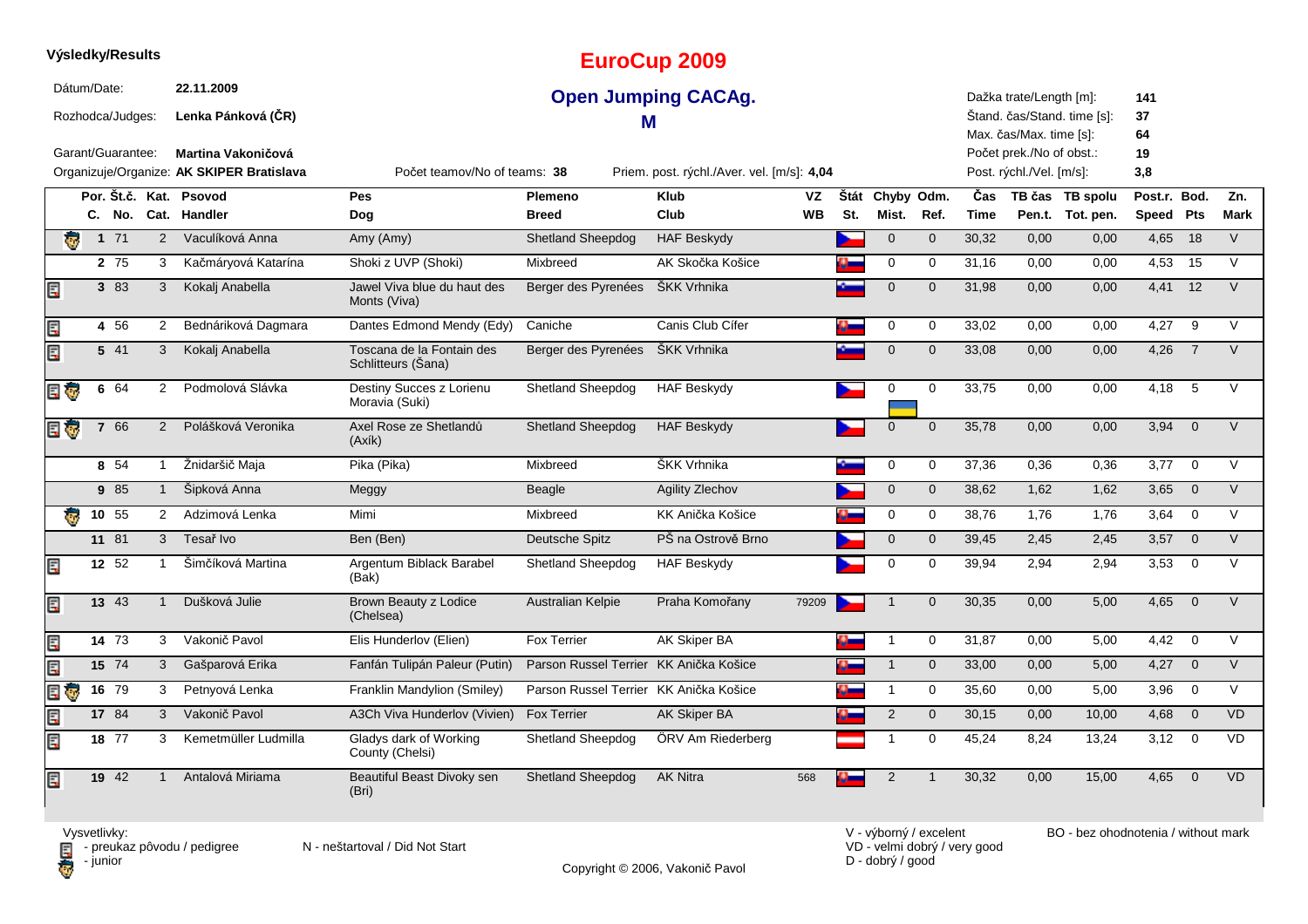|                                                      |  | Výsledky/Results  |                                                                                                            |                                                                                                               |                                               |                                    | <b>EuroCup 2009</b>                      |           |     |                 |                |                                                                                                            |                             |                              |                           |                |            |
|------------------------------------------------------|--|-------------------|------------------------------------------------------------------------------------------------------------|---------------------------------------------------------------------------------------------------------------|-----------------------------------------------|------------------------------------|------------------------------------------|-----------|-----|-----------------|----------------|------------------------------------------------------------------------------------------------------------|-----------------------------|------------------------------|---------------------------|----------------|------------|
| Dátum/Date:<br>Rozhodca/Judges:<br>Garant/Guarantee: |  |                   | 22.11.2009<br>Lenka Pánková (ČR)<br><b>Martina Vakoničová</b><br>Organizuje/Organize: AK SKIPER Bratislava | <b>Open Jumping CACAg.</b><br>м<br>Počet teamov/No of teams: 38<br>Priem. post. rýchl./Aver. vel. [m/s]: 4,04 |                                               |                                    |                                          |           |     |                 |                | Dažka trate/Length [m]:<br>Max. čas/Max. time [s]:<br>Počet prek./No of obst.:<br>Post. rýchl./Vel. [m/s]: | Štand. čas/Stand. time [s]: | 141<br>37<br>64<br>19<br>3,8 |                           |                |            |
|                                                      |  |                   |                                                                                                            | Por. Št.č. Kat. Psovod                                                                                        | <b>Pes</b>                                    | Plemeno                            | <b>Klub</b>                              | VZ        |     | Štát Chyby Odm. |                | Čas                                                                                                        |                             | TB čas TB spolu              | Post.r. Bod.              |                | Zn.        |
|                                                      |  |                   |                                                                                                            | C. No. Cat. Handler                                                                                           | Dog                                           | <b>Breed</b>                       | Club                                     | <b>WB</b> | St. | Mist.           | Ref.           | <b>Time</b>                                                                                                |                             | Pen.t. Tot. pen.             | Speed Pts                 |                | Mark       |
| 日零                                                   |  | $20\overline{62}$ | $\overline{2}$                                                                                             | Kopřivíková Denisa                                                                                            | <b>Black-Magic Amor Real</b><br>(Black-Magic) | <b>Shetland Sheepdog</b>           | <b>KK Prostějov</b>                      |           |     | -1              | $\overline{2}$ | 38,34                                                                                                      | 1,34                        | 16,34                        | 3,68                      | $\overline{0}$ | D          |
|                                                      |  | 21 47             | $\mathbf{1}$                                                                                               | Kobzová Alena                                                                                                 | Jasmin (Jasmin)                               | Mixbreed                           | <b>KK Excel Trenčín</b>                  | 464/1     |     | $\mathbf 1$     | $\overline{2}$ | 46,05                                                                                                      | 9,05                        | 24,05                        | 3,06                      | $\overline{0}$ | D          |
| E                                                    |  | 44                | $\overline{1}$                                                                                             | Gromová Vladimíra                                                                                             | Denzel Quod Bonum (Denzel)                    | Parson Russel Terrier MKA Ister BA |                                          |           |     | 0               | $\mathbf 0$    | $\mathbf{r}$                                                                                               | $\sim$                      | ä,                           | $\sim$                    | $\overline{0}$ | <b>DIS</b> |
| E G                                                  |  | 46                | $\mathbf{1}$                                                                                               | Kamasová Barbora                                                                                              | Adélka Z Karlovy chalupy<br>(Dydy)            | <b>Fox Terrier</b>                 | <b>HAF Beskydy</b>                       |           |     | $\mathbf{0}$    | $\mathbf{0}$   | $\blacksquare$                                                                                             |                             |                              |                           | $\overline{0}$ | <b>DIS</b> |
|                                                      |  | 48                | $\overline{2}$                                                                                             | Lukovicsová Hana                                                                                              | Fany                                          | Mixbreed                           | <b>KK Argus Zlín</b>                     |           |     | 0               | $\mathbf 0$    | $\omega$                                                                                                   | $\overline{\phantom{a}}$    | ä,                           | $\sim$                    | $\overline{0}$ | <b>DIS</b> |
| Ę                                                    |  | 49                | $\mathbf{1}$                                                                                               | Michalčíková Natália                                                                                          | Dumas od Rytíře Malovce<br>(Dumko)            | <b>Fox Terrier</b>                 | AK Skiper BA                             |           |     | $\mathbf{0}$    | $\mathbf{0}$   | $\sim$                                                                                                     |                             |                              | $\sim$                    | $\overline{0}$ | <b>DIS</b> |
|                                                      |  | 51                | $\mathbf{1}$                                                                                               | Reseková Zita                                                                                                 | Sunny of the Crystal Sky<br>(Sunny)           | Mixbreed                           | <b>KK Excel Trenčín</b>                  |           |     | 0               | 0              | $\mathbf{r}$                                                                                               |                             |                              | $\sim$                    | $\mathbf 0$    | <b>DIS</b> |
| E G                                                  |  | 53                | $\mathbf{1}$                                                                                               | Vocelková Alena                                                                                               | Zippy Moravské srdce (Zípa)                   | Shetland Sheepdog                  | OSA Jahoda Kladno                        |           |     | $\mathbf 0$     | $\mathbf 0$    | $\blacksquare$                                                                                             |                             |                              | $\mathbf{L}^{\text{max}}$ | $\overline{0}$ | <b>DIS</b> |
| E                                                    |  | 57                | $\overline{2}$                                                                                             | Cigánková Bronislava                                                                                          | Dallí z Hradu Pajreku (Body)                  | Deutsche Spitz                     | $\cdots$                                 |           |     | 0               | 0              | $\mathbf{r}$                                                                                               |                             |                              | $\sim$                    | $\overline{0}$ | <b>DIS</b> |
|                                                      |  | 58                | 2                                                                                                          | Dobríková Lucia                                                                                               | <b>Buddy</b>                                  | <b>Beagle</b>                      | <b>AK Skiper BA</b>                      |           |     | $\overline{0}$  | $\overline{0}$ | $\blacksquare$                                                                                             | $\blacksquare$              | $\blacksquare$               | $\sim$                    | $\overline{0}$ | <b>DIS</b> |
| Ę                                                    |  | 59                | $\overline{2}$                                                                                             | Dušková Julie                                                                                                 | Gipsy ze Zámecké zahrady<br>(Gipsy)           | <b>Manchester Terrier</b>          | <b>KK Komořany</b>                       |           |     | 0               | $\mathbf 0$    | $\mathbf{r}$                                                                                               |                             |                              | $\sim$                    | $\overline{0}$ | <b>DIS</b> |
| Ę                                                    |  | 61                | 2                                                                                                          | Havlíková Adéla                                                                                               | Kiss The Rain Kelečský<br>poklad (Kissa)      | Fox Terrier                        | Katmaj Opava                             |           |     | $\mathbf 0$     | $\mathbf{0}$   | $\overline{a}$                                                                                             |                             |                              |                           | $\overline{0}$ | <b>DIS</b> |
| Ę                                                    |  | 63                | $\overline{2}$                                                                                             | Momirovová Iva                                                                                                | Sabastián z Černé hlásky<br>(Seban)           | Shetland Sheepdog                  | PŠ na Ostrově Brno                       |           |     | 0               | $\mathbf 0$    | $\overline{a}$                                                                                             | $\overline{a}$              | $\overline{a}$               | $\sim$                    | $\mathbf 0$    | <b>DIS</b> |
| Ę                                                    |  | 67                | $\overline{2}$                                                                                             | Rády Rebeka                                                                                                   | Kormosvári-Hajtó Pletyka<br>(Pletyka)         | Mudi                               | Hungária Agility Klub<br><b>Budapest</b> |           |     | $\mathbf 0$     | $\mathbf{0}$   |                                                                                                            |                             |                              |                           | $\overline{0}$ | <b>DIS</b> |
|                                                      |  | 69                | $\overline{2}$                                                                                             | Ševčík Martin                                                                                                 | Aimee (Aimee)                                 | Mixbreed                           | ROSA Zlín                                |           |     | 0               | 0              | $\mathbf{r}$                                                                                               | $\sim$                      | $\sim$                       | $\sim$                    | $\overline{0}$ | <b>DIS</b> |
| Ġ.                                                   |  | 76                | 3                                                                                                          | Kaiserová Jana                                                                                                | <b>Nela</b>                                   | <b>American Cocker</b><br>Spaniel  | <b>AK Skiper BA</b>                      |           |     | $\mathbf 0$     | $\mathbf{0}$   | $\blacksquare$                                                                                             |                             |                              |                           | $\mathbf 0$    | <b>DIS</b> |
| Ę                                                    |  | 78                | 3                                                                                                          | Kopřivíková Venuše                                                                                            | Aramis Amor Real (Aramis)                     | <b>Shetland Sheepdog</b>           | <b>KK Prostějov</b>                      |           |     | 0               | $\mathbf 0$    | $\blacksquare$                                                                                             | $\blacksquare$              | $\blacksquare$               | $\sim$                    | $\overline{0}$ | <b>DIS</b> |
| Ę                                                    |  | 80                | 3                                                                                                          | Pirity Arpád                                                                                                  | Prince of Sunnlight Gainer                    | <b>Shetland Sheepdog</b>           | Győri KKI                                |           |     | $\mathbf 0$     | $\Omega$       |                                                                                                            |                             |                              |                           | $\mathbf 0$    | <b>DIS</b> |

**D** - junior

Vysvetlivky:<br>⊟ - preukaz pôvodu / pedigree N - neštartoval / Did Not Start

Copyright © 2006, Vakonič Pavol

VD - velmi dobrý / very good D - dobrý / good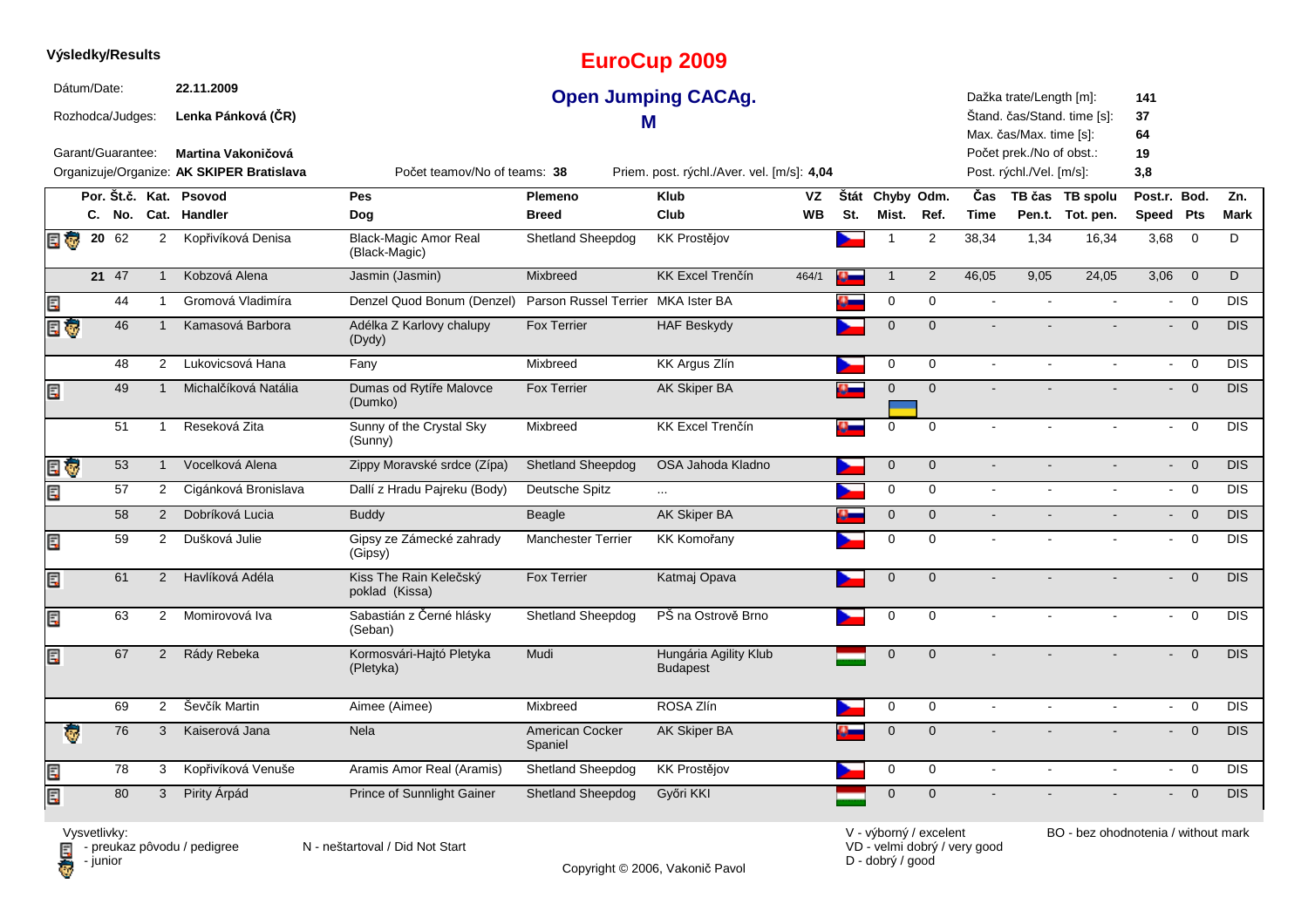| Výsledky/Results                                                                                                                                   |                                                                 |                                                                            | <b>EuroCup 2009</b>      |              |           |      |            |      |                                                                                 |  |                             |                 |   |            |
|----------------------------------------------------------------------------------------------------------------------------------------------------|-----------------------------------------------------------------|----------------------------------------------------------------------------|--------------------------|--------------|-----------|------|------------|------|---------------------------------------------------------------------------------|--|-----------------------------|-----------------|---|------------|
| Dátum/Date:<br>22.11.2009<br><b>Open Jumping CACAg.</b>                                                                                            |                                                                 |                                                                            |                          |              |           |      |            |      |                                                                                 |  | Dažka trate/Length [m]:     | 141             |   |            |
| Rozhodca/Judges:                                                                                                                                   | Lenka Pánková (ČR)                                              |                                                                            | M                        |              |           |      |            |      |                                                                                 |  | Stand. čas/Stand. time [s]: | 37              |   |            |
| Garant/Guarantee:                                                                                                                                  | Martina Vakoničová<br>Organizuje/Organize: AK SKIPER Bratislava | Počet teamov/No of teams: 38<br>Priem. post. rýchl./Aver. vel. [m/s]: 4,04 |                          |              |           |      |            |      | Max. čas/Max. time [s]:<br>Počet prek./No of obst.:<br>Post. rýchl./Vel. [m/s]: |  |                             | 64<br>19<br>3,8 |   |            |
| Por. Št.č. Kat. Psovod                                                                                                                             |                                                                 | Pes                                                                        | Plemeno                  | Klub         | <b>VZ</b> | Stát | Chyby Odm. |      | Cas                                                                             |  | TB čas TB spolu             | Post.r. Bod.    |   | Zn.        |
| C. No. Cat. Handler                                                                                                                                |                                                                 | Dog                                                                        | Breed                    | Club<br>WB   |           | St.  | Mist.      | Ref. | Time                                                                            |  | Pen.t. Tot. pen.            | Speed Pts       |   | Mark       |
|                                                                                                                                                    |                                                                 | (Bruni)                                                                    |                          |              |           |      |            |      |                                                                                 |  |                             |                 |   |            |
| E G<br>82<br>3                                                                                                                                     | Valentová Andrea                                                | Dandy Daff Manepo ideál<br>(Daf)                                           | <b>Shetland Sheepdog</b> | ZKO Soběslav |           | ►    | 0          | 0    |                                                                                 |  |                             | $\sim$          | 0 | <b>DIS</b> |
| Statistika/Statistics                                                                                                                              |                                                                 |                                                                            |                          |              |           |      |            |      |                                                                                 |  |                             |                 |   |            |
| Startovalo/Total count: 38<br>Diskvalifikácie/Disqualification: 44,74 % (17)<br>Čisto/Clean runs: 18,42 % (7)<br>Max. post. r./Max. speed:4,68 m/s |                                                                 |                                                                            |                          |              |           |      |            |      |                                                                                 |  |                             |                 |   |            |

Max. čist. post. r./Max. speed clean run: 4,65 m/s

Min. post. r./Min. speed: 3,06 m/s Priemerná post. r./Average speed: 4,04 m/s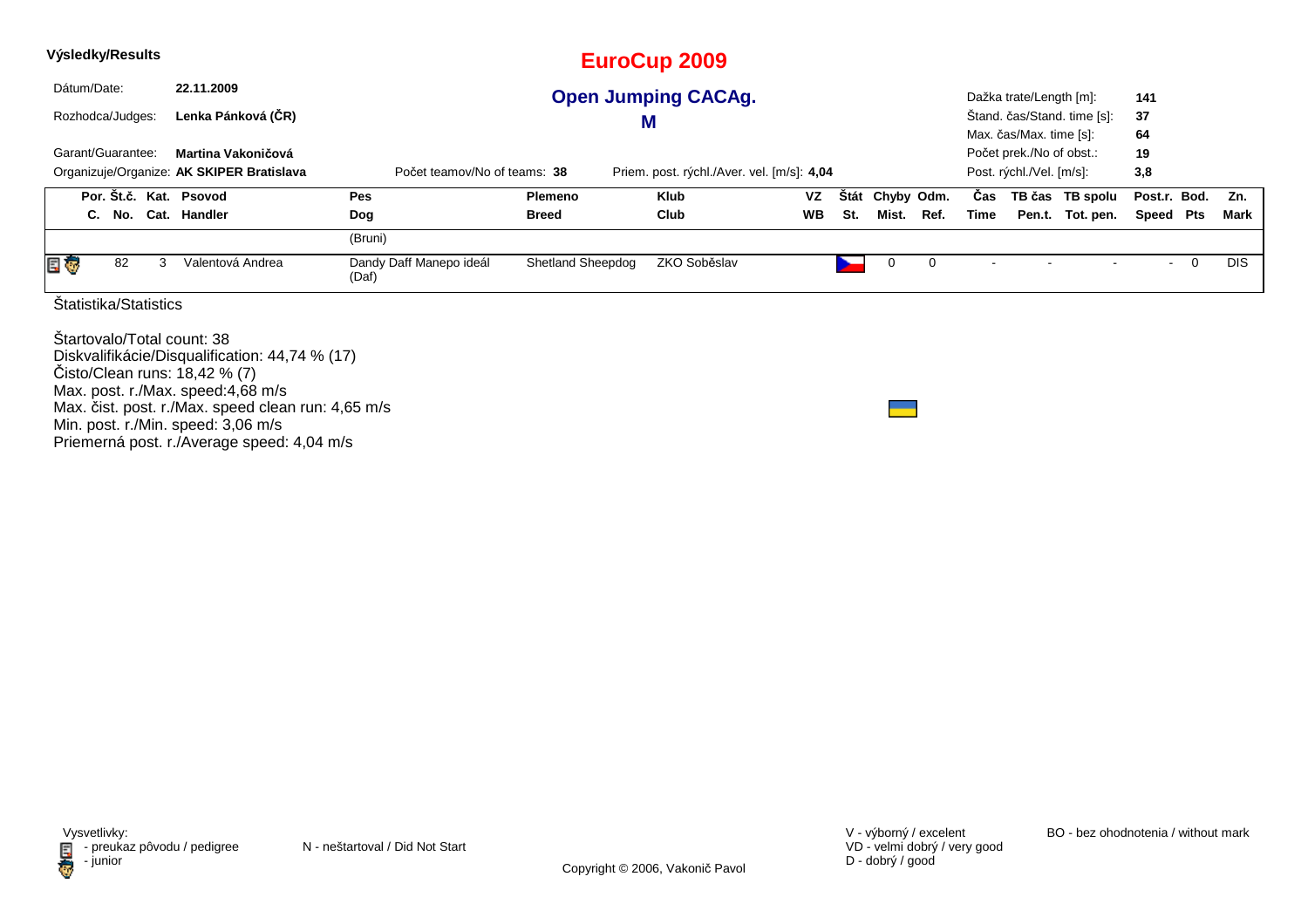|             | Výsledky/Results  |                       |                                                                        |                                                                            |                           | <b>EuroCup 2009</b>                  |                 |     |                          |                |                    |                                                      |                                     |                           |                 |                    |
|-------------|-------------------|-----------------------|------------------------------------------------------------------------|----------------------------------------------------------------------------|---------------------------|--------------------------------------|-----------------|-----|--------------------------|----------------|--------------------|------------------------------------------------------|-------------------------------------|---------------------------|-----------------|--------------------|
| Dátum/Date: | Rozhodca/Judges:  |                       | 22.11.2009<br>Lenka Pánková (ČR)                                       |                                                                            |                           | <b>Open Jumping CACAg.</b>           |                 |     |                          |                |                    | Dažka trate/Length [m]:<br>Max. čas/Max. time [s]:   | Štand. čas/Stand. time [s]:         | 141<br>37<br>64           |                 |                    |
|             | Garant/Guarantee: |                       | <b>Martina Vakoničová</b><br>Organizuje/Organize: AK SKIPER Bratislava | Počet teamov/No of teams: 35<br>Priem. post. rýchl./Aver. vel. [m/s]: 4,08 |                           |                                      |                 |     |                          |                |                    | Počet prek./No of obst.:<br>Post. rýchl./Vel. [m/s]: |                                     | 19<br>3,8                 |                 |                    |
|             |                   |                       | Por. Št.č. Kat. Psovod<br>C. No. Cat. Handler                          | <b>Pes</b><br>Dog                                                          | Plemeno<br><b>Breed</b>   | <b>Klub</b><br>Club                  | VZ<br><b>WB</b> | St. | Štát Chyby Odm.<br>Mist. | Ref.           | Čas<br><b>Time</b> |                                                      | TB čas TB spolu<br>Pen.t. Tot. pen. | Post.r. Bod.<br>Speed Pts |                 | Zn.<br><b>Mark</b> |
| E           | 1 94              | 3                     | Klimešová Martina                                                      | A3 Axa Z Lounského Chovu<br>(Joys)                                         | <b>Belgian Shepherd</b>   | Amonra Čebín                         |                 |     | 0                        | 0              | 31,25              | 0,00                                                 | 0,00                                | $4,51$ 18                 |                 | V                  |
| Ę           | 2 1 2 2           | 3                     | Kokalj Anabella                                                        | Ulm de la Fontain des<br>Schlitteurs (Ulm)                                 | Berger des Pyrenées       | ŠKK Vrhnika                          |                 |     | $\mathbf 0$              | $\overline{0}$ | 31,68              | 0,00                                                 | 0,00                                | 4,45                      | 15              | $\vee$             |
| Ę           | 3 130             | 3                     | Kohl Michael                                                           | Lightspeed Aragorn                                                         | <b>Border Collie</b>      | ÖGV Wienerwald                       |                 |     | 0                        | $\mathbf 0$    | 32,99              | 0,00                                                 | 0,00                                | $4,27$ 12                 |                 | $\vee$             |
|             | 4 123             | 3                     | Lukovics Zdeněk                                                        | A3CH Buffy (Buffy)                                                         | <b>Labrador Retriever</b> | <b>KK Argus Zlín</b>                 |                 |     | $\mathbf 0$              | $\mathbf 0$    | 33,16              | 0,00                                                 | 0,00                                | 4,25                      | 9               | $\vee$             |
| łд.         | 5 119             | $\mathbf{2}^{\prime}$ | Tóth Vivien                                                            | Pogácsa (Pogi)                                                             | Mixbreed                  | Happy Dog                            |                 |     | 0                        | 0              | 38,03              | 1,03                                                 | 1,03                                | 3,71                      | $\overline{7}$  | V                  |
|             | 6 111             | $\overline{2}$        | Konobelj Nataša                                                        | Dina (Dina)                                                                | Golden Retriever          | ŠKD Postojna                         |                 |     | $\mathbf 0$              | $\mathbf 0$    | 38,17              | 1,17                                                 | 1,17                                | 3,69                      | $5\overline{5}$ | $\vee$             |
|             | 7 1 2 5           | 3                     | Zapletalová Martina                                                    | Gina                                                                       | Hungarian Vizsla          | KK Argus Zlín                        |                 |     |                          | $\overline{0}$ | 38,84              | 1,84                                                 | 1,84                                | $3,63$ 0                  |                 | V                  |
| Ę           | 8 1 2 6           | $\mathbf{1}$          | Cábová Lenka                                                           | Always with me from<br>Valachian Highlands (ROXI)                          | <b>Border Collie</b>      | Agility Klub Rožnov<br>pod Radhoštěm |                 |     |                          | $\mathbf 0$    | 30,18              | 0,00                                                 | 5,00                                | $4,67$ 0                  |                 | $\vee$             |
| Ę           | 9 124             | 3                     | Tóth Ágnes                                                             | <b>Blade El Katsu MacLeod</b><br>(Blade)                                   | <b>Border Collie</b>      | <b>DASZE</b>                         |                 |     |                          | 0              | 30,70              | 0,00                                                 | 5,00                                | 4,59                      | $\mathbf 0$     | $\vee$             |
| Ę           | 10 91             | $\mathbf{1}$          | Kohl Michael                                                           | Albena vom sonnigen Garten                                                 | <b>Border Collie</b>      | ÖGV Wienerwald                       |                 |     | $\mathbf{1}$             | $\mathbf{0}$   | 31,50              | 0,00                                                 | 5,00                                | 4,48                      | $\overline{0}$  | V                  |
| Ę           | 11 101            | $\mathbf{1}$          | Olšovská Monika                                                        | Arsinoé z Ríše WA (Arsi)                                                   | <b>Border Collie</b>      | Liptovský Agility Klub               |                 |     | -1                       | 0              | 32,24              | 0,00                                                 | 5,00                                | 4,37                      | $\mathbf 0$     | $\vee$             |
| Ę           | 12 93             | $\overline{2}$        | Juhásová Jana                                                          | Barchello Bambabibi<br>(Barchello)                                         | <b>Border Collie</b>      | Liptovský Agility Klub               |                 |     |                          | $\mathbf{0}$   | 33,54              | 0,00                                                 | 5,00                                | 4,20                      | $\overline{0}$  | $\vee$             |
| Ę           | 13 128            | 3                     | Klimešová Martina                                                      | <b>A3CH Aralia Novterpod</b><br>(Barunka)                                  | Belgian Shepherd          | Amonra Čebín                         |                 |     | 0                        | $\mathbf{1}$   | 34,55              | 0,00                                                 | 5,00                                | 4,08                      | $\mathbf 0$     | $\vee$             |
| Ę           | 14 117            | $2^{\circ}$           | Kohl Michael                                                           | Lightspeed Blitz                                                           | <b>Border Collie</b>      | ÖGV Wienerwald                       |                 |     | $\mathbf{1}$             | $\mathbf 0$    | 35,96              | 0,00                                                 | 5,00                                | 3,92                      | $\overline{0}$  | V                  |
| Ę           | 15 95             | $\overline{2}$        | Kořínková Jana                                                         | Sarah                                                                      | Deutscher<br>Schäferhund  | Amonra Čebín                         |                 |     | $\overline{2}$           | $\mathbf 0$    | 30,72              | 0,00                                                 | 10,00                               | 4,59                      | $\mathbf 0$     | <b>VD</b>          |
| Ę           | 16 104            | $\mathbf{1}$          | Kohl Michael                                                           | Trust your Heart Around the<br>World                                       | <b>Border Collie</b>      | ÖGV Wienerwald                       |                 |     | 2                        | $\overline{1}$ | 35,81              | 0,00                                                 | 15,00                               | 3,94                      | $\overline{0}$  | <b>VD</b>          |
| Ę           | 17 127            | $\overline{2}$        | Juhásová Jana                                                          | Dreaming Lady Gasko Prim<br>(Dreaming)                                     | <b>Border Collie</b>      | Liptovský Agility Klub               |                 |     | $\overline{4}$           | 0              | 34,10              | 0,00                                                 | 20,00                               | 4,13                      | $\overline{0}$  | D                  |
| Œ           | 18 100            | $\mathbf{1}$          | Medková Pavla                                                          | Uther Pendragon Braudag                                                    | Kerry blue Terrier        | <b>KK Argus Zlín</b>                 |                 |     |                          | $\overline{0}$ | 52,31              | 15,31                                                | 20,31                               | 2,70                      | $\overline{0}$  | D                  |

**Výsledky/Results**

Copyright © 2006, Vakonič Pavol

VD - velmi dobrý / very good D - dobrý / good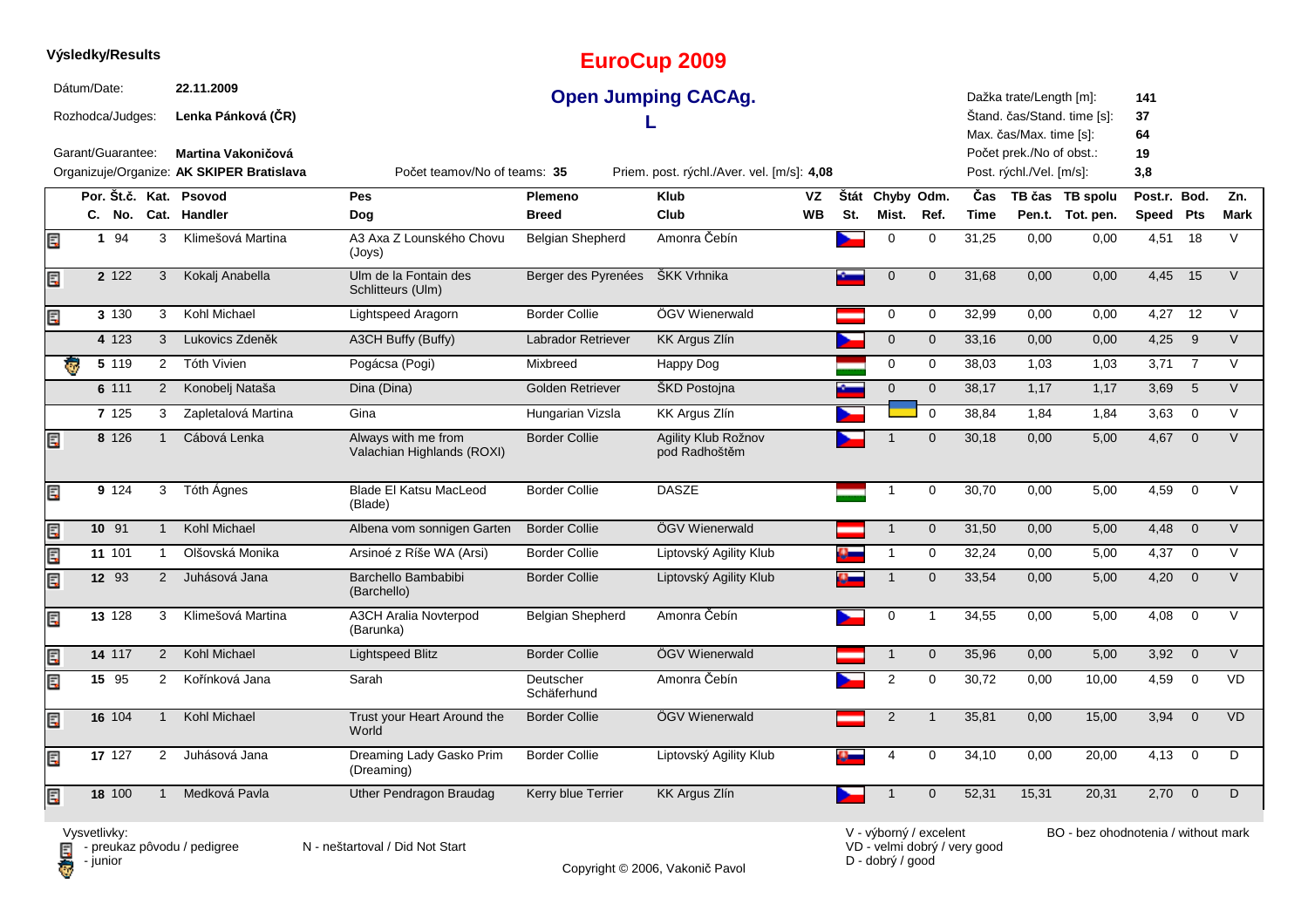|                                                                | Výsledky/Results |     |                                  |                            |                                                                                                                                                 |                         | <b>EuroCup 2009</b>                      |           |     |                 |                     |                                                    |                             |                  |                          |                         |            |
|----------------------------------------------------------------|------------------|-----|----------------------------------|----------------------------|-------------------------------------------------------------------------------------------------------------------------------------------------|-------------------------|------------------------------------------|-----------|-----|-----------------|---------------------|----------------------------------------------------|-----------------------------|------------------|--------------------------|-------------------------|------------|
| Dátum/Date:<br>Rozhodca/Judges:                                |                  |     | 22.11.2009<br>Lenka Pánková (ČR) | <b>Open Jumping CACAg.</b> |                                                                                                                                                 |                         |                                          |           |     |                 |                     | Dažka trate/Length [m]:<br>Max. čas/Max. time [s]: | Štand. čas/Stand. time [s]: | 141<br>37<br>64  |                          |                         |            |
| Garant/Guarantee:<br>Organizuje/Organize: AK SKIPER Bratislava |                  |     |                                  | <b>Martina Vakoničová</b>  | Počet prek./No of obst.:<br>19<br>Počet teamov/No of teams: 35<br>Priem. post. rýchl./Aver. vel. [m/s]: 4,08<br>Post. rýchl./Vel. [m/s]:<br>3,8 |                         |                                          |           |     |                 |                     |                                                    |                             |                  |                          |                         |            |
|                                                                |                  |     |                                  | Por. Št.č. Kat. Psovod     | <b>Pes</b>                                                                                                                                      | Plemeno                 | <b>Klub</b>                              | VZ        |     | Štát Chyby Odm. |                     | Čas                                                |                             | TB čas TB spolu  | Post.r. Bod.             |                         | Zn.        |
|                                                                |                  |     |                                  | C. No. Cat. Handler        | Dog                                                                                                                                             | <b>Breed</b>            | Club                                     | <b>WB</b> | St. | Mist.           | Ref.                | <b>Time</b>                                        |                             | Pen.t. Tot. pen. | Speed Pts                |                         | Mark       |
|                                                                |                  |     |                                  |                            | (Terry)                                                                                                                                         |                         |                                          |           |     |                 |                     |                                                    |                             |                  |                          |                         |            |
| E                                                              | 19 105           |     |                                  | Polášková Veronika         | Barga Vrabčí hnízdo<br>(Beruška)                                                                                                                | <b>Border Collie</b>    | <b>HAF Beskydy</b>                       |           |     | 3               | $\overline{2}$      | 41,78                                              | 4,78                        | 29,78            | 3,37                     | $\overline{0}$          | <b>BO</b>  |
| Ę                                                              |                  | 92  | $\mathbf{1}$                     | Cábová Lenka               | Artera Fitmin (TERY)                                                                                                                            | <b>Border Collie</b>    | Agility Klub Rožnov<br>pod Radhoštěm     |           |     | $\mathbf 0$     | $\overline{0}$      |                                                    |                             |                  | $\blacksquare$           | $\overline{0}$          | DIS        |
| Ę                                                              |                  | 97  | $\mathbf{1}$                     | Heiczinger dr Judit        | Forestry Farm Rising Sun<br>(Villám)                                                                                                            | <b>Border Collie</b>    | Győri KKI                                |           |     | 0               | $\Omega$            |                                                    |                             |                  | $\omega$                 | $\mathbf 0$             | <b>DIS</b> |
| Ę                                                              |                  | 98  | $\mathbf{1}$                     | Jakab István               | Blessed Borders Devoted Jr.<br>(Lui)                                                                                                            | <b>Border Collie</b>    | Hungária Agility Klub<br><b>Budapest</b> |           |     | $\mathbf 0$     | $\mathbf{0}$        |                                                    |                             |                  | $\omega$ .               | $\overline{0}$          | DIS        |
| Ę                                                              |                  | 99  | $\mathbf{1}$                     | Kropáčová Andrea           | Cassy Blue Energizer (Keska)                                                                                                                    | <b>Border Collie</b>    | <b>HAF Beskydy</b>                       |           |     | $\mathbf 0$     | $\Omega$            |                                                    |                             | $\mathbf{r}$     | $\mathbf{r}$             | $\overline{0}$          | <b>DIS</b> |
| Ę                                                              |                  | 102 | $\mathbf{1}$                     | Pěčková Viktória           | Amazing Angienlu Bambabibi<br>(Lú)                                                                                                              | <b>Border Collie</b>    | Liptovský Agility Klub                   |           |     | $\mathbf 0$     | $\overline{0}$      |                                                    |                             |                  | $\blacksquare$           | $\overline{0}$          | DIS        |
| Ģ                                                              |                  | 103 | $\mathbf{1}$                     | Petnyová Lenka             | Taxi                                                                                                                                            | Golden Retriever        | KK Anička Košice                         |           |     | 0               | 0                   |                                                    |                             |                  | $\blacksquare$           | $\mathbf 0$             | <b>DIS</b> |
| Ę                                                              |                  | 106 | $\mathbf{1}$                     | Řežábková Marie            | Boldy od Zlatonosné říčky<br>(Boldy)                                                                                                            | <b>Border Collie</b>    | <b>ZKO Podhorka</b>                      |           |     | $\mathbf 0$     | $\mathbf 0$         |                                                    |                             |                  | $\sim$                   | $\overline{0}$          | <b>DIS</b> |
| Ę                                                              |                  | 108 | 1                                | Tráj Tamás                 | Forestry Farm Remember Me<br>(Witch)                                                                                                            | <b>Border Collie</b>    | Győri KKI                                |           |     | $\pmb{0}$       | $\mathbf 0$         |                                                    |                             |                  | $\blacksquare$           | $\mathbf 0$             | <b>DIS</b> |
| Ę                                                              |                  | 109 | $\overline{2}$                   | Vaculík Karel              | Circé Black z Kovárny (Cira)                                                                                                                    | <b>Belgian Shepherd</b> | <b>HAF Beskydy</b>                       |           |     | $\mathbf 0$     | $\mathbf 0$         | $\sim$                                             |                             |                  | $\sim$                   | $\overline{0}$          | DIS        |
| Ę                                                              |                  | 112 | $\overline{2}$                   | Lukančič Urša              | Poseidon Ramina-Regal (Ula)                                                                                                                     | <b>Border Collie</b>    | ŠKK Vrhnika                              |           |     | 0               | $\mathbf 0$         | $\sim$                                             |                             |                  | $\sim$                   | $\overline{0}$          | DIS        |
| Ę                                                              |                  | 114 | $\overline{2}$                   | Podmolová Jaroslava        | Puma z Hückelovy vily (Quiny)                                                                                                                   | <b>Belgian Shepherd</b> | <b>HAF Beskydy</b>                       |           |     | $\mathbf{0}$    | $\overline{0}$      | $\blacksquare$                                     |                             |                  |                          | $- 0$                   | <b>DIS</b> |
| Ę                                                              |                  | 115 | $\overline{2}$                   | Rychnovský Josef           | Charrier de Alphaville<br>Bohemia (Šarinek)                                                                                                     | Belgian Shepherd        | <b>KK Jihlava</b>                        |           |     | $\mathbf 0$     | $\mathbf 0$         | $\sim$                                             |                             |                  | $\blacksquare$           | $\mathbf 0$             | <b>DIS</b> |
| Ę                                                              |                  | 116 | $2^{\circ}$                      | Šimčík Vojtěch             | Arrow Vrabčí hnízdo (Arrow)                                                                                                                     | <b>Border Collie</b>    | <b>HAF Beskydy</b>                       |           |     | $\mathbf 0$     | $\mathbf{0}$        | $\sim$                                             |                             |                  | $\sim$                   | $\overline{0}$          | <b>DIS</b> |
| ₹,                                                             |                  | 118 | $\overline{2}$                   | Švábová Markéta            | Bert (Bertík)                                                                                                                                   | Golden Retriever        | ROSA Zlín                                |           |     | $\mathbf 0$     | $\mathbf 0$         | $\sim$                                             |                             |                  |                          | $- 0$                   | <b>DIS</b> |
|                                                                |                  | 120 | 3                                | Gašparová Erika            | Linda (Linda)                                                                                                                                   | <b>Border Collie</b>    | KK Anička Košice                         |           |     | $\mathbf 0$     | $\mathsf{O}\xspace$ | $\blacksquare$                                     |                             |                  | $\sim$                   | $\overline{\mathbf{0}}$ | <b>DIS</b> |
| Ę                                                              | 121              |     | 3                                | Jakab Erika                | Action Amazing Shepherd of<br>Aqua (Jackie)                                                                                                     | <b>Border Collie</b>    | Hungária Agility Klub                    |           |     | 0               | $\mathbf 0$         |                                                    |                             |                  | $\overline{\phantom{a}}$ | $\mathbf 0$             | <b>DIS</b> |

Copyright © 2006, Vakonič Pavol

VD - velmi dobrý / very good D - dobrý / good